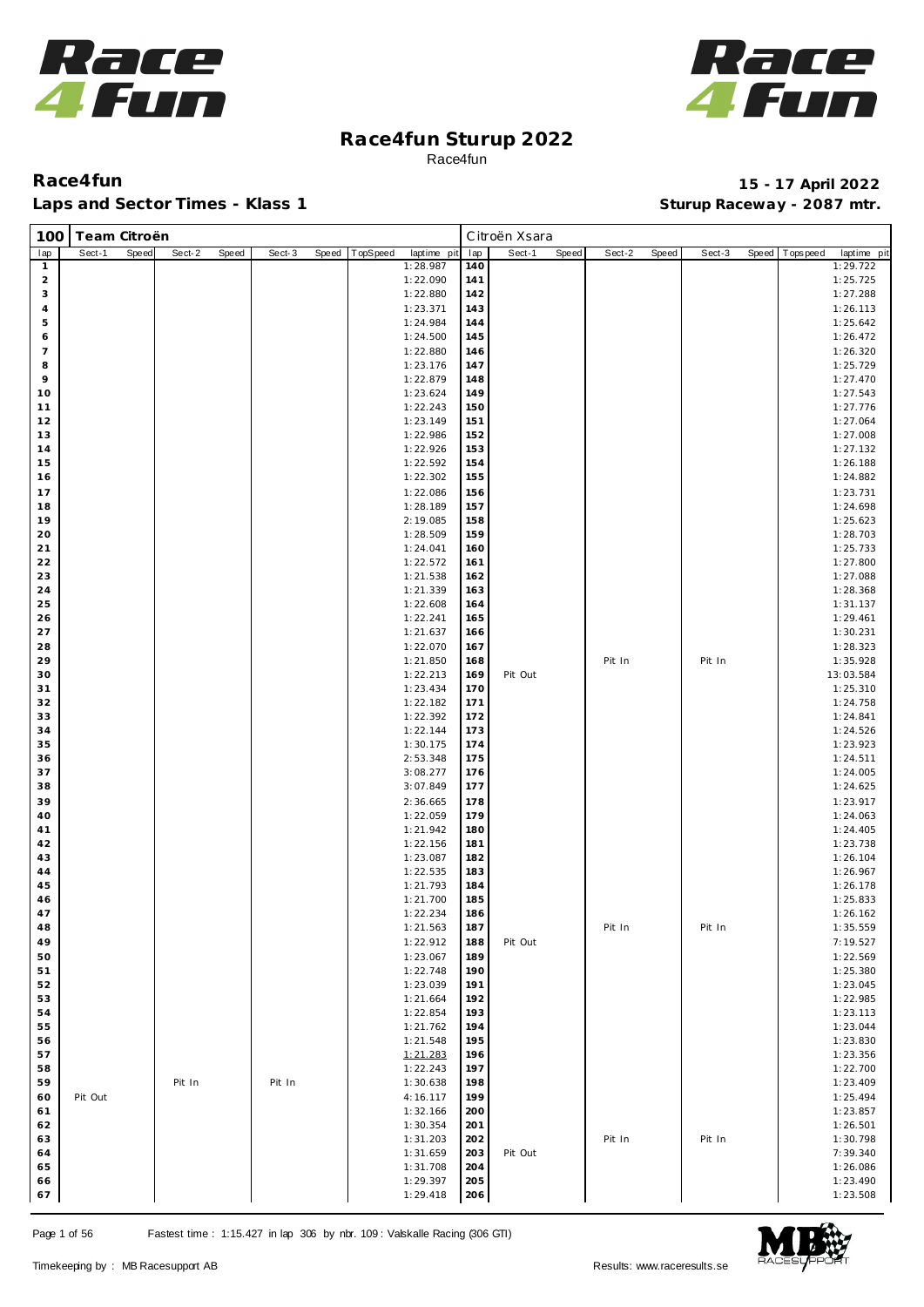



| 68             |        |        | 1:30.382  | 207 |         |        |        | 1:23.899 |
|----------------|--------|--------|-----------|-----|---------|--------|--------|----------|
| 69             |        |        | 1:30.640  | 208 |         |        |        | 1:24.165 |
| 70             |        |        | 1:28.533  | 209 |         |        |        | 1:24.388 |
| 71             |        |        | 1:29.069  | 210 |         |        |        | 1:24.816 |
| 72             |        |        | 1:30.298  | 211 |         |        |        | 1:23.557 |
| 73             |        |        | 1:28.656  | 212 |         |        |        | 1:25.364 |
| 74             |        |        | 1:28.253  | 213 |         |        |        | 1:24.731 |
|                |        |        |           |     |         |        |        |          |
| 75             |        |        | 1:33.408  | 214 |         |        |        | 1:25.235 |
| 76             |        |        | 3:16.534  | 215 |         |        |        | 1:24.819 |
| 77             |        |        | 3:23.192  | 216 |         |        |        | 1:23.928 |
| 78             |        |        | 2:52.383  | 217 |         |        |        | 1:23.364 |
| 79             |        |        | 2:22.690  | 218 |         |        |        | 1:23.277 |
| 80             |        |        | 1:28.577  | 219 |         |        |        | 1:23.773 |
| 81             |        |        | 1:28.147  | 220 |         |        |        | 1:27.296 |
| 82             |        |        | 1:26.496  | 221 |         |        |        | 1:30.319 |
| 83             |        |        | 1:27.501  | 222 |         |        |        | 1:25.560 |
| 84             |        |        | 1:30.758  | 223 |         |        |        | 1:25.985 |
| 85             |        |        | 1:28.664  | 224 |         |        |        | 1:25.584 |
| 86             |        |        | 1:27.708  | 225 |         |        |        | 1:26.298 |
| 87             |        |        | 1:28.676  | 226 |         |        |        | 1:26.103 |
| 88             |        |        | 1:28.707  | 227 |         |        |        | 1:24.902 |
|                |        |        |           |     |         |        |        |          |
| 89             |        |        | 1:28.285  | 228 |         |        |        | 1:24.843 |
| 90             |        |        | 1:26.660  | 229 |         |        |        | 1:27.075 |
| 91             |        |        | 1:26.223  | 230 |         |        |        | 1:24.928 |
| 92             |        |        | 1:30.672  | 231 |         |        |        | 1:25.587 |
| 93             |        |        | 1:28.134  | 232 |         |        |        | 1:24.094 |
| 94             |        |        | 1:27.956  | 233 |         |        |        | 1:25.905 |
| 95             |        |        | 1:31.772  | 234 |         | Pit In | Pit In | 1:26.298 |
| 96             |        |        | 1:27.403  | 235 | Pit Out |        |        | 7:39.253 |
| 97             |        |        | 1:26.716  | 236 |         |        |        | 1:46.831 |
| 98             |        |        | 1:27.191  | 237 |         |        |        | 1:37.030 |
| 99             |        |        | 1:26.639  | 238 |         |        |        | 1:35.845 |
| 100            |        |        | 1:25.564  | 239 |         |        |        | 1:38.555 |
| 101            |        |        | 1:26.402  | 240 |         |        |        | 1:47.751 |
|                |        |        |           |     |         |        |        |          |
| 102            |        |        | 1:43.178  | 241 |         |        |        | 2:24.910 |
| 103            |        |        | 3:13.775  | 242 |         |        |        | 3:40.745 |
| 104            |        |        | 3:16.922  | 243 |         |        |        | 2:52.018 |
| 105            |        |        | 1:39.900  | 244 |         |        |        | 1:41.682 |
| 106            |        |        | 1:29.275  | 245 |         |        |        | 1:36.927 |
| 107            |        |        | 1:27.520  | 246 |         |        |        | 1:33.163 |
| 108            |        |        | 1:27.572  | 247 |         |        |        | 1:34.148 |
| 109            |        |        | 1:26.701  | 248 |         |        |        | 1:38.782 |
| 110            |        |        | 1:25.737  | 249 |         |        |        | 1:38.206 |
| 111            |        |        | 1:29.415  | 250 |         |        |        | 1:37.417 |
| 112            | Pit In | Pit In | 1:29.932  | 251 |         |        |        | 1:32.404 |
| 113<br>Pit Out |        |        | 10:00.728 | 252 |         |        |        | 1:34.498 |
| 114            |        |        | 1:33.294  | 253 |         |        |        | 1:34.863 |
| 115            |        |        | 1:30.579  | 254 |         |        |        | 1:35.063 |
| 116            |        |        | 1:30.453  | 255 |         |        |        | 1:36.553 |
| 117            |        |        | 1:29.846  | 256 |         |        |        | 1:31.424 |
| 118            |        |        | 1:34.175  | 257 |         |        |        | 1:32.097 |
|                |        |        |           |     |         |        |        |          |
| 119            |        |        | 1:28.907  | 258 |         |        |        | 1:33.730 |
| 120            |        |        | 1:32.280  | 259 |         |        |        | 1:39.470 |
| 121            |        |        | 1:28.627  | 260 |         |        |        | 1:35.007 |
| 122            |        |        | 1:30.684  | 261 |         |        |        | 1:46.021 |
| 123            |        |        | 1:31.048  | 262 |         |        |        | 3:16.615 |
| 124            |        |        | 1:34.757  | 263 |         |        |        | 3:13.978 |
| 125            |        |        | 3:17.359  | 264 |         |        |        | 1:37.675 |
| 126            |        |        | 3:08.541  | 265 |         |        |        | 1:31.704 |
| 127            |        |        | 1:27.559  | 266 |         |        |        | 1:30.043 |
| 128            |        |        | 1:29.082  | 267 |         |        |        | 1:32.319 |
| 129            |        |        | 1:25.861  | 268 |         |        |        | 1:33.490 |
| 130            |        |        | 1:26.081  | 269 |         |        |        | 1:28.686 |
| 131            |        |        | 1:25.415  | 270 |         |        |        | 1:30.086 |
|                |        |        |           |     |         |        |        |          |
| 132            |        |        | 1:25.322  | 271 |         |        |        | 1:28.373 |
| 133            |        |        | 1:24.783  | 272 |         |        |        | 1:27.378 |
| 134            |        |        | 1:24.997  | 273 |         |        |        | 1:29.098 |
| 135            |        |        | 1:25.709  | 274 |         |        |        | 1:45.019 |
| 136            |        |        | 1:25.471  | 275 |         |        |        | 4:52.817 |

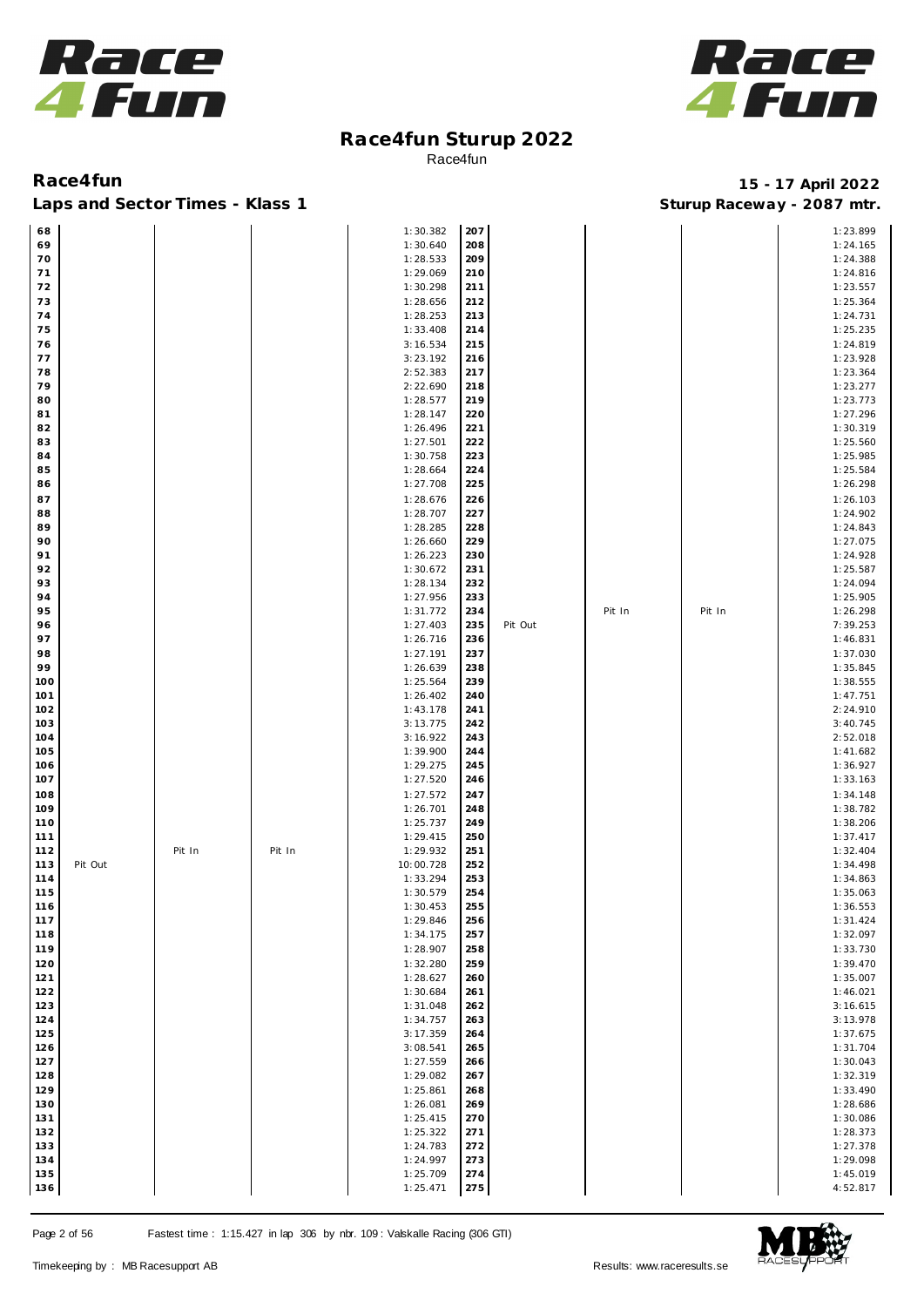



### Laps and Sector Times - Klass 1 **Sturies 1 Sturies 1 Sturies 1 8 and Sector Times - Klass 1 Sturies 1 and Section** 1 **Contrary** 1 **And Section** 1 **Contrary** 1 **Contrary** 1 **Contrary** 1 **Contrary 1 and 2007** must

| 137 | 1:25.474 | 276 |  | 5:05.239    |
|-----|----------|-----|--|-------------|
| 138 | 1:26.231 | 277 |  | ، ۲۰۰۵ ت. ۱ |
| 139 | 1:26.776 | 278 |  | 1:29.705    |

| 101            | Team Svärfar |       |        |       |        |       |          |                      |            | 206 GTI |       |        |       |        |       |                          |
|----------------|--------------|-------|--------|-------|--------|-------|----------|----------------------|------------|---------|-------|--------|-------|--------|-------|--------------------------|
| lap            | Sect-1       | Speed | Sect-2 | Speed | Sect-3 | Speed | TopSpeed | laptime pit          | lap        | Sect-1  | Speed | Sect-2 | Speed | Sect-3 | Speed | Tops peed<br>laptime pit |
| $\mathbf{1}$   |              |       |        |       |        |       |          | 1:32.182             | 157        |         |       |        |       |        |       | 1:20.958                 |
| $\overline{a}$ |              |       |        |       |        |       |          | 1:20.795             | 158        |         |       |        |       |        |       | 1:19.558                 |
| 3              |              |       |        |       |        |       |          | 1:20.100             | 159        |         |       |        |       |        |       | 1:20.959                 |
| 4              |              |       |        |       |        |       |          | 1:20.831             | 160        |         |       |        |       |        |       | 1:20.466                 |
| 5              |              |       |        |       |        |       |          | 1:20.380             | 161        |         |       |        |       |        |       | 1:21.210                 |
| 6              |              |       |        |       |        |       |          | 1:20.795             | 162        |         |       |        |       |        |       | 1:18.708                 |
| $\overline{7}$ |              |       |        |       |        |       |          | 1:19.162             | 163        |         |       |        |       |        |       | 1:20.853                 |
| 8<br>9         |              |       |        |       |        |       |          | 1:20.178             | 164        |         |       |        |       |        |       | 1:32.961                 |
| 10             |              |       |        |       |        |       |          | 1:20.335<br>1:19.338 | 165<br>166 |         |       |        |       |        |       | 1:21.416<br>1:20.195     |
| 11             |              |       |        |       |        |       |          | 1:19.757             | 167        |         |       | Pit In |       | Pit In |       | 1:30.088                 |
| 12             |              |       |        |       |        |       |          | 1:19.148             | 168        | Pit Out |       |        |       |        |       | 9:08.838                 |
| 13             |              |       |        |       |        |       |          | 1:18.521             | 169        |         |       |        |       |        |       | 1:18.400                 |
| 14             |              |       |        |       |        |       |          | 1:18.267             | 170        |         |       |        |       |        |       | 1:19.854                 |
| 15             |              |       |        |       |        |       |          | 1:18.546             | 171        |         |       |        |       |        |       | 1:18.467                 |
| 16             |              |       |        |       |        |       |          | 1:19.109             | 172        |         |       |        |       |        |       | 1:18.892                 |
| 17             |              |       |        |       |        |       |          | 1:17.298             | 173        |         |       |        |       |        |       | 1:18.414                 |
| 18             |              |       |        |       |        |       |          | 1:19.513             | 174        |         |       |        |       |        |       | 1:20.700                 |
| 19             |              |       |        |       |        |       |          | 1:23.562             | 175        |         |       |        |       |        |       | 1:20.010                 |
| 20             |              |       |        |       |        |       |          | 2:08.704             | 176        |         |       |        |       |        |       | 1:20.078                 |
| 21             |              |       |        |       |        |       |          | 1:26.722             | 177        |         |       |        |       |        |       | 1:18.943                 |
| 22             |              |       |        |       |        |       |          | 1:22.147             | 178        |         |       |        |       |        |       | 1:19.508                 |
| 23             |              |       |        |       |        |       |          | 1:19.622             | 179        |         |       |        |       |        |       | 1:18.858                 |
| 24             |              |       |        |       |        |       |          | 1:19.813             | 180        |         |       |        |       |        |       | 1:18.967                 |
| 25             |              |       |        |       |        |       |          | 1:20.629             | 181        |         |       |        |       |        |       | 1:24.176                 |
| 26<br>27       |              |       |        |       |        |       |          | 1:20.088<br>1:20.123 | 182<br>183 |         |       |        |       |        |       | 2:29.006                 |
| 28             |              |       |        |       |        |       |          | 1:19.411             | 184        |         |       |        |       |        |       | 3:18.867<br>2:05.561     |
| 29             |              |       |        |       |        |       |          | 1:20.686             | 185        |         |       |        |       |        |       | 1:20.240                 |
| 30             |              |       |        |       |        |       |          | 1:18.545             | 186        |         |       |        |       |        |       | 1:20.421                 |
| 31             |              |       |        |       |        |       |          | 1:19.228             | 187        |         |       |        |       |        |       | 1:18.497                 |
| 32             |              |       |        |       |        |       |          | 1:18.900             | 188        |         |       |        |       |        |       | 1:19.093                 |
| 33             |              |       |        |       |        |       |          | 1:20.283             | 189        |         |       |        |       |        |       | 1:18.494                 |
| 34             |              |       |        |       |        |       |          | 1:19.389             | 190        |         |       |        |       |        |       | 1:20.317                 |
| 35             |              |       |        |       |        |       |          | 1:19.616             | 191        |         |       |        |       |        |       | 1:20.017                 |
| 36             |              |       |        |       |        |       |          | 1:20.977             | 192        |         |       |        |       |        |       | 1:19.166                 |
| 37             |              |       | Pit In |       | Pit In |       |          | 3:19.904             | 193        |         |       |        |       |        |       | 1:18.981                 |
| 38             | Pit Out      |       |        |       |        |       |          | 4:46.030             | 194        |         |       |        |       |        |       | 1:18.669                 |
| 39             |              |       |        |       |        |       |          | 2:23.824             | 195        |         |       |        |       |        |       | 1:18.705                 |
| 40             |              |       |        |       |        |       |          | 2:33.807             | 196        |         |       |        |       |        |       | 1:19.261                 |
| 41<br>42       |              |       |        |       |        |       |          | 1:19.268<br>1:20.015 | 197<br>198 |         |       |        |       |        |       | 1:19.645<br>1:19.089     |
| 43             |              |       |        |       |        |       |          | 1:19.745             | 199        |         |       |        |       |        |       | 1:18.983                 |
| 44             |              |       |        |       |        |       |          | 1:19.643             | 200        |         |       |        |       |        |       | 1:20.091                 |
| 45             |              |       |        |       |        |       |          | 1:18.692             | 201        |         |       |        |       |        |       | 1:20.515                 |
| 46             |              |       |        |       |        |       |          | 1:18.041             | 202        |         |       |        |       |        |       | 1:20.008                 |
| 47             |              |       |        |       |        |       |          | 1:20.116             | 203        |         |       |        |       |        |       | 1:19.321                 |
| 48             |              |       |        |       |        |       |          | 1:18.387             | 204        |         |       |        |       |        |       | 1:20.586                 |
| 49             |              |       |        |       |        |       |          | 1:18.352             | 205        |         |       |        |       |        |       | 1:18.231                 |
| 50             |              |       |        |       |        |       |          | 1:19.068             | 206        |         |       |        |       |        |       | 1:19.090                 |
| 51             |              |       |        |       |        |       |          | 1:18.459             | 207        |         |       |        |       |        |       | 1:18.293                 |
| 52             |              |       |        |       |        |       |          | 1:20.200             | 208        |         |       |        |       |        |       | 1:17.438                 |
| 53             |              |       |        |       |        |       |          | 1:18.395             | 209        |         |       |        |       |        |       | 1:19.172                 |
| 54             |              |       |        |       |        |       |          | 1:18.639             | 210        |         |       |        |       |        |       | 1:18.671                 |
| 55             |              |       |        |       |        |       |          | 1:18.458             | 211        |         |       |        |       |        |       | 1:17.652                 |
| 56             |              |       |        |       |        |       |          | 1:18.468             | 212        |         |       |        |       |        |       | 1:17.596                 |
| 57             |              |       |        |       |        |       |          | 1:20.224             | 213        |         |       |        |       |        |       | 1:17.652                 |
| 58<br>59       |              |       |        |       |        |       |          | 1:19.938<br>1:17.514 | 214<br>215 |         |       |        |       |        |       | 1:18.543<br>1:18.787     |
| 60             |              |       |        |       |        |       |          | 1:19.234             | 216        |         |       |        |       |        |       | 1:17.918                 |
| 61             |              |       |        |       |        |       |          | 1:17.156             | 217        |         |       |        |       |        |       | 1:17.728                 |
| 62             |              |       |        |       |        |       |          | 1:18.023             | 218        |         |       |        |       |        |       | 1:18.325                 |
| 63             |              |       |        |       |        |       |          | 1:19.538             | 219        |         |       |        |       |        |       | 1:18.664                 |

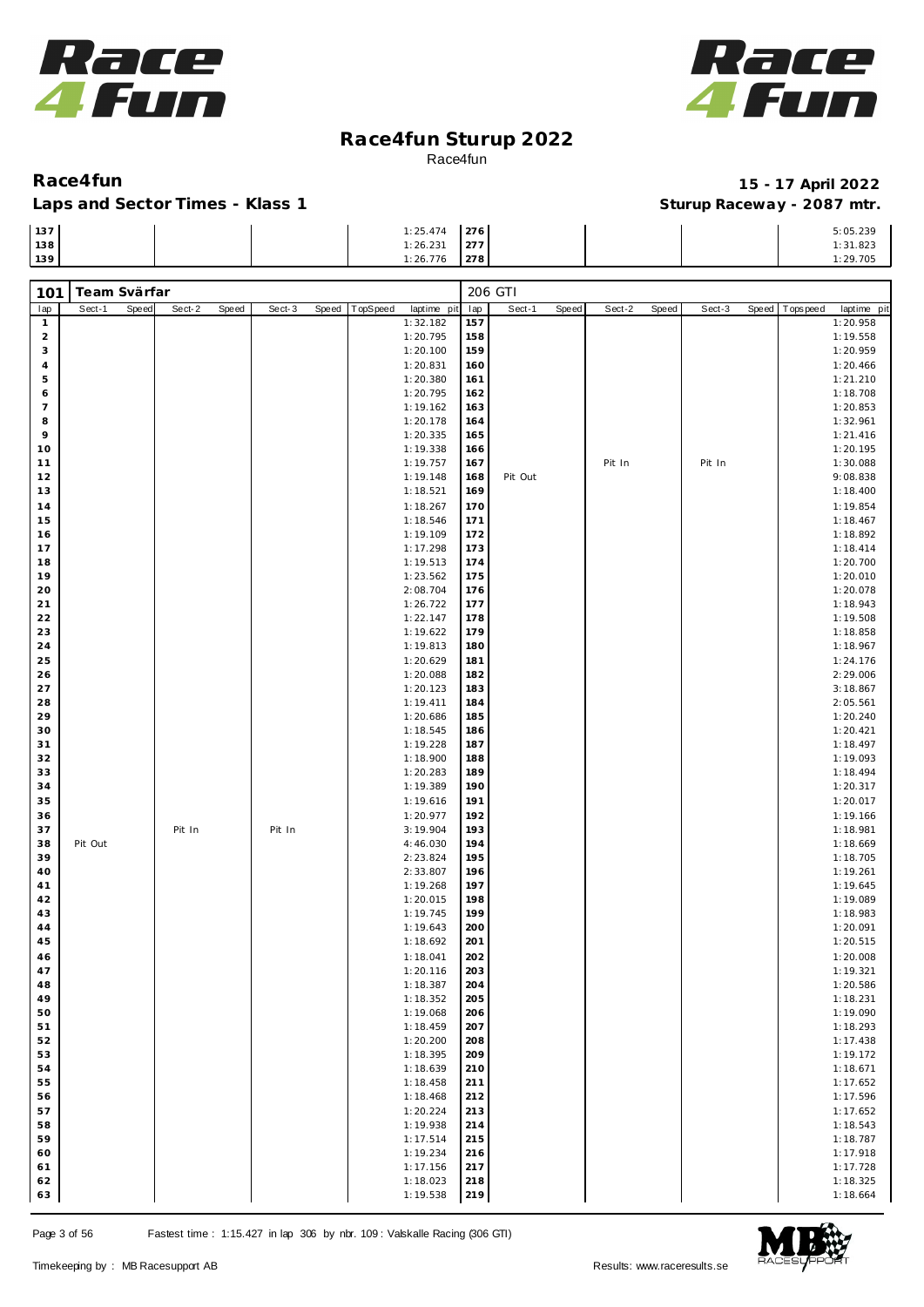



| 64  |         |        |        | 1:17.771 | 220 |         |        |        | 1:17.491 |
|-----|---------|--------|--------|----------|-----|---------|--------|--------|----------|
| 65  |         |        |        | 1:20.614 | 221 |         |        |        | 1:19.139 |
|     |         |        |        |          |     |         |        |        |          |
| 66  |         |        |        | 1:21.264 | 222 |         |        |        | 1:20.616 |
| 67  |         |        |        | 1:19.822 | 223 |         |        |        | 1:19.039 |
| 68  |         |        |        | 1:19.085 | 224 |         |        |        | 1:17.440 |
|     |         |        |        |          |     |         |        |        |          |
| 69  |         |        |        | 1:19.413 | 225 |         |        |        | 1:17.235 |
| 70  |         |        |        | 1:19.394 | 226 |         |        |        | 1:18.232 |
|     |         |        |        |          |     |         |        |        |          |
| 71  |         |        |        | 1:20.085 | 227 |         |        |        | 1:19.343 |
| 72  |         |        |        | 1:18.111 | 228 |         |        |        | 1:19.630 |
| 73  |         |        |        | 1:17.397 | 229 |         |        |        | 1:22.275 |
|     |         |        |        |          |     |         |        |        |          |
| 74  |         |        |        | 1:20.150 | 230 |         |        |        | 1:19.886 |
| 75  |         |        |        | 1:18.877 | 231 |         | Pit In | Pit In | 1:17.482 |
|     |         |        |        |          |     |         |        |        |          |
| 76  |         |        |        | 1:19.278 | 232 | Pit Out |        |        | 9:23.649 |
| 77  |         |        |        | 1:18.455 | 233 |         |        |        | 1:19.141 |
| 78  |         |        |        | 1:18.169 | 234 |         |        |        | 1:19.322 |
|     |         |        |        |          |     |         |        |        |          |
| 79  |         |        |        | 1:20.517 | 235 |         |        |        | 1:19.295 |
| 80  |         |        |        | 1:19.307 | 236 |         |        |        | 1:20.101 |
| 81  |         | Pit In | Pit In | 1:23.106 | 237 |         |        |        | 1:18.711 |
|     |         |        |        |          |     |         |        |        |          |
| 82  | Pit Out |        |        | 8:03.552 | 238 |         |        |        | 1:22.233 |
| 83  |         |        |        | 1:47.496 | 239 |         |        |        | 1:19.918 |
|     |         |        |        |          |     |         |        |        |          |
| 84  |         |        |        | 2:09.498 | 240 |         |        |        | 1:20.570 |
| 85  |         |        |        | 1:25.997 | 241 |         |        |        | 1:20.559 |
| 86  |         |        |        | 1:23.655 | 242 |         |        |        | 1:20.091 |
|     |         |        |        |          |     |         |        |        |          |
| 87  |         |        |        | 1:21.562 | 243 |         |        |        | 1:20.079 |
| 88  |         |        |        | 1:20.881 | 244 |         |        |        | 1:18.851 |
|     |         |        |        |          |     |         |        |        |          |
| 89  |         |        |        | 1:23.936 | 245 |         | Pit In | Pit In | 1:20.918 |
| 90  |         |        |        | 1:23.351 | 246 | Pit Out |        |        | 3:00.723 |
| 91  |         |        |        | 1:19.916 | 247 |         |        |        | 1:18.882 |
|     |         |        |        |          |     |         |        |        |          |
| 92  |         |        |        | 1:20.859 | 248 |         |        |        | 1:19.324 |
| 93  |         |        |        | 1:18.930 | 249 |         |        |        | 1:20.247 |
|     |         |        |        |          |     |         |        |        |          |
| 94  |         |        |        | 1:19.274 | 250 |         |        |        | 1:20.176 |
| 95  |         |        |        | 1:20.468 | 251 |         |        |        | 1:20.375 |
| 96  |         |        |        | 1:24.378 | 252 |         |        |        | 1:19.600 |
|     |         |        |        |          |     |         |        |        |          |
| 97  |         |        |        | 1:21.514 | 253 |         |        |        | 1:20.651 |
| 98  |         |        |        | 1:19.717 | 254 |         |        |        | 1:19.589 |
|     |         |        |        |          |     |         |        |        |          |
| 99  |         |        |        | 1:20.740 | 255 |         |        |        | 1:19.768 |
| 100 |         |        |        | 1:20.823 | 256 |         |        |        | 1:20.214 |
| 101 |         |        |        | 1:21.825 | 257 |         |        |        | 1:19.658 |
|     |         |        |        |          |     |         |        |        |          |
| 102 |         |        |        | 1:19.569 | 258 |         |        |        | 1:20.271 |
| 103 |         |        |        | 1:21.084 | 259 |         |        |        | 1:19.393 |
|     |         |        |        |          |     |         |        |        | 1:19.220 |
| 104 |         |        |        | 1:19.171 | 260 |         |        |        |          |
| 105 |         |        |        | 1:19.636 | 261 |         |        |        | 1:18.995 |
| 106 |         |        |        | 1:19.114 | 262 |         |        |        | 1:18.515 |
|     |         |        |        |          |     |         |        |        |          |
| 107 |         |        |        | 1:19.781 | 263 |         |        |        | 1:17.980 |
| 108 |         |        |        | 1:20.134 | 264 |         |        |        | 1:18.773 |
| 109 |         | Pit In | Pit In | 1:47.288 | 265 |         |        |        | 1:17.926 |
|     |         |        |        |          |     |         |        |        |          |
| 110 | Pit Out |        |        | 3:26.406 | 266 |         |        |        | 1:18.735 |
| 111 |         |        |        | 2:38.104 | 267 |         |        |        | 1:17.410 |
| 112 |         |        |        | 1:46.821 | 268 |         |        |        | 1:17.004 |
|     |         |        |        |          |     |         |        |        |          |
| 113 |         |        |        | 1:21.778 | 269 |         | Pit In | Pit In | 1:29.708 |
| 114 |         |        |        | 1:20.173 | 270 | Pit Out |        |        | 6:24.317 |
|     |         |        |        |          |     |         |        |        |          |
| 115 |         |        |        | 1:20.626 | 271 |         |        |        | 2:44.382 |
| 116 |         |        |        | 1:20.399 | 272 |         |        |        | 1:18.286 |
| 117 |         |        |        | 1:20.208 | 273 |         |        |        | 1:16.882 |
|     |         |        |        |          |     |         |        |        |          |
| 118 |         |        |        | 1:20.214 | 274 |         |        |        | 1:16.668 |
| 119 |         |        |        | 1:19.655 | 275 |         |        |        | 1:17.534 |
| 120 |         |        |        | 1:19.075 | 276 |         |        |        | 1:16.841 |
|     |         |        |        |          |     |         |        |        |          |
| 121 |         |        |        | 1:19.934 | 277 |         |        |        | 1:19.191 |
| 122 |         |        |        | 1:22.908 | 278 |         |        |        | 1:18.444 |
|     |         |        |        |          |     |         |        |        |          |
| 123 |         |        |        | 3:03.014 | 279 |         |        |        | 1:17.120 |
| 124 |         |        |        | 3:03.452 | 280 |         |        |        | 1:17.074 |
| 125 |         |        |        | 1:27.841 | 281 |         |        |        | 1:16.343 |
|     |         |        |        |          |     |         |        |        |          |
| 126 |         |        |        | 1:17.900 | 282 |         |        |        | 1:17.087 |
| 127 |         |        |        | 1:18.321 | 283 |         |        |        | 1:18.144 |
|     |         |        |        |          |     |         |        |        |          |
| 128 |         |        |        | 1:18.775 | 284 |         |        |        | 1:17.348 |
| 129 |         |        |        | 1:20.101 | 285 |         |        |        | 1:16.630 |
| 130 |         |        |        | 1:18.481 | 286 |         |        |        | 1:16.834 |
|     |         |        |        |          |     |         |        |        |          |
| 131 |         |        |        | 1:18.783 | 287 |         |        |        | 1:16.398 |
| 132 |         |        |        | 1:18.907 | 288 |         |        |        | 1:17.239 |

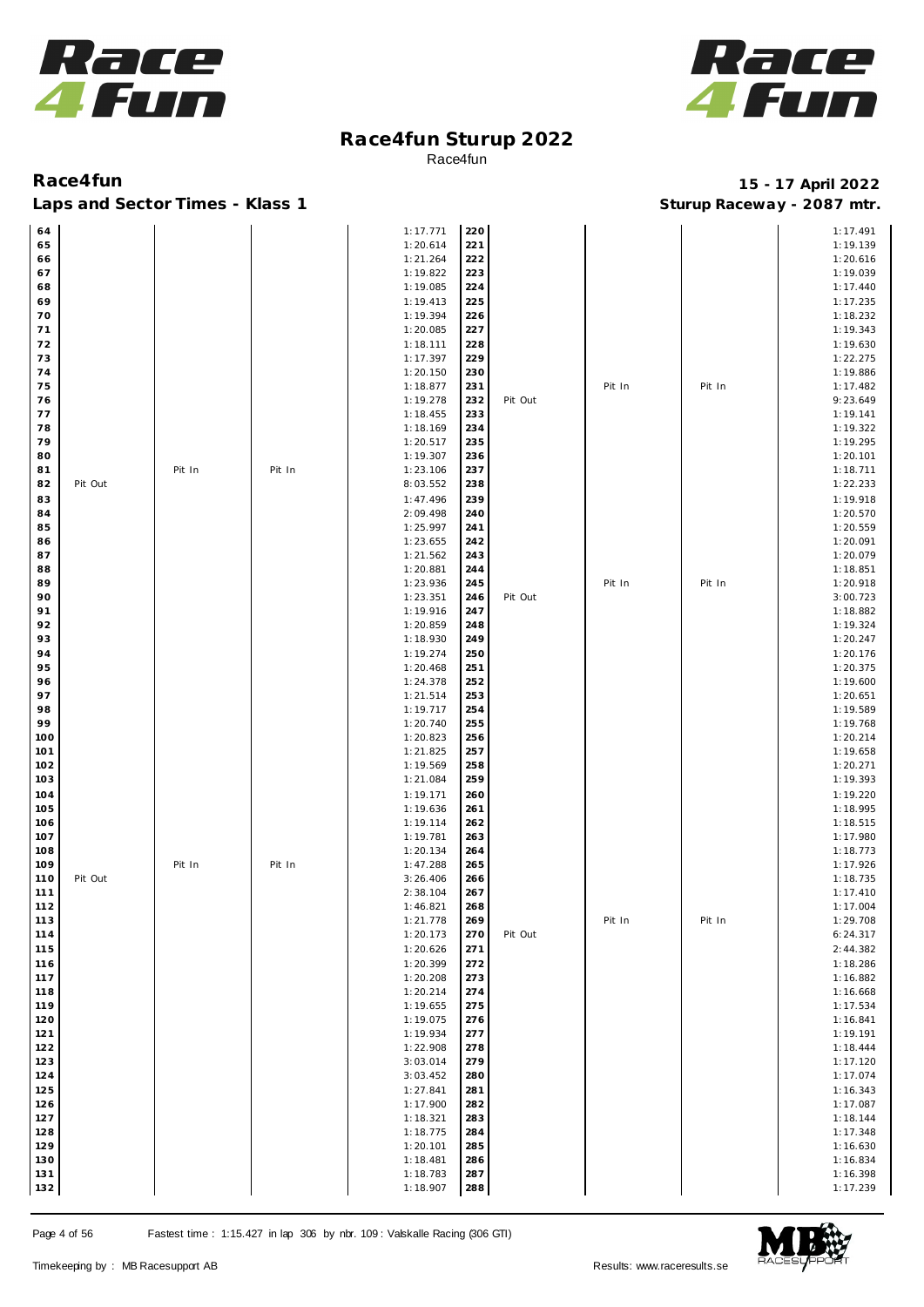



### **Race4fun 15 - 17 April 2022** Laps and Sector Times - Klass 1 **Sturies 1 Sturies 1 Sturies 1 Sturies 1 Sturies 1 Sturies 1 Sturies 1 Sturies 1 Sturies 1 Sturies 1 Sturies 1 Sturies 1 Sturies 1 Sturies 1 Sturies 1 Sturies 1**

1:18.917

Pit Out 7:29.696

| 133 |  | 1:19.504 | 289 |  | 1:16.691 |
|-----|--|----------|-----|--|----------|
| 134 |  | 1:19.150 | 290 |  | 1:16.701 |
| 135 |  | 1:18.770 | 291 |  | 1:16.734 |
| 136 |  | 1:26.157 | 292 |  | 1:18.397 |
| 137 |  | 1:56.158 | 293 |  | 1:20.315 |
| 138 |  | 2:36.838 | 294 |  | 3:25.351 |
| 139 |  | 3:04.782 | 295 |  | 3:08.369 |
| 140 |  | 1:20.169 | 296 |  | 1:16.278 |
| 141 |  | 1:18.175 | 297 |  | 1:16.116 |
| 142 |  | 1:18.977 | 298 |  | 1:17.663 |
| 143 |  | 1:18.447 | 299 |  | 1:16.956 |
| 144 |  | 1:22.717 | 300 |  | 1:16.572 |
| 145 |  | 1:20.729 | 301 |  | 1:17.434 |
| 146 |  | 1:19.137 | 302 |  | 1:16.114 |
| 147 |  | 1:18.159 | 303 |  | 1:17.677 |
| 148 |  | 1:20.340 | 304 |  | 1:18.106 |
| 149 |  | 1:19.397 | 305 |  | 1:16.821 |
| 150 |  | 1:19.122 | 306 |  | 1:16.033 |
| 151 |  | 1:20.157 | 307 |  | 1:16.804 |
| 152 |  | 1:19.898 | 308 |  | 1:35.683 |
| 153 |  | 1:23.014 | 309 |  | 5:00.412 |
| 154 |  | 1:21.221 | 310 |  | 4:59.730 |
| 155 |  | 1:21.744 | 311 |  | 1:18.107 |
| 156 |  | 1:19.953 | 312 |  | 1:18.145 |

lap Sect-1 Speed Sect-2 Speed Sect-3 Speed TopSpeed laptime pit lap Sect-1 Speed Sect-2 Speed Sect-3 Speed Topspeed laptime pit 1:29.176 156

1:17.707

| Page 5 of 56 |  |  |  |  |
|--------------|--|--|--|--|
|--------------|--|--|--|--|

MLS Racing **Seat Leon** 

 1:29.176 **2** 1:21.191<br> **3** 1:22.702 1:22.702 1:21.479 1:18.837 1:19.021 1:19.021 1:20.197 1:20.197 **1 1:17.844**  1:19.482 1:18.090 1:19.298 1:19.932 1:18.789 1:17.926 1:18.170 1:19.060 1:17.126 1:20.341 1:24.958 2:08.974 1:24.428 1:20.201 24 **1:16.250**<br> **24 1:17.707** 

 1:18.593 1:19.631 1:18.379 1:18.503 1:17.507 1:17.231 1:17.689 1:19.940 1:17.087 1:17.930 1:17.085 1:19.242 **1:43.504**  Pit In Pit In 2:23.869 Pit Out 7:33.978 1:50.957 1:22.361 1:21.010



 1:18.244 1:20.029 1:19.601 1:19.301 1:19.101 1:19.107 1:18.293 1:19.081 1:17.751 1:18.673 1:18.537 1:19.464 1:17.701 1:18.133 1:18.868 1:17.932 1:18.613 1:18.239 1:19.742 1:19.537 1:20.285 Pit In Pit In Pit In 1:22.223<br>179 Pit Out Pit In 7:29.696

 3:20.052 2:04.303 1:19.541 1:18.132 1:18.019 1:18.790 1:19.272 1:18.971 1:20.700 1:19.557 1:18.329 1:17.341 1:17.664 1:18.862 1:18.888 1:20.948 **1:19.835** 197 **1:19.835** 1:20.151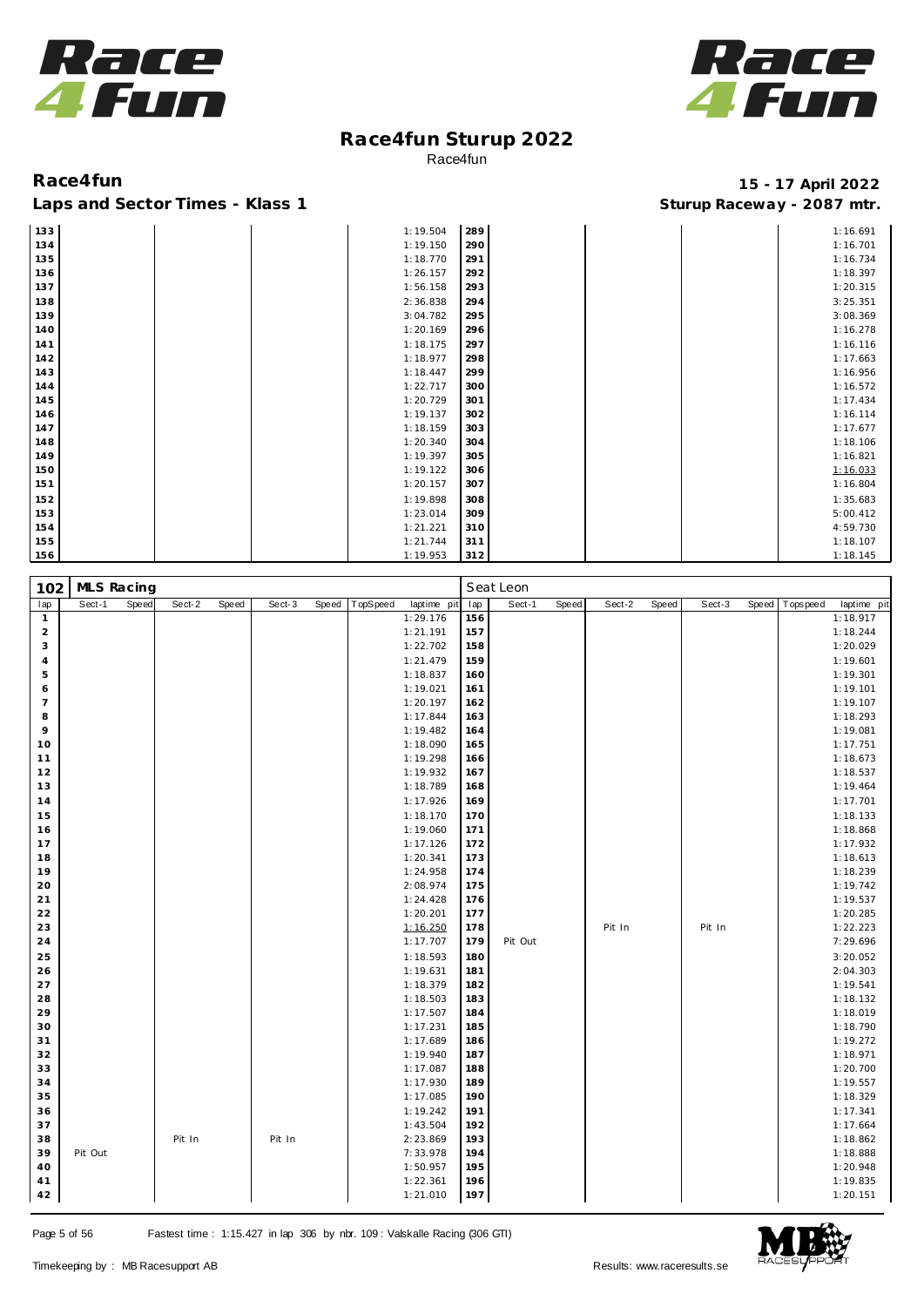



**Race4fun 15 - 17 April 2022** Laps and Sector Times - Klass 1 **Sturies 1 Sturies 1 Sturies 1 Sturies 8 and Sector Times - Klass 1 Sturies 1 Sturies 8 and Section** 1 **Matrice 1 Sturies 1 Sturies 1 Sturies 1 Sturies 1 Sturies 1 Stur** 

| 43         |         |        |        | 1:19.883             | 198        |         |        |        | 1:19.365             |
|------------|---------|--------|--------|----------------------|------------|---------|--------|--------|----------------------|
| 44         |         |        |        | 1:18.991             | 199        |         |        |        | 1:17.272             |
|            |         |        |        |                      |            |         |        |        |                      |
| 45         |         |        |        | 1:19.292             | 200        |         |        |        | 1:21.378             |
| 46         |         |        |        | 1:19.734             | 201        |         |        |        | 1:17.064             |
| 47         |         |        |        | 1:18.379             | 202        |         |        |        | 1:18.726             |
| 48         |         |        |        | 1:19.449             | 203        |         |        |        | 1:17.170             |
|            |         |        |        | 1:18.319             | 204        |         |        |        | 1:16.781             |
| 49         |         |        |        |                      |            |         |        |        |                      |
| 50         |         |        |        | 1:19.463             | 205        |         |        |        | 1:17.652             |
| 51         |         |        |        | 1:17.499             | 206        |         |        |        | 1:18.166             |
| 52         |         |        |        | 1:17.590             | 207        |         |        |        | 1:18.472             |
| 53         |         |        |        | 1:20.461             | 208        |         |        |        | 1:18.440             |
|            |         |        |        |                      |            |         |        |        |                      |
| 54         |         |        |        | 1:16.947             | 209        |         |        |        | 1:17.615             |
| 55         |         |        |        | 1:17.086             | 210        |         |        |        | 1:17.631             |
| 56         |         |        |        | 1:17.785             | 211        |         |        |        | 1:18.388             |
| 57         |         |        |        | 1:18.584             | 212        |         |        |        | 1:18.971             |
| 58         |         |        |        | 1:17.982             | 213        |         |        |        | 1:18.977             |
|            |         |        |        |                      | 214        |         |        |        |                      |
| 59         |         |        |        | 1:16.910             |            |         |        |        | 1:17.273             |
| 60         |         |        |        | 1:19.529             | 215        |         |        |        | 1:17.590             |
| 61         |         |        |        | 1:17.034             | 216        |         |        |        | 1:18.417             |
| 62         |         |        |        | 1:17.718             | 217        |         |        |        | 1:17.762             |
| 63         |         |        |        | 1:20.608             | 218        |         |        |        | 1:18.945             |
|            |         |        | Pit In | 1:24.964             | 219        |         |        |        | 1:20.844             |
| 64         |         | Pit In |        |                      |            |         |        |        |                      |
| 65         | Pit Out |        |        | 5:12.558             | 220        |         |        |        | 1:22.045             |
| 66         |         |        |        | 1:18.361             | 221        |         |        |        | 1:17.073             |
| 67         |         |        |        | 1:16.925             | 222        |         |        |        | 1:17.350             |
| 68         |         |        |        | 1:17.427             | 223        |         |        |        | 1:17.434             |
| 69         |         |        |        | 1:21.345             | 224        |         |        |        | 1:19.115             |
|            |         |        |        |                      |            |         |        |        |                      |
| 70         |         |        |        | 1:18.405             | 225        |         |        |        | 1:18.213             |
| 71         |         |        |        | 1:19.412             | 226        |         |        |        | 1:21.679             |
| 72         |         |        |        | 1:18.125             | 227        |         |        |        | 1:19.359             |
| 73         |         |        |        | 1:21.026             | 228        |         |        |        | 1:18.203             |
|            |         |        |        |                      |            |         |        |        |                      |
| 74         |         |        |        | 1:21.931             | 229        |         |        |        | 1:17.050             |
| 75         |         |        |        | 1:17.626             | 230        |         |        |        | 1:17.855             |
| 76         |         |        |        | 1:20.889             | 231        |         |        |        | 1:17.187             |
| 77         |         |        |        | 1:20.238             | 232        |         |        |        | 1:17.223             |
| 78         |         |        |        | 1:23.480             | 233        |         |        |        | 1:18.040             |
| 79         |         | Pit In | Pit In | 2:58.031             | 234        |         |        |        | 1:17.241             |
|            |         |        |        |                      |            |         |        |        |                      |
| 80         | Pit Out |        |        | 3:53.102             | 235        |         | Pit In | Pit In | 1:31.521             |
| 81         |         |        |        | 2:47.127             | 236        | Pit Out |        |        | 5:31.364             |
| 82         |         |        |        | 2:14.470             | 237        |         |        |        | 1:21.816             |
| 83         |         |        |        | 1:24.163             | 238        |         |        |        | 1:21.040             |
| 84         |         |        |        | 1:19.919             | 239        |         |        |        | 1:19.782             |
|            |         |        |        |                      |            |         |        |        |                      |
| 85         |         |        |        | 1:22.030             | 240        |         |        |        | 1:20.728             |
| 86         |         |        |        | 1:19.862             | 241        |         |        |        | 1:19.232             |
| 87         |         |        |        | 1:20.914             | 242        |         |        |        | 1:19.016             |
| 88         |         |        |        | 1:21.201             | 243        |         |        |        | 1:19.728             |
| 89         |         |        |        | 1:20.097             | 244        |         |        |        | 1:20.502             |
| 90         |         |        |        | 1:19.339             | 245        |         |        |        | 1:20.260             |
|            |         |        |        |                      | 246        |         |        |        |                      |
| 91         |         |        |        | 1:19.814             |            |         |        |        | 1:19.504             |
| 92         |         |        |        | 1:21.197             | 247        |         |        |        | 1:19.467             |
| 93         |         |        |        | 1:20.398             | 248        |         |        |        | 1:20.569             |
| 94         |         |        |        | 1:21.383             | 249        |         |        |        | 1:18.879             |
| 95         |         |        |        | 1:22.225             | 250        |         |        |        | 1:19.434             |
|            |         |        |        | 1:21.784             |            |         |        |        |                      |
| 96         |         |        |        |                      | 251        |         |        |        | 1:19.455             |
| 97         |         |        |        | 1:22.878             | 252        |         |        |        | 1:20.628             |
| 98         |         |        |        | 1:19.811             | 253        |         |        |        | 1:19.929             |
| 99         |         |        |        | 1:19.574             | 254        |         |        |        | 1:19.874             |
| 100        |         |        |        | 1:18.857             | 255        |         |        |        | 1:19.224             |
| 101        |         |        |        | 1:20.838             |            |         |        |        | 1:20.061             |
|            |         |        |        |                      | 256        |         |        |        |                      |
| 102        |         |        |        | 1:21.003             | 257        |         |        |        | 1:21.326             |
| 103        |         |        |        | 1:20.114             | 258        |         |        |        | 1:21.515             |
| 104        |         |        |        | 1:19.383             | 259        |         |        |        | 1:19.610             |
| 105        |         |        |        | 1:19.234             | 260        |         |        |        | 1:18.311             |
|            |         |        |        |                      |            |         |        |        |                      |
| 106        |         |        |        | 1:21.555             | 261        |         |        |        | 1:19.346             |
| 107        |         |        |        | 1:23.381             | 262        |         |        |        | 1:19.306             |
| 108        |         |        |        | 3:14.945             | 263        |         |        |        | 1:19.365             |
|            |         |        |        |                      |            |         |        |        |                      |
|            |         |        |        |                      |            |         |        |        |                      |
| 109        |         |        |        | 3:15.975             | 264        |         |        |        | 1:18.401             |
| 110<br>111 |         |        |        | 1:39.058<br>1:20.505 | 265<br>266 |         |        |        | 1:20.141<br>1:19.608 |

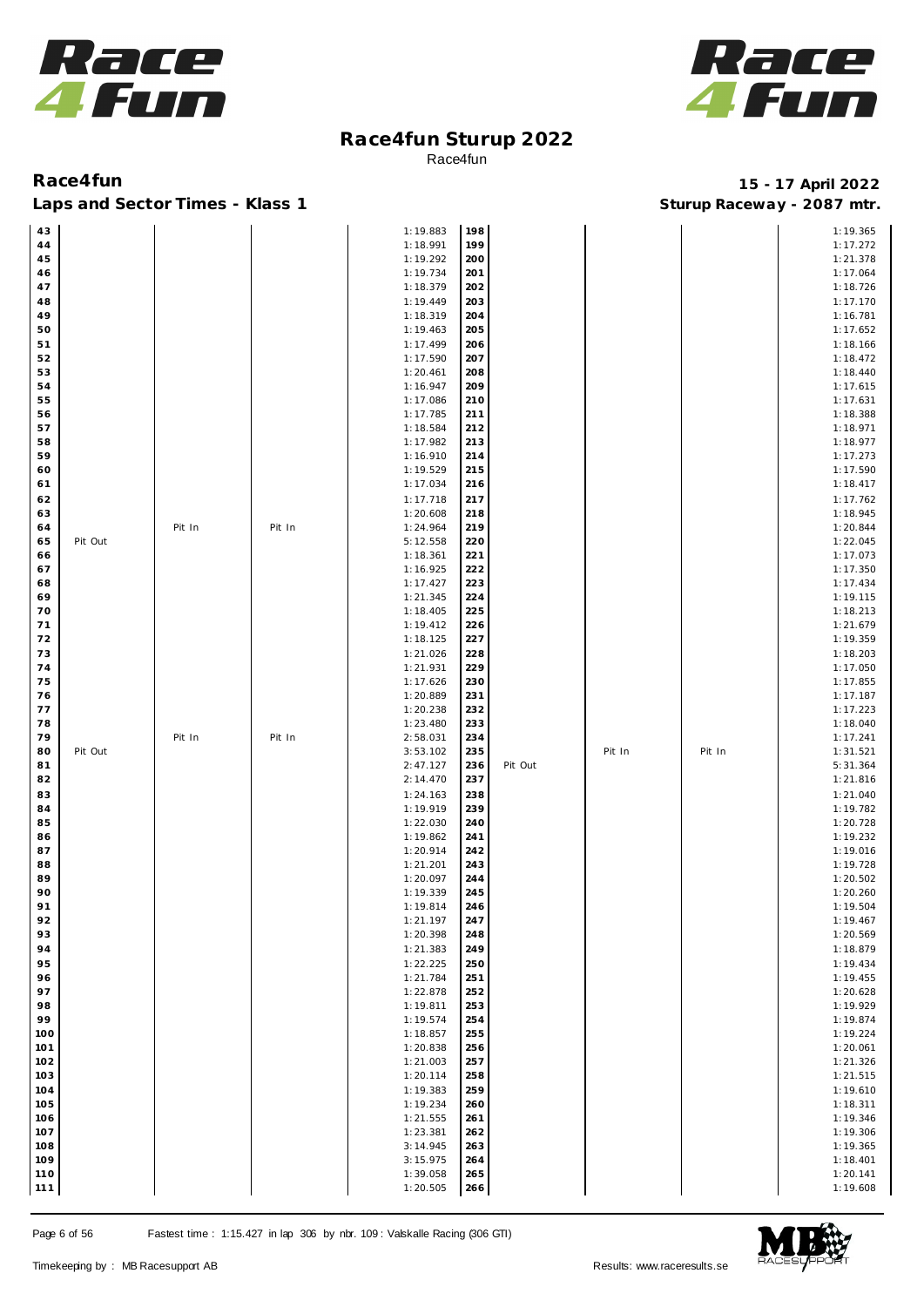



## **Race4fun 15 - 17 April 2022**

| 112        |         |        |        | 1:19.692             | 267        |         |        |        | 1:19.004             |
|------------|---------|--------|--------|----------------------|------------|---------|--------|--------|----------------------|
| 113        |         |        |        | 1:21.377             | 268        |         |        |        | 1:20.057             |
| 114        |         |        |        | 1:19.445             | 269        |         |        |        | 1:20.121             |
| 115        |         | Pit In | Pit In | 1:23.318             | 270        |         |        |        | 1:35.369             |
| 116        | Pit Out |        |        | 5:12.732             | 271        |         |        |        | 2:24.386             |
| 117        |         |        |        | 1:21.661             | 272        |         |        |        | 3:40.850             |
| 118        |         |        |        | 3:18.529             | 273        |         |        |        | 2:50.477             |
| 119        |         |        |        | 3:02.714             | 274        |         |        |        | 1:17.866             |
| 120        |         |        |        | 1:26.634             | 275        |         |        |        | 1:18.366             |
| 121        |         |        |        | 1:18.749             | 276        |         |        |        | 1:18.800             |
| 122        |         |        |        | 1:18.110             | 277        |         |        |        | 1:17.480             |
| 123        |         |        |        | 1:18.501             | 278        |         |        |        | 1:18.867             |
| 124        |         |        |        | 1:19.787             | 279        |         |        |        | 1:21.336             |
| 125        |         |        |        | 1:18.897             | 280        |         |        |        | 1:20.671             |
| 126        |         |        |        | 1:18.748             | 281        |         |        |        | 1:18.780             |
| 127        |         |        |        | 1:20.268             | 282        |         |        |        | 1:18.614             |
| 128        |         |        |        | 1:19.100             | 283        |         |        |        | 1:17.654             |
| 129        |         |        |        | 1:18.840             | 284        |         |        |        | 1:18.479             |
| 130        |         |        |        | 1:19.389             | 285        |         |        |        | 1:17.308             |
| 131        |         |        |        | 1:20.144             | 286        |         |        |        | 1:18.793             |
| 132        |         | Pit In | Pit In | 1:40.266             | 287        |         |        |        | 1:20.379             |
| 133        | Pit Out |        |        | 6:20.597             | 288        |         | Pit In | Pit In | 1:24.866             |
| 134        |         |        |        | 1:22.010             | 289        | Pit Out |        |        | 6:29.335             |
| 135        |         |        |        | 1:22.090             | 290        |         |        |        | 1:19.934             |
| 136        |         |        |        | 1:20.617             | 291        |         |        |        | 1:23.590             |
| 137        |         |        |        | 1:21.031             | 292        |         |        |        | 3:13.295             |
| 138        |         |        |        | 1:20.436             | 293        |         |        |        | 3:09.138             |
| 139        |         |        |        | 1:20.992             | 294        |         |        |        | 1:21.370             |
| 140        |         |        |        | 1:18.483             | 295        |         |        |        | 1:21.269             |
| 141        |         |        |        | 1:16.956             | 296        |         |        |        | 1:19.658             |
|            |         |        |        |                      | 297        |         |        |        |                      |
| 142        |         |        |        | 1:18.526             |            |         |        |        | 1:19.792             |
| 143        |         |        |        | 1:19.216<br>1:19.737 | 298<br>299 |         |        |        | 1:19.910             |
| 144<br>145 |         |        |        |                      |            |         |        |        | 1:19.581             |
|            |         |        |        | 1:18.158             | 300        |         |        |        | 1:19.061             |
| 146        |         |        |        | 1:18.152             | 301        |         |        |        | 1:18.572<br>1:17.948 |
| 147        |         |        |        | 1:18.226             | 302        |         |        |        |                      |
| 148        |         |        |        | 1:20.140             | 303        |         |        |        | 1:19.079             |
| 149        |         |        |        | 1:18.735             | 304        |         |        |        | 1:18.073             |
| 150<br>151 |         |        |        | 1:17.337<br>1:19.763 | 305<br>306 |         |        |        | 1:28.705<br>5:27.251 |
|            |         |        |        |                      |            |         |        |        |                      |
| 152        |         |        |        | 1:18.248             | 307        |         |        |        | 5:06.517             |
| 153        |         |        |        | 1:18.174             | 308        |         |        |        | 1:21.776             |
| 154        |         |        |        | 1:18.355             | 309        |         |        |        | 1:18.424             |
| 155        |         |        |        | 1:18.214             | 310        |         |        |        |                      |

| 105            |        |       | Team Pärup racing |       |        |       |          |             |     | Peugeot 206 gti 2,0 |       |        |       |        |                |             |
|----------------|--------|-------|-------------------|-------|--------|-------|----------|-------------|-----|---------------------|-------|--------|-------|--------|----------------|-------------|
| lap            | Sect-1 | Speed | Sect-2            | Speed | Sect-3 | Speed | TopSpeed | laptime pit | lap | Sect-1              | Speed | Sect-2 | Speed | Sect-3 | Speed Topspeed | laptime pit |
|                |        |       |                   |       |        |       |          | 1:25.901    | 159 |                     |       |        |       |        |                | 1:18.660    |
| $\overline{2}$ |        |       |                   |       |        |       |          | 1:21.366    | 160 |                     |       |        |       |        |                | 1:18.833    |
| 3              |        |       |                   |       |        |       |          | 1:28.275    | 161 |                     |       |        |       |        |                | 1:19.192    |
| $\overline{4}$ |        |       |                   |       |        |       |          | 1:21.657    | 162 |                     |       |        |       |        |                | 1:20.862    |
| 5              |        |       |                   |       |        |       |          | 1:20.236    | 163 |                     |       |        |       |        |                | 1:19.702    |
| 6              |        |       |                   |       |        |       |          | 1:18.084    | 164 |                     |       |        |       |        |                | 1:18.709    |
| 7              |        |       |                   |       |        |       |          | 1:19.601    | 165 |                     |       | Pit In |       | Pit In |                | 1:35.552    |
| 8              |        |       |                   |       |        |       |          | 1:19.461    | 166 | Pit Out             |       |        |       |        |                | 7:24.953    |
| 9              |        |       |                   |       |        |       |          | 1:17.707    | 167 |                     |       |        |       |        |                | 1:17.690    |
| 10             |        |       |                   |       |        |       |          | 1:18.056    | 168 |                     |       |        |       |        |                | 1:18.530    |
| 11             |        |       |                   |       |        |       |          | 1:19.168    | 169 |                     |       |        |       |        |                | 1:18.116    |
| 12             |        |       |                   |       |        |       |          | 1:19.541    | 170 |                     |       |        |       |        |                | 1:18.433    |
| 13             |        |       |                   |       |        |       |          | 1:19.666    | 171 |                     |       |        |       |        |                | 1:18.012    |
| 14             |        |       |                   |       |        |       |          | 1:18.548    | 172 |                     |       |        |       |        |                | 1:18.585    |
| 15             |        |       |                   |       |        |       |          | 1:17.994    | 173 |                     |       |        |       |        |                | 1:19.234    |
| 16             |        |       |                   |       |        |       |          | 1:18.232    | 174 |                     |       |        |       |        |                | 1:18.863    |
| 17             |        |       |                   |       |        |       |          | 1:17.189    | 175 |                     |       |        |       |        |                | 1:18.266    |
| 18             |        |       |                   |       |        |       |          | 1:20.141    | 176 |                     |       |        |       |        |                | 1:18.764    |
| 19             |        |       |                   |       |        |       |          | 1:25.991    | 177 |                     |       |        |       |        |                | 1:18.159    |
| 20             |        |       |                   |       |        |       |          | 2:08.968    | 178 |                     |       |        |       |        |                | 1:18.153    |
| 21             |        |       |                   |       |        |       |          | 1:23.540    | 179 |                     |       |        |       |        |                | 1:19.156    |
| 22             |        |       |                   |       |        |       |          | 1:20.380    | 180 |                     |       |        |       |        |                | 1:18.111    |

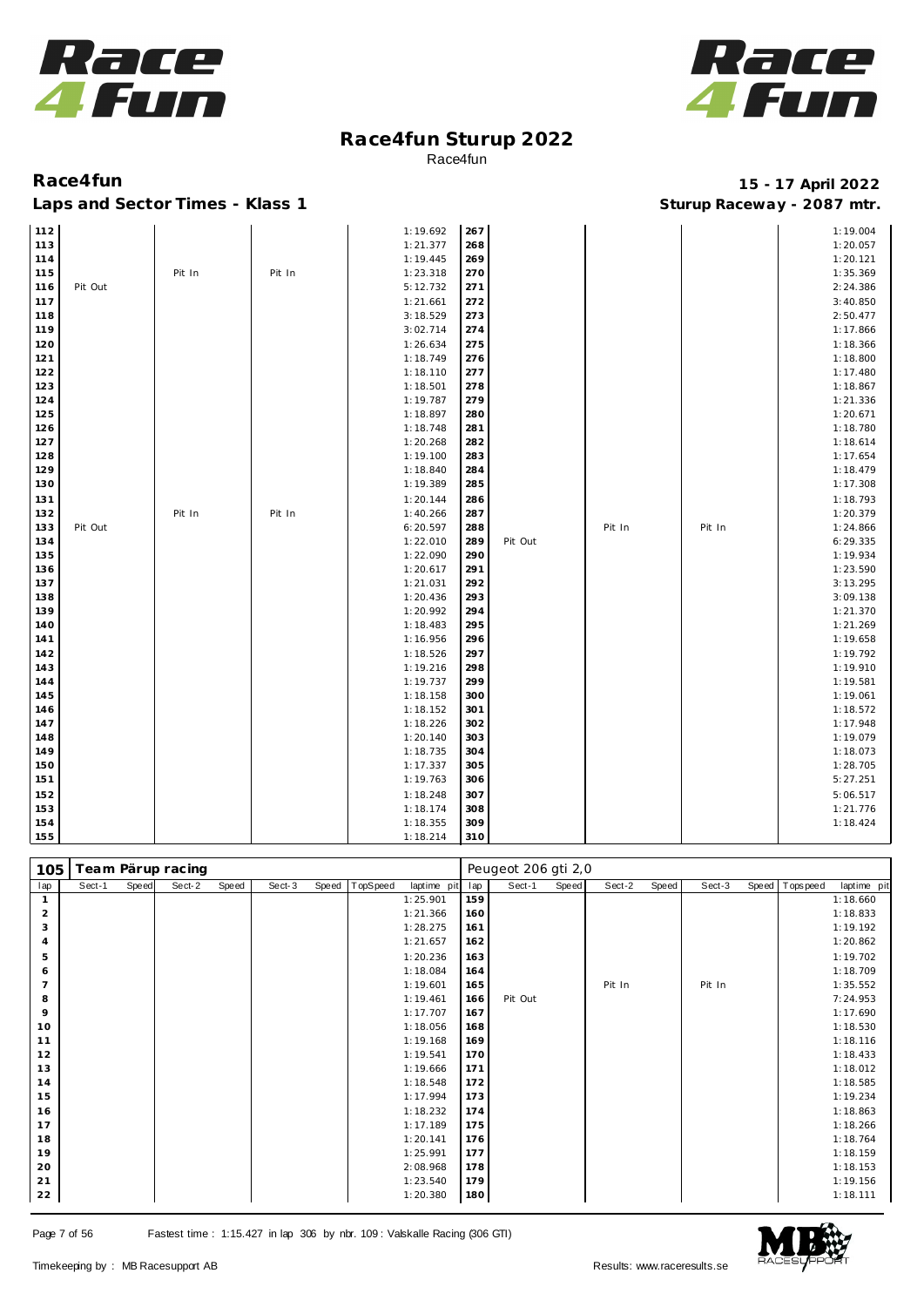



### **Race4fun 15 - 17 April 2022** Laps and Sector Times - Klass 1 **Sturies 1 Sturies 1 Sturies 1 Sturies 1 Sturies 1 Sturies 1 Sturies 1 Sturies 1 Sturies 1 Sturies 1 Sturies 1 Sturies 1 Sturies 1 Sturies 1 Sturies 1 Sturies 1**

| 23 |         |        |        | 1:17.177 | 181 |         |        |        | 1:19.398 |
|----|---------|--------|--------|----------|-----|---------|--------|--------|----------|
| 24 |         |        |        | 1:17.211 | 182 |         |        |        | 1:41.862 |
| 25 |         |        |        | 1:18.063 | 183 |         |        |        | 1:55.662 |
| 26 |         |        |        | 1:19.704 | 184 |         |        |        | 3:20.184 |
| 27 |         |        |        | 1:18.439 | 185 |         |        |        | 2:03.748 |
|    |         |        |        |          |     |         |        |        |          |
| 28 |         |        |        | 1:18.340 | 186 |         |        |        | 1:19.260 |
| 29 |         |        |        | 1:18.494 | 187 |         |        |        | 1:18.665 |
| 30 |         |        |        | 1:17.181 | 188 |         |        |        | 1:17.713 |
| 31 |         |        |        | 1:17.296 | 189 |         |        |        | 1:18.158 |
|    |         |        |        |          |     |         |        |        |          |
| 32 |         |        |        | 1:19.441 | 190 |         |        |        | 1:18.271 |
| 33 |         |        |        | 1:17.062 | 191 |         |        |        | 1:18.802 |
| 34 |         |        |        | 1:18.219 | 192 |         |        |        | 1:19.269 |
| 35 |         |        |        | 1:17.681 | 193 |         |        |        | 1:18.928 |
| 36 |         |        |        | 1:19.012 | 194 |         |        |        | 1:17.955 |
| 37 |         |        |        | 2:01.473 | 195 |         |        |        | 1:18.292 |
|    |         | Pit In | Pit In |          |     |         |        |        |          |
| 38 | Pit Out |        |        | 5:28.352 | 196 |         |        |        | 1:19.189 |
| 39 |         |        |        | 3:15.883 | 197 |         |        |        | 1:18.392 |
| 40 |         |        |        | 2:35.350 | 198 |         |        |        | 1:19.341 |
| 41 |         |        |        | 1:17.784 | 199 |         |        |        | 1:21.082 |
|    |         |        |        |          |     |         |        |        |          |
| 42 |         |        |        | 1:21.064 | 200 |         |        |        | 1:19.959 |
| 43 |         |        |        | 1:19.694 | 201 |         |        |        | 1:19.975 |
| 44 |         |        |        | 1:17.317 | 202 |         |        |        | 1:17.932 |
| 45 |         |        |        | 1:18.128 | 203 |         |        |        | 1:18.285 |
| 46 |         |        |        | 1:17.597 | 204 |         |        |        | 1:18.641 |
| 47 |         |        |        | 1:17.914 | 205 |         |        |        | 1:17.752 |
|    |         |        |        |          |     |         |        |        |          |
| 48 |         |        |        | 1:18.644 | 206 |         |        |        | 1:18.597 |
| 49 |         |        |        | 1:17.369 | 207 |         |        |        | 1:17.449 |
| 50 |         |        |        | 1:18.402 | 208 |         |        |        | 1:17.882 |
| 51 |         |        |        | 1:17.318 | 209 |         |        |        | 1:17.751 |
| 52 |         |        |        | 1:18.080 | 210 |         |        |        | 1:19.258 |
|    |         |        |        |          |     |         |        |        |          |
| 53 |         |        |        | 1:17.612 | 211 |         |        |        | 1:18.430 |
| 54 |         |        |        | 1:17.971 | 212 |         |        |        | 1:17.807 |
| 55 |         |        |        | 1:18.093 | 213 |         |        |        | 1:17.690 |
| 56 |         |        |        | 1:18.901 | 214 |         |        |        | 1:17.986 |
| 57 |         |        |        | 1:19.827 | 215 |         |        |        | 1:18.358 |
|    |         |        |        |          |     |         |        |        |          |
| 58 |         | Pit In | Pit In | 1:17.644 | 216 |         |        |        | 1:18.899 |
| 59 | Pit Out |        |        | 4:34.417 | 217 |         |        |        | 1:17.511 |
| 60 |         |        |        | 1:19.215 | 218 |         |        |        | 1:17.543 |
| 61 |         |        |        | 1:19.566 | 219 |         |        |        | 1:18.505 |
| 62 |         |        |        | 1:18.965 | 220 |         |        |        | 1:18.675 |
|    |         |        |        |          |     |         |        |        |          |
| 63 |         |        |        | 1:17.918 | 221 |         |        |        | 1:17.490 |
| 64 |         |        |        | 1:19.030 | 222 |         |        |        | 1:18.997 |
| 65 |         |        |        | 1:20.351 | 223 |         |        |        | 1:20.452 |
| 66 |         |        |        | 1:19.211 | 224 |         |        |        | 1:18.422 |
| 67 |         |        |        | 1:17.850 | 225 |         |        |        | 1:17.059 |
|    |         |        |        |          |     |         |        |        |          |
| 68 |         |        |        | 1:18.575 | 226 |         |        |        | 1:17.444 |
| 69 |         |        |        | 1:17.744 | 227 |         | Pit In | Pit In | 1:22.407 |
| 70 |         |        |        | 1:17.990 | 228 | Pit Out |        |        | 6:39.169 |
| 71 |         |        |        | 1:19.266 | 229 |         |        |        | 1:17.306 |
| 72 |         |        |        | 1:18.254 | 230 |         |        |        | 1:17.943 |
| 73 |         |        |        | 1:18.720 | 231 |         |        |        | 1:17.915 |
|    |         |        |        |          |     |         |        |        |          |
| 74 |         |        |        | 1:18.083 | 232 |         |        |        | 1:17.153 |
| 75 |         |        |        | 1:19.478 | 233 |         |        |        | 1:17.943 |
| 76 |         |        |        | 1:20.136 | 234 |         |        |        | 1:18.769 |
| 77 |         |        |        | 1:18.215 | 235 |         |        |        | 1:19.431 |
| 78 |         |        |        | 1:18.960 | 236 |         |        |        | 1:18.261 |
|    |         |        |        |          |     |         |        |        |          |
| 79 |         |        |        | 1:26.869 | 237 |         |        |        | 1:18.604 |
|    |         |        |        | 2:49.279 | 238 |         |        |        | 1:18.964 |
| 80 |         |        |        |          |     |         |        |        |          |
| 81 |         |        |        | 3:23.005 | 239 |         |        |        | 1:18.386 |
|    |         |        |        |          | 240 |         |        |        |          |
| 82 |         |        |        | 2:50.079 |     |         |        |        | 1:18.224 |
| 83 |         |        |        | 2:22.344 | 241 |         |        |        | 1:18.883 |
| 84 |         |        |        | 1:19.711 | 242 |         |        |        | 1:19.244 |
| 85 |         |        |        | 1:18.846 | 243 |         |        |        | 1:18.472 |
| 86 |         |        |        | 1:18.547 | 244 |         |        |        | 1:18.271 |
|    |         |        |        |          |     |         |        |        |          |
| 87 |         |        |        | 1:17.377 | 245 |         |        |        | 1:18.206 |
| 88 |         |        |        | 1:19.047 | 246 |         |        |        | 1:18.045 |
| 89 |         |        |        | 1:17.650 | 247 |         |        |        | 1:17.517 |
| 90 |         |        |        | 1:17.733 | 248 |         |        |        | 1:19.181 |

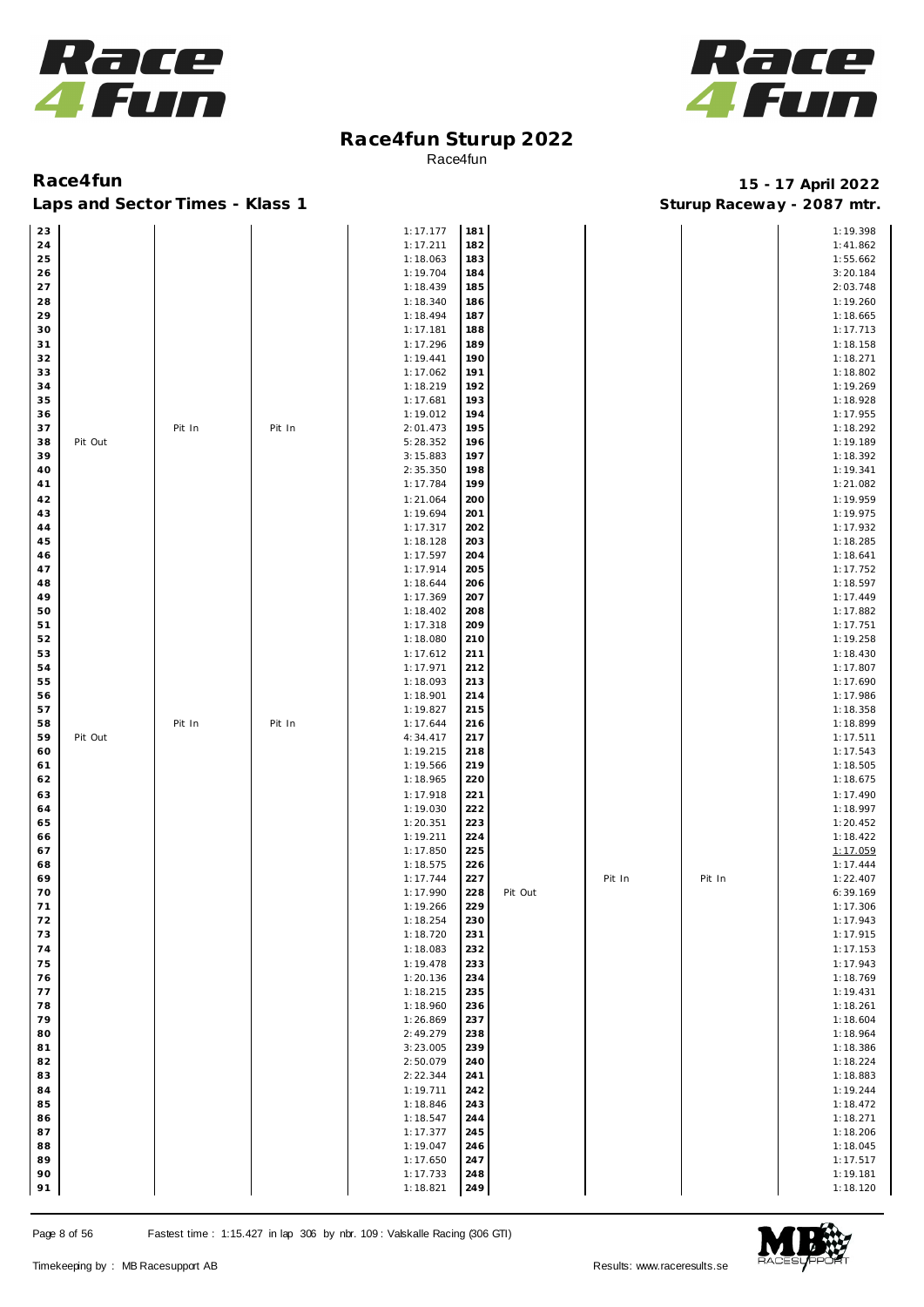



| 92  |         |        |        | 1:18.032 | 250 |         |        |        | 1:17.664 |
|-----|---------|--------|--------|----------|-----|---------|--------|--------|----------|
|     |         |        |        |          |     |         |        |        |          |
| 93  |         |        |        | 1:18.263 | 251 |         |        |        | 1:19.934 |
| 94  |         |        |        | 1:18.022 | 252 |         |        |        | 1:20.828 |
| 95  |         |        |        | 1:18.361 | 253 |         |        |        | 1:19.979 |
| 96  |         |        |        | 1:17.651 | 254 |         |        |        | 1:18.595 |
|     |         |        |        |          |     |         |        |        |          |
| 97  |         |        |        | 1:18.058 | 255 |         |        |        | 1:20.538 |
| 98  |         |        |        | 1:17.945 | 256 |         |        |        | 1:19.173 |
| 99  |         |        |        | 1:18.408 | 257 |         |        |        | 1:18.326 |
| 100 |         |        |        | 1:18.469 | 258 |         |        |        | 1:17.257 |
|     |         |        |        |          |     |         |        |        |          |
| 101 |         |        |        | 1:18.085 | 259 |         |        |        | 1:18.424 |
| 102 |         |        |        | 1:19.363 | 260 |         |        |        | 1:18.627 |
| 103 |         |        |        | 1:20.544 | 261 |         |        |        | 1:18.142 |
| 104 |         |        |        | 1:17.234 | 262 |         |        |        | 1:17.701 |
|     |         |        |        |          |     |         |        |        |          |
| 105 |         |        |        | 1:17.719 | 263 |         |        |        | 1:19.159 |
| 106 |         |        |        | 1:17.749 | 264 |         |        |        | 1:18.463 |
| 107 |         |        |        | 1:17.626 | 265 |         |        |        | 1:18.707 |
| 108 |         |        |        | 1:18.839 | 266 |         |        |        | 1:19.533 |
|     |         |        |        |          |     |         |        |        |          |
| 109 |         |        |        | 1:27.924 | 267 |         |        |        | 1:18.863 |
| 110 |         | Pit In | Pit In | 3:01.660 | 268 |         |        |        | 1:18.677 |
| 111 | Pit Out |        |        | 5:47.934 | 269 |         |        |        | 1:18.294 |
|     |         |        |        |          |     |         |        |        |          |
| 112 |         |        |        | 1:20.078 | 270 |         |        |        | 1:18.175 |
| 113 |         |        |        | 1:19.668 | 271 |         |        |        | 1:19.726 |
| 114 |         |        |        | 1:19.465 | 272 |         |        |        | 1:18.475 |
| 115 |         |        |        | 1:20.956 | 273 |         |        |        | 1:24.496 |
|     |         |        |        |          |     |         |        |        |          |
| 116 |         |        |        | 1:19.348 | 274 |         |        |        | 1:34.616 |
| 117 |         |        |        | 1:19.086 | 275 |         | Pit In | Pit In | 2:16.448 |
| 118 |         |        |        | 1:20.520 | 276 | Pit Out |        |        | 8:11.570 |
| 119 |         |        |        | 1:20.143 | 277 |         |        |        | 1:17.109 |
|     |         |        |        |          |     |         |        |        |          |
| 120 |         |        |        | 1:19.184 | 278 |         |        |        | 1:18.282 |
| 121 |         |        |        | 1:29.837 | 279 |         |        |        | 1:17.385 |
| 122 |         |        |        | 2:44.692 | 280 |         |        |        | 1:17.234 |
| 123 |         |        |        | 2:57.762 | 281 |         |        |        | 1:18.298 |
|     |         |        |        |          |     |         |        |        |          |
| 124 |         |        |        | 1:30.771 | 282 |         |        |        | 1:18.033 |
| 125 |         |        |        | 1:20.979 | 283 |         |        |        | 1:18.816 |
| 126 |         |        |        | 1:18.463 | 284 |         |        |        | 1:18.648 |
| 127 |         |        |        | 1:19.530 | 285 |         |        |        | 1:18.737 |
|     |         |        |        |          |     |         |        |        |          |
| 128 |         |        |        | 1:18.168 | 286 |         |        |        | 1:17.345 |
| 129 |         |        |        | 1:18.364 | 287 |         |        |        | 1:18.548 |
| 130 |         |        |        | 1:19.569 | 288 |         |        |        | 1:18.425 |
|     |         |        |        | 1:21.629 | 289 |         |        |        | 1:18.142 |
| 131 |         |        |        |          |     |         |        |        |          |
| 132 |         |        |        | 1:19.305 | 290 |         |        |        | 1:17.897 |
| 133 |         |        |        | 1:19.057 | 291 |         |        |        | 1:18.396 |
| 134 |         |        |        | 1:22.233 | 292 |         |        |        | 1:18.849 |
|     |         |        |        |          | 293 |         |        |        |          |
| 135 |         |        |        | 1:21.137 |     |         |        |        | 1:19.466 |
| 136 |         |        |        | 1:47.053 | 294 |         |        |        | 1:18.965 |
| 137 |         |        |        | 2:45.245 | 295 |         |        |        | 1:18.663 |
| 138 |         |        |        | 2:55.429 | 296 |         |        |        | 1:32.895 |
| 139 |         |        |        | 1:21.000 | 297 |         |        |        | 3:20.742 |
|     |         |        |        |          |     |         |        |        |          |
| 140 |         |        |        | 1:21.883 | 298 |         |        |        | 3:19.082 |
| 141 |         |        |        | 1:21.330 | 299 |         |        |        | 1:19.757 |
| 142 |         |        |        | 1:21.954 | 300 |         |        |        | 1:18.673 |
|     |         |        |        |          |     |         |        |        |          |
| 143 |         |        |        | 1:20.458 | 301 |         |        |        | 1:18.434 |
| 144 |         |        |        | 1:21.125 | 302 |         |        |        | 1:17.907 |
| 145 |         |        |        | 1:19.621 | 303 |         |        |        | 1:19.093 |
| 146 |         |        |        | 1:18.722 | 304 |         |        |        | 1:17.421 |
|     |         |        |        |          |     |         |        |        |          |
| 147 |         |        |        | 1:19.218 | 305 |         |        |        | 1:17.863 |
| 148 |         |        |        | 1:20.440 | 306 |         |        |        | 1:17.820 |
| 149 |         |        |        | 1:19.182 | 307 |         |        |        | 1:18.416 |
| 150 |         |        |        | 1:19.272 | 308 |         |        |        | 1:18.468 |
|     |         |        |        |          |     |         |        |        |          |
| 151 |         |        |        | 1:20.002 | 309 |         |        |        | 1:17.443 |
| 152 |         |        |        | 1:19.737 | 310 |         |        |        | 1:17.468 |
| 153 |         |        |        | 1:20.462 | 311 |         |        |        | 1:33.129 |
| 154 |         |        |        | 1:19.749 | 312 |         |        |        | 5:00.628 |
|     |         |        |        |          |     |         |        |        |          |
| 155 |         |        |        | 1:18.823 | 313 |         |        |        | 4:58.848 |
| 156 |         |        |        | 1:19.630 | 314 |         |        |        | 1:19.064 |
| 157 |         |        |        | 1:20.055 | 315 |         |        |        | 1:17.433 |
| 158 |         |        |        | 1:18.863 | 316 |         |        |        |          |
|     |         |        |        |          |     |         |        |        |          |



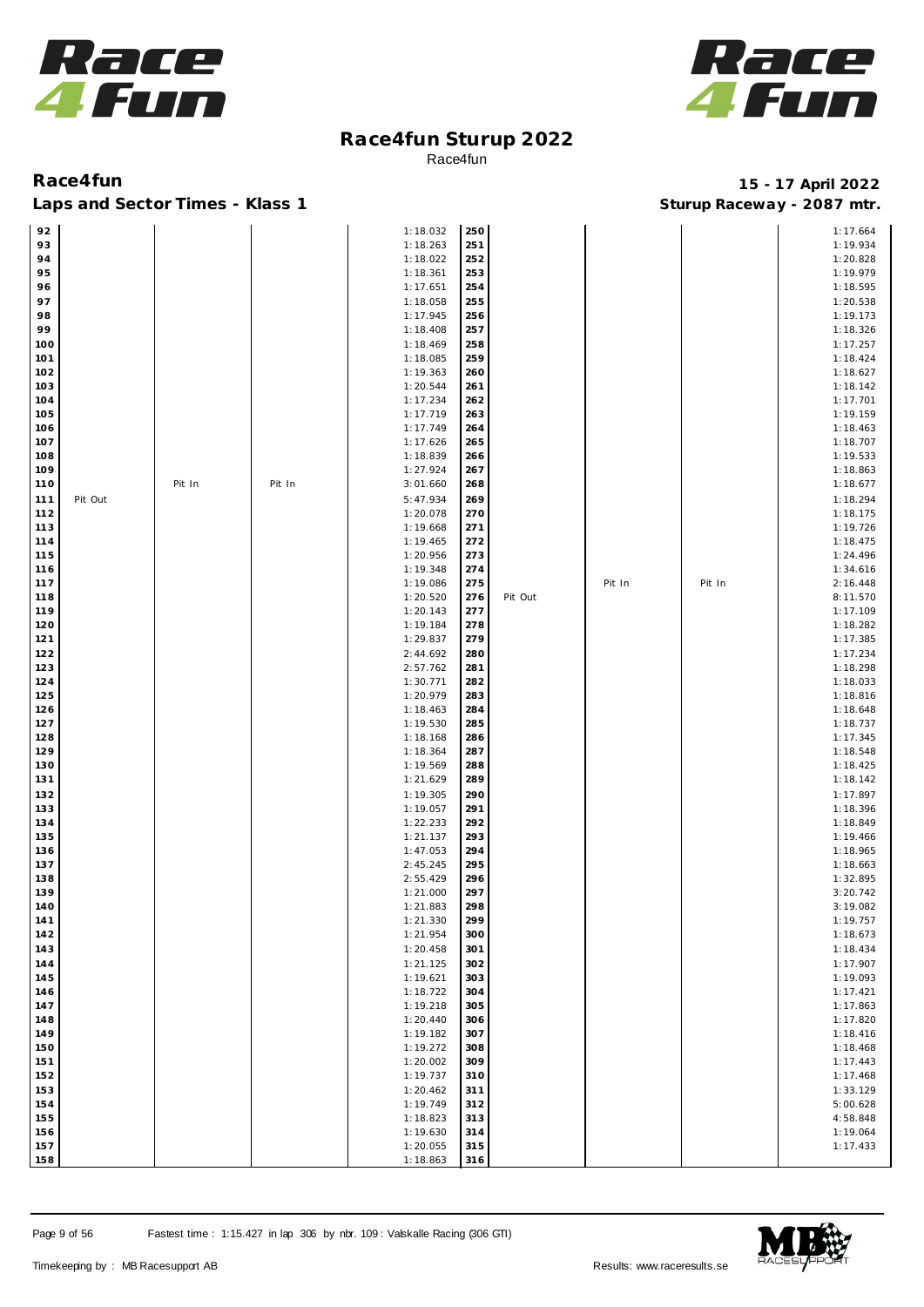



| 106            | Team Rattfladder |       |        |       |        |       |          |                      |            | Nissan Primera |       |        |       |        |       |            |                      |
|----------------|------------------|-------|--------|-------|--------|-------|----------|----------------------|------------|----------------|-------|--------|-------|--------|-------|------------|----------------------|
| lap            | Sect-1           | Speed | Sect-2 | Speed | Sect-3 | Speed | TopSpeed | laptime pit          | lap        | Sect-1         | Speed | Sect-2 | Speed | Sect-3 | Speed | Tops pee d | laptime pit          |
| $\mathbf{1}$   |                  |       |        |       |        |       |          | 1:32.344             | 145        |                |       | Pit In |       | Pit In |       |            | 1:39.096             |
| $\overline{a}$ |                  |       |        |       |        |       |          | 1:27.343             | 146        | Pit Out        |       |        |       |        |       |            | 3:10.197             |
| 3              |                  |       |        |       |        |       |          | 1:25.179             | 147        |                |       |        |       |        |       |            | 1:25.176             |
| $\overline{4}$ |                  |       |        |       |        |       |          | 1:25.432             | 148        |                |       |        |       |        |       |            | 1:24.060             |
| 5              |                  |       |        |       |        |       |          | 1:22.780             | 149        |                |       |        |       |        |       |            | 1:24.362             |
| 6              |                  |       |        |       |        |       |          | 1:22.721             | 150        |                |       |        |       |        |       |            | 1:27.207             |
| $\overline{7}$ |                  |       |        |       |        |       |          | 1:22.488             | 151        |                |       |        |       |        |       |            | 1:26.299             |
| 8              |                  |       |        |       |        |       |          | 1:21.848             | 152        |                |       |        |       |        |       |            | 1:26.695             |
| 9              |                  |       |        |       |        |       |          | 1:23.537             | 153        |                |       |        |       |        |       |            | 1:27.244             |
| 10<br>11       |                  |       |        |       |        |       |          | 1:25.027<br>1:23.788 | 154<br>155 |                |       |        |       |        |       |            | 1:26.736<br>1:26.342 |
| 12             |                  |       |        |       |        |       |          | 1:23.637             | 156        |                |       |        |       |        |       |            | 1:23.382             |
| 13             |                  |       |        |       |        |       |          | 1:24.253             | 157        |                |       |        |       |        |       |            | 1:27.464             |
| 14             |                  |       |        |       |        |       |          | 1:22.991             | 158        |                |       |        |       |        |       |            | 1:22.984             |
| 15             |                  |       |        |       |        |       |          | 1:23.146             | 159        |                |       |        |       |        |       |            | 1:26.129             |
| 16             |                  |       |        |       |        |       |          | 1:24.276             | 160        |                |       |        |       |        |       |            | 1:24.120             |
| 17             |                  |       |        |       |        |       |          | 1:22.910             | 161        |                |       |        |       |        |       |            | 1:23.033             |
| 18             |                  |       |        |       |        |       |          | 1:25.472             | 162        |                |       |        |       |        |       |            | 1:22.888             |
| 19             |                  |       |        |       |        |       |          | 2:08.442             | 163        |                |       |        |       |        |       |            | 1:23.259             |
| 20             |                  |       |        |       |        |       |          | 1:26.670             | 164        |                |       |        |       |        |       |            | 1:22.629             |
| 21             |                  |       |        |       |        |       |          | 1:23.015             | 165        |                |       |        |       |        |       |            | 1:28.105             |
| 22             |                  |       |        |       |        |       |          | 1:22.684             | 166        |                |       |        |       |        |       |            | 2:27.347             |
| 23             |                  |       |        |       |        |       |          | 1:21.341             | 167        |                |       |        |       |        |       |            | 3:19.110             |
| 24             |                  |       |        |       |        |       |          | 1:21.324             | 168        |                |       |        |       |        |       |            | 2:09.538             |
| 25             |                  |       |        |       |        |       |          | 1:21.682             | 169        |                |       |        |       |        |       |            | 1:26.304             |
| 26             |                  |       |        |       |        |       |          | 1:22.164             | 170        |                |       |        |       |        |       |            | 1:23.873             |
| 27             |                  |       |        |       |        |       |          | 1:21.028             | 171        |                |       |        |       |        |       |            | 1:26.450             |
| 28             |                  |       |        |       |        |       |          | 1:22.790             | 172        |                |       |        |       |        |       |            | 1:23.875             |
| 29             |                  |       |        |       |        |       |          | 1:21.323             | 173        |                |       |        |       |        |       |            | 1:25.301             |
| 30<br>31       |                  |       |        |       |        |       |          | 1:21.456<br>1:25.263 | 174<br>175 |                |       |        |       |        |       |            | 1:26.641<br>1:25.073 |
| 32             |                  |       |        |       |        |       |          | 1:22.711             | 176        |                |       |        |       |        |       |            | 1:26.953             |
| 33             |                  |       |        |       |        |       |          | 1:22.404             | 177        |                |       |        |       |        |       |            | 1:24.034             |
| 34             |                  |       |        |       |        |       |          | 1:22.287             | 178        |                |       |        |       |        |       |            | 1:24.869             |
| 35             |                  |       |        |       |        |       |          | 1:30.020             | 179        |                |       |        |       |        |       |            | 1:25.701             |
| 36             |                  |       |        |       |        |       |          | 2:54.226             | 180        |                |       |        |       |        |       |            | 1:26.227             |
| 37             |                  |       |        |       |        |       |          | 3:07.710             | 181        |                |       |        |       |        |       |            | 1:26.570             |
| 38             |                  |       |        |       |        |       |          | 3:08.388             | 182        |                |       |        |       |        |       |            | 1:28.345             |
| 39             |                  |       |        |       |        |       |          | 2:35.817             | 183        |                |       |        |       |        |       |            | 1:30.233             |
| 40             |                  |       |        |       |        |       |          | 1:21.448             | 184        |                |       |        |       |        |       |            | 1:30.696             |
| 41             |                  |       |        |       |        |       |          | 1:20.785             | 185        |                |       |        |       |        |       |            | 1:28.401             |
| 42             |                  |       |        |       |        |       |          | 1:22.060             | 186        |                |       |        |       |        |       |            | 1:26.639             |
| 43             |                  |       |        |       |        |       |          | 1:22.995             | 187        |                |       |        |       |        |       |            | 1:26.007             |
| 44             |                  |       |        |       |        |       |          | 1:22.207             | 188        |                |       |        |       |        |       |            | 1:29.343             |
| 45             |                  |       |        |       |        |       |          | 1:21.324             | 189        |                |       | Pit In |       | Pit In |       |            | 1:30.848             |
| 46             |                  |       |        |       |        |       |          | 1:21.089             | 190        | Pit Out        |       |        |       |        |       |            | 6:45.771             |
| 47<br>48       |                  |       |        |       |        |       |          | 1:22.180<br>1:23.224 | 191<br>192 |                |       |        |       |        |       |            | 1:23.825<br>1:22.428 |
| 49             |                  |       | Pit In |       | Pit In |       |          | 1:22.226             | 193        |                |       |        |       |        |       |            |                      |
| 50             | Pit Out          |       |        |       |        |       |          | 4:17.986             | 194        |                |       |        |       |        |       |            | 1:21.843<br>1:21.476 |
| 51             |                  |       |        |       |        |       |          | 1:26.852             | 195        |                |       |        |       |        |       |            | 1:22.257             |
| 52             |                  |       |        |       |        |       |          | 1:25.222             | 196        |                |       |        |       |        |       |            | 1:23.321             |
| 53             |                  |       |        |       |        |       |          | 1:24.952             | 197        |                |       |        |       |        |       |            | 1:21.864             |
| 54             |                  |       |        |       |        |       |          | 1:24.059             | 198        |                |       |        |       |        |       |            | 1:21.441             |
| 55             |                  |       |        |       |        |       |          | 1:27.796             | 199        |                |       |        |       |        |       |            | 1:22.051             |
| 56             |                  |       |        |       |        |       |          | 1:25.686             | 200        |                |       |        |       |        |       |            | 1:22.769             |
| 57             |                  |       |        |       |        |       |          | 1:26.457             | 201        |                |       |        |       |        |       |            | 1:23.511             |
| 58             |                  |       |        |       |        |       |          | 1:26.734             | 202        |                |       |        |       |        |       |            | 1:25.437             |
| 59             |                  |       |        |       |        |       |          | 1:25.247             | 203        |                |       |        |       |        |       |            | 1:21.678             |
| 60             |                  |       |        |       |        |       |          | 1:24.019             | 204        |                |       |        |       |        |       |            | 1:21.120             |
| 61             |                  |       |        |       |        |       |          | 1:26.079             | 205        |                |       |        |       |        |       |            | 1:23.453             |
| 62             |                  |       |        |       |        |       |          | 1:24.996             | 206        |                |       |        |       |        |       |            | 1:26.068             |
| 63             |                  |       |        |       |        |       |          | 1:25.429             | 207        |                |       |        |       |        |       |            | 1:20.733             |
| 64             |                  |       |        |       |        |       |          | 1:26.693             | 208        |                |       |        |       |        |       |            | 1:25.823             |
| 65             |                  |       |        |       |        |       |          | 1:25.908             | 209        |                |       |        |       |        |       |            | 1:21.727             |
| 66<br>67       |                  |       |        |       |        |       |          | 1:27.331<br>1:26.947 | 210<br>211 |                |       |        |       |        |       |            | 1:22.681<br>1:22.674 |
|                |                  |       |        |       |        |       |          |                      |            |                |       |        |       |        |       |            |                      |

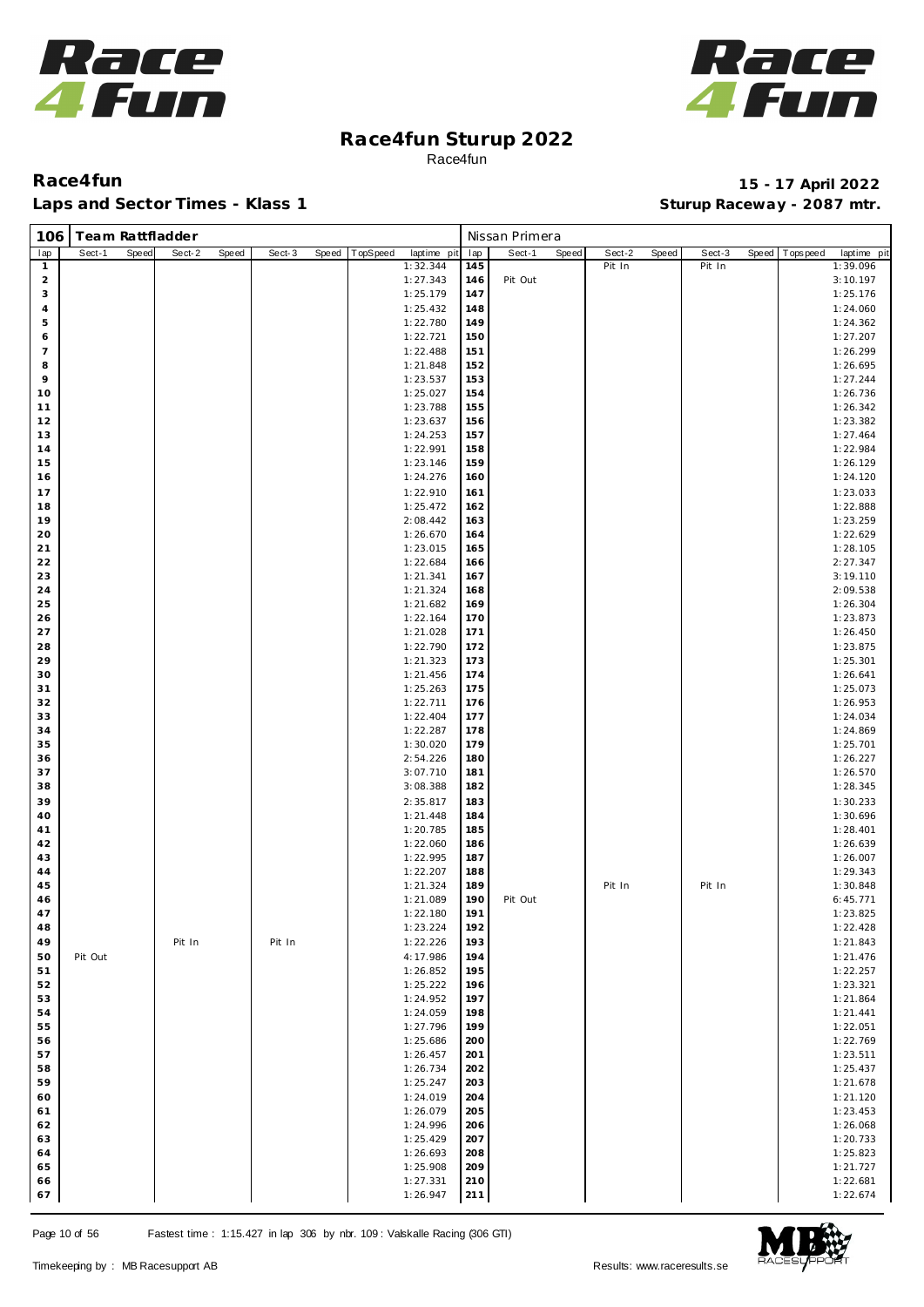



| 68         |         |        |        | 1:25.799             | 212        |         |        |        | 1:22.281             |
|------------|---------|--------|--------|----------------------|------------|---------|--------|--------|----------------------|
| 69         |         |        |        | 1:26.082             | 213        |         |        |        | 1:22.897             |
| 70         |         |        |        | 1:26.068             | 214        |         |        |        | 1:22.791             |
| 71         |         |        |        | 1:27.846             | 215        |         |        |        | 1:21.447             |
| 72         |         |        |        | 1:25.613             | 216        |         |        |        | 1:22.850             |
| 73         |         |        |        | 1:28.256             | 217        |         |        |        | 1:22.425             |
| 74         |         |        |        | 1:26.477             | 218        |         |        |        | 1:22.365             |
| 75         |         |        |        | 1:27.017             | 219        |         |        |        | 1:21.755             |
| 76         |         | Pit In | Pit In | 1:41.293             | 220        |         |        |        | 1:22.011             |
| 77<br>78   | Pit Out |        |        | 7:00.693<br>1:57.597 | 221<br>222 |         |        |        | 1:21.527<br>1:22.572 |
| 79         |         |        |        | 2:09.726             | 223        |         |        |        | 1:21.602             |
| 80         |         |        |        | 1:26.557             | 224        |         |        |        | 1:23.357             |
| 81         |         |        |        | 1:25.090             | 225        |         |        |        | 1:23.536             |
| 82         |         |        |        | 1:24.567             | 226        |         |        |        | 1:23.355             |
| 83         |         |        |        | 1:25.219             | 227        |         |        |        | 1:25.795             |
| 84         |         |        |        | 1:25.030             | 228        |         |        |        | 1:27.220             |
| 85         |         |        |        | 1:25.890             | 229        |         |        |        | 1:25.749             |
| 86         |         |        |        | 1:25.322             | 230        |         |        |        | 1:25.328             |
| 87         |         |        |        | 1:24.845             | 231        |         |        |        | 1:26.676             |
| 88         |         |        |        | 1:27.007             | 232        |         |        |        | 1:25.952             |
| 89         |         |        |        | 1:25.240             | 233        |         | Pit In | Pit In | 1:25.883             |
| 90<br>91   |         |        |        | 1:27.116             | 234        | Pit Out |        |        | 7:39.669             |
| 92         |         |        |        | 1:26.278<br>1:24.927 | 235<br>236 |         |        |        | 1:25.303<br>1:24.858 |
| 93         |         |        |        | 1:27.128             | 237        |         |        |        | 1:21.352             |
| 94         |         |        |        | 1:25.821             | 238        |         |        |        | 1:21.255             |
| 95         |         |        |        | 1:24.511             | 239        |         |        |        | 1:20.427             |
| 96         |         |        |        | 1:25.022             | 240        |         |        |        | 1:21.167             |
| 97         |         |        |        | 1:25.455             | 241        |         |        |        | 1:21.325             |
| 98         |         |        |        | 1:25.569             | 242        |         |        |        | 1:22.530             |
| 99         |         | Pit In | Pit In | 1:24.417             | 243        |         |        |        | 1:20.803             |
| 100        | Pit Out |        |        | 8:33.477             | 244        |         |        |        | 1:20.627             |
| 101        |         |        |        | 3:11.055             | 245        |         |        |        | 1:21.352             |
| 102        |         |        |        | 1:40.427             | 246        |         |        |        | 1:26.640             |
| 103<br>104 |         |        |        | 1:27.417<br>1:27.084 | 247<br>248 |         |        |        | 1:34.104<br>2:07.080 |
| 105        |         |        |        | 1:25.431             | 249        |         |        |        | 3:43.892             |
| 106        |         |        |        | 1:24.967             | 250        |         |        |        | 2:47.452             |
| 107        |         |        |        | 1:25.834             | 251        |         |        |        | 1:22.104             |
| 108        |         |        |        | 1:26.236             | 252        |         |        |        | 1:21.687             |
| 109        |         |        |        | 1:27.552             | 253        |         |        |        | 1:21.031             |
| 110        |         |        |        | 1:22.901             | 254        |         |        |        | 1:20.119             |
| 111        |         |        |        | 1:24.305             | 255        |         |        |        | 1:20.276             |
| 112        |         |        |        | 1:34.721             | 256        |         |        |        | 1:21.852             |
| 113        |         |        |        | 2:35.379             | 257        |         |        |        | 1:23.007             |
| 114        |         |        |        | 2:59.297             | 258        |         |        |        | 1:23.186             |
| 115        |         |        |        | 1:27.678             | 259        |         |        |        | 1:23.526             |
| 116<br>117 |         |        |        | 1:26.139<br>1:26.054 | 260<br>261 |         |        |        | 1:20.812<br>1:20.909 |
| 118        |         |        |        | 1:24.768             | 262        |         |        |        | 1:21.580             |
| 119        |         |        |        | 1:23.609             | 263        |         |        |        | 1:20.796             |
| 120        |         |        |        | 1:23.512             | 264        |         |        |        | 1:23.490             |
| 121        |         |        |        | 1:22.110             | 265        |         |        |        | 1:23.214             |
| 122        |         |        |        | 1:23.587             | 266        |         |        |        | 1:22.150             |
| 123        |         |        |        | 1:23.630             | 267        |         |        |        | 1:22.762             |
| 124        |         |        |        | 1:23.096             | 268        |         |        |        | 1:24.097             |
| 125        |         |        |        | 1:24.863             | 269        |         |        |        | 1:26.176             |
| 126        |         |        |        | 1:34.502             | 270        |         |        |        | 1:24.953             |
| 127        |         |        |        | 3:09.103             | 271        |         |        |        | 1:27.302             |
| 128        |         |        |        | 3:05.587             | 272        |         |        |        | 3:13.340             |
| 129<br>130 |         |        |        | 1:26.352<br>1:25.089 | 273<br>274 |         |        |        | 3:10.621<br>1:25.982 |
| 131        |         |        |        | 1:23.856             | 275        |         |        |        | 1:26.080             |
| 132        |         |        |        | 1:24.017             | 276        |         |        |        | 1:25.122             |
| 133        |         |        |        | 1:25.460             | 277        |         |        |        | 1:23.253             |
| 134        |         |        |        | 1:20.916             | 278        |         |        |        | 1:24.207             |
| 135        |         |        |        | 1:22.007             | 279        |         |        |        | 1:23.525             |
| 136        |         |        |        | 1:22.090             | 280        |         |        |        | 1:25.330             |

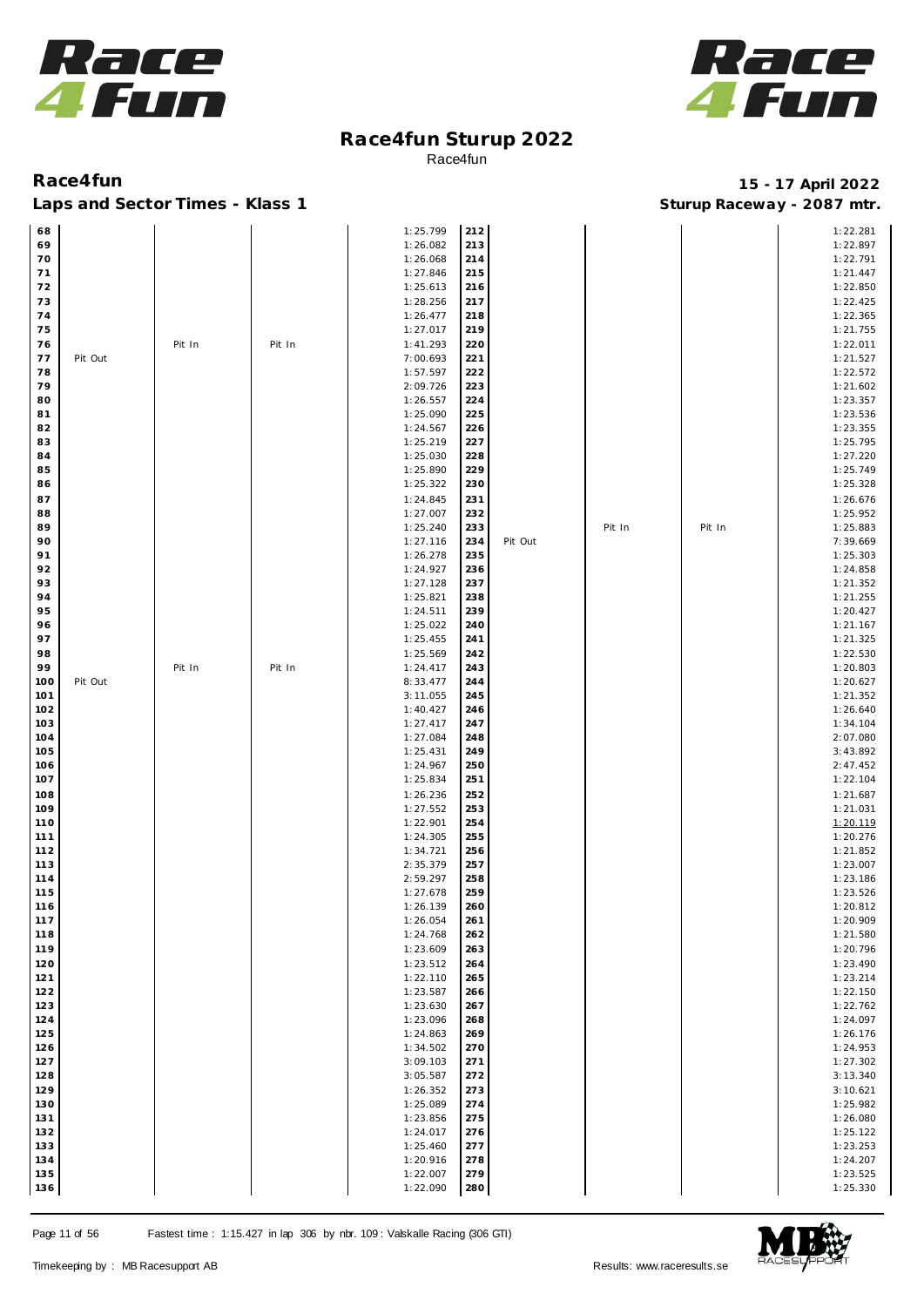



### Laps and Sector Times - Klass 1 **Sturies 1 Sturies 1 Sturies 1 8 and Sector Times - Klass 1 Sturies 1 and Section** 1 **Contrary** 1 **And Section** 1 **Contrary** 1 **Contrary** 1 **Contrary** 1 **Contrary 1 and 2007** must

| 137 |         |        |        | 1:21.572  | 281 |  | 1:24.142 |
|-----|---------|--------|--------|-----------|-----|--|----------|
| 138 |         |        |        | 1:22.913  | 282 |  | 1:23.942 |
| 139 |         |        |        | 1:22.557  | 283 |  | 1:24.115 |
| 140 |         |        |        | 1:22.475  | 284 |  | 1:25.459 |
| 141 |         |        |        | 1:24.182  | 285 |  | 5:37.687 |
| 142 |         |        |        | 1:23.882  | 286 |  | 5:16.940 |
| 143 |         | Pit In | Pit In | 1:49.143  | 287 |  | 1:25.654 |
| 144 | Pit Out |        |        | 11:14.734 | 288 |  | 1:27.436 |

| 107            | Autocity.se     |        |       |        |       |          |                      |            | Toyota Celica   |        |       |        |       |           |             |
|----------------|-----------------|--------|-------|--------|-------|----------|----------------------|------------|-----------------|--------|-------|--------|-------|-----------|-------------|
| lap            | Sect-1<br>Speed | Sect-2 | Speed | Sect-3 | Speed | TopSpeed | laptime pit          | lap        | Speed<br>Sect-1 | Sect-2 | Speed | Sect-3 | Speed | Tops peed | laptime pit |
| $\mathbf{1}$   |                 |        |       |        |       |          | 1:32.366             | 156        |                 |        |       |        |       |           | 1:18.027    |
| $\overline{a}$ |                 |        |       |        |       |          | 1:24.161             | 157        |                 |        |       |        |       |           | 1:18.253    |
| 3              |                 |        |       |        |       |          | 1:20.893             | 158        |                 |        |       |        |       |           | 1:17.557    |
| $\overline{4}$ |                 |        |       |        |       |          | 1:20.747             | 159        |                 |        |       |        |       |           | 1:18.418    |
| 5              |                 |        |       |        |       |          | 1:23.295             | 160        |                 |        |       |        |       |           | 1:17.492    |
| 6              |                 |        |       |        |       |          | 1:22.522             | 161        |                 |        |       |        |       |           | 1:19.016    |
| $\overline{7}$ |                 |        |       |        |       |          | 1:21.625             | 162        |                 |        |       |        |       |           | 1:17.608    |
| 8              |                 |        |       |        |       |          | 1:21.261             | 163        |                 |        |       |        |       |           | 1:17.198    |
| 9              |                 |        |       |        |       |          | 1:20.921             | 164        |                 |        |       |        |       |           | 1:17.264    |
| 10             |                 |        |       |        |       |          | 1:20.415             | 165        |                 |        |       |        |       |           | 1:17.569    |
| 11             |                 |        |       |        |       |          | 1:20.965             | 166        |                 |        |       |        |       |           | 1:18.139    |
| 12             |                 |        |       |        |       |          | 1:20.212             | 167        |                 |        |       |        |       |           | 1:18.954    |
| 13             |                 |        |       |        |       |          | 1:19.883             | 168        |                 |        |       |        |       |           | 1:18.792    |
| 14             |                 |        |       |        |       |          | 1:20.906             | 169        |                 |        |       |        |       |           | 1:17.773    |
| 15             |                 |        |       |        |       |          | 1:20.074             | 170        |                 |        |       |        |       |           | 1:18.154    |
| 16             |                 |        |       |        |       |          | 1:20.147             | 171        |                 |        |       |        |       |           | 1:18.353    |
| 17             |                 |        |       |        |       |          | 1:20.146             | 172        |                 |        |       |        |       |           | 1:17.709    |
| 18             |                 |        |       |        |       |          | 1:21.183             | 173        |                 |        |       |        |       |           | 1:17.959    |
| 19             |                 |        |       |        |       |          | 1:42.558             | 174        |                 |        |       |        |       |           | 1:18.315    |
| 20             |                 |        |       |        |       |          | 1:43.378             | 175        |                 |        |       |        |       |           | 1:17.307    |
| 21             |                 |        |       |        |       |          | 1:39.770             | 176        |                 |        |       |        |       |           | 1:18.339    |
| 22             |                 |        |       |        |       |          | 1:20.285             | 177        |                 |        |       |        |       |           | 1:18.005    |
| 23             |                 |        |       |        |       |          | 1:22.327             | 178        |                 |        |       |        |       |           | 1:18.873    |
| 24             |                 |        |       |        |       |          | 1:20.075             | 179        |                 |        |       |        |       |           | 1:19.390    |
| 25             |                 |        |       |        |       |          | 1:20.423             | 180        |                 |        |       |        |       |           | 1:20.580    |
| 26             |                 |        |       |        |       |          | 1:20.528             | 181        |                 | Pit In |       | Pit In |       |           | 1:19.455    |
| 27             |                 |        |       |        |       |          | 1:20.623             | 182        | Pit Out         |        |       |        |       |           | 11:01.904   |
| 28             |                 |        |       |        |       |          | 1:21.062             | 183        |                 |        |       |        |       |           | 1:20.919    |
| 29             |                 |        |       |        |       |          | 1:20.677             | 184        |                 |        |       |        |       |           | 1:20.431    |
| 30             |                 |        |       |        |       |          | 1:20.984             | 185        |                 |        |       |        |       |           | 1:22.730    |
| 31             |                 |        |       |        |       |          | 1:20.471             | 186        |                 |        |       |        |       |           | 1:21.830    |
| 32             |                 |        |       |        |       |          | 1:20.390             | 187        |                 |        |       |        |       |           | 1:21.827    |
| 33             |                 |        |       |        |       |          | 1:20.045             | 188        |                 |        |       |        |       |           | 1:20.616    |
| 34             |                 |        |       |        |       |          | 1:19.922             | 189        |                 |        |       |        |       |           | 1:22.957    |
| 35             |                 |        |       |        |       |          | 1:22.404             | 190        |                 |        |       |        |       |           | 1:20.658    |
| 36             |                 |        |       |        |       |          | 1:43.610             | 191        |                 |        |       |        |       |           | 1:20.225    |
| 37             |                 |        |       |        |       |          | 2:31.378             | 192        |                 |        |       |        |       |           | 1:19.048    |
| 38             |                 |        |       |        |       |          | 3:05.508             | 193        |                 |        |       |        |       |           | 1:20.230    |
| 39             |                 |        |       |        |       |          | 3:12.540             | 194        |                 |        |       |        |       |           | 1:20.264    |
| 40             |                 |        |       |        |       |          | 2:40.899             | 195        |                 |        |       |        |       |           | 1:19.446    |
| 41             |                 |        |       |        |       |          | 1:20.309             | 196        |                 |        |       |        |       |           | 1:19.862    |
| 42             |                 |        |       |        |       |          | 1:19.938             | 197        |                 |        |       |        |       |           | 1:21.979    |
| 43             |                 |        |       |        |       |          | 1:20.106             | 198        |                 |        |       |        |       |           | 1:19.998    |
| 44             |                 |        |       |        |       |          | 1:20.395             | 199        |                 |        |       |        |       |           | 1:20.095    |
| 45             |                 |        |       |        |       |          | 1:20.072             | 200        |                 |        |       |        |       |           | 1:19.828    |
| 46             |                 |        |       |        |       |          | 1:19.917             | 201        |                 |        |       |        |       |           | 1:20.130    |
| 47             |                 |        |       |        |       |          | 1:20.142             | 202        |                 |        |       |        |       |           | 1:19.536    |
| 48             |                 |        |       |        |       |          | 1:21.104             | 203        |                 |        |       |        |       |           | 1:21.078    |
| 49             |                 |        |       |        |       |          | 1:20.866             | 204        |                 |        |       |        |       |           | 1:19.123    |
| 50<br>51       |                 |        |       |        |       |          | 1:19.911<br>1:19.547 | 205<br>206 |                 |        |       |        |       |           | 1:19.579    |
|                |                 |        |       |        |       |          |                      |            |                 |        |       |        |       |           | 1:20.204    |
| 52             |                 |        |       |        |       |          | 1:20.662             | 207        |                 |        |       |        |       |           | 1:20.033    |
| 53             |                 |        |       |        |       |          | 1:19.713             | 208        |                 |        |       |        |       |           | 1:19.115    |
| 54             |                 |        |       |        |       |          | 1:19.426             | 209        |                 |        |       |        |       |           | 1:19.749    |
| 55             |                 |        |       |        |       |          | 1:20.180             | 210        |                 |        |       |        |       |           | 1:20.153    |
| 56             |                 |        |       |        |       |          | 1:20.364             | 211        |                 |        |       |        |       |           | 1:21.102    |
| 57             |                 |        |       |        |       |          | 1:19.260             | 212        |                 |        |       |        |       |           | 1:18.812    |
| 58             |                 |        |       |        |       |          | 1:20.590             | 213        |                 |        |       |        |       |           | 1:18.708    |

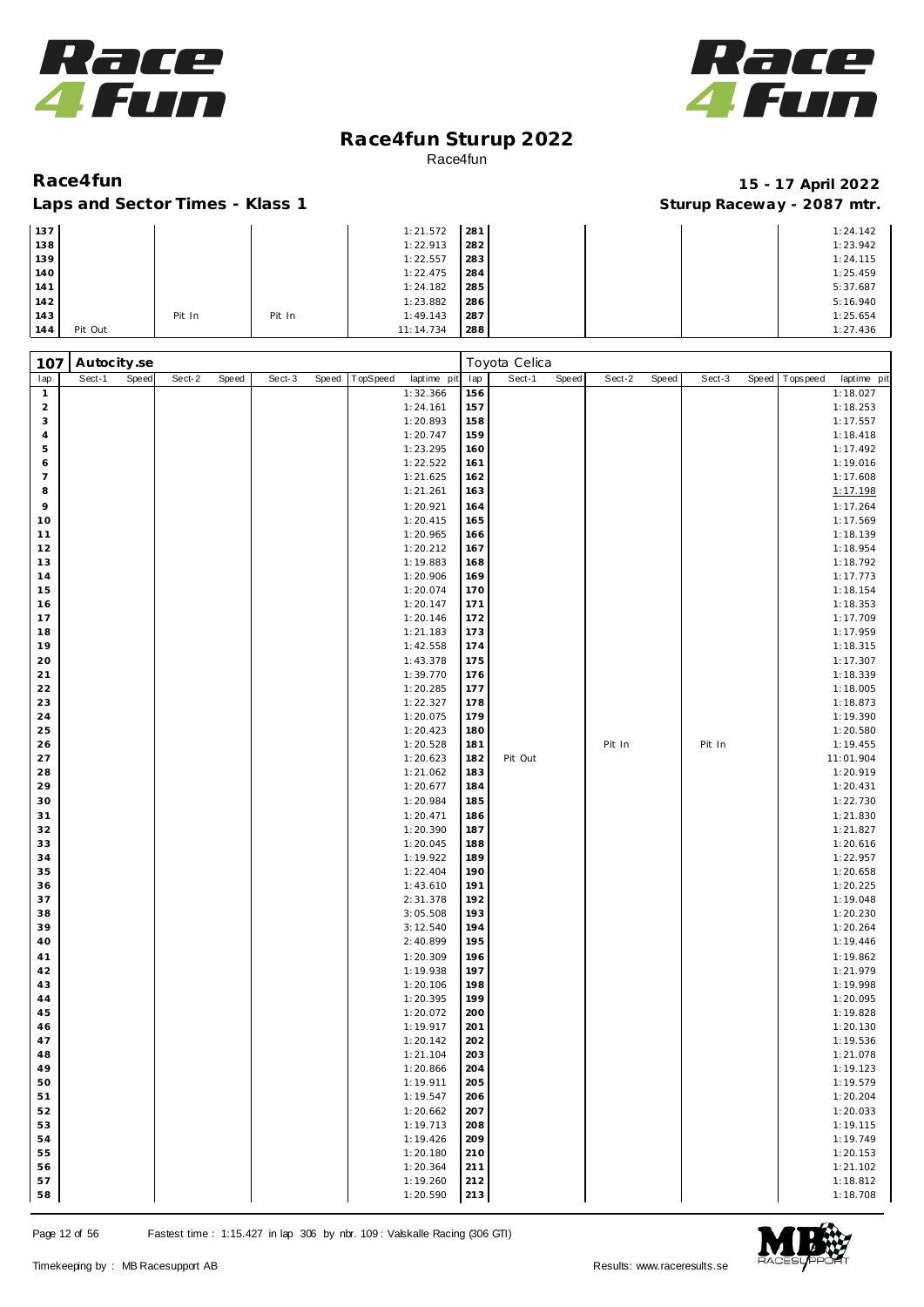



| 59  |         |        |        | 1:20.778 | 214 |         |        |        | 1:18.317 |
|-----|---------|--------|--------|----------|-----|---------|--------|--------|----------|
|     |         |        |        |          |     |         |        |        |          |
| 60  |         | Pit In | Pit In | 1:25.962 | 215 |         |        |        | 1:18.757 |
| 61  | Pit Out |        |        | 4:04.967 | 216 |         |        |        | 1:19.246 |
| 62  |         |        |        | 1:18.642 | 217 |         |        |        | 1:18.458 |
| 63  |         |        |        | 1:18.452 | 218 |         |        |        | 1:20.874 |
|     |         |        |        |          |     |         |        |        |          |
| 64  |         |        |        | 1:17.674 | 219 |         |        |        | 1:20.836 |
| 65  |         |        |        | 1:19.956 | 220 |         |        |        | 1:23.248 |
| 66  |         |        |        | 1:21.466 | 221 |         |        |        | 1:18.651 |
|     |         |        |        |          |     |         |        |        |          |
| 67  |         |        |        | 1:18.937 | 222 |         |        |        | 1:19.237 |
| 68  |         |        |        | 1:18.148 | 223 |         |        |        | 1:18.114 |
| 69  |         |        |        | 1:18.371 | 224 |         |        |        | 1:18.497 |
|     |         |        |        |          |     |         |        |        |          |
| 70  |         | Pit In | Pit In | 1:20.446 | 225 |         |        |        | 1:19.851 |
| 71  | Pit Out |        |        | 6:03.844 | 226 |         |        |        | 1:19.617 |
| 72  |         |        |        | 1:17.976 | 227 |         |        |        | 1:20.582 |
|     |         |        |        |          |     |         |        |        |          |
| 73  |         |        |        | 1:18.820 | 228 |         |        |        | 1:20.441 |
| 74  |         |        |        | 1:18.583 | 229 |         |        |        | 1:20.717 |
| 75  |         |        |        | 1:20.050 | 230 |         |        |        | 1:20.048 |
|     |         |        |        |          |     |         |        |        |          |
| 76  |         |        |        | 3:16.091 | 231 |         |        |        | 1:19.782 |
| 77  |         |        |        | 3:22.779 | 232 |         |        |        | 1:18.836 |
| 78  |         |        |        | 2:51.858 | 233 |         |        |        | 1:19.314 |
|     |         |        |        |          |     |         |        |        |          |
| 79  |         |        |        | 2:22.029 | 234 |         |        |        | 1:19.522 |
| 80  |         |        |        | 1:19.057 | 235 |         |        |        | 1:20.363 |
| 81  |         |        |        | 1:19.348 | 236 |         |        |        | 1:24.148 |
| 82  |         |        |        | 1:17.604 | 237 |         |        |        | 1:26.222 |
|     |         |        |        |          |     |         |        |        |          |
| 83  |         |        |        | 1:18.695 | 238 |         |        |        | 1:24.026 |
| 84  |         |        |        | 1:17.331 | 239 |         |        |        | 1:22.973 |
| 85  |         |        |        | 1:17.630 | 240 |         |        |        | 1:20.025 |
|     |         |        |        |          |     |         |        |        |          |
| 86  |         |        |        | 1:17.537 | 241 |         |        |        | 1:20.261 |
| 87  |         |        |        | 1:20.302 | 242 |         |        |        | 1:21.089 |
| 88  |         |        |        | 1:18.523 | 243 |         |        |        | 1:21.862 |
|     |         |        |        |          |     |         |        |        |          |
| 89  |         |        |        | 1:19.303 | 244 |         |        |        | 1:20.506 |
| 90  |         |        |        | 1:18.696 | 245 |         | Pit In | Pit In | 1:29.596 |
| 91  |         |        |        | 1:18.382 | 246 | Pit Out |        |        | 8:02.802 |
| 92  |         |        |        |          |     |         |        |        |          |
|     |         |        |        | 1:18.736 | 247 |         |        |        | 1:19.899 |
| 93  |         |        |        | 1:18.766 | 248 |         |        |        | 1:21.770 |
| 94  |         |        |        | 1:20.242 | 249 |         |        |        | 1:21.343 |
| 95  |         |        |        | 1:18.459 | 250 |         |        |        | 1:21.298 |
|     |         |        |        |          |     |         |        |        |          |
| 96  |         |        |        | 1:18.023 | 251 |         |        |        | 1:20.946 |
| 97  |         |        |        | 1:18.466 | 252 |         |        |        | 1:20.782 |
| 98  |         |        |        | 1:18.248 | 253 |         |        |        | 1:21.552 |
|     |         |        |        |          |     |         |        |        |          |
| 99  |         |        |        | 1:19.581 | 254 |         |        |        | 1:23.416 |
| 100 |         |        |        | 1:18.605 | 255 |         |        |        | 1:22.434 |
| 101 |         |        |        | 1:19.318 | 256 |         |        |        | 1:21.077 |
|     |         |        |        |          |     |         |        |        |          |
| 102 |         |        |        | 1:19.192 | 257 |         |        |        | 1:20.727 |
| 103 |         |        |        | 1:18.524 | 258 |         |        |        | 1:21.605 |
| 104 |         |        |        | 1:17.923 | 259 |         |        |        | 1:20.763 |
| 105 |         |        |        | 1:23.358 | 260 |         |        |        | 1:20.518 |
|     |         |        |        |          |     |         |        |        |          |
| 106 |         |        |        | 3:10.393 | 261 |         |        |        | 1:20.555 |
| 107 |         |        |        | 3:12.414 | 262 |         |        |        | 1:21.969 |
| 108 |         |        |        | 1:39.884 | 263 |         |        |        | 1:21.309 |
|     |         |        |        |          |     |         |        |        |          |
| 109 |         |        |        | 1:22.611 | 264 |         |        |        | 1:20.771 |
| 110 |         |        |        | 1:19.204 | 265 |         |        |        | 1:22.309 |
| 111 |         |        |        | 1:18.186 | 266 |         |        |        | 1:24.535 |
|     |         |        |        |          |     |         |        |        |          |
| 112 |         |        |        | 1:17.692 | 267 |         | Pit In | Pit In | 1:35.365 |
| 113 |         |        |        | 1:19.266 | 268 | Pit Out |        |        | 3:08.294 |
| 114 |         |        |        | 1:21.023 | 269 |         |        |        | 3:24.911 |
| 115 |         |        |        | 1:17.626 | 270 |         |        |        | 2:45.246 |
|     |         |        |        |          |     |         |        |        |          |
| 116 |         |        |        | 1:19.844 | 271 |         |        |        | 1:22.895 |
| 117 |         |        |        | 1:20.467 | 272 |         |        |        | 1:20.748 |
| 118 |         |        |        | 1:20.032 | 273 |         |        |        | 1:21.180 |
|     |         |        |        |          |     |         |        |        |          |
| 119 |         | Pit In | Pit In | 3:06.268 | 274 |         |        |        | 1:20.232 |
| 120 | Pit Out |        |        | 5:07.159 | 275 |         |        |        | 1:20.744 |
| 121 |         |        |        | 1:19.385 | 276 |         |        |        | 1:20.276 |
|     |         |        |        |          |     |         |        |        |          |
| 122 |         |        |        | 1:18.147 | 277 |         |        |        | 1:20.427 |
| 123 |         |        |        | 1:19.471 | 278 |         |        |        | 1:21.456 |
| 124 |         |        |        | 1:19.865 | 279 |         |        |        | 1:19.918 |
|     |         |        |        |          |     |         |        |        |          |
| 125 |         |        |        | 1:17.648 | 280 |         |        |        | 1:20.135 |
| 126 |         |        |        | 1:19.003 | 281 |         |        |        | 1:20.169 |
| 127 |         |        |        | 1:19.303 | 282 |         |        |        | 1:22.568 |

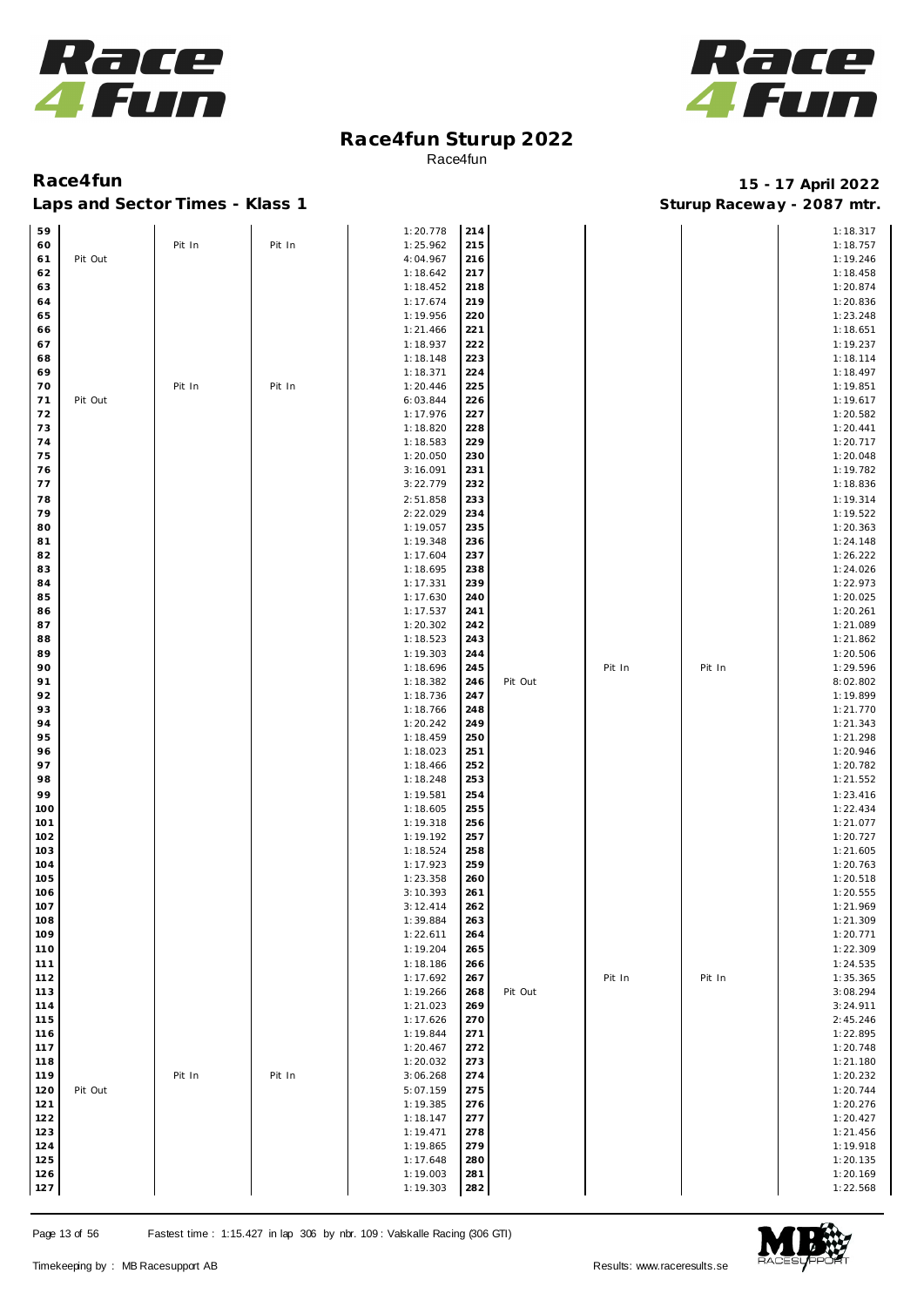



| 128 |  | 1:18.389 | 283 |  | 1:20.561 |
|-----|--|----------|-----|--|----------|
| 129 |  | 1:18.934 | 284 |  | 1:21.386 |
| 130 |  | 1:21.062 | 285 |  | 1:21.416 |
| 131 |  | 1:19.176 | 286 |  | 1:20.777 |
| 132 |  | 1:48.695 | 287 |  | 1:19.279 |
| 133 |  | 2:41.516 | 288 |  | 1:21.140 |
| 134 |  | 3:00.292 | 289 |  | 1:21.136 |
| 135 |  | 1:20.386 | 290 |  | 1:20.899 |
| 136 |  | 1:18.242 | 291 |  | 1:27.785 |
| 137 |  | 1:18.057 | 292 |  | 3:25.857 |
| 138 |  | 1:17.683 | 293 |  | 3:09.588 |
| 139 |  | 1:20.635 | 294 |  | 1:20.099 |
| 140 |  | 1:19.021 | 295 |  | 1:20.697 |
| 141 |  | 1:20.268 | 296 |  | 1:19.770 |
| 142 |  | 1:19.843 | 297 |  | 1:19.930 |
| 143 |  | 1:20.900 | 298 |  | 1:19.683 |
| 144 |  | 1:19.222 | 299 |  | 1:20.075 |
| 145 |  | 1:20.000 | 300 |  | 1:20.179 |
| 146 |  | 1:18.352 | 301 |  | 1:20.596 |
| 147 |  | 1:19.917 | 302 |  | 1:21.148 |
| 148 |  | 1:19.463 | 303 |  | 1:20.506 |
| 149 |  | 1:19.964 | 304 |  | 1:20.563 |
| 150 |  | 1:19.063 | 305 |  | 1:30.535 |
| 151 |  | 1:18.122 | 306 |  | 5:22.492 |
| 152 |  | 1:19.540 | 307 |  | 5:07.804 |
| 153 |  | 1:18.053 | 308 |  | 1:20.157 |
| 154 |  | 1:18.104 | 309 |  | 1:20.048 |
| 155 |  | 1:18.111 | 310 |  |          |

| 109            | Valskalle Racing |       |        |       |        |       |          |                      |            | 306 GTI |       |        |       |        |       |          |                      |
|----------------|------------------|-------|--------|-------|--------|-------|----------|----------------------|------------|---------|-------|--------|-------|--------|-------|----------|----------------------|
| lap            | Sect-1           | Speed | Sect-2 | Speed | Sect-3 | Speed | TopSpeed | laptime pit          | lap        | Sect-1  | Speed | Sect-2 | Speed | Sect-3 | Speed | Topspeed | laptime pit          |
| $\mathbf{1}$   |                  |       |        |       |        |       |          | 1:32.338             | 160        |         |       |        |       |        |       |          | 1:19.657             |
| $\overline{2}$ |                  |       |        |       |        |       |          | 1:29.734             | 161        |         |       |        |       |        |       |          | 1:18.997             |
| 3              |                  |       |        |       |        |       |          | 1:29.133             | 162        |         |       |        |       |        |       |          | 1:18.099             |
| $\overline{4}$ |                  |       |        |       |        |       |          | 1:25.332             | 163        |         |       |        |       |        |       |          | 1:18.974             |
| 5              |                  |       |        |       |        |       |          | 1:25.039             | 164        |         |       |        |       |        |       |          | 1:19.894             |
| 6              |                  |       |        |       |        |       |          | 1:22.963             | 165        |         |       |        |       |        |       |          | 1:19.463             |
| $\overline{7}$ |                  |       |        |       |        |       |          | 1:24.324             | 166        |         |       |        |       |        |       |          | 1:19.608             |
| 8              |                  |       |        |       |        |       |          | 1:24.217             | 167        |         |       |        |       |        |       |          | 1:20.246             |
| 9              |                  |       |        |       |        |       |          | 1:23.924             | 168        |         |       |        |       |        |       |          | 1:18.297             |
| 10             |                  |       |        |       |        |       |          | 1:24.628             | 169        |         |       |        |       |        |       |          | 1:20.075             |
| 11             |                  |       |        |       |        |       |          | 1:25.725             | 170        |         |       |        |       |        |       |          | 1:20.754             |
| 12             |                  |       |        |       |        |       |          | 1:25.472             | 171        |         |       |        |       |        |       |          | 1:19.382             |
| 13             |                  |       |        |       |        |       |          | 1:23.671             | 172        |         |       |        |       |        |       |          | 1:21.312             |
| 14             |                  |       |        |       |        |       |          | 1:23.290             | 173        |         |       |        |       |        |       |          | 1:19.434             |
| 15             |                  |       |        |       |        |       |          | 1:24.345             | 174        |         |       |        |       |        |       |          | 1:18.367             |
| 16             |                  |       |        |       |        |       |          | 1:23.577             | 175        |         |       |        |       |        |       |          | 1:19.799             |
| 17             |                  |       |        |       |        |       |          | 1:25.211             | 176        |         |       |        |       |        |       |          | 1:19.505             |
| 18             |                  |       |        |       |        |       |          | 1:36.619             | 177        |         |       |        |       |        |       |          | 1:20.118             |
| 19             |                  |       |        |       |        |       |          | 1:55.411             | 178        |         |       |        |       |        |       |          | 1:20.187             |
| 20             |                  |       |        |       |        |       |          | 1:34.324             | 179        |         |       |        |       |        |       |          | 1:19.247             |
| 21             |                  |       |        |       |        |       |          | 1:24.868             | 180        |         |       | Pit In |       | Pit In |       |          | 1:24.791             |
| 22             |                  |       |        |       |        |       |          | 1:23.902             | 181        | Pit Out |       |        |       |        |       |          | 4:01.723             |
| 23             |                  |       |        |       |        |       |          | 1:22.698             | 182        |         |       |        |       |        |       |          | 2:42.620             |
| 24             |                  |       |        |       |        |       |          | 1:25.611             | 183        |         |       |        |       |        |       |          | 2:01.911             |
| 25             |                  |       |        |       |        |       |          | 1:23.809             | 184        |         |       |        |       |        |       |          | 1:19.566             |
| 26             |                  |       |        |       |        |       |          | 1:25.537             | 185        |         |       |        |       |        |       |          | 1:17.580             |
| 27             |                  |       |        |       |        |       |          | 1:25.375             | 186        |         |       |        |       |        |       |          | 1:18.388             |
| 28             |                  |       |        |       |        |       |          | 1:22.182             | 187        |         |       |        |       |        |       |          | 1:19.923             |
| 29             |                  |       |        |       |        |       |          | 1:23.026<br>1:25.753 | 188<br>189 |         |       |        |       |        |       |          | 1:17.850             |
| 30<br>31       |                  |       |        |       |        |       |          | 1:22.168             | 190        |         |       |        |       |        |       |          | 1:18.075<br>1:18.444 |
|                |                  |       |        |       |        |       |          |                      |            |         |       |        |       |        |       |          |                      |
| 32             |                  |       |        |       |        |       |          | 1:25.473             | 191        |         |       |        |       |        |       |          | 1:18.788             |
| 33<br>34       |                  |       | Pit In |       | Pit In |       |          | 1:22.888<br>1:28.799 | 192<br>193 |         |       |        |       |        |       |          | 1:19.600<br>1:18.411 |
| 35             | Pit Out          |       |        |       |        |       |          | 6: 41.375            | 194        |         |       |        |       |        |       |          | 1:18.873             |
| 36             |                  |       |        |       |        |       |          | 3:09.334             | 195        |         |       |        |       |        |       |          | 1:18.122             |
| 37             |                  |       | Pit In |       | Pit In |       |          | 2:44.859             | 196        |         |       |        |       |        |       |          | 1:17.501             |
|                |                  |       |        |       |        |       |          |                      | 197        |         |       |        |       |        |       |          |                      |
| 38             | Pit Out          |       |        |       |        |       |          | 4:26.681             |            |         |       |        |       |        |       |          | 1:18.933             |

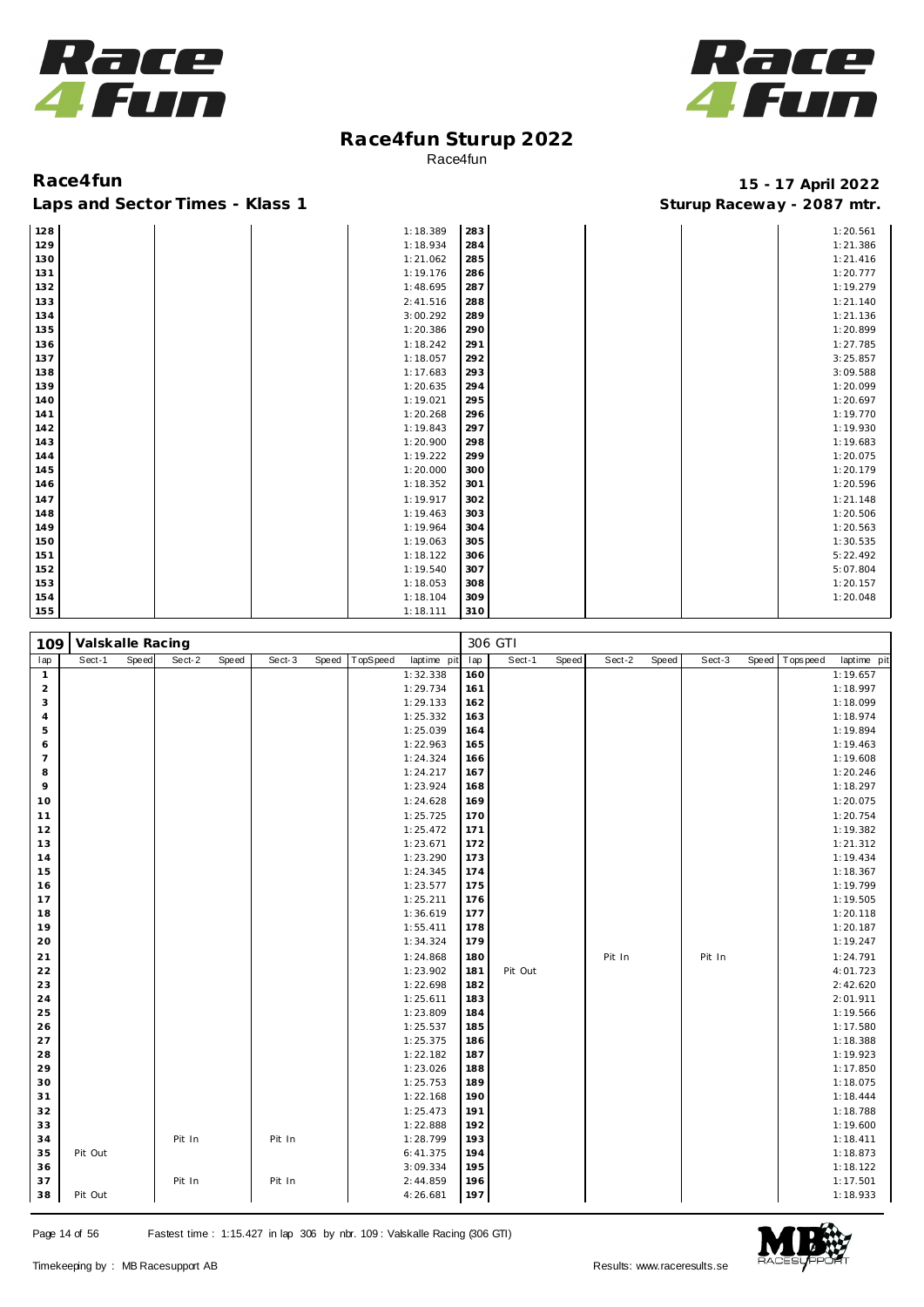



Laps and Sector Times - Klass 1 **Sturies 1 Sturies 1 Sturies 1 8 and Sector Times - Klass 1 Sturies 1 and Section** 1 **Contrary** 1 **And Section** 1 **Contrary** 1 **Contrary** 1 **Contrary** 1 **Contrary 1 and 2007** must

| 39  |         |        |        | 1:22.369 | 198 |         |        |        | 1:20.683 |
|-----|---------|--------|--------|----------|-----|---------|--------|--------|----------|
| 40  |         |        |        | 1:21.005 | 199 |         |        |        | 1:20.741 |
| 41  |         |        |        | 1:21.790 | 200 |         |        |        | 1:20.384 |
| 42  |         |        |        | 1:21.825 | 201 |         |        |        | 1:18.183 |
|     |         |        |        |          |     |         |        |        |          |
| 43  |         |        |        | 1:21.099 | 202 |         |        |        | 1:20.111 |
| 44  |         |        |        | 1:22.907 | 203 |         |        |        | 1:17.503 |
| 45  |         |        |        | 1:20.134 | 204 |         |        |        | 1:19.437 |
| 46  |         |        |        | 1:20.388 | 205 |         |        |        | 1:18.099 |
|     |         |        |        |          |     |         |        |        |          |
| 47  |         |        |        | 1:19.721 | 206 |         |        |        | 1:18.407 |
| 48  |         |        |        | 1:23.477 | 207 |         |        |        | 1:17.766 |
| 49  |         |        |        | 1:20.595 | 208 |         |        |        | 1:17.796 |
| 50  |         |        |        | 1:20.357 | 209 |         |        |        | 1:18.583 |
| 51  |         |        |        | 1:19.565 | 210 |         |        |        | 1:18.391 |
|     |         |        |        |          |     |         |        |        |          |
| 52  |         |        |        | 1:23.228 | 211 |         |        |        | 1:18.259 |
| 53  |         |        |        | 1:23.979 | 212 |         |        |        | 1:17.963 |
| 54  |         |        |        | 1:20.923 | 213 |         |        |        | 1:18.810 |
| 55  |         |        |        | 1:19.991 | 214 |         |        |        | 1:17.344 |
| 56  |         |        |        | 1:21.763 | 215 |         |        |        | 1:18.723 |
|     |         |        |        |          |     |         |        |        |          |
| 57  |         |        |        | 1:20.979 | 216 |         |        |        | 1:17.984 |
| 58  |         |        |        | 1:24.804 | 217 |         |        |        | 1:18.518 |
| 59  |         |        |        | 1:20.707 | 218 |         |        |        | 1:18.813 |
| 60  |         |        |        | 1:20.937 | 219 |         |        |        | 1:19.470 |
| 61  |         |        |        | 1:19.701 | 220 |         |        |        | 1:18.730 |
|     |         |        |        |          |     |         |        |        |          |
| 62  |         |        |        | 1:22.717 | 221 |         |        |        | 1:18.590 |
| 63  |         |        |        | 1:19.879 | 222 |         |        |        | 1:18.421 |
| 64  |         |        |        | 1:18.961 | 223 |         |        |        | 1:18.591 |
| 65  |         |        |        | 1:18.848 | 224 |         |        |        | 1:17.951 |
|     |         |        |        |          |     |         |        |        | 1:17.832 |
| 66  |         |        |        | 1:20.053 | 225 |         |        |        |          |
| 67  |         |        |        | 1:21.971 | 226 |         |        |        | 1:18.480 |
| 68  |         |        |        | 1:30.357 | 227 |         |        |        | 1:20.179 |
| 69  |         |        |        | 1:21.189 | 228 |         |        |        | 1:18.963 |
| 70  |         |        |        | 1:22.745 | 229 |         |        |        | 1:19.189 |
|     |         |        |        |          |     |         |        |        |          |
| 71  |         |        |        | 1:22.833 | 230 |         |        |        | 1:19.054 |
| 72  |         |        |        | 1:24.514 | 231 |         |        |        | 1:18.235 |
| 73  |         |        |        | 1:22.523 | 232 |         |        |        | 1:17.560 |
| 74  |         |        |        | 1:24.340 | 233 |         |        |        | 1:17.869 |
| 75  |         | Pit In | Pit In | 1:34.324 | 234 |         |        |        | 1:17.804 |
|     |         |        |        |          |     |         |        |        |          |
| 76  | Pit Out |        |        | 6:02.332 | 235 |         |        |        | 1:17.681 |
| 77  |         |        |        | 2:49.033 | 236 |         |        |        | 1:17.591 |
| 78  |         |        |        | 2:21.084 | 237 |         |        |        | 1:18.988 |
| 79  |         |        |        | 1:21.059 | 238 |         |        |        | 1:17.020 |
| 80  |         |        |        | 1:20.720 | 239 |         |        |        | 1:18.937 |
|     |         |        |        |          |     |         |        |        |          |
| 81  |         |        |        | 1:20.782 | 240 |         |        |        | 1:19.290 |
| 82  |         |        |        | 1:19.904 | 241 |         |        |        | 1:18.559 |
| 83  |         |        |        | 1:19.129 | 242 |         |        |        | 1:18.336 |
| 84  |         |        |        | 1:18.921 | 243 |         |        |        | 1:18.503 |
| 85  |         |        |        | 1:20.141 | 244 |         |        |        | 1:18.457 |
|     |         |        |        |          |     |         |        |        |          |
| 86  |         |        |        | 1:20.801 | 245 |         | Pit In | Pit In | 1:21.566 |
| 87  |         |        |        | 1:22.500 | 246 | Pit Out |        |        | 4:16.418 |
| 88  |         |        |        | 1:19.374 | 247 |         |        |        | 1:18.009 |
| 89  |         |        |        | 1:20.128 | 248 |         |        |        | 1:17.879 |
| 90  |         |        |        | 1:21.381 | 249 |         |        |        | 1:17.248 |
|     |         |        |        |          |     |         |        |        |          |
| 91  |         |        |        | 1:22.426 | 250 |         |        |        | 1:16.500 |
| 92  |         |        |        | 1:23.503 | 251 |         |        |        | 1:16.825 |
| 93  |         |        |        | 1:21.556 | 252 |         |        |        | 1:16.942 |
| 94  |         |        |        | 1:20.766 | 253 |         |        |        | 1:16.186 |
| 95  |         |        |        | 1:19.195 | 254 |         |        |        | 1:17.340 |
|     |         |        |        |          |     |         |        |        |          |
| 96  |         |        |        | 1:20.907 | 255 |         |        |        | 1:18.720 |
| 97  |         |        |        | 1:19.792 | 256 |         |        |        | 1:16.807 |
| 98  |         |        |        | 1:20.338 | 257 |         |        |        | 1:16.545 |
| 99  |         |        |        | 1:21.291 | 258 |         |        |        | 1:19.009 |
|     |         |        |        |          |     |         |        |        |          |
| 100 |         |        |        | 1:21.009 | 259 |         |        |        | 1:16.454 |
| 101 |         |        |        | 1:20.099 | 260 |         |        |        | 1:16.158 |
| 102 |         |        |        | 1:20.087 | 261 |         |        |        | 1:17.227 |
| 103 |         |        |        | 1:28.927 | 262 |         |        |        | 1:17.061 |
| 104 |         | Pit In | Pit In | 3:08.825 | 263 |         |        |        | 1:18.809 |
|     |         |        |        |          |     |         |        |        |          |
| 105 | Pit Out |        |        | 3:49.769 | 264 |         |        |        | 1:17.567 |
| 106 |         |        |        | 1:35.629 | 265 |         |        |        | 1:17.726 |
| 107 |         |        |        | 1:21.617 | 266 |         |        |        | 1:16.298 |

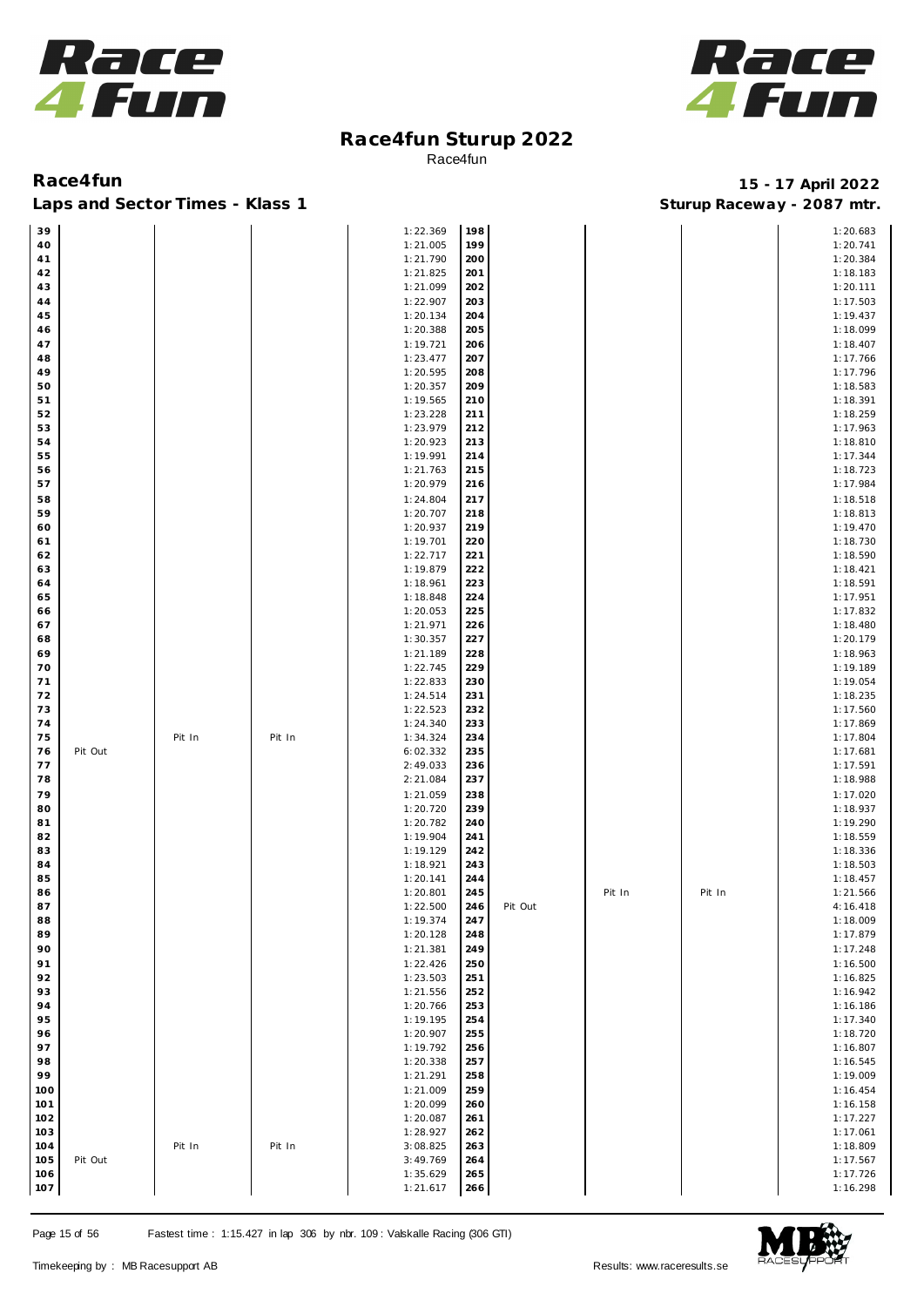



### Laps and Sector Times - Klass 1 **Sturies 1 Sturies 1 Sturies 1 8 and Sector Times - Klass 1 Sturies 1 and Section** 1 **Contrary** 1 **And Section** 1 **Contrary** 1 **Contrary** 1 **Contrary** 1 **Contrary 1 and 2007** must

| 108 |         |        |        | 1:21.023 | 267 |         |        |        | 1:16.017 |
|-----|---------|--------|--------|----------|-----|---------|--------|--------|----------|
| 109 |         |        |        | 1:22.014 | 268 |         |        |        | 1:15.901 |
| 110 |         |        |        | 1:22.051 | 269 |         |        |        | 1:17.785 |
| 111 |         |        |        | 1:21.146 | 270 |         |        |        | 1:16.624 |
| 112 |         |        |        | 1:22.410 | 271 |         |        |        | 1:18.767 |
| 113 |         |        |        | 1:21.405 | 272 |         |        |        | 1:17.162 |
| 114 |         |        |        | 1:22.520 | 273 |         |        |        | 1:17.719 |
| 115 |         |        |        | 1:20.874 | 274 |         | Pit In | Pit In | 1:30.298 |
| 116 |         |        |        | 1:31.891 | 275 | Pit Out |        |        | 6:29.607 |
| 117 |         | Pit In | Pit In | 2:40.157 | 276 |         |        |        | 2:41.869 |
| 118 | Pit Out |        |        | 3:35.334 | 277 |         |        |        | 1:19.797 |
| 119 |         |        |        | 1:27.719 | 278 |         |        |        | 1:17.179 |
| 120 |         |        |        | 1:20.857 | 279 |         |        |        | 1:16.406 |
| 121 |         |        |        | 1:21.348 | 280 |         |        |        | 1:16.498 |
| 122 |         |        |        | 1:21.659 | 281 |         |        |        | 1:15.633 |
| 123 |         |        |        | 1:21.219 | 282 |         |        |        | 1:17.526 |
| 124 |         |        |        | 1:20.134 | 283 |         |        |        | 1:18.235 |
| 125 |         |        |        | 1:22.542 | 284 |         |        |        | 1:16.276 |
| 126 |         |        |        | 1:20.048 | 285 |         |        |        | 1:16.600 |
| 127 |         |        |        | 1:20.063 | 286 |         |        |        | 1:16.404 |
| 128 |         |        |        | 1:20.031 | 287 |         |        |        | 1:16.687 |
| 129 |         |        |        | 1:21.846 | 288 |         |        |        | 1:16.413 |
| 130 |         |        |        | 1:23.170 | 289 |         |        |        | 1:17.907 |
| 131 |         |        |        | 3:31.207 | 290 |         |        |        | 1:16.072 |
| 132 |         |        |        | 3:07.555 | 291 |         |        |        | 1:17.262 |
| 133 |         |        |        | 1:21.703 | 292 |         |        |        | 1:16.539 |
| 134 |         |        |        | 1:21.121 | 293 |         |        |        | 1:16.061 |
| 135 |         |        |        | 1:19.398 | 294 |         |        |        | 1:16.653 |
| 136 |         |        |        | 1:21.289 | 295 |         |        |        | 1:16.184 |
| 137 |         |        |        | 1:21.012 | 296 |         |        |        | 1:16.628 |
| 138 |         |        |        | 1:19.277 | 297 |         |        |        | 1:16.917 |
| 139 |         |        |        | 1:19.586 | 298 |         |        |        | 1:26.724 |
| 140 |         |        |        | 1:19.714 | 299 |         |        |        | 3:23.103 |
| 141 |         |        |        | 1:21.518 | 300 |         |        |        | 3:10.326 |
| 142 |         |        |        | 1:19.383 | 301 |         |        |        | 1:15.686 |
| 143 |         |        |        | 1:19.299 | 302 |         |        |        | 1:15.907 |
| 144 |         |        |        | 1:18.927 | 303 |         |        |        | 1:16.640 |
| 145 |         |        |        | 1:18.564 | 304 |         |        |        | 1:16.349 |
| 146 |         |        |        | 1:20.696 | 305 |         |        |        | 1:16.617 |
| 147 |         |        |        | 1:18.444 | 306 |         |        |        | 1:15.427 |
| 148 |         |        |        | 1:18.838 | 307 |         |        |        | 1:15.681 |
| 149 |         |        |        | 1:19.251 | 308 |         |        |        | 1:16.266 |
| 150 |         |        |        | 1:19.355 | 309 |         |        |        | 1:15.562 |
| 151 |         |        |        | 1:19.980 | 310 |         |        |        | 1:15.698 |
| 152 |         |        |        | 1:19.470 | 311 |         |        |        | 1:16.721 |
| 153 |         |        |        | 1:19.474 | 312 |         |        |        | 1:16.223 |
| 154 |         |        |        | 1:19.291 | 313 |         |        |        | 1:16.492 |
| 155 |         |        |        | 1:19.401 | 314 |         |        |        | 5:24.288 |
| 156 |         |        |        | 1:18.402 | 315 |         |        |        | 5:02.529 |
| 157 |         |        |        | 1:18.757 | 316 |         |        |        | 1:20.365 |
| 158 |         |        |        | 1:20.294 | 317 |         |        |        | 1:15.928 |
| 159 |         |        |        | 1:19.450 | 318 |         |        |        |          |

| 111            | <b>Bullet Racing</b> |       |        |       |        |                |             |     | Ford Focus |       |        |       |        |                |             |
|----------------|----------------------|-------|--------|-------|--------|----------------|-------------|-----|------------|-------|--------|-------|--------|----------------|-------------|
| lap            | Sect-1               | Speed | Sect-2 | Speed | Sect-3 | Speed TopSpeed | laptime pit | lap | Sect-1     | Speed | Sect-2 | Speed | Sect-3 | Speed Topspeed | laptime pit |
|                |                      |       |        |       |        |                | 1:41.682    | 45  |            |       |        |       |        |                | 1:26.650    |
| 2              |                      |       |        |       |        |                | 1:28.858    | 46  |            |       |        |       |        |                | 1:24.496    |
| 3              |                      |       |        |       |        |                | 1:28.378    | 47  |            |       |        |       |        |                | 1:24.963    |
| 4              |                      |       |        |       |        |                | 1:28.105    | 48  |            |       |        |       |        |                | 1:24.171    |
| 5              |                      |       |        |       |        |                | 1:28.415    | 49  |            |       |        |       |        |                | 1:22.987    |
| 6              |                      |       |        |       |        |                | 1:27.409    | 50  |            |       |        |       |        |                | 1:24.225    |
| $\overline{ }$ |                      |       |        |       |        |                | 1:30.005    | 51  |            |       |        |       |        |                | 1:22.227    |
| 8              |                      |       |        |       |        |                | 1:26.120    | 52  |            |       |        |       |        |                | 1:23.895    |
| 9              |                      |       |        |       |        |                | 1:25.649    | 53  |            |       |        |       |        |                | 1:23.520    |
| 10             |                      |       |        |       |        |                | 1:29.138    | 54  |            |       |        |       |        |                | 1:24.207    |
| 11             |                      |       |        |       |        |                | 1:24.699    | 55  |            |       |        |       |        |                | 1:26.391    |
| 12             |                      |       |        |       |        |                | 1:27.133    | 56  |            |       | Pit In |       | Pit In |                | 1:28.326    |
| 13             |                      |       |        |       |        |                | 1:25.315    | 57  | Pit Out    |       |        |       |        |                | 7:13.433    |
| 14             |                      |       |        |       |        |                | 1:27.181    | 58  |            |       |        |       |        |                | 1:22.286    |

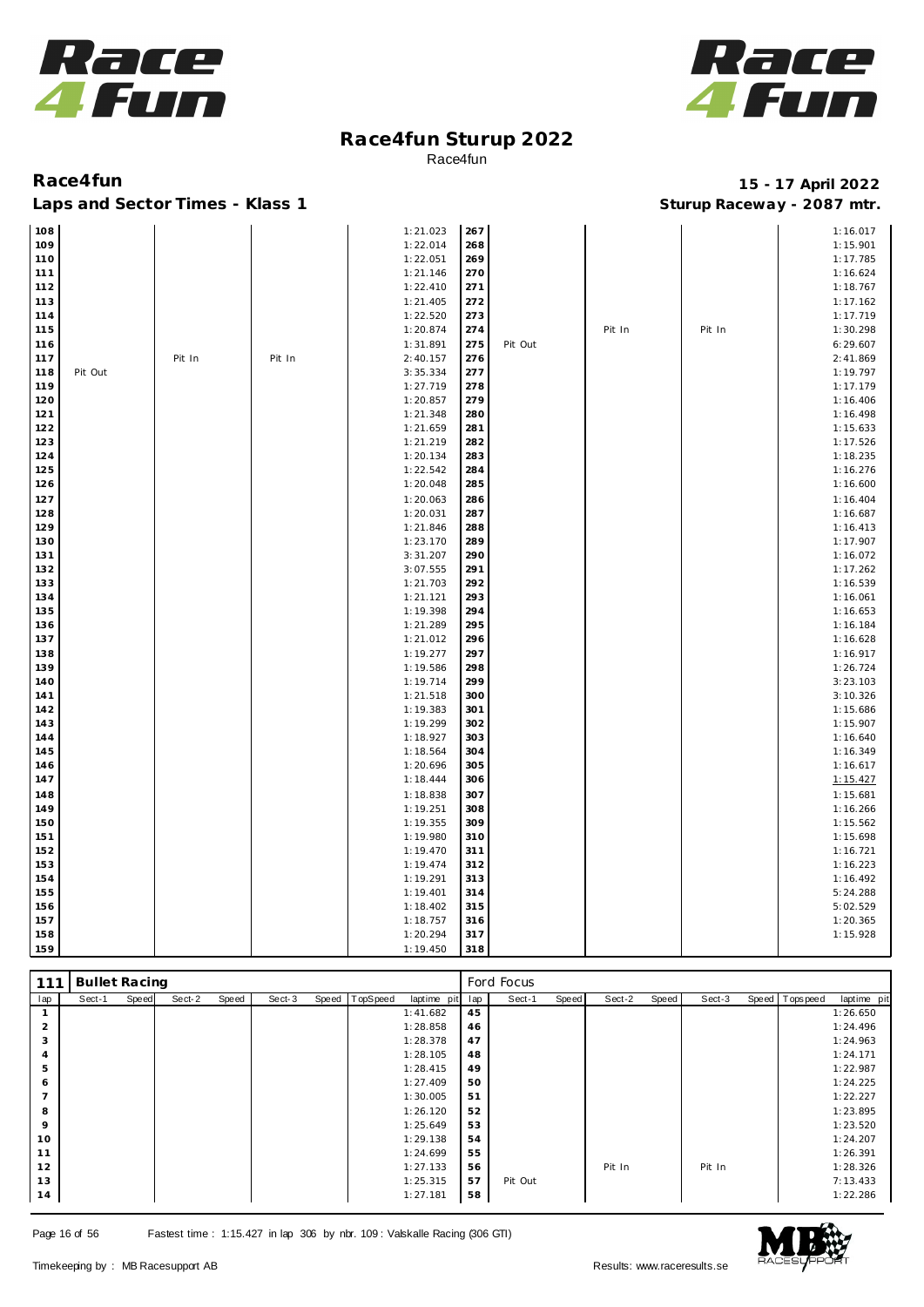



| 15 |         |        |        | 1:25.312 | 59 |         |        |        | 1:22.744  |
|----|---------|--------|--------|----------|----|---------|--------|--------|-----------|
| 16 |         |        |        | 1:25.317 | 60 |         |        |        | 1:24.998  |
| 17 |         |        |        | 1:31.377 | 61 |         |        |        | 1:33.754  |
| 18 |         |        |        | 2:20.507 | 62 |         |        |        | 1:23.215  |
| 19 |         |        |        | 1:26.716 | 63 |         |        |        | 1:22.600  |
| 20 |         |        |        | 1:27.664 | 64 |         |        |        | 1:22.602  |
| 21 |         |        |        | 1:27.789 | 65 |         |        |        | 1:22.707  |
| 22 |         |        |        | 1:25.244 | 66 |         |        |        | 1:21.311  |
| 23 |         |        |        | 1:24.706 | 67 |         |        |        | 1:21.740  |
| 24 |         |        |        | 1:23.210 | 68 |         |        |        | 1:21.451  |
| 25 |         |        |        | 1:25.555 | 69 |         |        |        | 1:27.017  |
| 26 |         |        |        | 1:26.252 | 70 |         |        |        | 1:39.427  |
| 27 |         |        |        | 1:25.929 | 71 |         | Pit In | Pit In | 2:24.844  |
| 28 |         |        |        | 1:25.469 | 72 | Pit Out |        |        | 19:00.346 |
| 29 |         |        |        | 1:23.913 | 73 |         |        |        | 1:24.252  |
| 30 |         |        |        | 1:24.708 | 74 |         |        |        | 1:23.534  |
| 31 |         |        |        | 1:27.581 | 75 |         |        |        | 1:26.016  |
| 32 |         |        |        | 1:25.990 | 76 |         |        |        | 1:26.932  |
| 33 |         |        |        | 1:29.549 | 77 |         |        |        | 1:28.304  |
| 34 |         |        |        | 3:29.978 | 78 |         |        |        | 1:23.477  |
| 35 |         |        |        | 3:09.875 | 79 |         |        |        | 1:27.521  |
| 36 |         | Pit In | Pit In | 2:57.500 | 80 |         |        |        | 1:27.373  |
| 37 | Pit Out |        |        | 6:03.582 | 81 |         |        |        | 1:24.186  |
| 38 |         |        |        | 1:24.128 | 82 |         |        |        | 1:21.797  |
| 39 |         |        |        | 1:23.947 | 83 |         |        |        | 1:25.197  |
| 40 |         |        |        | 1:22.112 | 84 |         |        |        | 1:23.488  |
| 41 |         |        |        | 1:23.311 | 85 |         |        |        | 1:23.070  |
| 42 |         |        |        | 1:21.611 | 86 |         |        |        | 1:22.654  |
| 43 |         |        |        | 1:26.649 | 87 |         |        |        | 1:22.946  |
| 44 |         |        |        | 1:23.089 | 88 |         | Pit In | Pit In | 7:42.275  |

| 113            |        |       | Toyota Team Emmaboda |       |        |       |          |             |     | Toyota Celica |       |        |       |        |                |             |
|----------------|--------|-------|----------------------|-------|--------|-------|----------|-------------|-----|---------------|-------|--------|-------|--------|----------------|-------------|
| lap            | Sect-1 | Speed | Sect-2               | Speed | Sect-3 | Speed | TopSpeed | laptime pit | lap | Sect-1        | Speed | Sect-2 | Speed | Sect-3 | Speed Topspeed | laptime pit |
| $\mathbf{1}$   |        |       |                      |       |        |       |          | 1:26.780    | 155 |               |       |        |       |        |                | 1:19.084    |
| $\overline{a}$ |        |       |                      |       |        |       |          | 1:23.466    | 156 |               |       |        |       |        |                | 1:20.232    |
| 3              |        |       |                      |       |        |       |          | 1:21.155    | 157 |               |       |        |       |        |                | 1:20.124    |
| 4              |        |       |                      |       |        |       |          | 1:20.615    | 158 |               |       |        |       |        |                | 1:19.546    |
| 5              |        |       |                      |       |        |       |          | 1:19.947    | 159 |               |       |        |       |        |                | 1:20.122    |
| 6              |        |       |                      |       |        |       |          | 1:20.438    | 160 |               |       |        |       |        |                | 1:20.691    |
| $\overline{7}$ |        |       |                      |       |        |       |          | 1:20.581    | 161 |               |       |        |       |        |                | 1:20.134    |
| 8              |        |       |                      |       |        |       |          | 1:19.860    | 162 |               |       |        |       |        |                | 1:18.942    |
| 9              |        |       |                      |       |        |       |          | 1:21.026    | 163 |               |       |        |       |        |                | 1:20.078    |
| 10             |        |       |                      |       |        |       |          | 1:20.407    | 164 |               |       |        |       |        |                | 1:20.032    |
| 11             |        |       |                      |       |        |       |          | 1:20.599    | 165 |               |       | Pit In |       | Pit In |                | 1:29.628    |
| 12             |        |       |                      |       |        |       |          | 1:22.062    | 166 | Pit Out       |       |        |       |        |                | 6:49.824    |
| 13             |        |       |                      |       |        |       |          | 1:21.303    | 167 |               |       |        |       |        |                | 1:20.891    |
| 14             |        |       |                      |       |        |       |          | 1:20.184    | 168 |               |       |        |       |        |                | 1:20.183    |
| 15             |        |       |                      |       |        |       |          | 1:20.658    | 169 |               |       |        |       |        |                | 1:22.284    |
| 16             |        |       |                      |       |        |       |          | 1:19.870    | 170 |               |       |        |       |        |                | 1:19.713    |
| 17             |        |       |                      |       |        |       |          | 1:19.991    | 171 |               |       |        |       |        |                | 1:19.999    |
| 18             |        |       |                      |       |        |       |          | 1:20.818    | 172 |               |       |        |       |        |                | 1:21.126    |
| 19             |        |       |                      |       |        |       |          | 1:37.164    | 173 |               |       |        |       |        |                | 1:20.226    |
| 20             |        |       |                      |       |        |       |          | 1:54.971    | 174 |               |       |        |       |        |                | 1:20.581    |
| 21             |        |       |                      |       |        |       |          | 1:33.170    | 175 |               |       |        |       |        |                | 1:19.389    |
| 22             |        |       |                      |       |        |       |          | 1:24.202    | 176 |               |       |        |       |        |                | 1:28.908    |
| 23             |        |       |                      |       |        |       |          | 1:20.625    | 177 |               |       |        |       |        |                | 2:26.168    |
| 24             |        |       |                      |       |        |       |          | 1:20.204    | 178 |               |       |        |       |        |                | 3:19.608    |
| 25             |        |       |                      |       |        |       |          | 1:21.135    | 179 |               |       |        |       |        |                | 2:06.869    |
| 26             |        |       |                      |       |        |       |          | 1:19.698    | 180 |               |       |        |       |        |                | 1:21.803    |
| 27             |        |       |                      |       |        |       |          | 1:20.989    | 181 |               |       |        |       |        |                | 1:19.517    |
| 28             |        |       |                      |       |        |       |          | 1:21.147    | 182 |               |       |        |       |        |                | 1:21.042    |
| 29             |        |       |                      |       |        |       |          | 1:21.352    | 183 |               |       |        |       |        |                | 1:19.525    |
| 30             |        |       |                      |       |        |       |          | 1:20.234    | 184 |               |       |        |       |        |                | 1:21.670    |
| 31             |        |       |                      |       |        |       |          | 1:19.960    | 185 |               |       |        |       |        |                | 1:18.551    |
| 32             |        |       |                      |       |        |       |          | 1:19.807    | 186 |               |       |        |       |        |                | 1:20.229    |
| 33             |        |       |                      |       |        |       |          | 1:18.896    | 187 |               |       |        |       |        |                | 1:20.125    |
| 34             |        |       |                      |       |        |       |          | 1:20.672    | 188 |               |       |        |       |        |                | 1:21.028    |
| 35             |        |       |                      |       |        |       |          | 1:20.141    | 189 |               |       |        |       |        |                | 1:19.579    |
| 36             |        |       |                      |       |        |       |          | 1:43.697    | 190 |               |       |        |       |        |                | 1:18.856    |

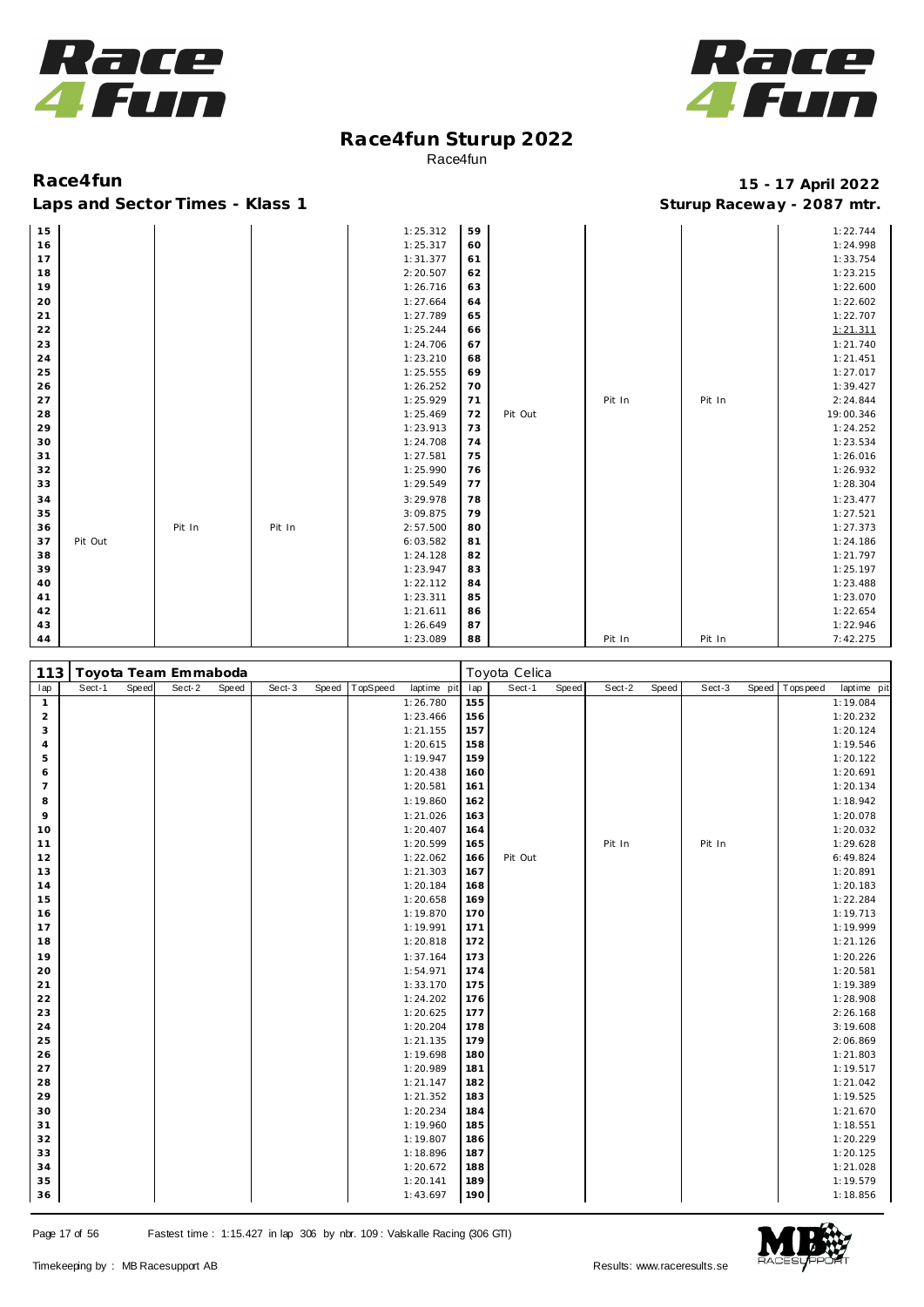



| 37            |        |        | 2:40.429 | 191 |         |        |        | 1:20.443 |
|---------------|--------|--------|----------|-----|---------|--------|--------|----------|
| 38            |        |        | 3:07.532 | 192 |         |        |        | 1:18.459 |
| 39            |        |        | 3:08.826 | 193 |         |        |        | 1:18.905 |
|               |        |        |          |     |         |        |        |          |
| 40            |        |        | 2:34.220 | 194 |         |        |        | 1:19.917 |
| 41            |        |        | 1:21.230 | 195 |         |        |        | 1:24.161 |
| 42            |        |        | 1:21.225 | 196 |         |        |        | 1:20.605 |
| 43            |        |        | 1:20.633 | 197 |         |        |        | 1:19.103 |
| 44            |        |        | 1:19.796 | 198 |         |        |        | 1:19.294 |
|               |        |        |          |     |         |        |        |          |
| 45            |        |        | 1:20.457 | 199 |         |        |        | 1:21.793 |
| 46            |        |        | 1:20.214 | 200 |         |        |        | 1:21.326 |
| 47            |        |        | 1:21.338 | 201 |         |        |        | 1:18.809 |
| 48            |        |        | 1:20.769 | 202 |         |        |        | 1:19.744 |
| 49            |        |        | 1:22.591 | 203 |         |        |        | 1:20.550 |
|               |        |        |          |     |         |        |        |          |
| 50            |        |        | 1:20.415 | 204 |         |        |        | 1:18.998 |
| 51            |        |        | 1:21.101 | 205 |         |        |        | 1:19.272 |
| 52            |        |        | 1:20.129 | 206 |         |        |        | 1:19.072 |
| 53            |        |        | 1:20.681 | 207 |         |        |        | 1:21.546 |
| 54            |        |        | 1:21.010 | 208 |         |        |        | 1:20.103 |
| 55            |        |        |          | 209 |         |        |        |          |
|               | Pit In | Pit In | 1:27.070 |     |         |        |        | 1:20.039 |
| Pit Out<br>56 |        |        | 4:17.543 | 210 |         |        |        | 1:18.032 |
| 57            |        |        | 1:19.723 | 211 |         |        |        | 1:18.514 |
| 58            |        |        | 1:21.937 | 212 |         |        |        | 1:19.409 |
| 59            |        |        | 1:20.022 | 213 |         |        |        | 1:20.702 |
|               |        |        |          |     |         |        |        |          |
| 60            |        |        | 1:20.219 | 214 |         |        |        | 1:20.005 |
| 61            |        |        | 1:21.140 | 215 |         |        |        | 1:19.420 |
| 62            |        |        | 1:20.995 | 216 |         |        |        | 1:18.131 |
| 63            |        |        | 1:19.305 | 217 |         |        |        | 1:20.217 |
| 64            |        |        | 1:19.282 | 218 |         |        |        | 1:18.312 |
|               |        |        |          |     |         |        |        |          |
| 65            | Pit In | Pit In | 1:22.655 | 219 |         |        |        | 1:19.648 |
| Pit Out<br>66 |        |        | 5:16.033 | 220 |         |        |        | 1:18.759 |
| 67            |        |        | 1:18.333 | 221 |         |        |        | 1:18.702 |
| 68            |        |        | 1:19.215 | 222 |         | Pit In | Pit In | 1:29.324 |
| 69            |        |        | 1:18.955 | 223 | Pit Out |        |        | 6:27.614 |
|               |        |        |          |     |         |        |        |          |
| 70            |        |        | 1:20.377 | 224 |         |        |        | 1:23.882 |
| 71            |        |        | 1:23.636 | 225 |         |        |        | 1:22.931 |
| 72            |        |        | 1:20.575 | 226 |         |        |        | 1:22.890 |
| 73            |        |        | 1:19.002 | 227 |         |        |        | 1:22.589 |
| 74            |        |        | 1:20.228 | 228 |         |        |        | 1:22.874 |
|               |        |        |          |     |         |        |        |          |
| 75            |        |        | 1:33.052 | 229 |         |        |        | 1:22.466 |
| 76            |        |        | 3:25.606 | 230 |         |        |        | 1:24.735 |
| 77            |        |        | 3:23.958 | 231 |         |        |        | 1:21.981 |
| 78            |        |        | 2:53.134 | 232 |         |        |        | 1:21.999 |
| 79            |        |        | 2:22.375 | 233 |         |        |        | 1:21.679 |
|               |        |        |          |     |         |        |        |          |
| 80            |        |        | 1:20.585 | 234 |         |        |        | 1:23.637 |
| 81            |        |        | 1:20.464 | 235 |         |        |        | 1:25.154 |
| 82            |        |        | 1:18.817 | 236 |         |        |        | 1:22.277 |
| 83            |        |        | 1:18.861 | 237 |         |        |        | 1:21.316 |
| 84            |        |        | 1:19.353 | 238 |         |        |        | 1:20.925 |
| 85            |        |        | 1:18.460 | 239 |         |        |        | 1:21.594 |
|               |        |        |          |     |         |        |        |          |
| 86            |        |        | 1:19.455 | 240 |         |        |        | 1:23.967 |
| 87            |        |        | 1:19.901 | 241 |         |        |        | 1:21.428 |
| 88            |        |        | 1:19.936 | 242 |         |        |        | 1:21.581 |
| 89            |        |        | 1:18.616 | 243 |         |        |        | 1:22.404 |
| 90            |        |        | 1:20.047 | 244 |         |        |        | 1:21.750 |
|               |        |        |          |     |         |        |        |          |
| 91            |        |        | 1:18.986 | 245 |         |        |        | 1:21.788 |
| 92            |        |        | 1:22.003 | 246 |         |        |        | 1:21.718 |
| 93            |        |        | 1:18.751 | 247 |         |        |        | 1:20.921 |
| 94            |        |        | 1:19.338 | 248 |         |        |        | 1:20.228 |
| 95            |        |        | 1:18.951 | 249 |         |        |        | 1:20.639 |
|               |        |        | 1:21.635 |     |         |        |        |          |
| 96            |        |        |          | 250 |         |        |        | 1:21.603 |
| 97            |        |        | 1:19.570 | 251 |         |        |        | 1:21.634 |
| 98            |        |        | 1:19.457 | 252 |         |        |        | 1:21.752 |
| 99            |        |        | 1:18.754 | 253 |         |        |        | 1:21.096 |
| 100           |        |        | 1:18.765 | 254 |         |        |        | 1:21.618 |
|               |        |        |          |     |         |        |        |          |
| 101           |        |        | 1:19.206 | 255 |         |        |        | 1:23.268 |
| 102           |        |        | 1:18.806 | 256 |         |        |        | 1:21.644 |
| 103           |        |        | 1:21.674 | 257 |         |        |        | 1:21.040 |
| 104           |        |        | 1:19.423 | 258 |         |        |        | 1:21.350 |
| 105           |        |        | 1:26.416 | 259 |         |        |        | 1:21.570 |
|               |        |        |          |     |         |        |        |          |

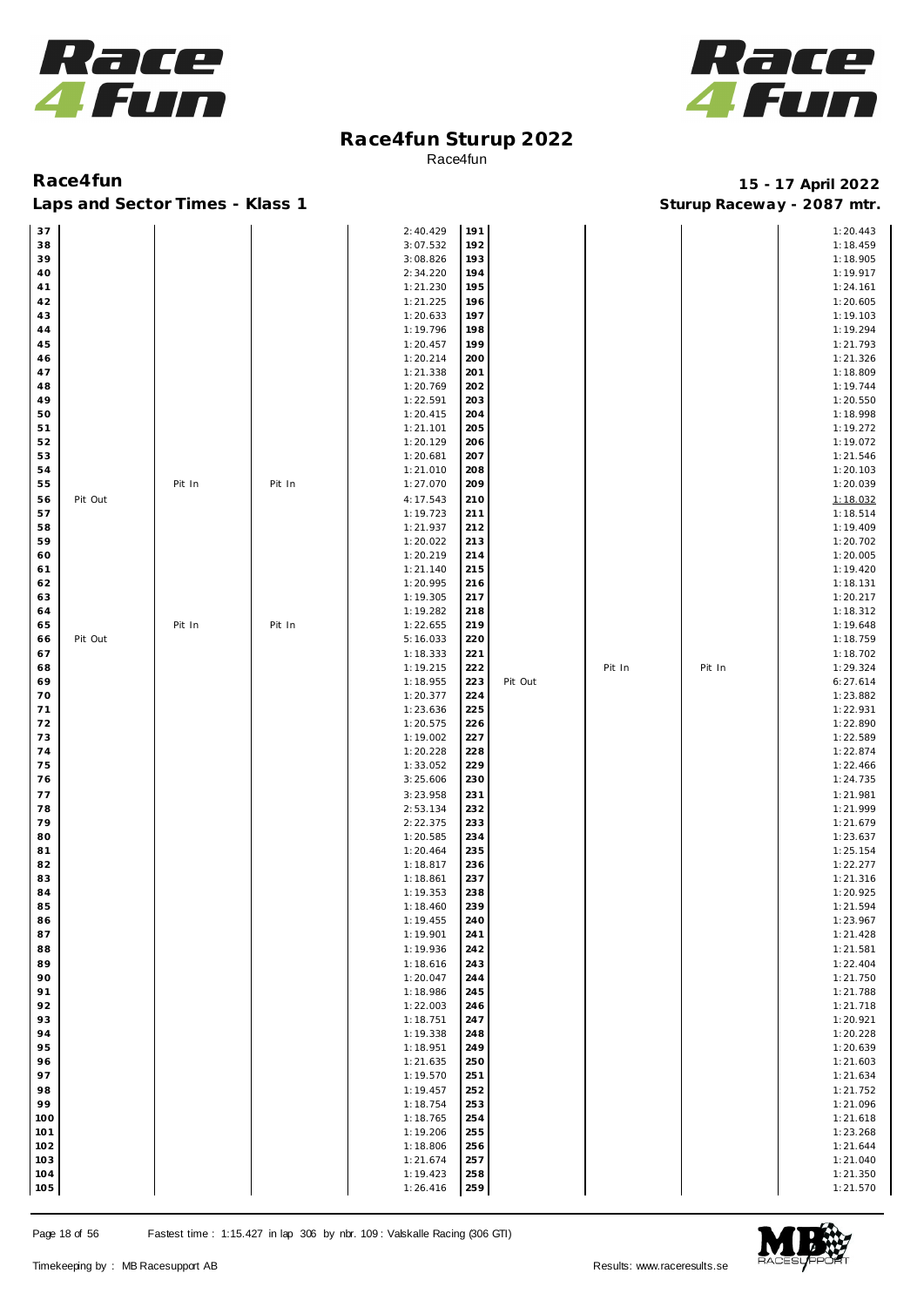



### **Race4fun 15 - 17 April 2022 Laps and Sector Times - Klass 1 Sturup Raceway - 2087 mtr.**

| Race4fun                        |  |
|---------------------------------|--|
| Lans and Sector Times - Klass 1 |  |

| 106 |         | Pit In | Pit In | 2:47.929 | 260 |         |        |        | 1:24.085 |
|-----|---------|--------|--------|----------|-----|---------|--------|--------|----------|
| 107 | Pit Out |        |        | 6:18.673 | 261 |         |        |        | 1:21.946 |
| 108 |         |        |        | 1:25.594 | 262 |         |        |        | 1:21.281 |
| 109 |         |        |        | 1:23.160 | 263 |         |        |        | 1:21.417 |
| 110 |         |        |        | 1:22.454 | 264 |         |        |        | 1:29.029 |
| 111 |         |        |        | 1:22.885 | 265 |         | Pit In | Pit In | 1:34.989 |
| 112 |         |        |        | 1:21.774 | 266 | Pit Out |        |        | 3:57.704 |
| 113 |         |        |        | 1:22.205 | 267 |         |        |        | 2:50.405 |
| 114 |         |        |        | 1:21.742 | 268 |         |        |        | 2:42.924 |
| 115 |         |        |        | 1:21.175 | 269 |         |        |        | 1:22.398 |
| 116 |         |        |        | 1:31.650 | 270 |         |        |        | 1:20.071 |
| 117 |         |        |        | 2:50.528 | 271 |         |        |        | 1:23.279 |
| 118 |         |        |        | 3:00.503 | 272 |         |        |        | 1:20.605 |
| 119 |         |        |        | 1:31.134 | 273 |         |        |        | 1:19.792 |
| 120 |         |        |        | 1:20.676 | 274 |         |        |        | 1:20.016 |
| 121 |         |        |        | 1:20.453 | 275 |         |        |        | 1:19.742 |
| 122 |         |        |        | 1:21.696 | 276 |         |        |        | 1:21.025 |
| 123 |         |        |        | 1:20.251 | 277 |         |        |        | 1:20.660 |
| 124 |         |        |        | 1:21.875 | 278 |         |        |        | 1:19.591 |
| 125 |         |        |        | 1:20.056 | 279 |         |        |        | 1:19.618 |
| 126 |         |        |        | 1:20.198 | 280 |         |        |        | 1:20.503 |
| 127 |         |        |        | 1:20.407 | 281 |         |        |        | 1:19.211 |
| 128 |         |        |        | 1:19.878 | 282 |         |        |        | 1:18.278 |
| 129 |         |        |        | 1:20.131 | 283 |         |        |        | 1:18.563 |
| 130 |         |        |        | 1:24.383 | 284 |         |        |        | 1:18.319 |
| 131 |         |        |        | 3:44.070 | 285 |         |        |        | 1:18.286 |
| 132 |         |        |        | 3:13.375 | 286 |         |        |        | 1:18.520 |
| 133 |         |        |        | 1:19.113 | 287 |         |        |        | 1:18.608 |
| 134 |         |        |        | 1:19.221 | 288 |         |        |        | 1:18.975 |
| 135 |         |        |        | 1:20.064 | 289 |         |        |        | 1:29.340 |
| 136 |         |        |        | 1:20.953 | 290 |         |        |        | 3:29.018 |
| 137 |         |        |        | 1:21.106 | 291 |         |        |        | 3:13.268 |
| 138 |         |        |        | 1:18.965 | 292 |         |        |        | 1:18.314 |
| 139 |         |        |        | 1:19.623 | 293 |         |        |        | 1:18.454 |
| 140 |         |        |        | 1:19.594 | 294 |         |        |        | 1:19.791 |
| 141 |         |        |        | 1:20.272 | 295 |         |        |        | 1:19.911 |
| 142 |         |        |        | 1:20.367 | 296 |         |        |        | 1:20.088 |
| 143 |         |        |        | 1:20.848 | 297 |         |        |        | 1:18.797 |
| 144 |         |        |        | 1:19.843 | 298 |         |        |        | 1:19.360 |
| 145 |         |        |        | 1:20.589 | 299 |         |        |        | 1:19.223 |
| 146 |         |        |        | 1:20.690 | 300 |         |        |        | 1:19.032 |
| 147 |         |        |        | 1:23.426 | 301 |         |        |        | 1:18.197 |
| 148 |         |        |        | 1:22.536 | 302 |         |        |        | 1:18.560 |
| 149 |         |        |        | 1:21.005 | 303 |         |        |        | 1:19.937 |
| 150 |         |        |        | 1:20.907 | 304 |         |        |        | 5:34.781 |
| 151 |         |        |        | 1:20.422 | 305 |         |        |        | 5:18.459 |
| 152 |         |        |        | 1:19.187 | 306 |         |        |        | 1:18.634 |
| 153 |         |        |        | 1:18.764 | 307 |         |        |        | 1:18.356 |
| 154 |         |        |        | 1:18.880 | 308 |         |        |        |          |

| 114 | <b>Team Gokartcity</b> |       |        |       |        |       |          |             |     | Peugeot 206 GTI |       |        |       |        |                   |             |
|-----|------------------------|-------|--------|-------|--------|-------|----------|-------------|-----|-----------------|-------|--------|-------|--------|-------------------|-------------|
| lap | Sect-1                 | Speed | Sect-2 | Speed | Sect-3 | Speed | TopSpeed | laptime pit | lap | Sect-1          | Speed | Sect-2 | Speed | Sect-3 | Speed   Tops peed | laptime pit |
|     |                        |       |        |       |        |       |          | 1:32.168    | 128 |                 |       |        |       |        |                   | 3:20.347    |
| 2   |                        |       |        |       |        |       |          | 1:23.166    | 129 |                 |       |        |       |        |                   | 2:05.282    |
| 3   |                        |       |        |       |        |       |          | 1:20.463    | 130 |                 |       |        |       |        |                   | 1:19.877    |
| 4   |                        |       |        |       |        |       |          | 1:21.394    | 131 |                 |       |        |       |        |                   | 1:20.695    |
| 5   |                        |       |        |       |        |       |          | 1:21.454    | 132 |                 |       |        |       |        |                   | 1:18.970    |
| 6   |                        |       |        |       |        |       |          | 1:21.784    | 133 |                 |       |        |       |        |                   | 1:18.565    |
|     |                        |       |        |       |        |       |          | 1:20.363    | 134 |                 |       |        |       |        |                   | 1:20.121    |
| 8   |                        |       |        |       |        |       |          | 1:21.455    | 135 |                 |       |        |       |        |                   | 1:18.534    |
| 9   |                        |       |        |       |        |       |          | 1:20.113    | 136 |                 |       |        |       |        |                   | 1:19.982    |
| 10  |                        |       |        |       |        |       |          | 1:19.593    | 137 |                 |       |        |       |        |                   | 1:19.444    |
| 11  |                        |       |        |       |        |       |          | 1:19.638    | 138 |                 |       |        |       |        |                   | 1:21.355    |
| 12  |                        |       |        |       |        |       |          | 1:21.730    | 139 |                 |       |        |       |        |                   | 1:19.814    |
| 13  |                        |       |        |       |        |       |          | 1:21.486    | 140 |                 |       |        |       |        |                   | 1:19.776    |
| 14  |                        |       |        |       |        |       |          | 1:19.421    | 141 |                 |       |        |       |        |                   | 1:18.910    |
| 15  |                        |       |        |       |        |       |          | 1:19.907    | 142 |                 |       |        |       |        |                   | 1:21.258    |
| 16  |                        |       |        |       |        |       |          | 1:19.238    | 143 |                 |       |        |       |        |                   | 1:17.986    |
| 17  |                        |       |        |       |        |       |          | 1:19.763    | 144 |                 |       |        |       |        |                   | 1:19.736    |

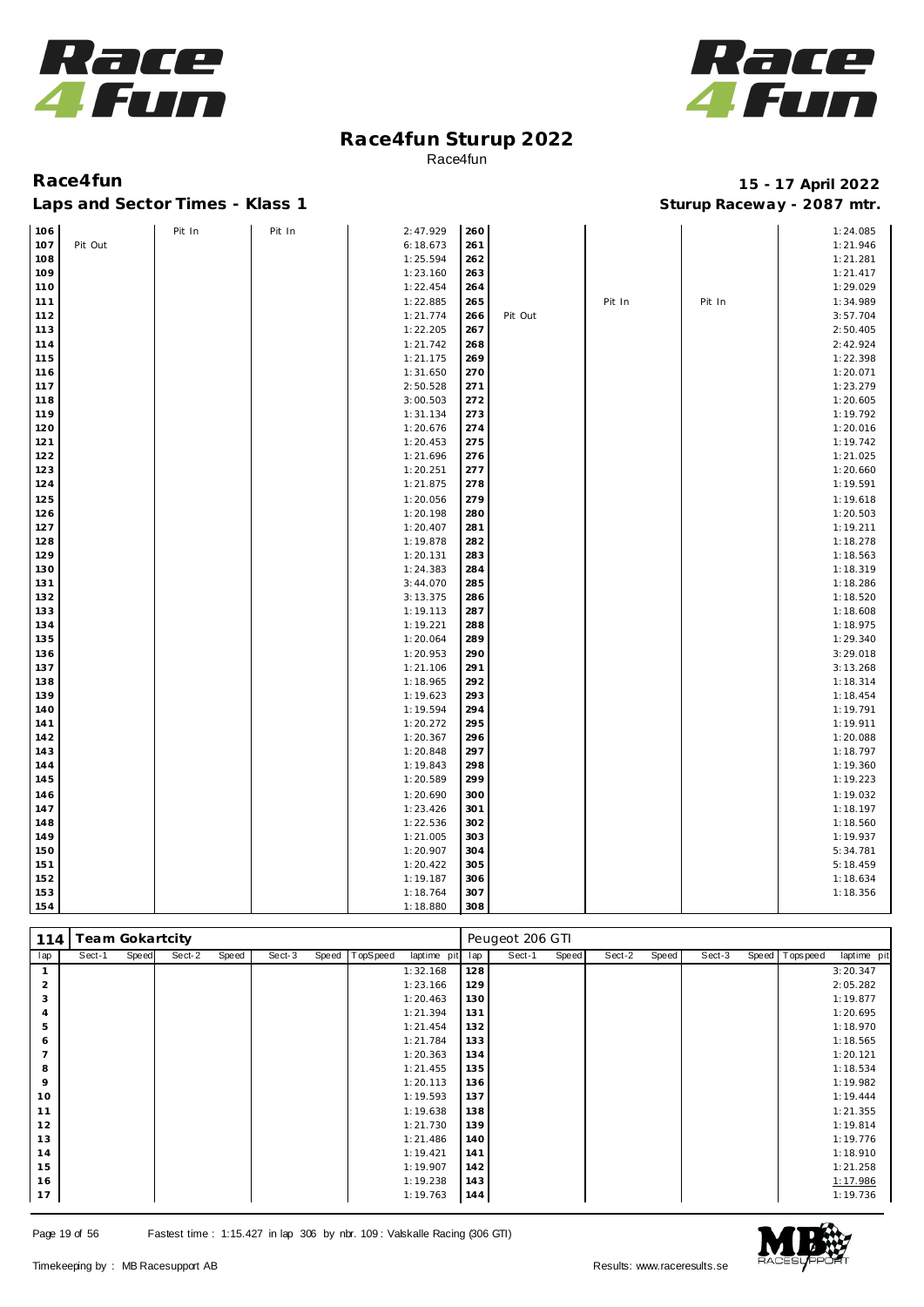



| 18          |         |        |        | 1:22.186    | 145 |         |        |        | 1:26.316 |
|-------------|---------|--------|--------|-------------|-----|---------|--------|--------|----------|
| 19          |         |        |        | 1:32.060    | 146 |         |        |        | 1:23.185 |
|             |         |        |        |             |     |         |        |        |          |
| 20          |         |        |        | 1:52.347    | 147 |         |        |        | 1:25.289 |
| $21$        |         |        |        | 1:32.536    | 148 |         |        |        | 1:19.796 |
| $2\sqrt{2}$ |         |        |        | 1:20.334    | 149 |         |        |        | 1:19.046 |
|             |         |        |        |             |     |         |        |        |          |
| 23          |         |        |        | 1:18.488    | 150 |         |        |        | 1:19.243 |
| $24$        |         |        |        | 1:19.480    | 151 |         |        |        | 1:19.023 |
| 25          |         | Pit In | Pit In | 1:34.045    | 152 |         |        |        | 1:20.805 |
|             |         |        |        |             |     |         |        |        |          |
| 26          | Pit Out |        |        | 6:10.318    | 153 |         |        |        | 1:20.167 |
| 27          |         |        |        | 1:19.434    | 154 |         |        |        | 1:20.683 |
| 28          |         |        |        | 1:19.106    | 155 |         |        |        | 1:18.666 |
|             |         |        |        |             |     |         |        |        |          |
| 29          |         |        |        | 1:18.736    | 156 |         |        |        | 1:18.496 |
| 30          |         |        |        | 1:19.591    | 157 |         |        |        | 1:18.706 |
| 31          |         |        |        | 1:19.569    | 158 |         |        |        | 1:20.466 |
|             |         |        |        |             |     |         |        |        |          |
| 32          |         | Pit In | Pit In | 8:50.529    | 159 |         |        |        | 1:20.053 |
| 33          | Pit Out |        |        | 1:15:01.865 | 160 |         |        |        | 1:20.358 |
| 34          |         |        |        | 1:22.666    | 161 |         |        |        | 1:18.975 |
| 35          |         |        |        | 1:21.761    |     |         |        |        | 1:19.138 |
|             |         |        |        |             | 162 |         |        |        |          |
| 36          |         |        |        | 1:18.554    | 163 |         |        |        | 1:21.145 |
| 37          |         |        |        | 1:20.251    | 164 |         |        |        | 1:19.667 |
|             |         |        |        |             |     |         |        |        |          |
| 38          |         |        |        | 1:19.633    | 165 |         |        |        | 1:19.311 |
| 39          |         |        |        | 1:18.962    | 166 |         |        |        | 1:20.124 |
| 40          |         |        |        | 1:19.173    | 167 |         | Pit In | Pit In | 1:25.070 |
|             |         |        |        | 1:19.974    |     | Pit Out |        |        | 7:17.640 |
| 41          |         |        |        |             | 168 |         |        |        |          |
| 42          |         |        |        | 1:18.598    | 169 |         |        |        | 1:20.370 |
| 43          |         |        |        | 1:22.713    | 170 |         |        |        | 1:19.631 |
| 44          |         |        |        | 1:22.870    | 171 |         |        |        | 1:20.515 |
|             |         |        |        |             |     |         |        |        |          |
| 45          |         |        |        | 1:18.638    | 172 |         |        |        | 1:19.516 |
| 46          |         |        |        | 1:19.186    | 173 |         |        |        | 1:20.162 |
| 47          |         |        |        | 1:18.342    | 174 |         |        |        | 1:20.525 |
|             |         |        |        |             |     |         |        |        |          |
| 48          |         |        |        | 1:19.122    | 175 |         |        |        | 1:20.193 |
| 49          |         |        |        | 1:18.825    | 176 |         |        |        | 1:19.685 |
| 50          |         |        |        | 1:18.490    | 177 |         |        |        | 1:19.224 |
|             |         |        |        |             |     |         |        |        |          |
| 51          |         |        |        | 1:18.775    | 178 |         |        |        | 1:40.404 |
| 52          |         |        |        | 1:19.544    | 179 |         |        |        | 1:20.426 |
| 53          |         |        |        | 1:18.793    | 180 |         |        |        | 1:20.725 |
|             |         |        |        |             |     |         |        |        |          |
| 54          |         |        |        | 1:21.658    | 181 |         |        |        | 1:20.006 |
| 55          |         |        |        | 1:19.293    | 182 |         |        |        | 1:19.374 |
| 56          |         |        |        | 1:27.941    | 183 |         |        |        | 1:19.300 |
|             |         |        |        |             |     |         |        |        |          |
| 57          |         |        |        | 2:46.348    | 184 |         |        |        | 1:18.507 |
| 58          |         |        |        | 3:11.269    | 185 |         |        |        | 1:20.745 |
| 59          |         |        |        | 1:39.168    | 186 |         |        |        | 1:21.098 |
|             |         |        |        |             |     |         |        |        |          |
| 60          |         |        |        | 1:23.602    | 187 |         |        |        | 1:19.561 |
| 61          |         |        |        | 1:20.876    | 188 |         |        |        | 1:18.833 |
| 62          |         |        |        | 1:19.250    | 189 |         |        |        | 1:19.372 |
|             |         |        |        |             |     |         |        |        |          |
| 63          |         |        |        | 1:19.472    | 190 |         |        |        | 1:29.010 |
| 64          |         |        |        | 1:18.134    | 191 |         |        |        | 1:21.195 |
| 65          |         |        |        | 1:19.914    | 192 |         |        |        | 1:20.480 |
| 66          |         |        |        | 1:20.719    | 193 |         |        |        | 1:19.931 |
|             |         |        |        |             |     |         |        |        |          |
| 67          |         |        |        | 1:19.841    | 194 |         |        |        | 1:19.978 |
| 68          |         |        |        | 1:18.559    | 195 |         |        |        | 1:19.732 |
| 69          |         |        |        | 1:20.323    | 196 |         |        |        | 1:20.872 |
|             |         |        |        |             |     |         |        |        |          |
| 70          |         | Pit In | Pit In | 3:10.590    | 197 |         |        |        | 1:20.623 |
| 71          | Pit Out |        |        | 7:41.255    | 198 |         |        |        | 1:20.932 |
| 72          |         |        |        | 1:20.057    | 199 |         |        |        | 1:20.433 |
|             |         |        |        |             |     |         |        |        |          |
| 73          |         |        |        | 1:33.666    | 200 |         |        |        | 1:19.971 |
| 74          |         |        |        | 1:20.787    | 201 |         |        |        | 1:20.374 |
| 75          |         |        |        | 1:19.002    | 202 |         |        |        | 1:20.005 |
| 76          |         |        |        | 1:19.973    | 203 |         |        |        | 1:20.471 |
|             |         |        |        |             |     |         |        |        |          |
| 77          |         |        |        | 1:19.733    | 204 |         |        |        | 1:20.291 |
| 78          |         |        |        | 1:19.368    | 205 |         |        |        | 1:20.432 |
| 79          |         |        |        |             |     |         |        |        |          |
|             |         |        |        | 1:18.916    | 206 |         |        |        | 1:21.228 |
| 80          |         |        |        | 1:23.201    | 207 |         |        |        | 1:20.768 |
| 81          |         |        |        | 3:37.027    | 208 |         |        |        | 1:21.920 |
|             |         |        |        |             |     |         |        |        |          |
| 82          |         |        |        | 3:12.680    | 209 |         |        |        | 1:21.374 |
| 83          |         |        |        | 1:20.131    | 210 |         | Pit In | Pit In | 1:37.070 |
| 84          |         |        |        | 1:19.106    | 211 | Pit Out |        |        | 6:20.042 |
| 85          |         |        |        | 1:21.006    | 212 |         |        |        | 2:53.814 |
|             |         |        |        |             |     |         |        |        |          |
| 86          |         |        |        | 1:20.002    | 213 |         |        |        | 3:41.256 |

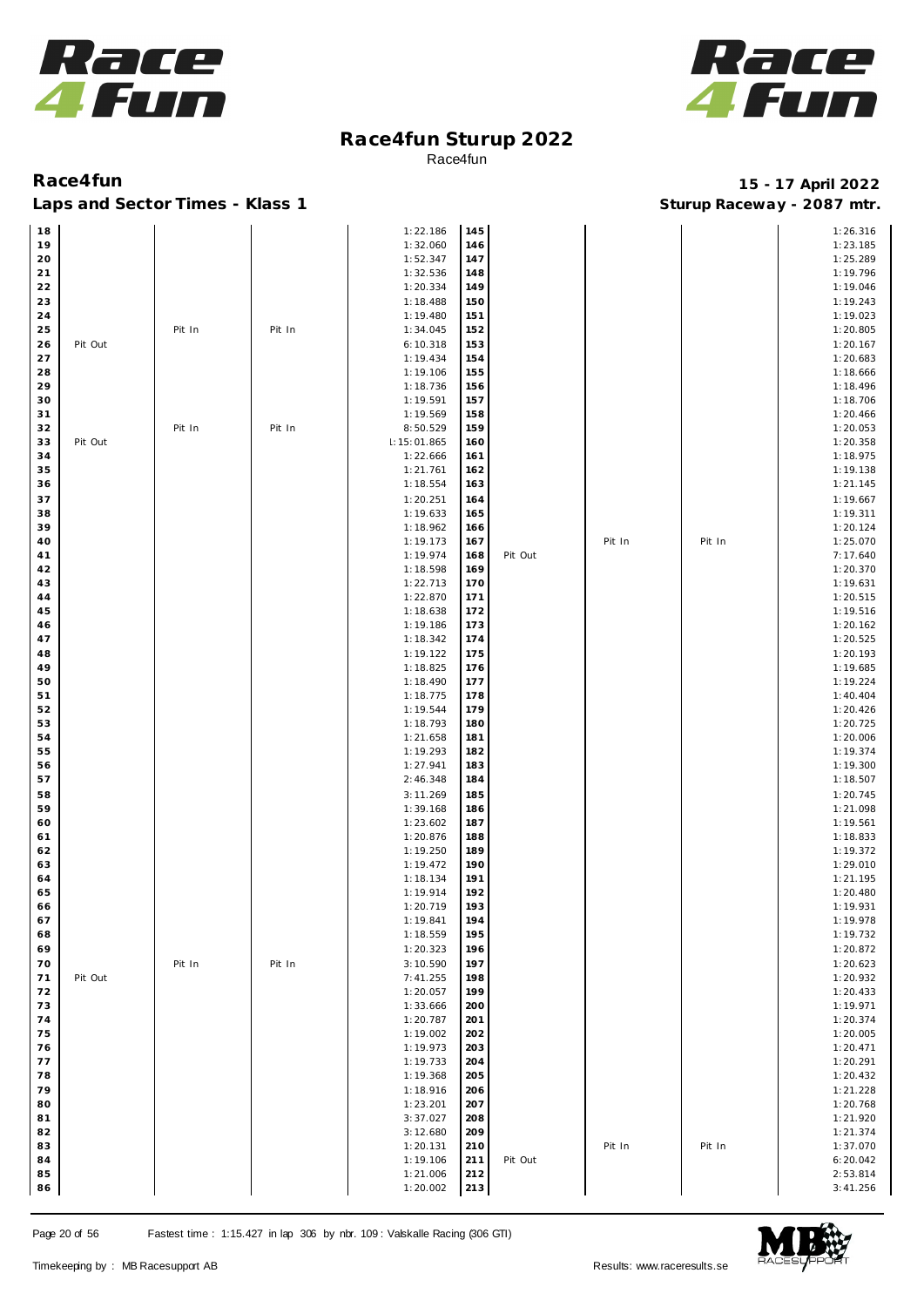



Laps and Sector Times - Klass 1 **Sturies 1 Sturies 1 Sturies 1 8 and Sector Times - Klass 1 Sturies 1 and Section** 1 **Contrary** 1 **And Section** 1 **Contrary** 1 **Contrary** 1 **Contrary** 1 **Contrary 1 and 2007** must

| 87  |         |        |        | 1:21.203 | 214 |  | 2:48.871 |
|-----|---------|--------|--------|----------|-----|--|----------|
| 88  |         |        |        | 1:18.953 | 215 |  | 1:22.895 |
| 89  |         |        |        | 1:20.102 | 216 |  | 1:22.037 |
| 90  |         |        |        | 1:20.075 | 217 |  | 1:22.155 |
| 91  |         |        |        | 1:18.944 | 218 |  | 1:24.075 |
| 92  |         |        |        | 1:19.414 | 219 |  | 1:21.031 |
| 93  |         |        |        | 1:20.865 | 220 |  | 1:21.418 |
| 94  |         |        |        | 1:19.707 | 221 |  | 1:21.663 |
| 95  |         |        |        | 1:20.372 | 222 |  | 1:20.370 |
| 96  |         |        |        | 1:21.634 | 223 |  | 1:18.924 |
| 97  |         |        |        | 1:19.537 | 224 |  | 1:19.041 |
| 98  |         |        |        | 1:20.082 | 225 |  | 1:19.263 |
| 99  |         |        |        | 1:21.585 | 226 |  | 1:19.639 |
| 100 |         |        |        | 1:20.555 | 227 |  | 1:19.849 |
| 101 |         |        |        | 1:20.187 | 228 |  | 1:19.073 |
| 102 |         |        |        | 1:19.356 | 229 |  | 1:18.878 |
| 103 |         |        |        | 1:20.657 | 230 |  | 1:24.326 |
| 104 |         |        |        | 1:19.403 | 231 |  | 1:19.253 |
| 105 |         |        |        | 1:21.311 | 232 |  | 1:20.370 |
| 106 |         |        |        | 1:18.700 | 233 |  | 1:19.108 |
| 107 |         |        |        | 1:18.825 | 234 |  | 1:19.919 |
| 108 |         |        |        | 1:20.483 | 235 |  | 1:31.515 |
| 109 |         |        |        | 1:20.321 | 236 |  | 3:30.729 |
| 110 |         |        |        | 1:21.333 | 237 |  | 3:12.998 |
| 111 |         |        |        | 1:19.598 | 238 |  | 1:19.100 |
| 112 |         |        |        | 1:19.004 | 239 |  | 1:19.616 |
| 113 |         |        |        | 1:19.597 | 240 |  | 1:19.329 |
| 114 |         |        |        | 1:19.519 | 241 |  | 1:19.662 |
| 115 |         |        |        | 1:19.946 | 242 |  | 1:19.989 |
| 116 |         |        |        | 1:21.699 | 243 |  | 1:20.526 |
| 117 |         |        |        | 1:21.179 | 244 |  | 1:19.723 |
| 118 |         | Pit In | Pit In | 1:24.225 | 245 |  | 1:18.892 |
| 119 | Pit Out |        |        | 7:00.581 | 246 |  | 1:19.053 |
| 120 |         |        |        | 1:19.840 | 247 |  | 1:19.863 |
| 121 |         |        |        | 1:19.534 | 248 |  | 1:20.401 |
| 122 |         |        |        | 1:22.085 | 249 |  | 1:23.722 |
| 123 |         |        |        | 1:21.126 | 250 |  | 5:35.416 |
| 124 |         |        |        | 1:18.997 | 251 |  | 5:12.074 |
| 125 |         |        |        | 1:31.059 | 252 |  | 1:18.609 |
| 126 |         |        |        | 1:30.804 | 253 |  | 1:19.091 |
| 127 |         |        |        | 2:12.800 | 254 |  |          |

| 116            | Lundabil Racing |       |        |       |        |       |          |             |     | Nissan Almera |       |        |       |        |                |             |
|----------------|-----------------|-------|--------|-------|--------|-------|----------|-------------|-----|---------------|-------|--------|-------|--------|----------------|-------------|
| lap            | Sect-1          | Speed | Sect-2 | Speed | Sect-3 | Speed | TopSpeed | laptime pit | lap | Sect-1        | Speed | Sect-2 | Speed | Sect-3 | Speed Topspeed | laptime pit |
| $\mathbf{1}$   |                 |       |        |       |        |       |          | 1:34.679    | 134 |               |       |        |       |        |                | 1:23.116    |
| $\overline{2}$ |                 |       |        |       |        |       |          | 1:29.587    | 135 |               |       |        |       |        |                | 1:23.230    |
| 3              |                 |       |        |       |        |       |          | 1:28.403    | 136 |               |       |        |       |        |                | 1:23.749    |
| $\overline{4}$ |                 |       |        |       |        |       |          | 1:26.241    | 137 |               |       |        |       |        |                | 1:23.360    |
| 5              |                 |       |        |       |        |       |          | 1:26.136    | 138 |               |       |        |       |        |                | 1:24.038    |
| 6              |                 |       |        |       |        |       |          | 1:26.650    | 139 |               |       |        |       |        |                | 1:23.777    |
| $\overline{7}$ |                 |       |        |       |        |       |          | 1:25.043    | 140 |               |       |        |       |        |                | 1:24.326    |
| 8              |                 |       |        |       |        |       |          | 1:26.398    | 141 |               |       |        |       |        |                | 1:25.788    |
| $\circ$        |                 |       |        |       |        |       |          | 1:27.765    | 142 |               |       |        |       |        |                | 1:24.708    |
| 10             |                 |       |        |       |        |       |          | 1:26.132    | 143 |               |       |        |       |        |                | 1:25.532    |
| 11             |                 |       |        |       |        |       |          | 1:26.488    | 144 |               |       |        |       |        |                | 1:24.606    |
| 12             |                 |       |        |       |        |       |          | 1:24.745    | 145 |               |       |        |       |        |                | 1:25.142    |
| 13             |                 |       |        |       |        |       |          | 1:24.327    | 146 |               |       |        |       |        |                | 1:25.456    |
| 14             |                 |       |        |       |        |       |          | 1:26.437    | 147 |               |       |        |       |        |                | 1:24.654    |
| 15             |                 |       |        |       |        |       |          | 1:25.389    | 148 |               |       |        |       |        |                | 1:26.219    |
| 16             |                 |       |        |       |        |       |          | 1:24.844    | 149 |               |       |        |       |        |                | 1:26.528    |
| 17             |                 |       |        |       |        |       |          | 1:25.543    | 150 |               |       |        |       |        |                | 1:26.301    |
| 18             |                 |       |        |       |        |       |          | 1:42.607    | 151 |               |       |        |       |        |                | 1:24.927    |
| 19             |                 |       |        |       |        |       |          | 1:43.733    | 152 |               |       | Pit In |       | Pit In |                | 1:31.243    |
| 20             |                 |       |        |       |        |       |          | 1:39.745    | 153 | Pit Out       |       |        |       |        |                | 11:07.082   |
| 21             |                 |       |        |       |        |       |          | 1:23.887    | 154 |               |       |        |       |        |                | 1:43.332    |
| 22             |                 |       |        |       |        |       |          | 1:24.638    | 155 |               |       |        |       |        |                | 1:22.384    |
| 23             |                 |       |        |       |        |       |          | 1:25.823    | 156 |               |       |        |       |        |                | 1:22.153    |
| 24             |                 |       |        |       |        |       |          | 1:26.105    | 157 |               |       |        |       |        |                | 1:21.982    |
| 25             |                 |       |        |       |        |       |          | 1:28.594    | 158 |               |       |        |       |        |                | 1:22.241    |

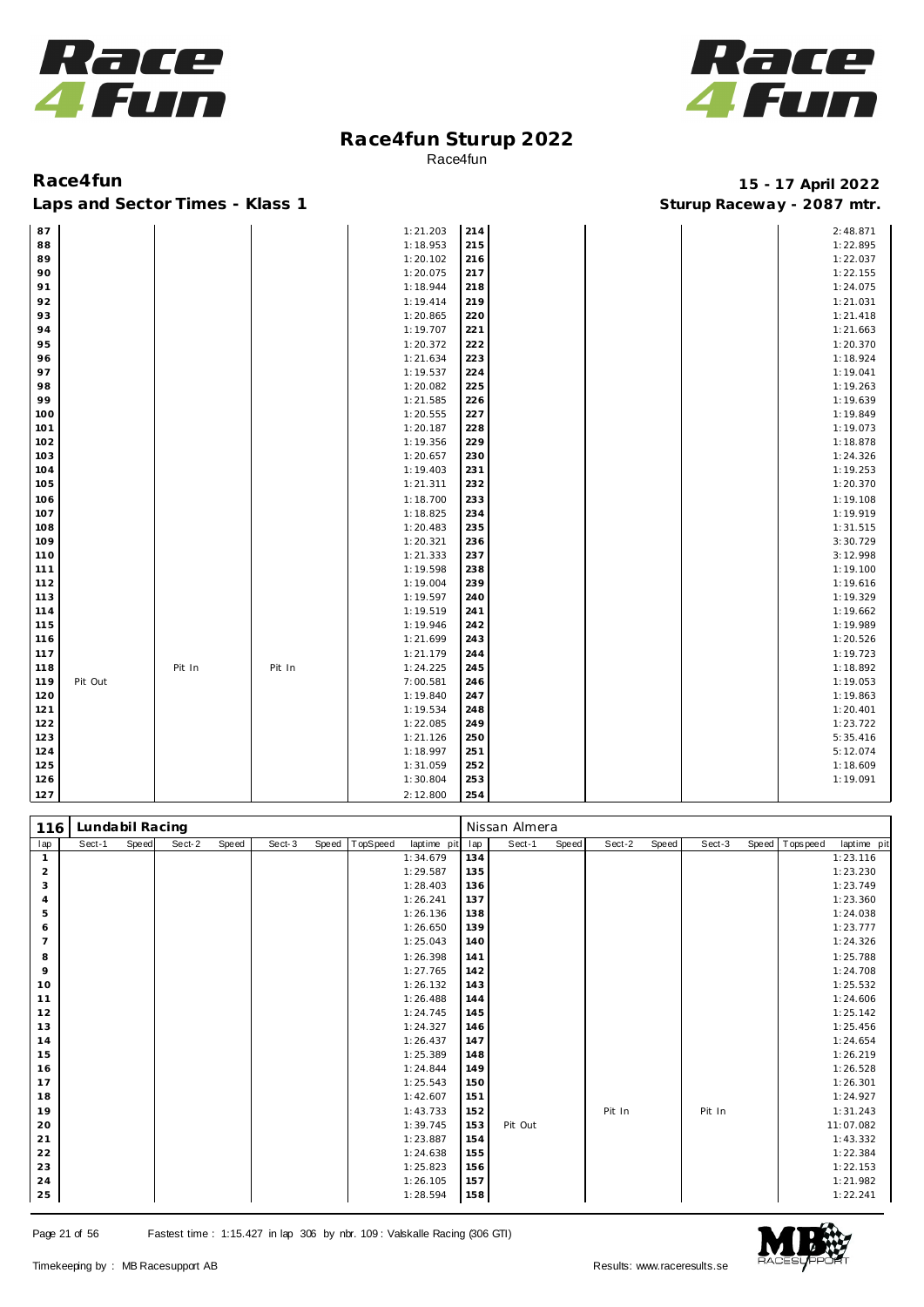



## Laps and Sector Times - Klass 1 **Sturies 1 Sturies 1 Sturies 1 8 and Sector Times - Klass 1 Sturies 1 and Section** 1 **Contrary** 1 **And Section** 1 **Contrary** 1 **Contrary** 1 **Contrary** 1 **Contrary 1 and 2007** must

| 26 |         | Pit In | Pit In | 1:38.616 | 159 |         |        |        | 1:21.196  |
|----|---------|--------|--------|----------|-----|---------|--------|--------|-----------|
| 27 | Pit Out |        |        | 4:04.711 | 160 |         |        |        | 1:22.075  |
|    |         |        |        |          |     |         |        |        |           |
| 28 |         |        |        | 1:26.177 | 161 |         |        |        | 1:22.410  |
| 29 |         |        |        | 1:26.998 | 162 |         |        |        | 1:29.174  |
| 30 |         |        |        | 1:24.256 | 163 |         |        |        | 1:22.472  |
| 31 |         |        |        | 1:26.797 | 164 |         |        |        | 1:23.812  |
| 32 |         |        |        | 1:47.826 | 165 |         |        |        | 1:21.351  |
|    |         |        |        |          |     |         |        |        |           |
| 33 |         |        |        | 2:38.979 | 166 |         |        |        | 1:22.184  |
| 34 |         |        |        | 3:06.859 | 167 |         |        |        | 1:21.800  |
| 35 |         |        |        | 3:11.527 | 168 |         |        |        | 1:21.949  |
| 36 |         |        |        | 2:42.109 | 169 |         |        |        | 1:20.956  |
| 37 |         |        |        | 1:23.905 | 170 |         | Pit In | Pit In | 1:25.356  |
| 38 |         |        |        | 1:28.110 |     | Pit Out |        |        | 3:46.355  |
|    |         |        |        |          | 171 |         |        |        |           |
| 39 |         |        |        | 1:22.285 | 172 |         |        |        | 1:25.099  |
| 40 |         |        |        | 1:23.358 | 173 |         |        |        | 1:24.744  |
| 41 |         |        |        | 1:22.704 | 174 |         |        |        | 1:24.386  |
| 42 |         |        |        | 1:23.281 | 175 |         |        |        | 1:22.962  |
| 43 |         |        |        | 1:21.981 | 176 |         |        |        | 1:22.977  |
| 44 |         |        |        | 1:23.405 | 177 |         |        |        | 1:22.954  |
|    |         |        |        |          |     |         |        |        |           |
| 45 |         |        |        | 1:25.461 | 178 |         |        |        | 1:25.599  |
| 46 |         |        |        | 1:24.353 | 179 |         |        |        | 1:26.720  |
| 47 |         | Pit In | Pit In | 1:29.519 | 180 |         |        |        | 1:23.501  |
| 48 | Pit Out |        |        | 6:28.287 | 181 |         |        |        | 1:23.571  |
| 49 |         |        |        | 1:29.641 | 182 |         |        |        | 1:23.063  |
| 50 |         |        |        | 1:26.530 | 183 |         |        |        | 1:23.706  |
|    |         |        |        |          |     |         |        |        |           |
| 51 |         |        |        | 1:26.837 | 184 |         |        |        | 1:22.468  |
| 52 |         |        |        | 1:25.811 | 185 |         |        |        | 1:21.621  |
| 53 |         |        |        | 1:26.038 | 186 |         |        |        | 1:22.266  |
| 54 |         |        |        | 1:26.495 | 187 |         |        |        | 1:22.730  |
| 55 |         |        |        | 1:25.602 | 188 |         |        |        | 1:21.983  |
|    |         |        |        |          |     |         |        |        |           |
| 56 |         |        |        | 1:25.322 | 189 |         |        |        | 1:22.550  |
| 57 |         |        |        | 1:25.533 | 190 |         |        |        | 1:22.538  |
| 58 |         |        |        | 1:25.468 | 191 |         |        |        | 1:21.636  |
| 59 |         |        |        | 1:24.714 | 192 |         |        |        | 1:22.925  |
| 60 |         |        |        | 1:24.862 | 193 |         | Pit In | Pit In | 1:24.907  |
| 61 |         |        |        | 1:26.867 | 194 | Pit Out |        |        | 3:45.495  |
|    |         |        |        |          |     |         |        |        |           |
| 62 |         |        |        | 1:24.704 | 195 |         |        |        | 1:24.903  |
| 63 |         |        |        | 1:25.003 | 196 |         |        |        | 1:24.478  |
| 64 |         |        |        | 1:26.237 | 197 |         |        |        | 1:22.409  |
| 65 |         |        |        | 1:27.172 | 198 |         |        |        | 1:23.384  |
| 66 |         |        |        | 1:26.439 | 199 |         |        |        | 1:22.830  |
|    |         |        |        |          |     |         |        |        | 1:23.293  |
| 67 |         |        |        | 1:26.359 | 200 |         |        |        |           |
| 68 |         |        |        | 1:26.068 | 201 |         |        |        | 1:24.157  |
| 69 |         |        |        | 1:25.845 | 202 |         |        |        | 1:21.695  |
| 70 |         |        |        | 1:27.312 | 203 |         |        |        | 1:21.799  |
| 71 |         | Pit In | Pit In | 1:41.085 | 204 |         |        |        | 1:22.155  |
| 72 | Pit Out |        |        | 5:47.484 | 205 |         |        |        | 1:23.421  |
| 73 |         |        |        | 2:48.127 | 206 |         |        |        | 1:23.866  |
|    |         |        |        |          |     |         |        |        |           |
| 74 |         |        |        | 2:21.406 | 207 |         |        |        | 1:24.182  |
| 75 |         |        |        | 1:27.884 | 208 |         |        |        | 1:23.381  |
| 76 |         |        |        | 1:30.766 | 209 |         |        |        | 1:22.352  |
| 77 |         |        |        | 1:28.682 | 210 |         |        |        | 1:23.000  |
| 78 |         |        |        | 1:27.682 | 211 |         |        |        | 1:25.815  |
| 79 |         |        |        |          |     |         |        |        |           |
|    |         |        |        | 1:27.157 | 212 |         | Pit In | Pit In | 1:27.412  |
| 80 |         |        |        | 1:27.684 | 213 | Pit Out |        |        | 13:03.605 |
| 81 |         |        |        | 1:27.264 | 214 |         |        |        | 1:26.793  |
| 82 |         |        |        | 1:28.101 | 215 |         |        |        | 1:27.979  |
| 83 |         |        |        | 1:26.778 | 216 |         |        |        | 1:28.230  |
| 84 |         |        |        | 1:24.930 | 217 |         |        |        | 1:25.953  |
| 85 |         |        |        | 1:24.996 | 218 |         |        |        | 1:24.874  |
|    |         |        |        |          |     |         |        |        |           |
| 86 |         |        |        | 1:25.226 | 219 |         |        |        | 1:23.431  |
| 87 |         |        |        | 1:30.636 | 220 |         |        |        | 1:26.436  |
| 88 |         |        |        | 1:29.857 | 221 |         |        |        | 1:25.876  |
| 89 |         |        |        | 1:27.243 | 222 |         |        |        | 1:25.777  |
| 90 |         |        |        | 1:27.039 | 223 |         |        |        | 1:28.149  |
| 91 |         |        |        |          |     |         |        |        |           |
|    |         |        |        | 1:26.080 | 224 |         |        |        | 1:28.422  |
| 92 |         |        |        | 1:27.956 | 225 |         |        |        | 1:31.727  |
| 93 |         |        |        | 1:25.980 | 226 |         | Pit In | Pit In | 1:37.637  |
| 94 |         |        |        | 1:27.072 | 227 | Pit Out |        |        | 4:02.456  |

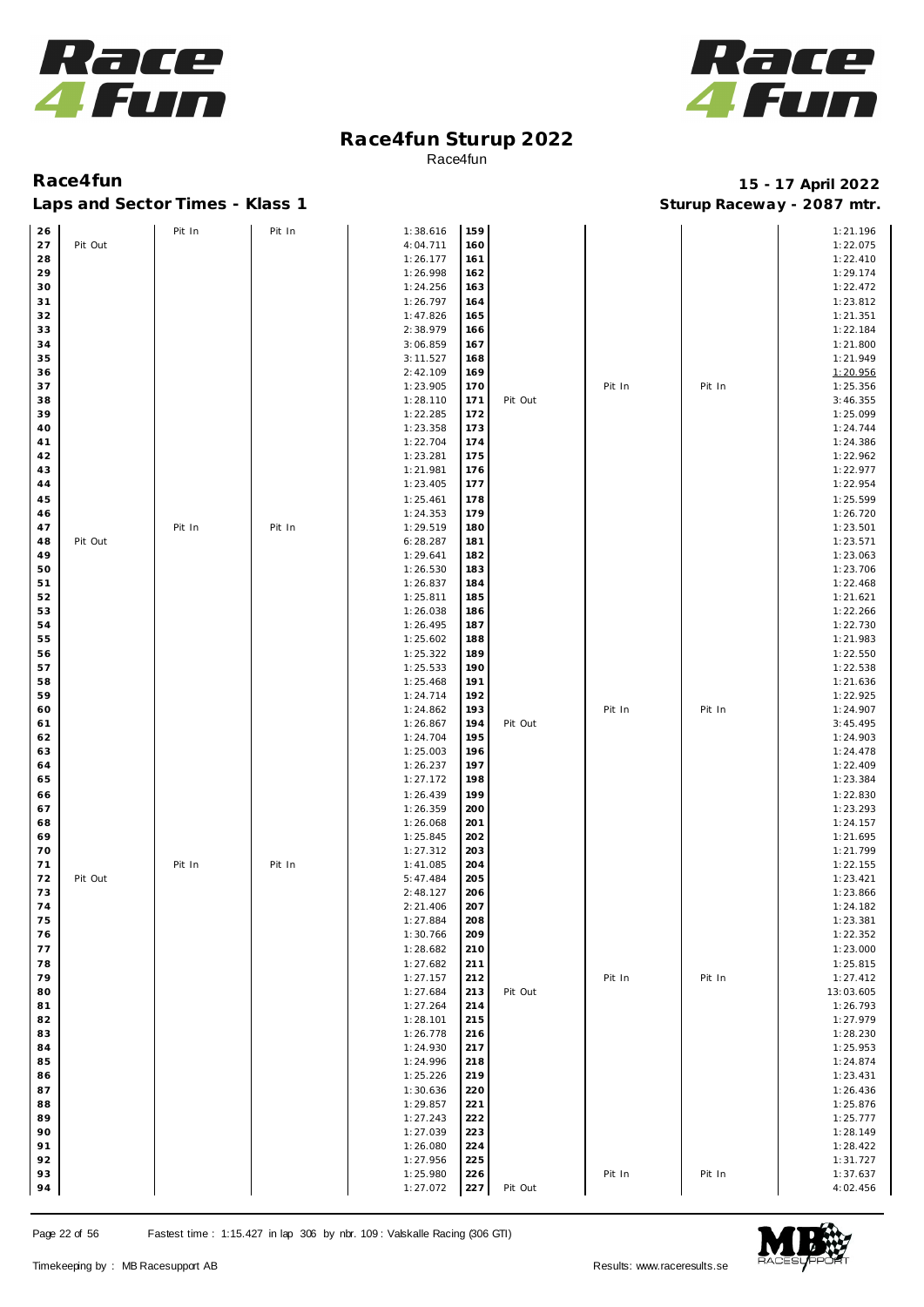



## Laps and Sector Times - Klass 1 **Sturies 1 Sturies 1 Sturies 1 8 and Sector Times - Klass 1 Sturies 1 and Section** 1 **Contrary** 1 **And Section** 1 **Contrary** 1 **Contrary** 1 **Contrary** 1 **Contrary 1 and 2007** must

| 95  |         |        |        | 1:26.365  | 228 |         |        |        | 2:06.542 |
|-----|---------|--------|--------|-----------|-----|---------|--------|--------|----------|
| 96  |         | Pit In | Pit In | 1:26.660  | 229 |         |        |        | 3:43.437 |
| 97  | Pit Out |        |        | 5:18.534  | 230 |         |        |        | 2:48.236 |
| 98  |         |        |        | 3:10.567  | 231 |         |        |        | 1:22.752 |
| 99  |         |        |        | 1:45.480  | 232 |         |        |        | 1:24.599 |
| 100 |         |        |        | 1:36.907  | 233 |         |        |        | 1:25.643 |
| 101 |         |        |        | 1:37.359  | 234 |         |        |        | 1:26.052 |
| 102 |         |        |        | 1:35.765  | 235 |         |        |        | 1:23.039 |
| 103 |         |        |        | 1:38.270  | 236 |         |        |        | 1:23.573 |
| 104 |         |        |        | 1:35.073  | 237 |         |        |        | 1:24.899 |
| 105 |         |        |        | 1:33.346  | 238 |         |        |        | 1:24.706 |
| 106 |         |        |        | 1:29.972  | 239 |         |        |        | 1:24.582 |
| 107 |         |        |        | 1:30.209  | 240 |         |        |        | 1:23.011 |
| 108 |         |        |        | 1:36.176  | 241 |         |        |        | 1:24.160 |
| 109 |         |        |        | 2:34.185  | 242 |         |        |        | 1:22.758 |
| 110 |         |        |        | 2:58.371  | 243 |         |        |        | 1:23.682 |
| 111 |         |        |        | 1:29.959  | 244 |         |        |        | 1:23.514 |
| 112 |         |        |        | 1:28.659  | 245 |         |        |        | 1:22.505 |
| 113 |         |        |        | 1:30.595  | 246 |         |        |        | 1:22.139 |
| 114 |         |        |        | 1:32.633  | 247 |         |        |        | 1:23.198 |
| 115 |         |        |        | 1:29.485  | 248 |         |        |        | 1:23.485 |
| 116 |         |        |        | 1:29.438  | 249 |         |        |        | 1:22.685 |
| 117 |         | Pit In | Pit In | 1:34.141  | 250 |         |        |        | 1:37.495 |
| 118 | Pit Out | Pit In | Pit In | 10:00.303 | 251 |         |        |        | 3:16.611 |
| 119 | Pit Out |        |        | 5:59.216  | 252 |         | Pit In | Pit In | 3:35.121 |
| 120 |         |        |        | 1:30.704  | 253 | Pit Out |        |        | 3:39.149 |
| 121 |         |        |        | 1:29.195  | 254 |         |        |        | 1:22.141 |
| 122 |         |        |        | 1:28.492  | 255 |         |        |        | 1:24.576 |
| 123 |         |        |        | 1:30.829  | 256 |         |        |        | 1:24.336 |
| 124 |         |        |        | 1:28.803  | 257 |         |        |        | 1:23.210 |
| 125 |         |        |        | 1:32.276  | 258 |         |        |        | 1:23.025 |
| 126 |         |        |        | 1:31.967  | 259 |         |        |        | 1:22.120 |
| 127 |         |        |        | 1:27.554  | 260 |         |        |        | 1:22.716 |
| 128 |         |        |        | 1:26.875  | 261 |         |        |        | 1:22.331 |
| 129 |         |        |        | 1:28.110  | 262 |         |        |        | 1:34.544 |
| 130 |         |        |        | 1:28.587  | 263 |         |        |        | 5:22.571 |
| 131 |         | Pit In | Pit In | 1:37.072  | 264 |         |        |        | 5:09.375 |
| 132 | Pit Out |        |        | 10:57.780 | 265 |         |        |        | 1:21.795 |
| 133 |         |        |        | 1:24.987  | 266 |         |        |        | 1:23.348 |

| 118            | <b>SEMLA Racing</b> |       |        |       |        |       |          |             |     | S70 Gayline |       |        |       |        |                |             |
|----------------|---------------------|-------|--------|-------|--------|-------|----------|-------------|-----|-------------|-------|--------|-------|--------|----------------|-------------|
| lap            | Sect-1              | Speed | Sect-2 | Speed | Sect-3 | Speed | TopSpeed | laptime pit | lap | Sect-1      | Speed | Sect-2 | Speed | Sect-3 | Speed Topspeed | laptime pit |
| $\mathbf{1}$   |                     |       |        |       |        |       |          | 1:28.639    | 147 |             |       |        |       |        |                | 1:21.764    |
| $\overline{a}$ |                     |       |        |       |        |       |          | 1:21.943    | 148 |             |       |        |       |        |                | 1:20.712    |
| 3              |                     |       |        |       |        |       |          | 1:24.831    | 149 |             |       |        |       |        |                | 1:20.880    |
| 4              |                     |       |        |       |        |       |          | 1:22.211    | 150 |             |       |        |       |        |                | 1:20.580    |
| 5              |                     |       |        |       |        |       |          | 1:21.042    | 151 |             |       |        |       |        |                | 1:20.616    |
| 6              |                     |       |        |       |        |       |          | 1:20.708    | 152 |             |       |        |       |        |                | 1:19.823    |
| 7              |                     |       |        |       |        |       |          | 1:21.006    | 153 |             |       |        |       |        |                | 1:19.508    |
| 8              |                     |       |        |       |        |       |          | 1:21.108    | 154 |             |       |        |       |        |                | 1:19.618    |
| 9              |                     |       |        |       |        |       |          | 1:20.757    | 155 |             |       |        |       |        |                | 1:21.160    |
| 10             |                     |       |        |       |        |       |          | 1:21.007    | 156 |             |       |        |       |        |                | 1:21.987    |
| 11             |                     |       |        |       |        |       |          | 1:20.402    | 157 |             |       |        |       |        |                | 1:20.763    |
| 12             |                     |       |        |       |        |       |          | 1:22.090    | 158 |             |       |        |       |        |                | 1:21.875    |
| 13             |                     |       |        |       |        |       |          | 1:19.886    | 159 |             |       |        |       |        |                | 1:21.233    |
| 14             |                     |       |        |       |        |       |          | 1:20.809    | 160 |             |       |        |       |        |                | 1:20.774    |
| 15             |                     |       |        |       |        |       |          | 1:21.881    | 161 |             |       |        |       |        |                | 1:20.343    |
| 16             |                     |       |        |       |        |       |          | 1:21.624    | 162 |             |       |        |       |        |                | 1:20.863    |
| 17             |                     |       |        |       |        |       |          | 1:19.943    | 163 |             |       |        |       |        |                | 1:20.622    |
| 18             |                     |       |        |       |        |       |          | 1:20.941    | 164 |             |       |        |       |        |                | 1:21.517    |
| 19             |                     |       |        |       |        |       |          | 1:33.111    | 165 |             |       |        |       |        |                | 1:22.281    |
| 20             |                     |       |        |       |        |       |          | 1:50.729    | 166 |             |       |        |       |        |                | 1:21.005    |
| 21             |                     |       |        |       |        |       |          | 1:39.032    | 167 |             |       |        |       |        |                | 1:20.283    |
| 22             |                     |       |        |       |        |       |          | 1:21.886    | 168 |             |       |        |       |        |                | 1:20.684    |
| 23             |                     |       |        |       |        |       |          | 1:19.985    | 169 |             |       |        |       |        |                | 1:21.019    |
| 24             |                     |       |        |       |        |       |          | 1:19.877    | 170 |             |       |        |       |        |                | 1:20.462    |
| 25             |                     |       |        |       |        |       |          | 1:20.690    | 171 |             |       |        |       |        |                | 1:22.424    |
| 26             |                     |       |        |       |        |       |          | 1:22.336    | 172 |             |       |        |       |        |                | 2:43.420    |
| 27             |                     |       |        |       |        |       |          | 1:20.500    | 173 |             |       |        |       |        |                | 3:17.918    |

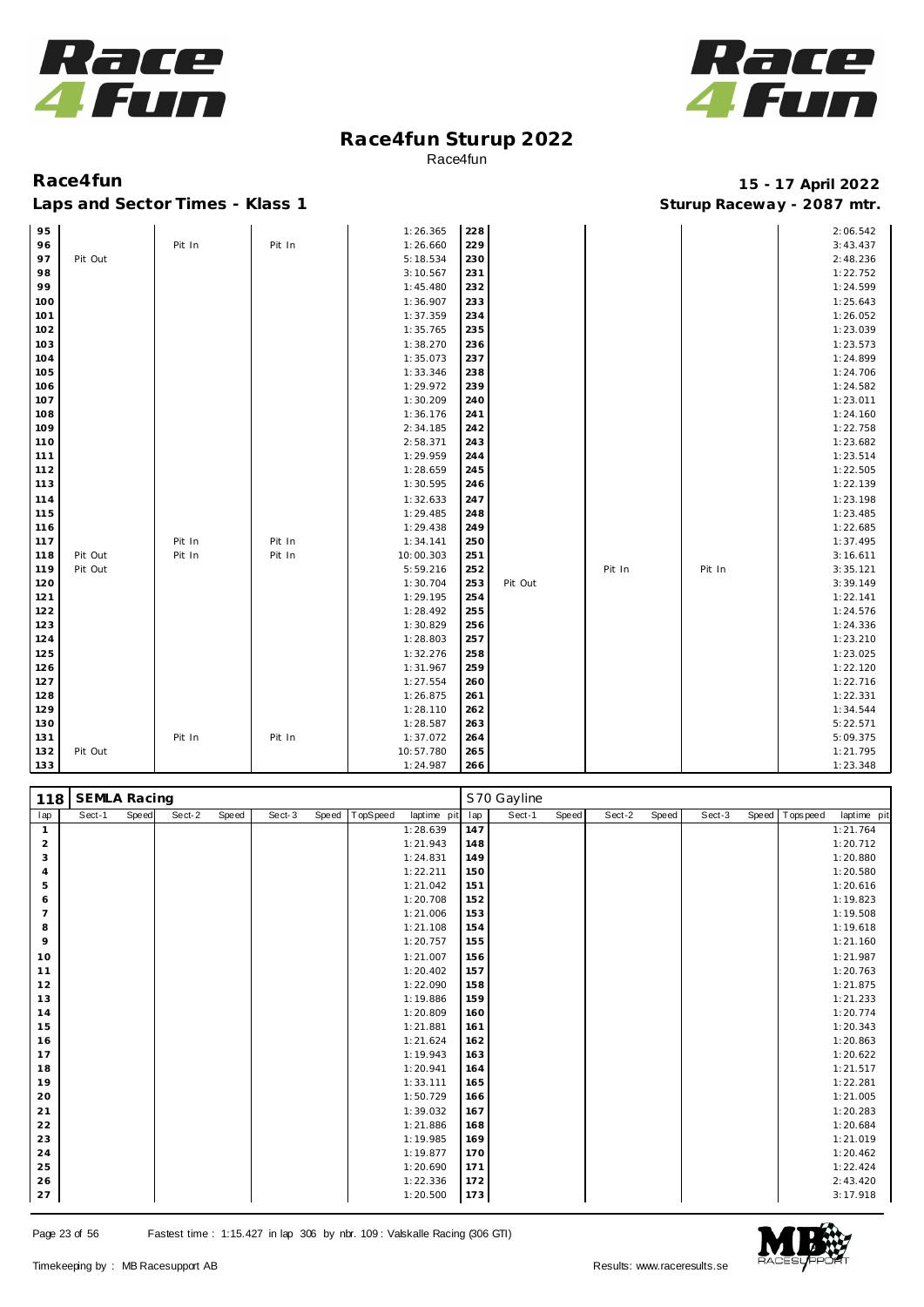



| 28 |         |        |        | 1:19.677  | 174 |         |        |        | 2:09.045 |
|----|---------|--------|--------|-----------|-----|---------|--------|--------|----------|
| 29 |         |        |        | 1:21.095  | 175 |         |        |        | 1:23.363 |
|    |         |        |        |           |     |         |        |        |          |
| 30 |         |        |        | 1:20.508  | 176 |         |        |        | 1:22.173 |
| 31 |         |        |        | 1:19.749  | 177 |         |        |        | 1:19.798 |
| 32 |         |        |        | 1:21.407  | 178 |         |        |        | 1:21.520 |
| 33 |         |        |        | 1:20.450  | 179 |         |        |        | 1:21.454 |
|    |         |        |        |           |     |         |        |        |          |
| 34 |         |        |        | 1:20.428  | 180 |         |        |        | 1:20.105 |
| 35 |         |        |        | 1:21.119  | 181 |         |        |        | 1:21.170 |
| 36 |         |        |        | 1:44.724  | 182 |         |        |        | 1:20.162 |
| 37 |         | Pit In | Pit In | 2:22.258  | 183 |         |        |        | 1:22.145 |
|    | Pit Out |        |        |           |     |         |        |        |          |
| 38 |         |        |        | 4:31.656  | 184 |         | Pit In | Pit In | 1:21.999 |
| 39 |         |        |        | 2:22.481  | 185 | Pit Out |        |        | 7:23.593 |
| 40 |         |        |        | 2:35.269  | 186 |         |        |        | 1:27.452 |
| 41 |         |        |        | 1:29.402  | 187 |         |        |        | 1:28.395 |
| 42 |         |        |        | 1:29.014  | 188 |         |        |        | 1:32.369 |
|    |         |        |        |           |     |         |        |        |          |
| 43 |         |        |        | 1:27.380  | 189 |         |        |        | 1:26.006 |
| 44 |         |        |        | 1:27.009  | 190 |         |        |        | 1:26.089 |
| 45 |         |        |        | 1:25.424  | 191 |         |        |        | 1:25.119 |
| 46 |         |        |        | 1:26.227  | 192 |         |        |        | 1:25.229 |
|    |         |        |        |           |     |         |        |        |          |
| 47 |         |        |        | 1:25.831  | 193 |         |        |        | 1:24.998 |
| 48 |         |        |        | 1:26.360  | 194 |         |        |        | 1:24.313 |
| 49 |         |        |        | 1:24.473  | 195 |         |        |        | 1:24.723 |
| 50 |         |        |        | 1:24.633  | 196 |         |        |        | 1:23.397 |
| 51 |         |        |        | 1:26.680  | 197 |         |        |        | 1:23.032 |
|    |         |        |        |           |     |         |        |        |          |
| 52 |         |        |        | 1:25.562  | 198 |         |        |        | 1:26.032 |
| 53 |         |        |        | 1:23.766  | 199 |         |        |        | 1:26.139 |
| 54 |         |        |        | 1:23.914  | 200 |         |        |        | 1:25.090 |
| 55 |         |        |        | 1:23.578  | 201 |         |        |        | 1:23.826 |
|    |         |        |        |           |     |         |        |        |          |
| 56 |         |        |        | 1:24.027  | 202 |         |        |        | 1:24.689 |
| 57 |         |        |        | 1:23.629  | 203 |         |        |        | 1:24.522 |
| 58 |         |        |        | 1:23.431  | 204 |         |        |        | 1:23.412 |
| 59 |         |        |        | 1:25.551  | 205 |         |        |        | 1:23.939 |
|    |         |        |        |           |     |         |        |        |          |
| 60 |         |        |        | 1:24.999  | 206 |         |        |        | 1:27.582 |
| 61 |         |        |        | 1:24.422  | 207 |         |        |        | 1:27.886 |
| 62 |         |        |        | 1:24.735  | 208 |         |        |        | 1:27.298 |
| 63 |         |        |        | 1:24.132  | 209 |         |        |        | 1:25.191 |
| 64 |         |        |        | 1:23.709  | 210 |         |        |        | 1:23.781 |
|    |         |        |        |           |     |         |        |        |          |
| 65 |         |        |        | 1:22.924  | 211 |         |        |        | 1:23.544 |
| 66 |         |        |        | 1:24.840  | 212 |         |        |        | 1:26.200 |
| 67 |         |        |        | 1:23.060  | 213 |         |        |        | 1:24.939 |
| 68 |         |        |        | 1:23.182  | 214 |         |        |        | 1:24.371 |
|    |         |        |        |           |     |         |        |        |          |
| 69 |         |        |        | 1:23.798  | 215 |         |        |        | 1:24.830 |
| 70 |         |        |        | 1:23.768  | 216 |         |        |        | 1:24.759 |
| 71 |         |        |        | 1:24.172  | 217 |         |        |        | 1:23.824 |
| 72 |         |        |        | 1:23.327  | 218 |         |        |        | 1:25.372 |
|    |         |        |        |           | 219 |         |        |        | 1:25.899 |
| 73 |         |        |        | 1:23.288  |     |         |        |        |          |
| 74 |         |        |        | 1:23.588  | 220 |         |        |        | 1:24.141 |
| 75 |         |        |        | 1:24.987  | 221 |         |        |        | 1:27.996 |
| 76 |         |        |        | 1:23.802  | 222 |         | Pit In | Pit In | 1:25.657 |
| 77 |         |        |        | 1:23.757  | 223 | Pit Out |        |        | 3:32.357 |
|    |         |        |        |           |     |         |        |        |          |
| 78 |         |        |        | 1:34.391  | 224 |         |        |        | 1:22.922 |
| 79 |         | Pit In | Pit In | 3:05.368  | 225 |         |        |        | 1:24.021 |
| 80 | Pit Out |        |        | 4:18.116  | 226 |         |        |        | 1:23.544 |
| 81 |         |        |        | 2:34.327  | 227 |         |        |        | 1:23.966 |
|    |         |        |        |           | 228 |         |        |        |          |
| 82 |         |        |        | 2:14.189  |     |         |        |        | 1:23.183 |
| 83 |         |        |        | 1:27.448  | 229 |         |        |        | 1:22.841 |
| 84 |         | Pit In | Pit In | 1:35.708  | 230 |         |        |        | 1:23.326 |
| 85 | Pit Out |        |        | 11:01.431 | 231 |         |        |        | 1:23.317 |
| 86 |         |        |        | 1:25.681  | 232 |         |        |        | 1:23.409 |
|    |         |        |        |           |     |         |        |        |          |
| 87 |         |        |        | 1:24.729  | 233 |         |        |        | 1:23.009 |
| 88 |         |        |        | 1:23.763  | 234 |         |        |        | 1:24.077 |
| 89 |         |        |        | 1:24.235  | 235 |         |        |        | 1:24.617 |
| 90 |         |        |        | 1:23.918  | 236 |         |        |        | 1:22.539 |
|    |         |        |        |           |     |         |        |        |          |
| 91 |         |        |        | 1:24.610  | 237 |         |        |        | 1:23.891 |
| 92 |         |        |        | 1:24.388  | 238 |         |        |        | 1:22.257 |
| 93 |         |        |        | 1:24.469  | 239 |         |        |        | 1:22.773 |
| 94 |         |        |        | 1:23.001  | 240 |         |        |        | 1:22.274 |
| 95 |         |        |        | 1:23.599  | 241 |         |        |        | 1:21.121 |
|    |         |        |        |           |     |         |        |        |          |
| 96 |         |        |        | 1:23.496  | 242 |         |        |        | 1:20.863 |

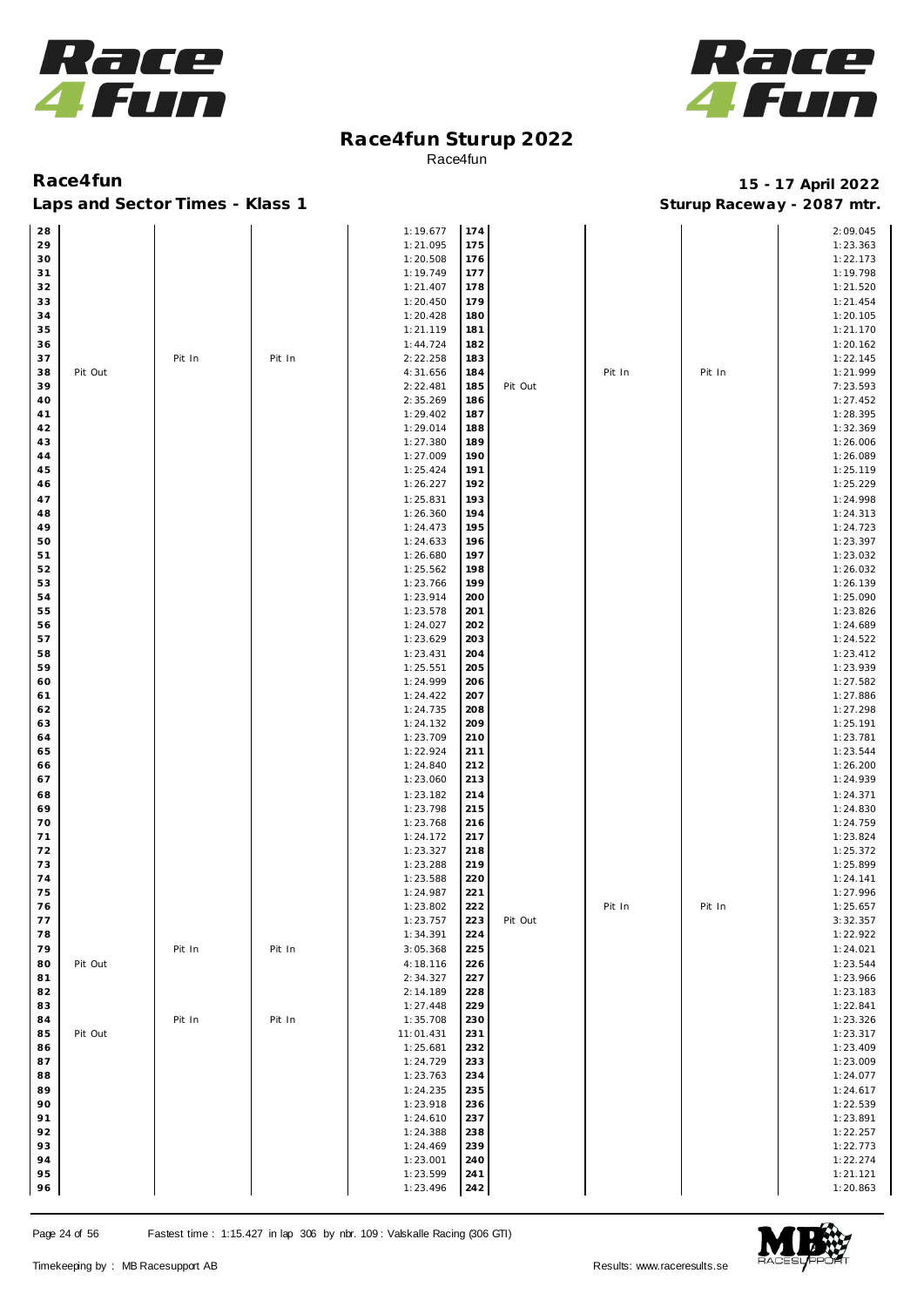



### Laps and Sector Times - Klass 1 **Sturies 1 Sturies 1 Sturies 1 8 and Sector Times - Klass 1 Sturies 1 and Section** 1 **Contrary** 1 **And Section** 1 **Contrary** 1 **Contrary** 1 **Contrary** 1 **Contrary 1 and 2007** must

| 243<br>97<br>1:23.712<br>1:22.172<br>244<br>98<br>1:22.659<br>1:23.563<br>99<br>1:26.942<br>245<br>1:20.364<br>100<br>3:13.487<br>1:22.750<br>246<br>101<br>3:14.579<br>1:22.413<br>247<br>102<br>1:39.551<br>248<br>Pit In<br>Pit In<br>6:24.800<br>103<br>1:25.683<br>249<br>3:05.898<br>Pit Out<br>250<br>104<br>1:23.452<br>1:42.344<br>105<br>1:23.955<br>251<br>Pit In<br>Pit In<br>2:56.813<br>6:52.069<br>106<br>1:24.714<br>252<br>Pit Out<br>107<br>1:22.643<br>253<br>1:21.649<br>254<br>108<br>1:22.277<br>1:20.694<br>109<br>1:25.992<br>255<br>1:21.219<br>110<br>Pit In<br>Pit In<br>1:23.916<br>256<br>1:21.232<br>9:03.945<br>257<br>1:19.946<br>111<br>Pit Out<br>112<br>1:32.688<br>258<br>1:20.278<br>113<br>1:20.915<br>259<br>1:20.537<br>114<br>1:21.108<br>260<br>1:19.169<br>115<br>1:21.002<br>1:21.560<br>261<br>116<br>1:22.169<br>262<br>1:19.201<br>117<br>1:20.417<br>263<br>1:19.537<br>264<br>1:20.812<br>118<br>1:21.011<br>119<br>1:20.714<br>265<br>1:18.980<br>120<br>1:19.053<br>1:20.814<br>266<br>121<br>1:18.722<br>1:20.114<br>267<br>122<br>1:21.178<br>1:20.210<br>268<br>123<br>1:22.309<br>269<br>1:20.123<br>124<br>3:30.608<br>270<br>1:20.693<br>271<br>125<br>3:09.489<br>1:20.894<br>126<br>272<br>1:20.378<br>1:21.690<br>127<br>273<br>1:21.746<br>1:20.840<br>3:30.397<br>128<br>1:20.361<br>274<br>129<br>275<br>3:12.840<br>1:20.296<br>130<br>1:21.314<br>276<br>1:20.153<br>131<br>277<br>1:19.618<br>1:19.524<br>132<br>1:19.609<br>278<br>1:21.440<br>133<br>1:19.880<br>279<br>1:20.332<br>134<br>1:20.485<br>280<br>1:18.808<br>135<br>281<br>1:19.459<br>1:19.418<br>136<br>1:19.236<br>282<br>1:20.404<br>137<br>1:19.408<br>283<br>1:18.890<br>138<br>1:19.490<br>284<br>1:19.297<br>139<br>285<br>1:19.666<br>1:20.586<br>140<br>1:20.983<br>286<br>1:19.363<br>141<br>287<br>1:21.875<br>1:20.723<br>142<br>1:21.353<br>288<br>5:36.539<br>1:23.283<br>289<br>5:11.110<br>143<br>290<br>1:19.409<br>1:18.933<br>144<br>Pit In<br>Pit In<br>291<br>145<br>Pit Out<br>3:31.435<br>1:20.172<br>292<br>146<br>1:20.846 |  |  |  |  |  |
|---------------------------------------------------------------------------------------------------------------------------------------------------------------------------------------------------------------------------------------------------------------------------------------------------------------------------------------------------------------------------------------------------------------------------------------------------------------------------------------------------------------------------------------------------------------------------------------------------------------------------------------------------------------------------------------------------------------------------------------------------------------------------------------------------------------------------------------------------------------------------------------------------------------------------------------------------------------------------------------------------------------------------------------------------------------------------------------------------------------------------------------------------------------------------------------------------------------------------------------------------------------------------------------------------------------------------------------------------------------------------------------------------------------------------------------------------------------------------------------------------------------------------------------------------------------------------------------------------------------------------------------------------------------------------------------------------------------------------------------------------------------------------------------------------------------------------------------------------------------------------------------------------------------------------------------------------------------------------------------------------------------------------------------------------------------------------------------|--|--|--|--|--|
|                                                                                                                                                                                                                                                                                                                                                                                                                                                                                                                                                                                                                                                                                                                                                                                                                                                                                                                                                                                                                                                                                                                                                                                                                                                                                                                                                                                                                                                                                                                                                                                                                                                                                                                                                                                                                                                                                                                                                                                                                                                                                       |  |  |  |  |  |
|                                                                                                                                                                                                                                                                                                                                                                                                                                                                                                                                                                                                                                                                                                                                                                                                                                                                                                                                                                                                                                                                                                                                                                                                                                                                                                                                                                                                                                                                                                                                                                                                                                                                                                                                                                                                                                                                                                                                                                                                                                                                                       |  |  |  |  |  |
|                                                                                                                                                                                                                                                                                                                                                                                                                                                                                                                                                                                                                                                                                                                                                                                                                                                                                                                                                                                                                                                                                                                                                                                                                                                                                                                                                                                                                                                                                                                                                                                                                                                                                                                                                                                                                                                                                                                                                                                                                                                                                       |  |  |  |  |  |
|                                                                                                                                                                                                                                                                                                                                                                                                                                                                                                                                                                                                                                                                                                                                                                                                                                                                                                                                                                                                                                                                                                                                                                                                                                                                                                                                                                                                                                                                                                                                                                                                                                                                                                                                                                                                                                                                                                                                                                                                                                                                                       |  |  |  |  |  |
|                                                                                                                                                                                                                                                                                                                                                                                                                                                                                                                                                                                                                                                                                                                                                                                                                                                                                                                                                                                                                                                                                                                                                                                                                                                                                                                                                                                                                                                                                                                                                                                                                                                                                                                                                                                                                                                                                                                                                                                                                                                                                       |  |  |  |  |  |
|                                                                                                                                                                                                                                                                                                                                                                                                                                                                                                                                                                                                                                                                                                                                                                                                                                                                                                                                                                                                                                                                                                                                                                                                                                                                                                                                                                                                                                                                                                                                                                                                                                                                                                                                                                                                                                                                                                                                                                                                                                                                                       |  |  |  |  |  |
|                                                                                                                                                                                                                                                                                                                                                                                                                                                                                                                                                                                                                                                                                                                                                                                                                                                                                                                                                                                                                                                                                                                                                                                                                                                                                                                                                                                                                                                                                                                                                                                                                                                                                                                                                                                                                                                                                                                                                                                                                                                                                       |  |  |  |  |  |
|                                                                                                                                                                                                                                                                                                                                                                                                                                                                                                                                                                                                                                                                                                                                                                                                                                                                                                                                                                                                                                                                                                                                                                                                                                                                                                                                                                                                                                                                                                                                                                                                                                                                                                                                                                                                                                                                                                                                                                                                                                                                                       |  |  |  |  |  |
|                                                                                                                                                                                                                                                                                                                                                                                                                                                                                                                                                                                                                                                                                                                                                                                                                                                                                                                                                                                                                                                                                                                                                                                                                                                                                                                                                                                                                                                                                                                                                                                                                                                                                                                                                                                                                                                                                                                                                                                                                                                                                       |  |  |  |  |  |
|                                                                                                                                                                                                                                                                                                                                                                                                                                                                                                                                                                                                                                                                                                                                                                                                                                                                                                                                                                                                                                                                                                                                                                                                                                                                                                                                                                                                                                                                                                                                                                                                                                                                                                                                                                                                                                                                                                                                                                                                                                                                                       |  |  |  |  |  |
|                                                                                                                                                                                                                                                                                                                                                                                                                                                                                                                                                                                                                                                                                                                                                                                                                                                                                                                                                                                                                                                                                                                                                                                                                                                                                                                                                                                                                                                                                                                                                                                                                                                                                                                                                                                                                                                                                                                                                                                                                                                                                       |  |  |  |  |  |
|                                                                                                                                                                                                                                                                                                                                                                                                                                                                                                                                                                                                                                                                                                                                                                                                                                                                                                                                                                                                                                                                                                                                                                                                                                                                                                                                                                                                                                                                                                                                                                                                                                                                                                                                                                                                                                                                                                                                                                                                                                                                                       |  |  |  |  |  |
|                                                                                                                                                                                                                                                                                                                                                                                                                                                                                                                                                                                                                                                                                                                                                                                                                                                                                                                                                                                                                                                                                                                                                                                                                                                                                                                                                                                                                                                                                                                                                                                                                                                                                                                                                                                                                                                                                                                                                                                                                                                                                       |  |  |  |  |  |
|                                                                                                                                                                                                                                                                                                                                                                                                                                                                                                                                                                                                                                                                                                                                                                                                                                                                                                                                                                                                                                                                                                                                                                                                                                                                                                                                                                                                                                                                                                                                                                                                                                                                                                                                                                                                                                                                                                                                                                                                                                                                                       |  |  |  |  |  |
|                                                                                                                                                                                                                                                                                                                                                                                                                                                                                                                                                                                                                                                                                                                                                                                                                                                                                                                                                                                                                                                                                                                                                                                                                                                                                                                                                                                                                                                                                                                                                                                                                                                                                                                                                                                                                                                                                                                                                                                                                                                                                       |  |  |  |  |  |
|                                                                                                                                                                                                                                                                                                                                                                                                                                                                                                                                                                                                                                                                                                                                                                                                                                                                                                                                                                                                                                                                                                                                                                                                                                                                                                                                                                                                                                                                                                                                                                                                                                                                                                                                                                                                                                                                                                                                                                                                                                                                                       |  |  |  |  |  |
|                                                                                                                                                                                                                                                                                                                                                                                                                                                                                                                                                                                                                                                                                                                                                                                                                                                                                                                                                                                                                                                                                                                                                                                                                                                                                                                                                                                                                                                                                                                                                                                                                                                                                                                                                                                                                                                                                                                                                                                                                                                                                       |  |  |  |  |  |
|                                                                                                                                                                                                                                                                                                                                                                                                                                                                                                                                                                                                                                                                                                                                                                                                                                                                                                                                                                                                                                                                                                                                                                                                                                                                                                                                                                                                                                                                                                                                                                                                                                                                                                                                                                                                                                                                                                                                                                                                                                                                                       |  |  |  |  |  |
|                                                                                                                                                                                                                                                                                                                                                                                                                                                                                                                                                                                                                                                                                                                                                                                                                                                                                                                                                                                                                                                                                                                                                                                                                                                                                                                                                                                                                                                                                                                                                                                                                                                                                                                                                                                                                                                                                                                                                                                                                                                                                       |  |  |  |  |  |
|                                                                                                                                                                                                                                                                                                                                                                                                                                                                                                                                                                                                                                                                                                                                                                                                                                                                                                                                                                                                                                                                                                                                                                                                                                                                                                                                                                                                                                                                                                                                                                                                                                                                                                                                                                                                                                                                                                                                                                                                                                                                                       |  |  |  |  |  |
|                                                                                                                                                                                                                                                                                                                                                                                                                                                                                                                                                                                                                                                                                                                                                                                                                                                                                                                                                                                                                                                                                                                                                                                                                                                                                                                                                                                                                                                                                                                                                                                                                                                                                                                                                                                                                                                                                                                                                                                                                                                                                       |  |  |  |  |  |
|                                                                                                                                                                                                                                                                                                                                                                                                                                                                                                                                                                                                                                                                                                                                                                                                                                                                                                                                                                                                                                                                                                                                                                                                                                                                                                                                                                                                                                                                                                                                                                                                                                                                                                                                                                                                                                                                                                                                                                                                                                                                                       |  |  |  |  |  |
|                                                                                                                                                                                                                                                                                                                                                                                                                                                                                                                                                                                                                                                                                                                                                                                                                                                                                                                                                                                                                                                                                                                                                                                                                                                                                                                                                                                                                                                                                                                                                                                                                                                                                                                                                                                                                                                                                                                                                                                                                                                                                       |  |  |  |  |  |
|                                                                                                                                                                                                                                                                                                                                                                                                                                                                                                                                                                                                                                                                                                                                                                                                                                                                                                                                                                                                                                                                                                                                                                                                                                                                                                                                                                                                                                                                                                                                                                                                                                                                                                                                                                                                                                                                                                                                                                                                                                                                                       |  |  |  |  |  |
|                                                                                                                                                                                                                                                                                                                                                                                                                                                                                                                                                                                                                                                                                                                                                                                                                                                                                                                                                                                                                                                                                                                                                                                                                                                                                                                                                                                                                                                                                                                                                                                                                                                                                                                                                                                                                                                                                                                                                                                                                                                                                       |  |  |  |  |  |
|                                                                                                                                                                                                                                                                                                                                                                                                                                                                                                                                                                                                                                                                                                                                                                                                                                                                                                                                                                                                                                                                                                                                                                                                                                                                                                                                                                                                                                                                                                                                                                                                                                                                                                                                                                                                                                                                                                                                                                                                                                                                                       |  |  |  |  |  |
|                                                                                                                                                                                                                                                                                                                                                                                                                                                                                                                                                                                                                                                                                                                                                                                                                                                                                                                                                                                                                                                                                                                                                                                                                                                                                                                                                                                                                                                                                                                                                                                                                                                                                                                                                                                                                                                                                                                                                                                                                                                                                       |  |  |  |  |  |
|                                                                                                                                                                                                                                                                                                                                                                                                                                                                                                                                                                                                                                                                                                                                                                                                                                                                                                                                                                                                                                                                                                                                                                                                                                                                                                                                                                                                                                                                                                                                                                                                                                                                                                                                                                                                                                                                                                                                                                                                                                                                                       |  |  |  |  |  |
|                                                                                                                                                                                                                                                                                                                                                                                                                                                                                                                                                                                                                                                                                                                                                                                                                                                                                                                                                                                                                                                                                                                                                                                                                                                                                                                                                                                                                                                                                                                                                                                                                                                                                                                                                                                                                                                                                                                                                                                                                                                                                       |  |  |  |  |  |
|                                                                                                                                                                                                                                                                                                                                                                                                                                                                                                                                                                                                                                                                                                                                                                                                                                                                                                                                                                                                                                                                                                                                                                                                                                                                                                                                                                                                                                                                                                                                                                                                                                                                                                                                                                                                                                                                                                                                                                                                                                                                                       |  |  |  |  |  |
|                                                                                                                                                                                                                                                                                                                                                                                                                                                                                                                                                                                                                                                                                                                                                                                                                                                                                                                                                                                                                                                                                                                                                                                                                                                                                                                                                                                                                                                                                                                                                                                                                                                                                                                                                                                                                                                                                                                                                                                                                                                                                       |  |  |  |  |  |
|                                                                                                                                                                                                                                                                                                                                                                                                                                                                                                                                                                                                                                                                                                                                                                                                                                                                                                                                                                                                                                                                                                                                                                                                                                                                                                                                                                                                                                                                                                                                                                                                                                                                                                                                                                                                                                                                                                                                                                                                                                                                                       |  |  |  |  |  |
|                                                                                                                                                                                                                                                                                                                                                                                                                                                                                                                                                                                                                                                                                                                                                                                                                                                                                                                                                                                                                                                                                                                                                                                                                                                                                                                                                                                                                                                                                                                                                                                                                                                                                                                                                                                                                                                                                                                                                                                                                                                                                       |  |  |  |  |  |
|                                                                                                                                                                                                                                                                                                                                                                                                                                                                                                                                                                                                                                                                                                                                                                                                                                                                                                                                                                                                                                                                                                                                                                                                                                                                                                                                                                                                                                                                                                                                                                                                                                                                                                                                                                                                                                                                                                                                                                                                                                                                                       |  |  |  |  |  |
|                                                                                                                                                                                                                                                                                                                                                                                                                                                                                                                                                                                                                                                                                                                                                                                                                                                                                                                                                                                                                                                                                                                                                                                                                                                                                                                                                                                                                                                                                                                                                                                                                                                                                                                                                                                                                                                                                                                                                                                                                                                                                       |  |  |  |  |  |
|                                                                                                                                                                                                                                                                                                                                                                                                                                                                                                                                                                                                                                                                                                                                                                                                                                                                                                                                                                                                                                                                                                                                                                                                                                                                                                                                                                                                                                                                                                                                                                                                                                                                                                                                                                                                                                                                                                                                                                                                                                                                                       |  |  |  |  |  |
|                                                                                                                                                                                                                                                                                                                                                                                                                                                                                                                                                                                                                                                                                                                                                                                                                                                                                                                                                                                                                                                                                                                                                                                                                                                                                                                                                                                                                                                                                                                                                                                                                                                                                                                                                                                                                                                                                                                                                                                                                                                                                       |  |  |  |  |  |
|                                                                                                                                                                                                                                                                                                                                                                                                                                                                                                                                                                                                                                                                                                                                                                                                                                                                                                                                                                                                                                                                                                                                                                                                                                                                                                                                                                                                                                                                                                                                                                                                                                                                                                                                                                                                                                                                                                                                                                                                                                                                                       |  |  |  |  |  |
|                                                                                                                                                                                                                                                                                                                                                                                                                                                                                                                                                                                                                                                                                                                                                                                                                                                                                                                                                                                                                                                                                                                                                                                                                                                                                                                                                                                                                                                                                                                                                                                                                                                                                                                                                                                                                                                                                                                                                                                                                                                                                       |  |  |  |  |  |
|                                                                                                                                                                                                                                                                                                                                                                                                                                                                                                                                                                                                                                                                                                                                                                                                                                                                                                                                                                                                                                                                                                                                                                                                                                                                                                                                                                                                                                                                                                                                                                                                                                                                                                                                                                                                                                                                                                                                                                                                                                                                                       |  |  |  |  |  |
|                                                                                                                                                                                                                                                                                                                                                                                                                                                                                                                                                                                                                                                                                                                                                                                                                                                                                                                                                                                                                                                                                                                                                                                                                                                                                                                                                                                                                                                                                                                                                                                                                                                                                                                                                                                                                                                                                                                                                                                                                                                                                       |  |  |  |  |  |
|                                                                                                                                                                                                                                                                                                                                                                                                                                                                                                                                                                                                                                                                                                                                                                                                                                                                                                                                                                                                                                                                                                                                                                                                                                                                                                                                                                                                                                                                                                                                                                                                                                                                                                                                                                                                                                                                                                                                                                                                                                                                                       |  |  |  |  |  |
|                                                                                                                                                                                                                                                                                                                                                                                                                                                                                                                                                                                                                                                                                                                                                                                                                                                                                                                                                                                                                                                                                                                                                                                                                                                                                                                                                                                                                                                                                                                                                                                                                                                                                                                                                                                                                                                                                                                                                                                                                                                                                       |  |  |  |  |  |
|                                                                                                                                                                                                                                                                                                                                                                                                                                                                                                                                                                                                                                                                                                                                                                                                                                                                                                                                                                                                                                                                                                                                                                                                                                                                                                                                                                                                                                                                                                                                                                                                                                                                                                                                                                                                                                                                                                                                                                                                                                                                                       |  |  |  |  |  |
|                                                                                                                                                                                                                                                                                                                                                                                                                                                                                                                                                                                                                                                                                                                                                                                                                                                                                                                                                                                                                                                                                                                                                                                                                                                                                                                                                                                                                                                                                                                                                                                                                                                                                                                                                                                                                                                                                                                                                                                                                                                                                       |  |  |  |  |  |
|                                                                                                                                                                                                                                                                                                                                                                                                                                                                                                                                                                                                                                                                                                                                                                                                                                                                                                                                                                                                                                                                                                                                                                                                                                                                                                                                                                                                                                                                                                                                                                                                                                                                                                                                                                                                                                                                                                                                                                                                                                                                                       |  |  |  |  |  |
|                                                                                                                                                                                                                                                                                                                                                                                                                                                                                                                                                                                                                                                                                                                                                                                                                                                                                                                                                                                                                                                                                                                                                                                                                                                                                                                                                                                                                                                                                                                                                                                                                                                                                                                                                                                                                                                                                                                                                                                                                                                                                       |  |  |  |  |  |
|                                                                                                                                                                                                                                                                                                                                                                                                                                                                                                                                                                                                                                                                                                                                                                                                                                                                                                                                                                                                                                                                                                                                                                                                                                                                                                                                                                                                                                                                                                                                                                                                                                                                                                                                                                                                                                                                                                                                                                                                                                                                                       |  |  |  |  |  |
|                                                                                                                                                                                                                                                                                                                                                                                                                                                                                                                                                                                                                                                                                                                                                                                                                                                                                                                                                                                                                                                                                                                                                                                                                                                                                                                                                                                                                                                                                                                                                                                                                                                                                                                                                                                                                                                                                                                                                                                                                                                                                       |  |  |  |  |  |
|                                                                                                                                                                                                                                                                                                                                                                                                                                                                                                                                                                                                                                                                                                                                                                                                                                                                                                                                                                                                                                                                                                                                                                                                                                                                                                                                                                                                                                                                                                                                                                                                                                                                                                                                                                                                                                                                                                                                                                                                                                                                                       |  |  |  |  |  |
|                                                                                                                                                                                                                                                                                                                                                                                                                                                                                                                                                                                                                                                                                                                                                                                                                                                                                                                                                                                                                                                                                                                                                                                                                                                                                                                                                                                                                                                                                                                                                                                                                                                                                                                                                                                                                                                                                                                                                                                                                                                                                       |  |  |  |  |  |
|                                                                                                                                                                                                                                                                                                                                                                                                                                                                                                                                                                                                                                                                                                                                                                                                                                                                                                                                                                                                                                                                                                                                                                                                                                                                                                                                                                                                                                                                                                                                                                                                                                                                                                                                                                                                                                                                                                                                                                                                                                                                                       |  |  |  |  |  |
|                                                                                                                                                                                                                                                                                                                                                                                                                                                                                                                                                                                                                                                                                                                                                                                                                                                                                                                                                                                                                                                                                                                                                                                                                                                                                                                                                                                                                                                                                                                                                                                                                                                                                                                                                                                                                                                                                                                                                                                                                                                                                       |  |  |  |  |  |

| 119            | ST-Racing |       |        |       |        |       |          |             |     | Volvo S40 |       |        |       |        |                  |             |
|----------------|-----------|-------|--------|-------|--------|-------|----------|-------------|-----|-----------|-------|--------|-------|--------|------------------|-------------|
| lap            | Sect-1    | Speed | Sect-2 | Speed | Sect-3 | Speed | TopSpeed | laptime pit | lap | Sect-1    | Speed | Sect-2 | Speed | Sect-3 | Speed   Topspeed | laptime pit |
|                |           |       |        |       |        |       |          | 1:31.947    | 139 |           |       |        |       |        |                  | 1:27.154    |
| 2              |           |       |        |       |        |       |          | 1:29.616    | 140 |           |       |        |       |        |                  | 1:28.394    |
| 3              |           |       |        |       |        |       |          | 1:28.780    | 141 |           |       |        |       |        |                  | 1:31.694    |
| $\overline{4}$ |           |       |        |       |        |       |          | 1:25.978    | 142 |           |       |        |       |        |                  | 1:28.604    |
| 5              |           |       |        |       |        |       |          | 1:27.503    | 143 |           |       |        |       |        |                  | 1:27.544    |
| 6              |           |       | Pit In |       | Pit In |       |          | 1:26.785    | 144 |           |       |        |       |        |                  | 1:27.836    |
| $\overline{7}$ | Pit Out   |       |        |       |        |       |          | 2:27.549    | 145 |           |       |        |       |        |                  | 1:33.439    |
| 8              |           |       |        |       |        |       |          | 1:25.432    | 146 |           |       |        |       |        |                  | 1:25.986    |
| 9              |           |       | Pit In |       | Pit In |       |          | 1:39.025    | 147 |           |       |        |       |        |                  | 1:26.435    |
| 10             | Pit Out   |       |        |       |        |       |          | 4:01.531    | 148 |           |       |        |       |        |                  | 1:26.500    |
| 11             |           |       |        |       |        |       |          | 1:24.437    | 149 |           |       |        |       |        |                  | 1:27.667    |
| 12             |           |       |        |       |        |       |          | 1:23.068    | 150 |           |       |        |       |        |                  | 1:30.035    |
| 13             |           |       |        |       |        |       |          | 1:22.940    | 151 |           |       |        |       |        |                  | 1:28.410    |
| 14             |           |       |        |       |        |       |          | 1:23.859    | 152 |           |       |        |       |        |                  | 1:28.318    |
| 15             |           |       | Pit In |       | Pit In |       |          | 1:35.370    | 153 |           |       |        |       |        |                  | 1:30.518    |
| 16             | Pit Out   |       |        |       |        |       |          | 3:55.207    | 154 |           |       |        |       |        |                  | 1:26.785    |

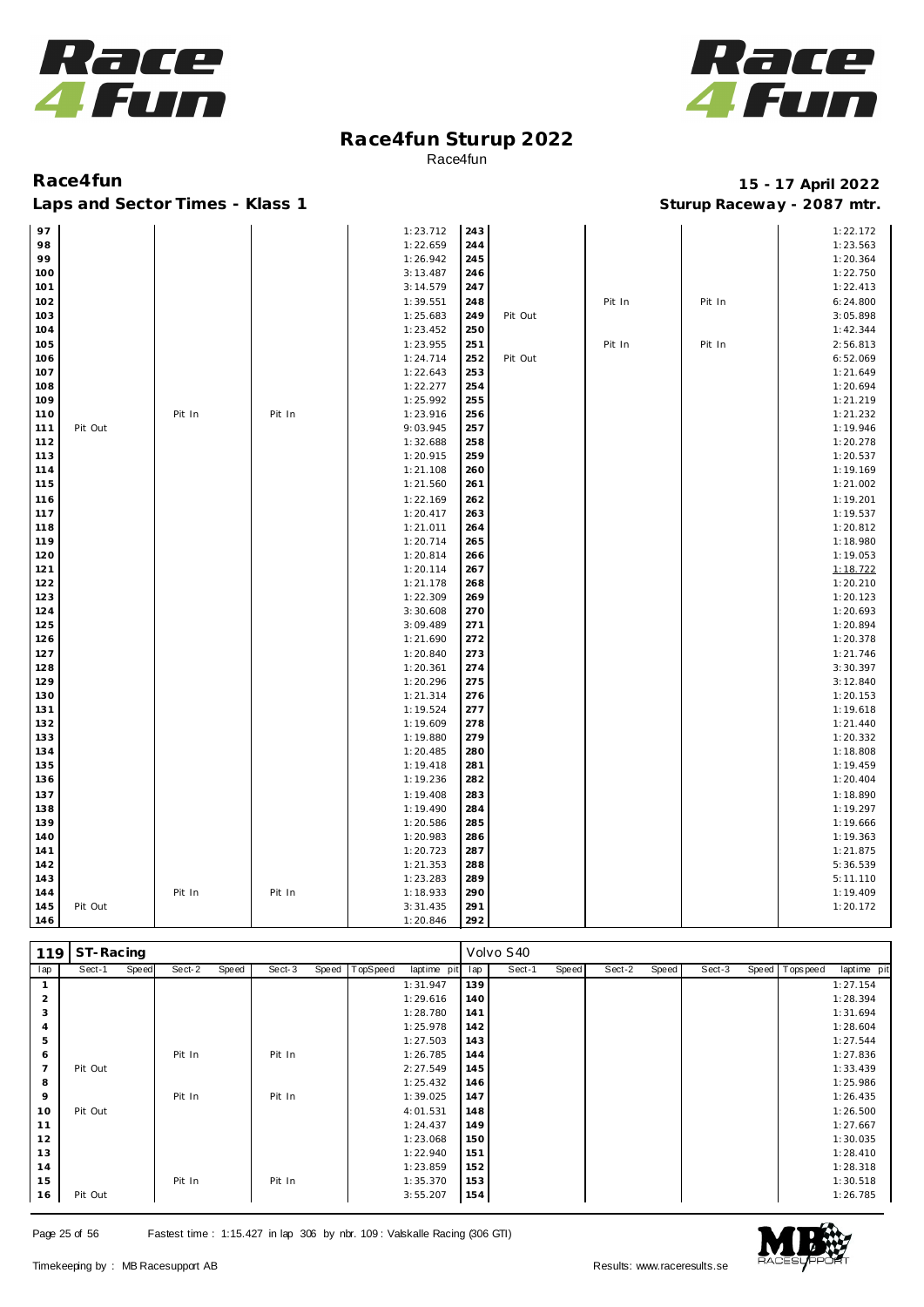



| 17          |         |        |        | 1:25.867             | 155        |         |        |        | 1:28.551             |
|-------------|---------|--------|--------|----------------------|------------|---------|--------|--------|----------------------|
| 18          |         |        |        | 1:29.949             | 156        |         | Pit In | Pit In | 1:33.904             |
| 19          |         |        |        | 1:28.181             | 157        | Pit Out |        |        | 5:23.512             |
| 20          |         |        |        | 1:27.602             | 158        |         |        |        | 1:25.499             |
| $21$        |         |        |        | 1:27.795             | 159        |         |        |        | 1:36.695             |
| $2\sqrt{2}$ |         |        |        | 1:26.026             | 160        |         |        |        | 1:48.391             |
| 23          |         |        |        | 1:27.038             | 161        |         |        |        | 3:20.330             |
| 24          |         |        |        | 1:26.857             | 162        |         |        |        | 2:05.130             |
| 25          |         |        |        | 1:25.548             | 163        |         |        |        | 1:23.215             |
| 26          |         |        |        | 1:27.484             | 164        |         |        |        | 1:23.675             |
| 27          |         |        |        | 1:23.667             | 165        |         |        |        | 1:23.921             |
| 28          |         |        |        | 1:27.786             | 166        |         |        |        | 1:22.454             |
| 29          |         |        |        | 1:27.607             | 167        |         |        |        | 1:22.651             |
| 30          |         | Pit In | Pit In | 1:54.270             | 168        |         |        |        | 1:23.400             |
| 31          | Pit Out |        |        | 5:53.054             | 169        |         |        |        | 1:24.951             |
| 32          |         |        |        | 3:09.577             | 170        |         |        |        | 1:23.195             |
| 33          |         |        |        | 2:36.373             | 171        |         |        |        | 1:24.531             |
| 34          |         |        |        | 1:28.389             | 172        |         |        |        | 1:22.221             |
| 35          |         |        |        | 1:25.007             | 173        |         |        |        | 1:24.646             |
| 36          |         |        |        | 1:23.502             | 174        |         |        |        | 1:24.395             |
| 37          |         |        |        | 1:23.150             | 175        |         |        |        | 1:24.810             |
| 38          |         |        |        | 1:22.824             | 176        |         |        |        | 1:25.197             |
| 39          |         |        |        | 1:22.471             | 177        |         |        |        | 1:26.203             |
| 40          |         |        |        | 1:22.933             | 178        |         | Pit In | Pit In | 1:37.106             |
| 41          |         |        |        | 1:21.158             | 179        | Pit Out |        |        | 7:43.779             |
| 42          |         |        |        | 1:22.337             | 180        |         |        |        | 1:22.756             |
| 43          |         |        |        | 1:22.332             | 181        |         |        |        | 1:22.185             |
| 44          |         |        |        | 1:22.618             | 182        |         |        |        | 1:21.347             |
| 45          |         |        |        | 1:24.281             | 183        |         |        |        | 1:22.213             |
| 46          |         |        |        | 1:24.922             | 184        |         |        |        | 1:20.815             |
| 47          |         |        |        | 1:24.809             | 185        |         |        |        | 1:21.997             |
| 48          |         | Pit In | Pit In | 1:37.200             | 186        |         |        |        | 1:21.465             |
| 49          | Pit Out |        |        | 4:06.653             | 187        |         |        |        | 1:20.369             |
| 50          |         |        |        | 1:25.166             | 188        |         |        |        | 1:20.262             |
| 51          |         |        |        | 1:24.398             | 189        |         |        |        | 1:21.628             |
| 52          |         |        |        | 1:23.397             | 190        |         |        |        | 1:21.399             |
| 53          |         |        |        | 1:23.322             | 191        |         |        |        | 1:20.492             |
| 54          |         |        |        | 1:22.675             | 192        |         |        |        | 1:21.237             |
| 55          |         |        |        | 1:23.886             | 193        |         |        |        | 1:22.196             |
| 56          |         |        |        | 1:24.431             | 194        |         |        |        | 1:20.963             |
| 57          |         |        |        | 1:23.658             | 195        |         |        |        | 1:20.146             |
| 58          |         |        |        | 1:22.649             | 196        |         |        |        | 1:25.334             |
| 59          |         |        |        | 1:21.586             | 197        |         |        |        | 1:24.233             |
| 60          |         |        |        | 1:21.997             | 198        |         |        |        | 1:20.101             |
| 61          |         |        |        | 1:22.063             | 199        |         |        |        | 1:21.611             |
| 62          |         |        |        | 1:22.581             | 200        |         |        |        | 1:23.335             |
| 63          |         |        |        | 1:22.498             | 201        |         |        |        | 1:21.301             |
| 64          |         |        |        | 1:21.048             | 202        |         |        |        | 1:22.460             |
| 65          |         |        |        | 1:22.692             | 203        |         |        |        | 1:20.271             |
| 66          |         |        |        | 1:22.366             | 204        |         |        |        | 1:20.322             |
| 67          |         |        |        | 1:22.063             | 205        |         |        |        | 1:20.229             |
| 68          |         |        |        | 1:21.738             | 206        |         |        |        | 1:20.578             |
| 69          |         |        |        | 1:21.627             | 207        |         |        |        | 1:20.095             |
| 70<br>71    |         | Pit In | Pit In | 1:36.092<br>7:35.066 | 208        |         |        |        | 1:20.446<br>1:20.368 |
| 72          | Pit Out |        |        | 1:57.508             | 209<br>210 |         |        |        | 1:20.243             |
| 73          |         |        |        | 2:09.969             | 211        |         |        |        | 1:20.174             |
| 74          |         |        |        | 1:31.063             | 212        |         | Pit In | Pit In | 1:25.617             |
| 75          |         |        |        | 1:30.217             | 213        | Pit Out |        |        | 8:24.319             |
| 76          |         |        |        | 1:31.185             | 214        |         |        |        | 1:19.885             |
| 77          |         |        |        | 1:30.709             | 215        |         |        |        | 1:19.415             |
| 78          |         |        |        | 1:29.687             | 216        |         |        |        | 1:25.504             |
| 79          |         |        |        | 1:30.002             | 217        |         |        |        | 1:20.244             |
| 80          |         |        |        | 1:27.455             | 218        |         |        |        | 1:19.815             |
| 81          |         |        |        | 1:27.385             | 219        |         |        |        | 1:21.077             |
| 82          |         |        |        | 1:25.820             | 220        |         |        |        | 1:22.257             |
| 83          |         |        |        | 1:23.712             | 221        |         | Pit In | Pit In | 1:23.849             |
| 84          |         |        |        | 1:23.625             | 222        | Pit Out |        |        | 4:25.681             |
| 85          |         |        |        | 1:23.601             | 223        |         |        |        | 1:23.209             |

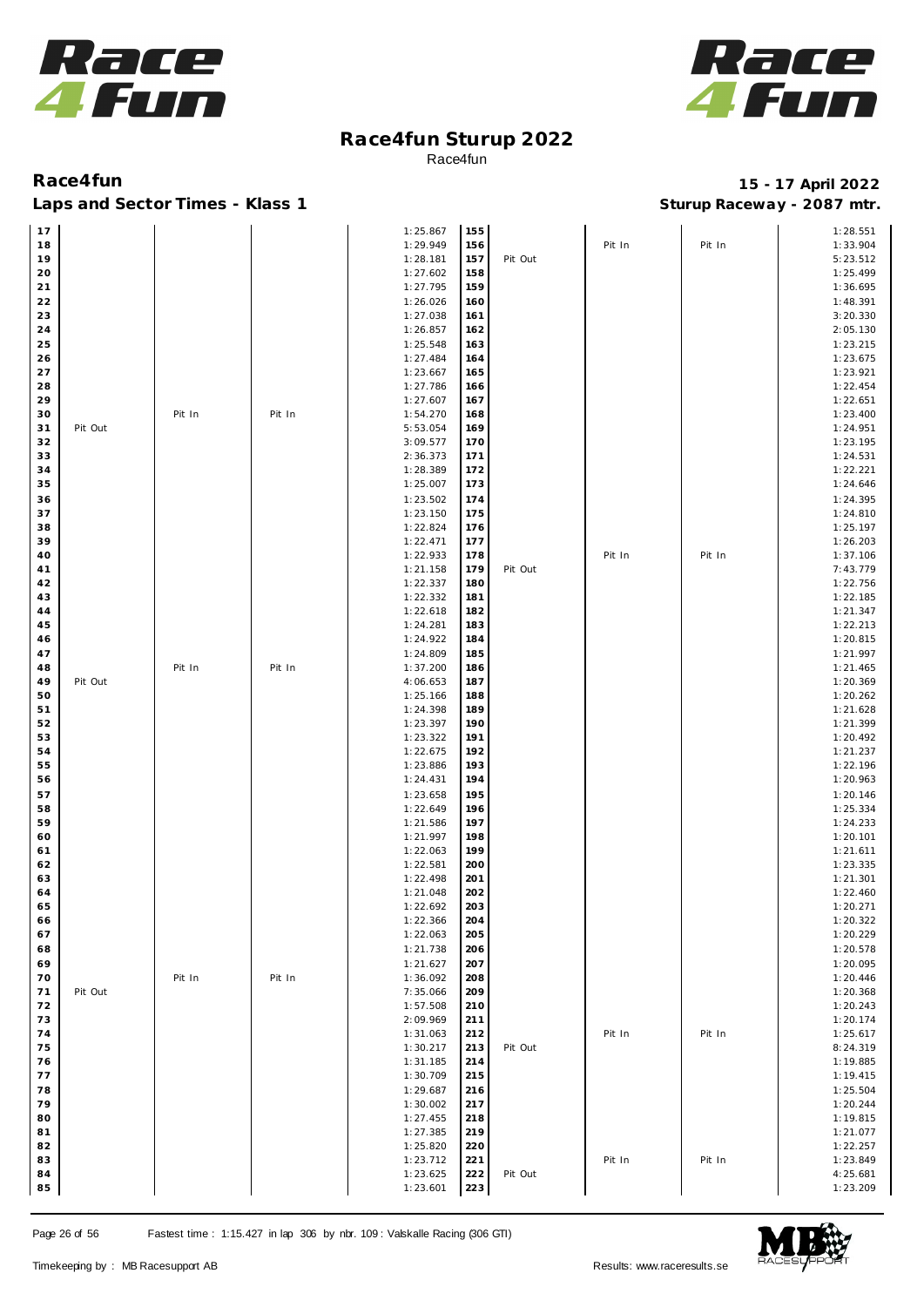



| 86    |         |        |        | 1:23.027             | 224        |         |        |        | 1:22.250             |
|-------|---------|--------|--------|----------------------|------------|---------|--------|--------|----------------------|
| 87    |         |        |        | 1:24.431             | 225        |         |        |        | 1:25.986             |
| 88    |         |        |        | 1:21.678             | 226        |         |        |        | 1:34.860             |
| 89    |         |        |        | 1:23.950             | 227        |         |        |        | 1:22.478             |
| 90    |         |        |        | 1:23.273             | 228        |         |        |        | 1:21.756             |
| 91    |         |        |        | 1:24.807             | 229        |         |        |        | 1:23.496             |
| 92    |         |        |        | 1:24.697             | 230        |         |        |        | 1:21.324             |
| 93    |         |        |        | 1:22.305             | 231        |         |        |        | 1:23.627             |
| 94    |         |        |        | 1:22.666             | 232        |         |        |        | 1:22.484             |
| 95    |         |        |        | 1:24.153             | 233        |         |        |        | 1:22.204             |
| 96    |         |        |        | 1:23.573             | 234        |         |        |        | 1:21.187             |
| 97    |         | Pit In | Pit In | 1:37.978             | 235        |         |        |        | 1:21.268             |
| 98    | Pit Out | Pit In | Pit In | 5:52.735             | 236        |         |        |        | 1:24.652             |
| 99    | Pit Out |        |        | 7:58.046             | 237        |         |        |        | 1:29.227             |
| 100   |         |        |        | 1:22.176             | 238        |         |        |        | 1:45.655             |
| 101   |         |        |        | 1:20.254             | 239        |         | Pit In | Pit In | 2:46.652             |
| 102   |         |        |        | 1:22.234             | 240        | Pit Out |        |        | 5:02.726             |
| 103   |         |        |        | 1:23.005             | 241        |         |        |        | 1:50.134             |
| 104   |         |        |        | 1:22.790             | 242        |         |        |        | 1:20.231             |
| 105   |         | Pit In | Pit In | 3:07.741             | 243        |         |        |        | 1:19.824             |
| 106   | Pit Out |        |        | 3:46.219             | 244        |         |        |        | 1:19.400             |
| 107   |         |        |        | 1:32.955             | 245        |         |        |        | 1:20.053             |
| 108   |         |        |        | 1:21.094             | 246        |         |        |        | 1:20.298             |
| 109   |         |        |        | 1:21.487             | 247        |         |        |        | 1:20.796             |
| 110   |         |        |        | 1:23.205             | 248        |         |        |        | 1:24.984             |
| 111   |         |        |        | 1:21.480             | 249        |         |        |        | 1:20.805             |
| 112   |         |        |        | 1:20.456             | 250        |         |        |        | 1:19.531             |
|       |         |        |        |                      |            |         |        |        |                      |
| 113   |         |        |        | 1:22.065<br>1:22.705 | 251        |         |        |        | 1:20.666<br>1:19.577 |
| 114   |         |        |        |                      | 252<br>253 |         |        |        |                      |
| $115$ |         |        |        | 1:20.555             |            |         |        |        | 1:19.856             |
| 116   |         |        |        | 1:20.908             | 254        |         |        |        | 1:20.541             |
| 117   |         | Pit In | Pit In | 1:28.748             | 255        |         |        |        | 1:19.347             |
| 118   | Pit Out |        |        | 9:14.683             | 256        |         |        |        | 1:19.825             |
| 119   |         |        |        | 1:25.503             | 257        |         |        |        | 1:19.844             |
| 120   |         |        |        | 1:26.008             | 258        |         |        |        | 1:21.108             |
| 121   |         |        |        | 1:26.196             | 259        |         |        |        | 1:19.495             |
| 122   |         |        |        | 1:28.659             | 260        |         |        |        | 1:20.274             |
| 123   |         |        |        | 1:27.204             | 261        |         |        |        | 1:20.601             |
| 124   |         |        |        | 1:27.002             | 262        |         |        |        | 1:20.834             |
| 125   |         |        |        | 1:25.473             | 263        |         | Pit In | Pit In | 3:08.085             |
| 126   |         |        |        | 1:26.130             | 264        | Pit Out |        |        | 4:44.549             |
| $127$ |         |        |        | 1:27.670             | 265        |         |        |        | 1:20.218             |
| 128   |         |        |        | 1:26.931             | 266        |         |        |        | 1:19.288             |
| 129   |         |        |        | 1:25.743             | 267        |         |        |        | 1:19.028             |
| 130   |         |        |        | 1:29.806             | 268        |         |        |        | 1:18.727             |
| 131   |         |        |        | 1:30.590             | 269        |         |        |        | 1:19.050             |
| 132   |         |        |        | 1:25.159             | 270        |         |        |        | 1:20.794             |
| 133   |         |        |        | 1:25.818             | 271        |         |        |        | 1:18.762             |
| 134   |         |        |        | 1:25.281             | 272        |         |        |        | 1:19.291             |
| 135   |         |        |        | 1:23.914             | 273        |         |        |        | 1:20.055             |
| 136   |         |        |        | 1:25.655             | 274        |         |        |        | 1:20.275             |
| 137   |         |        |        | 1:26.171             | 275        |         | Pit In | Pit In | 9:01.712             |
| 138   |         |        |        | 1:25.867             | 276        |         |        |        |                      |

| 120     | Team Useless |       |        |       |        |       |                 |             |     | Peugeot 206 Gti |       |        |       |        |                  |             |
|---------|--------------|-------|--------|-------|--------|-------|-----------------|-------------|-----|-----------------|-------|--------|-------|--------|------------------|-------------|
| lap     | Sect-1       | Speed | Sect-2 | Speed | Sect-3 | Speed | <b>TopSpeed</b> | laptime pit | lap | Sect-1          | Speed | Sect-2 | Speed | Sect-3 | Speed   Topspeed | laptime pit |
|         |              |       |        |       |        |       |                 | 1:25.160    | 152 |                 |       |        |       |        |                  | 1:20.697    |
| 2       |              |       |        |       |        |       |                 | 1:19.588    | 153 |                 |       |        |       |        |                  | 1:19.664    |
| 3       |              |       |        |       |        |       |                 | 1:18.807    | 154 |                 |       |        |       |        |                  | 1:18.698    |
|         |              |       |        |       |        |       |                 | 1:18.361    | 155 |                 |       |        |       |        |                  | 1:19.594    |
| 5       |              |       |        |       |        |       |                 | 1:18.357    | 156 |                 |       |        |       |        |                  | 1:18.455    |
| 6       |              |       |        |       |        |       |                 | 1:18.318    | 157 |                 |       |        |       |        |                  | 1:18.761    |
|         |              |       |        |       |        |       |                 | 1:18.602    | 158 |                 |       |        |       |        |                  | 1:18.140    |
| 8       |              |       |        |       |        |       |                 | 1:18.339    | 159 |                 |       |        |       |        |                  | 1:18.663    |
| $\circ$ |              |       |        |       |        |       |                 | 1:18.223    | 160 |                 |       |        |       |        |                  | 1:18.816    |
| 10      |              |       |        |       |        |       |                 | 1:19.560    | 161 |                 |       |        |       |        |                  | 1:19.722    |
| 11      |              |       |        |       |        |       |                 | 1:19.063    | 162 |                 |       |        |       |        |                  | 1:18.964    |
| 12      |              |       |        |       |        |       |                 | 1:18.261    | 163 |                 |       |        |       |        |                  | 1:21.299    |
| 13      |              |       |        |       |        |       |                 | 1:19.680    | 164 |                 |       |        |       |        |                  | 1:20.248    |

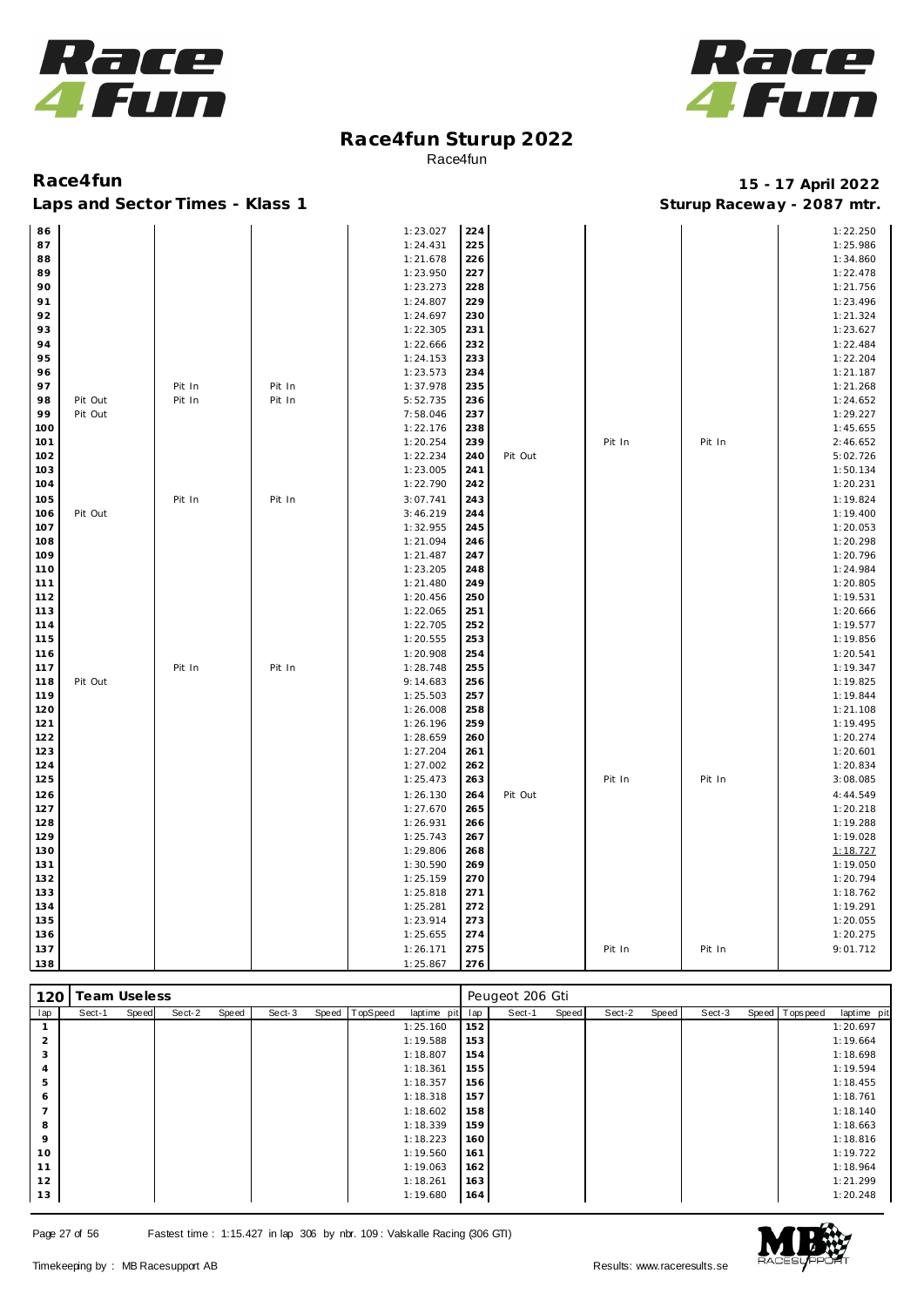



### Laps and Sector Times - Klass 1 **Sturies 1 Sturies 1 Sturies 1 8 and Sector Times - Klass 1 Sturies 1 and Section** 1 **Contrary** 1 **And Section** 1 **Contrary** 1 **Contrary** 1 **Contrary** 1 **Contrary 1 and 2007** must

| 14   |         |        |        | 1:19.113 | 165 |         |        |        | 1:19.031 |
|------|---------|--------|--------|----------|-----|---------|--------|--------|----------|
| 15   |         |        |        | 1:19.880 | 166 |         |        |        | 1:18.798 |
| 16   |         |        |        | 1:18.415 | 167 |         |        |        | 1:18.855 |
| 17   |         |        |        | 1:19.695 | 168 |         |        |        | 1:20.827 |
|      |         |        |        |          |     |         |        |        |          |
| 18   |         |        |        | 1:19.029 | 169 |         |        |        | 1:20.454 |
| 19   |         |        |        | 1:25.508 | 170 |         |        |        | 1:19.748 |
| 20   |         |        |        | 2:18.778 | 171 |         |        |        | 1:20.434 |
| $21$ |         |        |        | 1:27.609 | 172 |         |        |        | 1:19.856 |
|      |         |        |        |          |     |         |        |        |          |
| 22   |         |        |        | 1:18.730 | 173 |         |        |        | 1:19.434 |
| 23   |         |        |        | 1:18.392 | 174 |         |        |        | 1:19.109 |
| 24   |         |        |        | 1:17.833 | 175 |         |        |        | 1:19.481 |
| 25   |         |        |        | 1:18.839 | 176 |         |        |        | 1:23.297 |
| 26   |         |        |        | 1:19.251 | 177 |         |        |        | 2:43.492 |
|      |         |        |        |          |     |         |        |        |          |
| 27   |         |        |        | 1:18.985 | 178 |         |        |        | 3:18.201 |
| 28   |         |        |        | 1:18.471 | 179 |         |        |        | 2:08.027 |
| 29   |         |        |        | 1:19.275 | 180 |         |        |        | 1:21.770 |
| 30   |         |        |        | 1:20.172 | 181 |         |        |        | 1:21.411 |
| 31   |         |        |        | 1:18.105 | 182 |         |        |        | 1:20.107 |
|      |         |        |        |          |     |         |        |        |          |
| 32   |         |        |        | 1:18.426 | 183 |         |        |        | 1:19.820 |
| 33   |         |        |        | 1:17.621 | 184 |         |        |        | 1:18.591 |
| 34   |         |        |        | 1:17.927 | 185 |         |        |        | 1:19.940 |
| 35   |         |        |        | 1:18.833 | 186 |         |        |        | 1:19.589 |
|      |         |        |        |          |     |         |        |        |          |
| 36   |         |        |        | 1:19.796 | 187 |         |        |        | 1:18.058 |
| 37   |         |        |        | 1:43.208 | 188 |         |        |        | 1:17.832 |
| 38   |         |        |        | 2:30.556 | 189 |         |        |        | 1:18.936 |
| 39   |         |        |        | 3:04.575 | 190 |         |        |        | 1:19.254 |
| 40   |         |        |        | 3:15.120 | 191 |         |        |        | 1:19.672 |
|      |         |        |        |          |     |         |        |        |          |
| 41   |         |        |        | 2:36.364 | 192 |         |        |        | 1:19.967 |
| 42   |         |        |        | 1:19.335 | 193 |         |        |        | 1:18.820 |
| 43   |         |        |        | 1:17.851 | 194 |         | Pit In | Pit In | 1:27.415 |
| 44   |         |        |        | 1:18.296 | 195 | Pit Out |        |        | 9:57.890 |
|      |         |        |        |          |     |         |        |        |          |
| 45   |         |        |        | 1:18.400 | 196 |         |        |        | 1:23.602 |
| 46   |         |        |        | 1:17.873 | 197 |         |        |        | 1:22.247 |
| 47   |         |        |        | 1:18.275 | 198 |         |        |        | 1:21.114 |
| 48   |         |        |        | 1:18.327 | 199 |         |        |        | 1:21.412 |
| 49   |         |        |        |          | 200 |         |        |        | 1:22.446 |
|      |         |        |        | 1:18.261 |     |         |        |        |          |
| 50   |         |        |        | 1:19.005 | 201 |         |        |        | 1:23.401 |
| 51   |         |        |        | 1:17.801 | 202 |         |        |        | 1:22.059 |
| 52   |         |        |        | 1:17.404 | 203 |         |        |        | 1:23.692 |
| 53   |         |        |        | 1:18.941 | 204 |         |        |        | 1:20.278 |
|      |         |        |        |          |     |         |        |        |          |
| 54   |         |        |        | 1:17.915 | 205 |         |        |        | 1:23.026 |
| 55   |         |        |        | 1:19.053 | 206 |         |        |        | 1:20.654 |
| 56   |         |        |        | 1:18.402 | 207 |         |        |        | 1:19.904 |
| 57   |         |        |        | 1:21.413 | 208 |         |        |        | 1:20.830 |
| 58   |         |        |        | 1:17.682 | 209 |         |        |        | 1:22.916 |
|      |         |        |        |          |     |         |        |        |          |
| 59   |         |        |        | 1:18.797 | 210 |         |        |        | 1:21.735 |
| 60   |         | Pit In | Pit In | 1:23.810 | 211 |         |        |        | 1:18.964 |
| 61   | Pit Out |        |        | 7:31.511 | 212 |         |        |        | 1:20.018 |
| 62   |         |        |        | 1:23.897 | 213 |         |        |        | 1:19.724 |
| 63   |         |        |        | 1:23.038 | 214 |         |        |        | 1:19.680 |
|      |         |        |        |          |     |         |        |        |          |
| 64   |         |        |        | 1:24.006 | 215 |         |        |        | 1:19.164 |
| 65   |         |        |        | 1:23.591 | 216 |         |        |        | 1:19.848 |
| 66   |         |        |        | 1:23.306 | 217 |         |        |        | 1:21.443 |
| 67   |         |        |        | 1:22.194 | 218 |         |        |        | 1:21.255 |
|      |         |        |        |          |     |         |        |        |          |
| 68   |         |        |        | 1:22.635 | 219 |         |        |        | 1:21.318 |
| 69   |         |        |        | 1:24.288 | 220 |         |        |        | 1:20.228 |
| 70   |         |        |        | 1:24.661 | 221 |         |        |        | 1:20.292 |
| 71   |         |        |        | 1:23.767 | 222 |         |        |        | 1:22.378 |
| 72   |         |        |        | 1:23.532 | 223 |         |        |        | 1:21.454 |
|      |         |        |        |          |     |         |        |        |          |
| 73   |         |        |        | 1:22.315 | 224 |         |        |        | 1:24.189 |
| 74   |         |        |        | 1:24.675 | 225 |         |        |        | 1:24.465 |
| 75   |         |        |        | 1:22.556 | 226 |         |        |        | 1:22.458 |
| 76   |         |        |        | 1:24.607 | 227 |         |        |        | 1:20.003 |
|      |         |        |        |          |     |         |        |        |          |
| 77   |         |        |        | 1:31.368 | 228 |         |        |        | 1:21.098 |
| 78   |         |        |        | 2:36.877 | 229 |         |        |        | 1:22.841 |
| 79   |         |        |        | 3:22.722 | 230 |         |        |        | 1:20.811 |
| 80   |         |        |        | 2:48.667 | 231 |         |        |        | 1:21.026 |
| 81   |         |        |        | 2:21.504 | 232 |         |        |        | 1:20.191 |
|      |         |        |        |          |     |         |        |        |          |
| 82   |         |        |        | 1:24.136 | 233 |         |        |        | 1:20.084 |

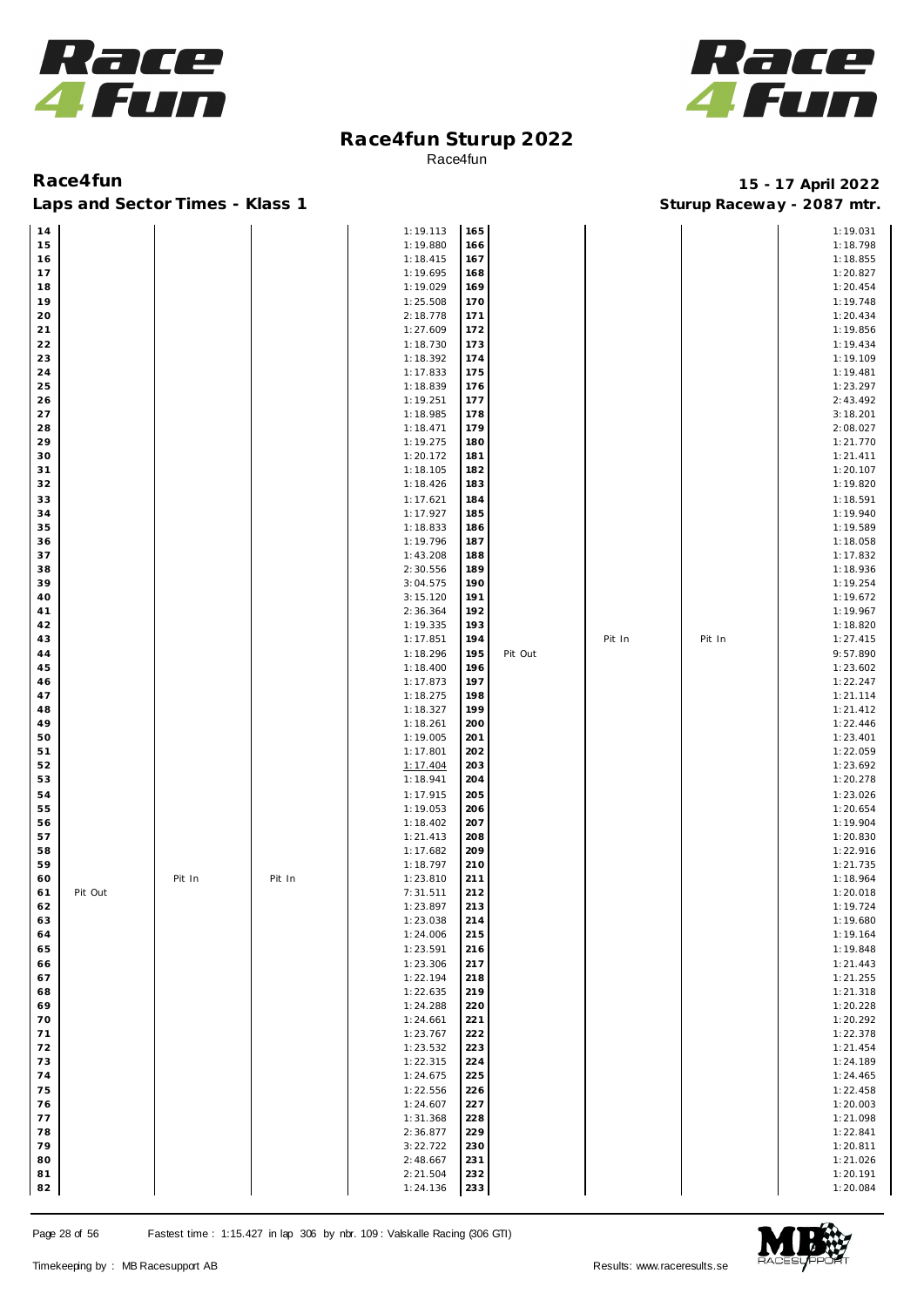



| 83  |         |        |        | 1:23.546 | 234 |         |        |        | 1:20.876 |
|-----|---------|--------|--------|----------|-----|---------|--------|--------|----------|
| 84  |         |        |        | 1:24.546 | 235 |         |        |        | 1:21.011 |
| 85  |         |        |        | 1:24.129 | 236 |         |        |        | 1:19.615 |
| 86  |         |        |        | 1:24.264 | 237 |         |        |        | 1:22.032 |
| 87  |         |        |        | 1:23.563 | 238 |         |        |        | 1:21.909 |
| 88  |         |        |        | 1:23.374 | 239 |         |        |        | 1:21.437 |
|     |         |        |        |          |     |         |        |        |          |
| 89  |         |        |        | 1:24.430 | 240 |         |        |        | 1:20.425 |
| 90  |         |        |        | 1:24.418 | 241 |         |        |        | 1:19.953 |
| 91  |         |        |        | 1:24.208 | 242 |         |        |        | 1:20.429 |
| 92  |         |        |        | 1:24.294 | 243 |         |        |        | 1:19.364 |
| 93  |         |        |        | 1:24.080 | 244 |         |        |        | 1:20.108 |
| 94  |         |        |        | 1:24.674 | 245 |         |        |        | 1:19.610 |
| 95  |         |        |        | 1:25.249 | 246 |         |        |        | 1:23.072 |
| 96  |         |        |        | 1:23.909 | 247 |         |        |        | 1:20.502 |
|     |         |        |        |          |     |         |        |        |          |
| 97  |         |        |        | 1:23.594 | 248 |         |        |        | 1:20.944 |
| 98  |         |        |        | 1:24.910 | 249 |         |        |        | 1:19.777 |
| 99  |         |        |        | 1:23.110 | 250 |         |        |        | 1:23.935 |
| 100 |         |        |        | 1:23.623 | 251 |         |        |        | 1:19.391 |
| 101 |         |        |        | 1:23.623 | 252 |         |        |        | 1:18.967 |
| 102 |         |        |        | 1:22.984 | 253 |         |        |        | 1:19.066 |
| 103 |         |        |        | 1:22.410 | 254 |         |        |        | 1:19.748 |
| 104 |         |        |        |          | 255 |         |        |        |          |
|     |         |        |        | 1:22.360 |     |         |        |        | 1:19.816 |
| 105 |         |        |        | 1:40.092 | 256 |         |        |        | 1:19.477 |
| 106 |         | Pit In | Pit In | 3:08.227 | 257 |         | Pit In | Pit In | 1:27.263 |
| 107 | Pit Out |        |        | 4:32.052 | 258 | Pit Out |        |        | 6:01.210 |
| 108 |         |        |        | 1:37.595 | 259 |         |        |        | 1:26.402 |
| 109 |         |        |        | 1:31.654 | 260 |         |        |        | 3:09.250 |
| 110 |         |        |        | 1:31.613 | 261 |         |        |        | 3:43.197 |
| 111 |         |        |        | 1:31.337 | 262 |         |        |        | 2:47.099 |
| 112 |         |        |        | 1:29.186 | 263 |         |        |        | 1:17.512 |
|     |         |        |        |          |     |         |        |        |          |
| 113 |         |        |        | 1:27.598 | 264 |         |        |        | 1:18.342 |
| 114 |         |        |        | 1:26.544 | 265 |         |        |        | 1:18.032 |
| 115 |         |        |        | 1:26.510 | 266 |         |        |        | 1:19.136 |
| 116 |         |        |        | 1:28.100 | 267 |         |        |        | 1:19.801 |
| 117 |         |        |        | 1:37.971 | 268 |         |        |        | 1:21.054 |
| 118 |         |        |        | 2:33.905 | 269 |         |        |        | 1:19.907 |
| 119 |         |        |        | 2:57.325 | 270 |         |        |        | 1:19.553 |
|     |         |        |        | 1:31.020 | 271 |         |        |        |          |
| 120 |         |        |        |          |     |         |        |        | 1:19.234 |
| 121 |         |        |        | 1:26.469 | 272 |         |        |        | 1:20.091 |
| 122 |         |        |        | 1:28.947 | 273 |         |        |        | 1:19.146 |
| 123 |         |        |        | 1:29.732 | 274 |         |        |        | 1:18.290 |
| 124 |         |        |        | 1:28.246 | 275 |         |        |        | 1:18.164 |
| 125 |         |        |        | 1:27.053 | 276 |         |        |        | 1:17.940 |
| 126 |         |        |        | 1:27.984 | 277 |         |        |        | 1:19.288 |
| 127 |         |        |        | 1:27.665 | 278 |         |        |        | 1:18.865 |
| 128 |         |        |        | 1:28.055 | 279 |         |        |        | 1:18.967 |
|     |         |        |        |          |     |         |        |        |          |
| 129 |         |        |        | 1:30.748 | 280 |         |        |        | 1:19.551 |
| 130 |         |        |        | 1:32.950 | 281 |         |        |        | 1:18.766 |
| 131 |         |        |        | 3:38.560 | 282 |         |        |        | 1:18.569 |
| 132 |         | Pit In | Pit In | 3:20.710 | 283 |         |        |        | 1:18.817 |
| 133 | Pit Out |        |        | 6:58.121 | 284 |         |        |        | 1:24.971 |
| 134 |         |        |        | 1:23.340 | 285 |         |        |        | 3:16.970 |
| 135 |         |        |        | 1:20.124 | 286 |         |        |        | 3:12.473 |
| 136 |         |        |        | 1:18.367 | 287 |         |        |        | 1:17.911 |
| 137 |         |        |        |          |     |         |        |        |          |
|     |         |        |        | 1:19.327 | 288 |         |        |        | 1:18.983 |
| 138 |         |        |        | 1:20.864 | 289 |         |        |        | 1:18.646 |
| 139 |         |        |        | 1:20.561 | 290 |         |        |        | 1:19.178 |
| 140 |         |        |        | 1:19.328 | 291 |         |        |        | 1:20.175 |
| 141 |         |        |        | 1:19.254 | 292 |         |        |        | 1:20.338 |
|     |         |        |        |          |     |         |        |        |          |
| 142 |         |        |        | 1:18.907 | 293 |         |        |        | 1:20.314 |
| 143 |         |        |        |          | 294 |         |        |        |          |
|     |         |        |        | 1:19.552 |     |         |        |        | 1:22.226 |
| 144 |         |        |        | 1:19.434 | 295 |         |        |        | 1:19.474 |
| 145 |         |        |        | 1:18.976 | 296 |         |        |        | 1:19.338 |
| 146 |         |        |        | 1:19.586 | 297 |         |        |        | 1:18.293 |
| 147 |         |        |        | 1:20.848 | 298 |         |        |        | 1:31.106 |
| 148 |         |        |        | 1:18.463 | 299 |         |        |        | 5:28.524 |
| 149 |         |        |        | 1:18.817 | 300 |         |        |        | 5:04.545 |
| 150 |         |        |        | 1:19.023 | 301 |         |        |        | 1:20.425 |

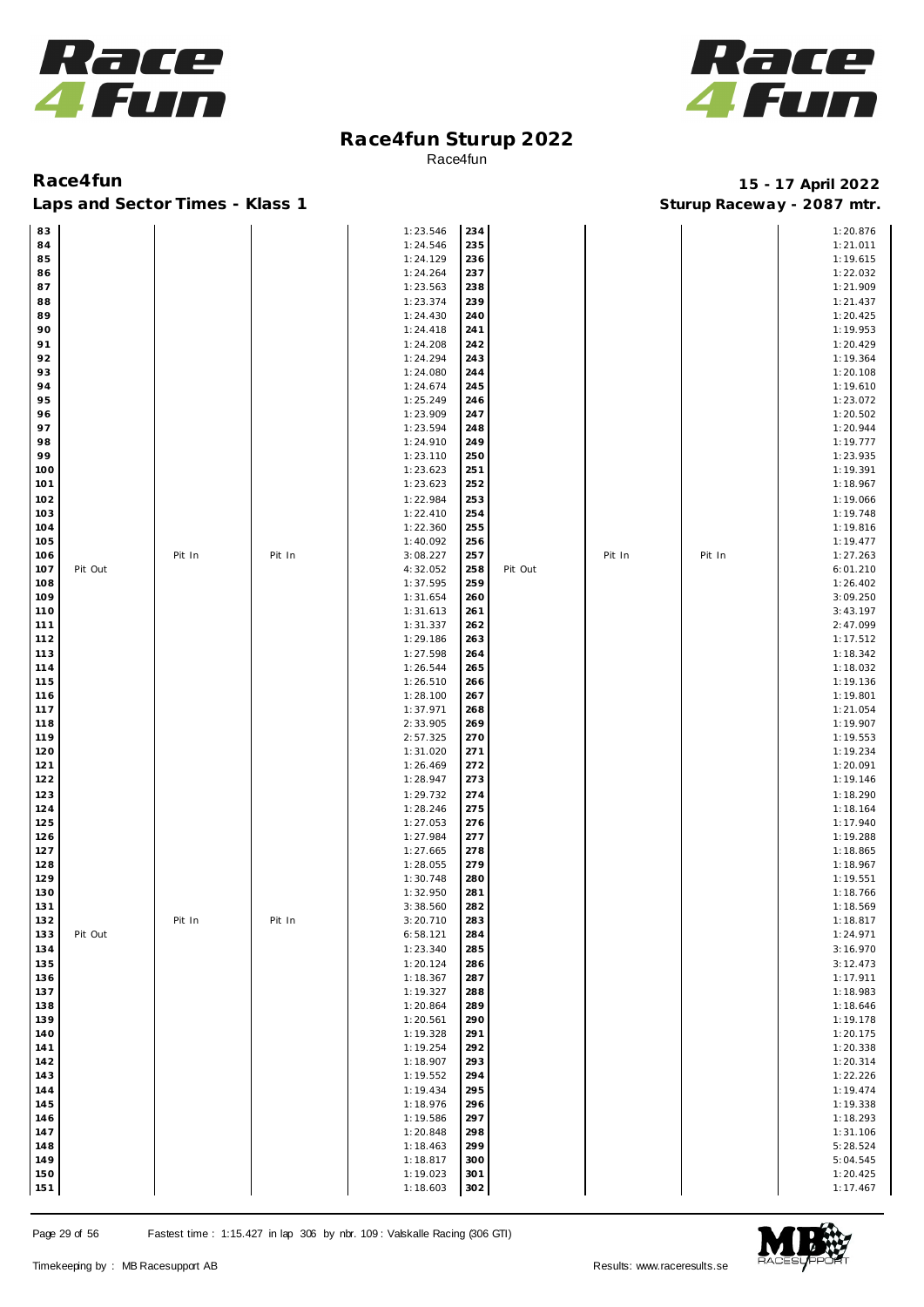



| 121                          | Team Toyota Vissefjärda |       |        |       |        |       |          |                      |            | Toyota Celica |       |        |       |        |       |            |                      |
|------------------------------|-------------------------|-------|--------|-------|--------|-------|----------|----------------------|------------|---------------|-------|--------|-------|--------|-------|------------|----------------------|
| lap                          | Sect-1                  | Speed | Sect-2 | Speed | Sect-3 | Speed | TopSpeed | laptime pit          | lap        | Sect-1        | Speed | Sect-2 | Speed | Sect-3 | Speed | Tops pee d | laptime pit          |
| $\mathbf{1}$                 |                         |       |        |       |        |       |          | 1:39.935             | 142        |               |       |        |       |        |       |            | 1:21.728             |
| $\overline{\mathbf{c}}$<br>3 |                         |       |        |       |        |       |          | 1:30.879<br>1:27.253 | 143<br>144 |               |       |        |       |        |       |            | 1:21.906<br>1:21.049 |
| $\overline{4}$               |                         |       |        |       |        |       |          | 1:26.836             | 145        |               |       |        |       |        |       |            | 1:21.715             |
| 5                            |                         |       |        |       |        |       |          | 1:25.515             | 146        |               |       |        |       |        |       |            | 1:20.606             |
| 6                            |                         |       |        |       |        |       |          | 1:24.707             | 147        |               |       |        |       |        |       |            | 1:22.292             |
| $\overline{7}$               |                         |       |        |       |        |       |          | 1:24.320             | 148        |               |       |        |       |        |       |            | 1:22.334             |
| 8                            |                         |       |        |       |        |       |          | 1:23.958             | 149        |               |       |        |       |        |       |            | 1:22.603             |
| 9                            |                         |       |        |       |        |       |          | 1:28.738             | 150        |               |       |        |       |        |       |            | 1:21.626             |
| 10<br>11                     |                         |       |        |       |        |       |          | 1:24.626<br>1:23.167 | 151<br>152 |               |       |        |       |        |       |            | 1:20.686<br>1:20.503 |
| 12                           |                         |       |        |       |        |       |          | 1:25.635             | 153        |               |       |        |       |        |       |            | 1:20.462             |
| 13                           |                         |       |        |       |        |       |          | 1:23.455             | 154        |               |       |        |       |        |       |            | 1:20.571             |
| 14                           |                         |       |        |       |        |       |          | 1:23.671             | 155        |               |       |        |       |        |       |            | 1:20.913             |
| 15                           |                         |       |        |       |        |       |          | 1:23.933             | 156        |               |       |        |       |        |       |            | 1:20.803             |
| 16                           |                         |       |        |       |        |       |          | 1:22.093             | 157        |               |       |        |       |        |       |            | 1:20.766             |
| 17                           |                         |       |        |       |        |       |          | 1:25.025             | 158        |               |       |        |       |        |       |            | 1:20.581             |
| 18<br>19                     |                         |       |        |       |        |       |          | 1:33.872<br>1:50.858 | 159<br>160 |               |       |        |       |        |       |            | 1:20.176<br>1:20.662 |
| 20                           |                         |       |        |       |        |       |          | 1:39.237             | 161        |               |       |        |       |        |       |            | 1:22.183             |
| 21                           |                         |       |        |       |        |       |          | 1:24.903             | 162        |               |       |        |       |        |       |            | 1:21.187             |
| 22                           |                         |       |        |       |        |       |          | 1:22.509             | 163        |               |       |        |       |        |       |            | 1:20.527             |
| 23                           |                         |       |        |       |        |       |          | 1:22.570             | 164        |               |       |        |       |        |       |            | 1:21.842             |
| 24                           |                         |       |        |       |        |       |          | 1:20.706             | 165        |               |       |        |       |        |       |            | 1:20.570             |
| 25                           |                         |       |        |       |        |       |          | 1:22.364             | 166        |               |       |        |       |        |       |            | 1:23.037             |
| 26<br>27                     |                         |       |        |       |        |       |          | 1:22.164<br>1:22.723 | 167<br>168 |               |       | Pit In |       | Pit In |       |            | 1:46.184<br>1:44.726 |
| 28                           |                         |       |        |       |        |       |          | 1:22.207             | 169        | Pit Out       |       |        |       |        |       |            | 10:04.556            |
| 29                           |                         |       |        |       |        |       |          | 1:22.161             | 170        |               |       |        |       |        |       |            | 1:26.468             |
| 30                           |                         |       |        |       |        |       |          | 1:21.853             | 171        |               |       |        |       |        |       |            | 1:25.463             |
| 31                           |                         |       |        |       |        |       |          | 1:23.073             | 172        |               |       |        |       |        |       |            | 1:27.188             |
| 32                           |                         |       |        |       |        |       |          | 1:21.644             | 173        |               |       |        |       |        |       |            | 1:29.252             |
| 33                           |                         |       |        |       |        |       |          | 1:22.156             | 174        |               |       |        |       |        |       |            | 1:30.948             |
| 34<br>35                     |                         |       | Pit In |       | Pit In |       |          | 1:22.387<br>3:23.770 | 175<br>176 |               |       |        |       |        |       |            | 1:25.484<br>1:27.108 |
| 36                           | Pit Out                 |       |        |       |        |       |          | 8:00.645             | 177        |               |       |        |       |        |       |            | 1:27.475             |
| 37                           |                         |       |        |       |        |       |          | 1:51.915             | 178        |               |       |        |       |        |       |            | 1:24.525             |
| 38                           |                         |       |        |       |        |       |          | 1:27.960             | 179        |               |       |        |       |        |       |            | 1:27.161             |
| 39                           |                         |       |        |       |        |       |          | 1:29.335             | 180        |               |       |        |       |        |       |            | 1:27.918             |
| 40                           |                         |       |        |       |        |       |          | 1:26.815             | 181        |               |       |        |       |        |       |            | 1:26.088             |
| 41<br>42                     |                         |       |        |       |        |       |          | 1:27.577<br>1:27.038 | 182<br>183 |               |       |        |       |        |       |            | 1:26.418<br>1:25.735 |
| 43                           |                         |       |        |       |        |       |          | 1:24.878             | 184        |               |       |        |       |        |       |            | 1:26.659             |
| 44                           |                         |       |        |       |        |       |          | 1:27.801             | 185        |               |       |        |       |        |       |            | 1:28.566             |
| 45                           |                         |       |        |       |        |       |          | 1:23.994             | 186        |               |       |        |       |        |       |            | 1:28.487             |
| 46                           |                         |       |        |       |        |       |          | 1:25.520             | 187        |               |       |        |       |        |       |            | 1:25.696             |
| 47                           |                         |       |        |       |        |       |          | 1:26.747             | 188        |               |       |        |       |        |       |            | 1:26.081             |
| 48                           |                         |       |        |       |        |       |          | 1:24.479             | 189        |               |       |        |       |        |       |            | 1:26.539             |
| 49<br>50                     |                         |       |        |       |        |       |          | 1:28.776<br>1:24.447 | 190<br>191 |               |       |        |       |        |       |            | 1:27.937<br>1:29.526 |
| 51                           |                         |       |        |       |        |       |          | 1:22.745             | 192        |               |       |        |       |        |       |            | 1:28.287             |
| 52                           |                         |       |        |       |        |       |          | 1:24.755             | 193        |               |       |        |       |        |       |            | 1:28.118             |
| 53                           |                         |       |        |       |        |       |          | 1:22.825             | 194        |               |       |        |       |        |       |            | 1:29.005             |
| 54                           |                         |       |        |       |        |       |          | 1:22.495             | 195        |               |       |        |       |        |       |            | 1:28.217             |
| 55                           |                         |       |        |       |        |       |          | 1:23.472             | 196        |               |       |        |       |        |       |            | 1:30.126             |
| 56<br>57                     |                         |       |        |       |        |       |          | 1:26.704<br>1:25.127 | 197<br>198 | Pit Out       |       | Pit In |       | Pit In |       |            | 1:39.586             |
| 58                           |                         |       |        |       |        |       |          | 1:25.670             | 199        |               |       |        |       |        |       |            | 5:18.050<br>1:22.154 |
| 59                           |                         |       |        |       |        |       |          | 1:24.270             | 200        |               |       |        |       |        |       |            | 1:22.323             |
| 60                           |                         |       |        |       |        |       |          | 1:23.504             | 201        |               |       |        |       |        |       |            | 1:21.199             |
| 61                           |                         |       |        |       |        |       |          | 1:27.514             | 202        |               |       |        |       |        |       |            | 1:21.699             |
| 62                           |                         |       |        |       |        |       |          | 1:24.406             | 203        |               |       |        |       |        |       |            | 1:21.991             |
| 63                           |                         |       |        |       |        |       |          | 1:23.890             | 204        |               |       |        |       |        |       |            | 1:21.986             |
| 64<br>65                     |                         |       |        |       |        |       |          | 1:23.338<br>1:25.502 | 205<br>206 |               |       |        |       |        |       |            | 1:21.505<br>1:20.888 |
| 66                           |                         |       |        |       |        |       |          | 1:22.582             | 207        |               |       |        |       |        |       |            | 1:22.646             |

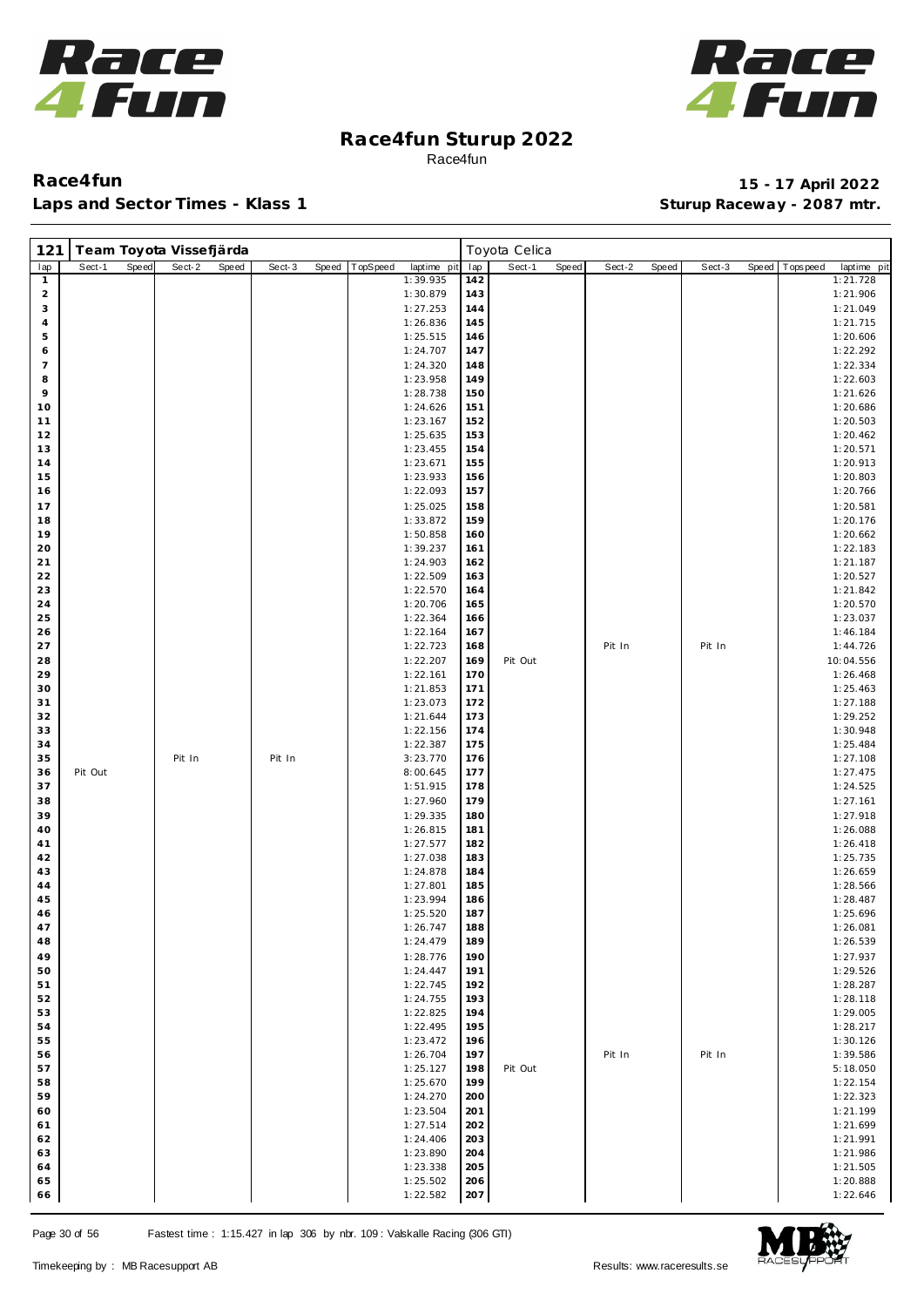



| 67   |         |        |        | 1:22.243  | 208 |         |        |        | 1:21.364  |
|------|---------|--------|--------|-----------|-----|---------|--------|--------|-----------|
| 68   |         |        |        | 1:23.248  | 209 |         |        |        | 1:19.708  |
| 69   |         |        |        | 1:22.398  | 210 |         |        |        | 1:20.065  |
| 70   |         |        |        | 1:24.915  | 211 |         |        |        | 1:21.390  |
|      |         |        |        |           |     |         |        |        |           |
| $71$ |         |        |        | 1:23.267  | 212 |         |        |        | 1:20.878  |
| 72   |         |        |        | 1:23.066  | 213 |         |        |        | 1:19.689  |
| 73   |         |        |        | 1:23.556  | 214 |         |        |        | 1:19.775  |
| 74   |         |        |        | 1:24.374  | 215 |         |        |        | 1:21.982  |
|      |         |        |        |           |     |         |        |        |           |
| 75   |         | Pit In | Pit In | 1:38.975  | 216 |         |        |        | 1:20.229  |
| 76   | Pit Out |        |        | 6:53.201  | 217 |         |        |        | 1:23.710  |
| 77   |         |        |        | 2:49.593  | 218 |         |        |        | 1:20.732  |
| 78   |         |        |        | 2:14.732  | 219 |         |        |        | 1:20.230  |
| 79   |         |        |        | 1:28.609  | 220 |         |        |        | 1:20.845  |
|      |         |        |        |           |     |         |        |        |           |
| 80   |         |        |        | 1:26.856  | 221 |         |        |        | 1:19.834  |
| 81   |         |        |        | 1:24.841  | 222 |         |        |        | 1:19.402  |
| 82   |         |        |        | 1:24.648  | 223 |         |        |        | 1:32.443  |
| 83   |         |        |        | 1:22.854  | 224 |         |        |        | 1:20.587  |
| 84   |         |        |        | 1:25.601  | 225 |         |        |        | 1:54.743  |
|      |         |        |        |           |     |         |        |        |           |
| 85   |         |        |        | 1:22.984  | 226 |         |        |        | 1:20.972  |
| 86   |         |        |        | 1:22.511  | 227 |         |        |        | 1:20.903  |
| 87   |         |        |        | 1:24.390  | 228 |         |        |        | 1:24.617  |
| 88   |         |        |        | 1:25.539  | 229 |         |        |        | 1:22.217  |
|      |         |        |        |           |     |         |        |        |           |
| 89   |         |        |        | 1:24.578  | 230 |         | Pit In | Pit In | 1:29.585  |
| 90   |         |        |        | 1:24.278  | 231 | Pit Out |        |        | 13:44.168 |
| 91   |         |        |        | 1:23.227  | 232 |         |        |        | 1:19.292  |
| 92   |         |        |        | 1:23.172  | 233 |         |        |        | 1:20.192  |
| 93   |         |        |        | 1:21.966  | 234 |         |        |        | 1:19.244  |
|      |         |        |        |           |     |         |        |        |           |
| 94   |         |        |        | 1:22.253  | 235 |         |        |        | 1:19.781  |
| 95   |         |        |        | 1:24.080  | 236 |         |        |        | 1:19.144  |
| 96   |         |        |        | 1:21.949  | 237 |         |        |        | 1:18.723  |
| 97   |         |        |        | 1:24.743  | 238 |         |        |        | 1:19.663  |
|      |         |        |        |           |     |         |        |        |           |
| 98   |         | Pit In | Pit In | 1:28.276  | 239 |         |        |        | 1:19.883  |
| 99   | Pit Out |        |        | 15:54.778 | 240 |         |        |        | 1:26.850  |
| 100  |         |        |        | 1:25.525  | 241 |         | Pit In | Pit In | 3:13.916  |
| 101  |         |        |        | 1:25.542  | 242 | Pit Out |        |        | 5:23.699  |
|      |         |        |        |           |     |         |        |        |           |
| 102  |         |        |        | 1:23.582  | 243 |         |        |        | 1:47.752  |
| 103  |         |        |        | 1:21.084  | 244 |         |        |        | 1:22.212  |
| 104  |         |        |        | 1:22.528  | 245 |         |        |        | 1:18.850  |
| 105  |         |        |        | 1:21.708  | 246 |         |        |        | 1:19.105  |
| 106  |         |        |        | 1:22.802  | 247 |         |        |        | 1:18.904  |
|      |         |        |        |           |     |         |        |        |           |
| 107  |         |        |        | 1:24.298  | 248 |         |        |        | 1:18.204  |
| 108  |         |        |        | 3:17.565  | 249 |         |        |        | 1:21.160  |
| 109  |         |        |        | 3:02.973  | 250 |         |        |        | 1:18.891  |
| 110  |         |        |        | 1:27.690  | 251 |         |        |        | 1:18.877  |
| 111  |         |        |        | 1:19.802  | 252 |         |        |        | 1:18.994  |
|      |         |        |        |           |     |         |        |        |           |
| 112  |         |        |        | 1:20.526  | 253 |         |        |        | 1:17.819  |
| 113  |         |        |        | 1:21.043  | 254 |         |        |        | 1:19.851  |
| 114  |         |        |        | 1:20.389  | 255 |         |        |        | 1:18.499  |
| 115  |         |        |        | 1:22.699  | 256 |         |        |        | 1:18.560  |
| 116  |         |        |        | 1:23.160  | 257 |         |        |        | 1:18.704  |
|      |         |        |        |           |     |         |        |        |           |
| 117  |         |        |        | 1:21.712  | 258 |         |        |        | 1:18.545  |
| 118  |         |        |        | 1:23.256  | 259 |         |        |        | 1:18.268  |
| 119  |         |        |        | 1:24.427  | 260 |         |        |        | 1:18.001  |
| 120  |         |        |        | 1:24.862  | 261 |         |        |        | 1:18.217  |
| 121  |         |        |        | 1:27.087  | 262 |         |        |        | 1:18.114  |
|      |         |        |        |           |     |         |        |        |           |
| 122  |         |        |        | 3:42.602  | 263 |         |        |        | 1:18.704  |
| 123  |         |        |        | 3:16.578  | 264 |         |        |        | 1:27.718  |
| 124  |         |        |        | 1:22.648  | 265 |         |        |        | 3:26.269  |
| 125  |         |        |        | 1:19.743  | 266 |         |        |        | 3:16.201  |
| 126  |         |        |        | 1:20.229  | 267 |         |        |        | 1:18.219  |
|      |         |        |        |           |     |         |        |        |           |
| 127  |         |        |        | 1:19.898  | 268 |         |        |        | 1:18.256  |
| 128  |         |        |        | 1:26.680  | 269 |         |        |        | 1:21.466  |
| 129  |         |        |        | 1:20.846  | 270 |         |        |        | 1:19.667  |
| 130  |         |        |        | 1:20.463  | 271 |         |        |        | 1:19.551  |
|      |         |        |        |           |     |         |        |        |           |
| 131  |         |        |        | 1:21.786  | 272 |         |        |        | 1:20.101  |
| 132  |         | Pit In | Pit In | 1:41.161  | 273 |         |        |        | 1:21.490  |
| 133  | Pit Out |        |        | 6:20.139  | 274 |         |        |        | 1:20.115  |
| 134  |         |        |        | 1:22.858  | 275 |         |        |        | 1:18.197  |
| 135  |         |        |        | 1:25.366  | 276 |         |        |        | 1:18.092  |
|      |         |        |        |           |     |         |        |        |           |

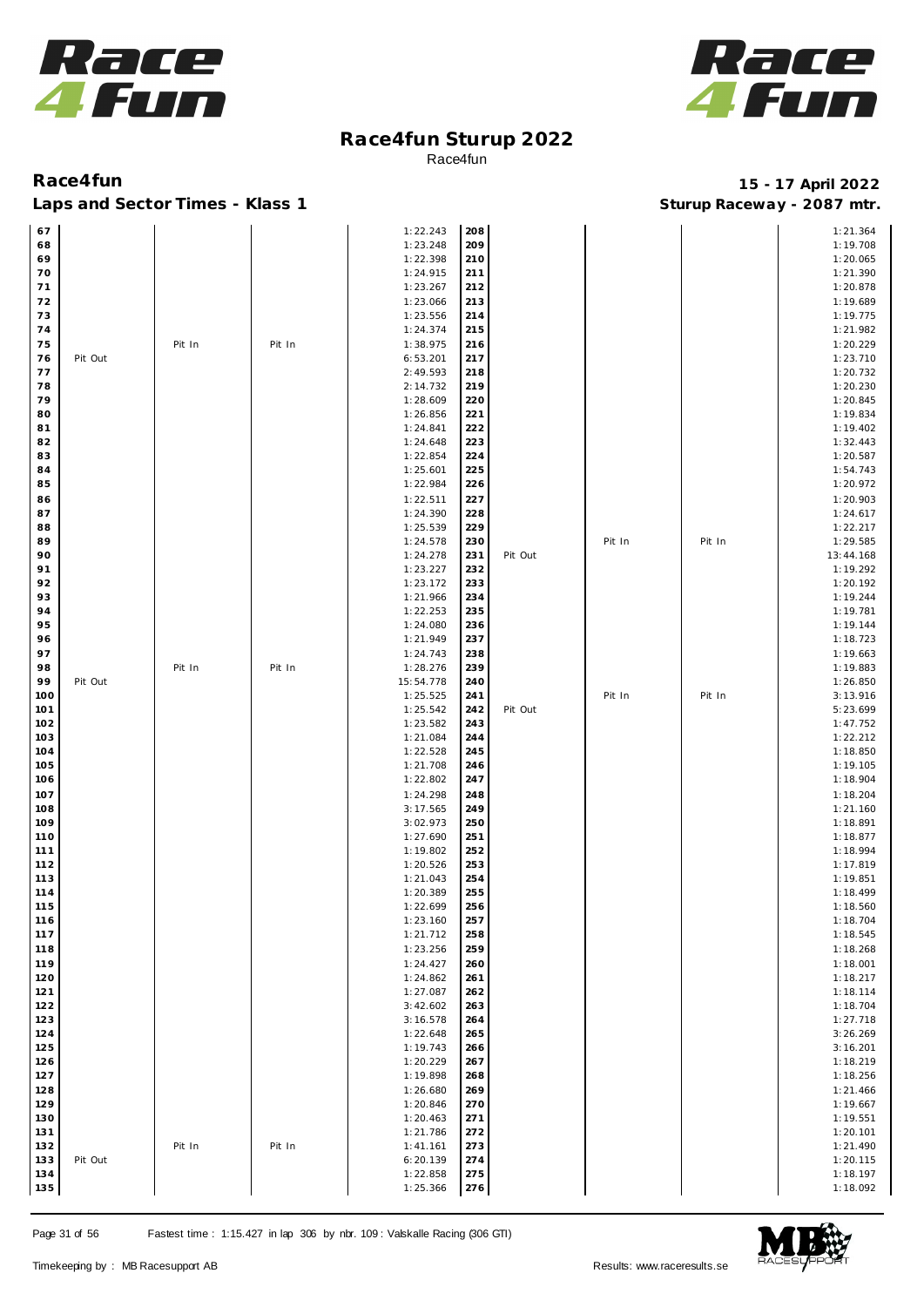



### Laps and Sector Times - Klass 1

| 136 | 1:22.112 | 277 |  | 1:17.859 |
|-----|----------|-----|--|----------|
| 137 | 1:21.533 | 278 |  | 1:20.679 |
| 138 | 1:21.745 | 279 |  | 5:38.000 |
| 139 | 1:21.162 | 280 |  | 5:17.474 |
| 140 | 1:21.115 | 281 |  | 1:18.665 |
| 141 | 1:21.544 | 282 |  | 1:17.721 |

| Be-Ge RACING<br>134     |         |       |        |       |        |       |          |                      | AUDI A3 1,8T |         |       |        |       |        |       |             |                      |
|-------------------------|---------|-------|--------|-------|--------|-------|----------|----------------------|--------------|---------|-------|--------|-------|--------|-------|-------------|----------------------|
| lap                     | Sect-1  | Speed | Sect-2 | Speed | Sect-3 | Speed | TopSpeed | laptime pit          | lap          | Sect-1  | Speed | Sect-2 | Speed | Sect-3 | Speed | T ops pee d | laptime pit          |
| $\mathbf{1}$            |         |       |        |       |        |       |          | 1:33.343             | 147          |         |       |        |       |        |       |             | 1:20.651             |
| $\overline{\mathbf{c}}$ |         |       |        |       |        |       |          | 1:24.267             | 148          |         |       |        |       |        |       |             | 1:22.052             |
| 3                       |         |       |        |       |        |       |          | 1:21.411             | 149          |         |       |        |       |        |       |             | 1:20.569             |
| 4                       |         |       |        |       |        |       |          | 1:20.795             | 150          |         |       |        |       |        |       |             | 1:21.045             |
| 5                       |         |       |        |       |        |       |          | 1:22.803             | 151          |         |       |        |       |        |       |             | 1:20.175             |
| 6                       |         |       |        |       |        |       |          | 1:22.338             | 152          |         |       |        |       |        |       |             | 1:21.170             |
| $\overline{7}$<br>8     |         |       |        |       |        |       |          | 1:21.722             | 153          |         |       |        |       |        |       |             | 1:20.683             |
| 9                       |         |       |        |       |        |       |          | 1:20.986<br>1:21.293 | 154<br>155   |         |       |        |       |        |       |             | 1:21.489<br>1:22.127 |
| 10                      |         |       |        |       |        |       |          | 1:21.362             | 156          |         |       |        |       |        |       |             | 1:19.857             |
| 11                      |         |       |        |       |        |       |          | 1:20.823             | 157          |         |       |        |       |        |       |             | 1:21.174             |
| 12                      |         |       |        |       |        |       |          | 1:20.762             | 158          |         |       |        |       |        |       |             | 1:21.144             |
| 13                      |         |       |        |       |        |       |          | 1:20.269             | 159          |         |       |        |       |        |       |             | 1:20.014             |
| 14                      |         |       |        |       |        |       |          | 1:20.291             | 160          |         |       | Pit In |       | Pit In |       |             | 1:33.806             |
| 15                      |         |       |        |       |        |       |          | 1:20.259             | 161          | Pit Out |       |        |       |        |       |             | 13:58.635            |
| 16                      |         |       |        |       |        |       |          | 1:20.356             | 162          |         |       |        |       |        |       |             | 1:21.400             |
| 17                      |         |       |        |       |        |       |          | 1:20.422             | 163          |         |       |        |       |        |       |             | 1:22.117             |
| 18                      |         |       |        |       |        |       |          | 1:21.957             | 164          |         |       |        |       |        |       |             | 1:20.810             |
| 19                      |         |       |        |       |        |       |          | 1:40.668             | 165          |         |       |        |       |        |       |             | 1:20.851             |
| 20                      |         |       |        |       |        |       |          | 1:43.964             | 166          |         |       |        |       |        |       |             | 1:20.415             |
| 21                      |         |       |        |       |        |       |          | 1:39.282             | 167          |         |       |        |       |        |       |             | 1:21.068             |
| 22                      |         |       |        |       |        |       |          | 1:20.616             | 168          |         |       |        |       |        |       |             | 1:19.740             |
| 23                      |         |       |        |       |        |       |          | 1:21.380             | 169          |         |       |        |       |        |       |             | 1:20.112             |
| 24                      |         |       |        |       |        |       |          | 1:20.024             | 170          |         |       |        |       |        |       |             | 1:23.932             |
| 25                      |         |       |        |       |        |       |          | 1:20.296             | 171          |         |       |        |       |        |       |             | 2:28.461             |
| 26                      |         |       |        |       |        |       |          | 1:21.389             | 172          |         |       |        |       |        |       |             | 3:18.541             |
| 27                      |         |       |        |       |        |       |          | 1:20.927             | 173          |         |       |        |       |        |       |             | 2:06.543             |
| 28                      |         |       |        |       |        |       |          | 1:29.449             | 174          |         |       |        |       |        |       |             | 1:22.027             |
| 29                      |         |       |        |       |        |       |          | 1:20.883             | 175          |         |       |        |       |        |       |             | 1:22.672             |
| 30                      |         |       |        |       |        |       |          | 1:21.334             | 176          |         |       |        |       |        |       |             | 1:20.861             |
| 31                      |         |       |        |       |        |       |          | 1:22.985             | 177          |         |       |        |       |        |       |             | 1:21.952             |
| 32                      |         |       |        |       |        |       |          | 1:24.820             | 178          |         |       |        |       |        |       |             | 1:21.148             |
| 33                      |         |       |        |       |        |       |          | 1:21.621             | 179          |         |       |        |       |        |       |             | 1:19.769             |
| 34                      |         |       |        |       |        |       |          | 1:21.123             | 180          |         |       |        |       |        |       |             | 1:20.859             |
| 35                      |         |       |        |       |        |       |          | 1:20.827             | 181          |         |       |        |       |        |       |             | 1:20.529             |
| 36                      |         |       |        |       |        |       |          | 3:30.888             | 182          |         |       |        |       |        |       |             | 1:21.409             |
| 37                      |         |       |        |       |        |       |          | 3:10.510             | 183          |         |       |        |       |        |       |             | 1:21.314             |
| 38<br>39                |         |       |        |       |        |       |          | 3:09.261             | 184<br>185   |         |       |        |       |        |       |             | 1:20.714             |
| 40                      |         |       |        |       |        |       |          | 2:35.288<br>1:19.430 | 186          |         |       |        |       |        |       |             | 1:19.435<br>1:20.737 |
| 41                      |         |       |        |       |        |       |          | 1:18.733             | 187          |         |       |        |       |        |       |             | 1:22.138             |
| 42                      |         |       |        |       |        |       |          | 1:18.433             | 188          |         |       |        |       |        |       |             | 1:20.840             |
| 43                      |         |       |        |       |        |       |          | 1:18.617             | 189          |         |       |        |       |        |       |             | 1:24.506             |
| 44                      |         |       |        |       |        |       |          | 1:20.302             | 190          |         |       |        |       |        |       |             | 1:22.984             |
| 45                      |         |       |        |       |        |       |          | 1:20.305             | 191          |         |       |        |       |        |       |             | 1:24.008             |
| 46                      |         |       |        |       |        |       |          | 1:22.598             | 192          |         |       |        |       |        |       |             | 1:23.724             |
| 47                      |         |       |        |       |        |       |          | 1:19.705             | 193          |         |       |        |       |        |       |             | 1:19.156             |
| 48                      |         |       |        |       |        |       |          | 1:19.894             | 194          |         |       |        |       |        |       |             | 1:20.516             |
| 49                      |         |       |        |       |        |       |          | 1:19.346             | 195          |         |       |        |       |        |       |             | 1:21.135             |
| 50                      |         |       |        |       |        |       |          | 1:19.551             | 196          |         |       |        |       |        |       |             | 1:20.221             |
| 51                      |         |       |        |       |        |       |          | 1:21.264             | 197          |         |       |        |       |        |       |             | 1:20.172             |
| 52                      |         |       |        |       |        |       |          | 1:22.525             | 198          |         |       |        |       |        |       |             | 1:21.303             |
| 53                      |         |       |        |       |        |       |          | 1:21.603             | 199          |         |       |        |       |        |       |             | 1:20.641             |
| 54                      |         |       |        |       |        |       |          | 1:21.372             | 200          |         |       |        |       |        |       |             | 1:20.461             |
| 55                      |         |       | Pit In |       | Pit In |       |          | 1:39.386             | 201          |         |       |        |       |        |       |             | 1:21.265             |
| 56                      | Pit Out |       |        |       |        |       |          | 6:05.487             | 202          |         |       |        |       |        |       |             | 1:20.142             |
| 57                      |         |       |        |       |        |       |          | 1:23.723             | 203          |         |       |        |       |        |       |             | 1:20.307             |
| 58                      |         |       |        |       |        |       |          | 1:22.171             | 204          |         |       |        |       |        |       |             | 1:20.507             |
| 59                      |         |       |        |       |        |       |          | 1:24.265             | 205          |         |       |        |       |        |       |             | 1:21.255             |
| 60                      |         |       |        |       |        |       |          | 1:21.728             | 206          |         |       |        |       |        |       |             | 1:21.365             |

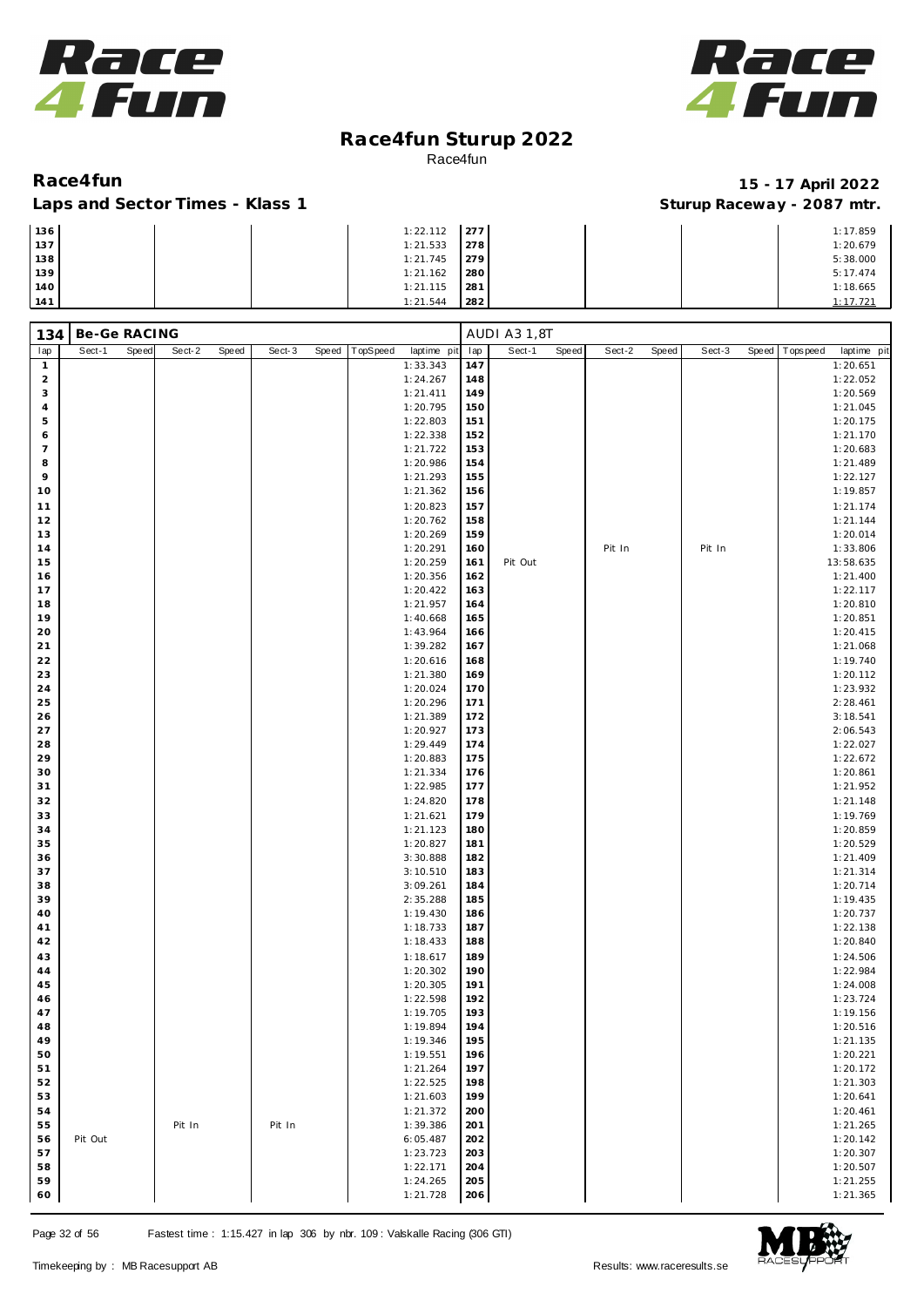



Laps and Sector Times - Klass 1 **Sturies 1 Sturies 1 Sturies 1 8 and Sector Times - Klass 1 Sturies 1 and Section** 1 **Contrary** 1 **And Section** 1 **Contrary** 1 **Contrary** 1 **Contrary** 1 **Contrary 1 and 2007** must

| 61  |         |        |        | 1:21.964 | 207 |         |        |        | 1:20.910 |
|-----|---------|--------|--------|----------|-----|---------|--------|--------|----------|
| 62  |         |        |        | 1:21.216 | 208 |         |        |        | 1:20.243 |
| 63  |         |        |        | 1:22.460 | 209 |         |        |        | 1:19.683 |
| 64  |         |        |        | 1:20.881 | 210 |         |        |        | 1:22.059 |
| 65  |         |        |        | 1:20.996 | 211 |         |        |        | 1:22.742 |
| 66  |         |        |        | 1:21.633 | 212 |         |        |        | 1:23.702 |
| 67  |         |        |        | 1:21.271 | 213 |         |        |        | 1:20.348 |
| 68  |         |        |        | 1:21.186 | 214 |         | Pit In | Pit In | 1:30.526 |
| 69  |         |        |        | 1:21.779 | 215 | Pit Out |        |        | 6:49.177 |
| 70  |         |        |        | 1:21.047 | 216 |         |        |        | 1:24.036 |
| 71  |         |        |        | 1:20.151 | 217 |         |        |        | 1:21.586 |
| 72  |         |        |        | 1:22.775 | 218 |         |        |        | 1:20.417 |
| 73  |         |        |        | 1:19.812 | 219 |         |        |        | 1:20.066 |
| 74  |         |        |        | 1:19.618 | 220 |         |        |        | 1:20.767 |
| 75  |         |        |        | 1:20.977 | 221 |         |        |        | 1:19.219 |
| 76  |         |        |        | 1:28.289 | 222 |         |        |        | 1:21.333 |
| 77  |         |        |        | 2:49.232 | 223 |         |        |        | 1:19.504 |
| 78  |         |        |        | 3:22.779 | 224 |         |        |        | 1:19.780 |
| 79  |         |        |        | 2:49.934 | 225 |         |        |        | 1:19.780 |
| 80  |         |        |        | 2:22.631 | 226 |         |        |        | 1:19.358 |
| 81  |         |        |        | 1:21.199 | 227 |         |        |        | 1:18.980 |
| 82  |         |        |        | 1:20.354 | 228 |         |        |        | 1:21.945 |
| 83  |         |        |        | 1:21.772 | 229 |         |        |        | 1:19.295 |
| 84  |         |        |        | 1:20.724 | 230 |         |        |        | 1:19.320 |
| 85  |         |        |        | 1:20.496 | 231 |         |        |        | 1:19.454 |
| 86  |         |        |        | 1:21.572 | 232 |         |        |        | 1:19.525 |
| 87  |         |        |        | 1:21.942 | 233 |         |        |        | 1:19.089 |
| 88  |         |        |        | 1:20.634 | 234 |         |        |        | 1:20.438 |
| 89  |         |        |        | 1:22.527 | 235 |         |        |        | 1:19.354 |
| 90  |         |        |        | 1:20.088 | 236 |         |        |        | 1:19.281 |
| 91  |         |        |        | 1:19.739 | 237 |         |        |        | 1:19.810 |
| 92  |         |        |        | 1:20.790 | 238 |         |        |        | 1:20.096 |
| 93  |         |        |        | 1:22.183 | 239 |         |        |        | 1:19.373 |
| 94  |         |        |        | 1:23.785 | 240 |         |        |        | 1:18.751 |
| 95  |         |        |        | 1:22.190 | 241 |         |        |        | 1:20.190 |
| 96  |         |        |        | 1:21.007 | 242 |         |        |        | 1:19.182 |
| 97  |         |        |        | 1:19.190 | 243 |         |        |        | 1:20.466 |
| 98  |         |        |        | 1:20.728 | 244 |         |        |        | 1:18.659 |
| 99  |         |        |        | 1:19.832 | 245 |         |        |        | 1:19.311 |
| 100 |         |        |        | 1:19.819 | 246 |         |        |        | 1:19.218 |
| 101 |         |        |        | 1:21.837 | 247 |         |        |        | 1:18.116 |
| 102 |         |        |        | 1:20.306 | 248 |         |        |        | 1:18.502 |
| 103 |         |        |        | 1:20.471 | 249 |         |        |        | 1:17.909 |
| 104 |         |        |        | 1:20.202 | 250 |         |        |        | 1:19.992 |
| 105 |         |        |        | 1:28.732 | 251 |         |        |        | 1:20.044 |
| 106 |         |        |        | 3:11.783 | 252 |         |        |        | 1:19.177 |
| 107 |         | Pit In | Pit In | 3:15.650 | 253 |         | Pit In | Pit In | 1:22.463 |
| 108 | Pit Out |        |        | 5:58.027 | 254 | Pit Out |        |        | 3:42.192 |
| 109 |         |        |        | 1:24.592 | 255 |         |        |        | 1:21.936 |
| 110 |         |        |        | 1:21.783 | 256 |         |        |        | 1:21.537 |
| 111 |         |        |        | 1:23.214 | 257 |         |        |        | 1:25.101 |
| 112 |         |        |        | 1:24.101 | 258 |         |        |        | 1:33.243 |
| 113 |         |        |        | 1:20.917 | 259 |         |        |        | 2:10.745 |
| 114 |         |        |        | 1:20.759 | 260 |         |        |        | 3:42.200 |
| 115 |         |        |        | 1:35.798 | 261 |         |        |        | 2:49.349 |
| 116 |         |        |        | 2:49.006 | 262 |         |        |        | 1:20.148 |
| 117 |         |        |        | 3:01.531 | 263 |         |        |        | 1:20.413 |
| 118 |         |        |        | 1:31.668 | 264 |         |        |        | 1:19.122 |
| 119 |         |        |        | 1:20.471 | 265 |         |        |        | 1:21.472 |
| 120 |         |        |        | 1:19.144 | 266 |         |        |        | 1:18.410 |
| 121 |         |        |        | 1:20.641 | 267 |         |        |        | 1:19.390 |
| 122 |         |        |        | 1:19.961 | 268 |         |        |        | 1:18.835 |
| 123 |         |        |        | 1:19.932 | 269 |         |        |        | 1:19.949 |
| 124 |         |        |        | 1:19.639 | 270 |         |        |        | 1:22.393 |
| 125 |         |        |        | 1:21.518 | 271 |         |        |        | 1:21.408 |
| 126 |         |        |        | 1:18.577 | 272 |         |        |        | 1:19.634 |
| 127 |         |        |        | 1:19.082 | 273 |         |        |        | 1:19.897 |
| 128 |         |        |        | 1:20.953 | 274 |         |        |        | 1:19.142 |
| 129 |         |        |        | 1:20.853 | 275 |         |        |        | 1:20.814 |

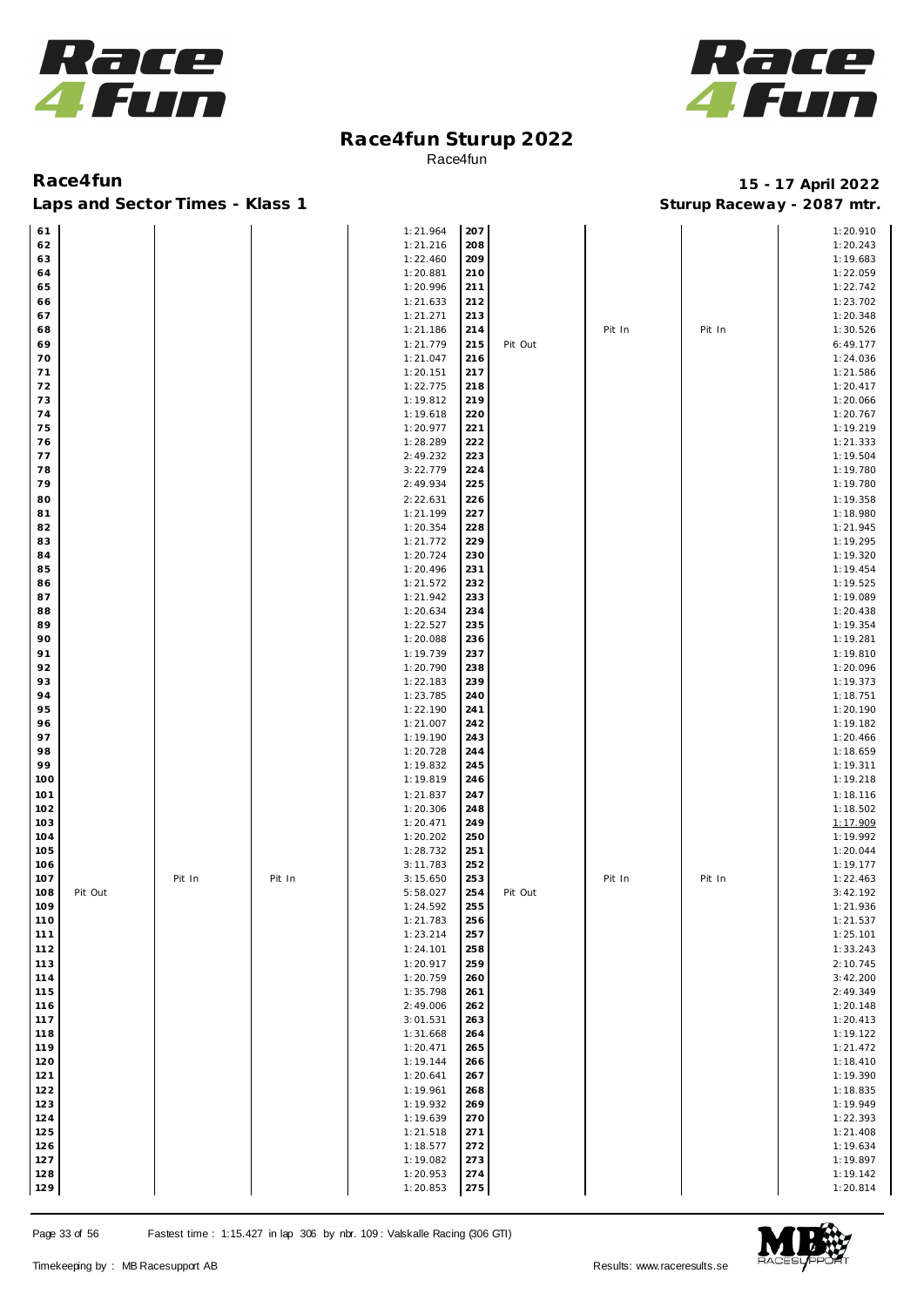



| 130 |  | 1:46.962 | 276 |         |        |        | 1:19.839 |
|-----|--|----------|-----|---------|--------|--------|----------|
| 131 |  | 2:42.244 | 277 |         |        |        | 1:20.605 |
| 132 |  | 2:59.421 | 278 |         |        |        | 1:19.601 |
| 133 |  | 1:22.009 | 279 |         |        |        | 1:20.334 |
| 134 |  | 1:23.221 | 280 |         |        |        | 1:22.377 |
| 135 |  | 1:21.375 | 281 |         |        |        | 1:21.471 |
| 136 |  | 1:22.656 | 282 |         | Pit In | Pit In | 6:49.094 |
| 137 |  | 1:21.357 | 283 | Pit Out |        |        | 9:13.479 |
| 138 |  | 1:20.236 | 284 |         |        |        | 1:20.782 |
| 139 |  | 1:22.072 | 285 |         |        |        | 1:19.927 |
| 140 |  | 1:20.270 | 286 |         |        |        | 1:19.648 |
| 141 |  | 1:19.376 | 287 |         |        |        | 1:19.076 |
| 142 |  | 1:19.295 | 288 |         |        |        | 1:18.337 |
| 143 |  | 1:19.425 | 289 |         |        |        | 1:20.261 |
| 144 |  | 1:20.392 | 290 |         |        |        | 5:31.560 |
| 145 |  | 1:19.998 | 291 |         |        |        | 5:21.740 |
| 146 |  | 1:21.355 | 292 |         |        |        | 1:25.882 |

| 148            |         |       | Peggan boys goes Spain |       |        |       |          |             |     | Seat Leon |       |        |       |        |       |           |             |
|----------------|---------|-------|------------------------|-------|--------|-------|----------|-------------|-----|-----------|-------|--------|-------|--------|-------|-----------|-------------|
| lap            | Sect-1  | Speed | Sect-2                 | Speed | Sect-3 | Speed | TopSpeed | laptime pit | lap | Sect-1    | Speed | Sect-2 | Speed | Sect-3 | Speed | Tops peed | laptime pit |
| $\mathbf{1}$   |         |       |                        |       |        |       |          | 1:30.716    | 89  |           |       |        |       |        |       |           | 1:20.375    |
| $\overline{a}$ |         |       | Pit In                 |       | Pit In |       |          | 1:43.437    | 90  |           |       |        |       |        |       |           | 1:20.200    |
| 3              | Pit Out |       |                        |       |        |       |          | 33:36.386   | 91  |           |       | Pit In |       | Pit In |       |           | 1:28.867    |
| 4              |         |       |                        |       |        |       |          | 1:36.858    | 92  | Pit Out   |       |        |       |        |       |           | 31:12.848   |
| 5              |         |       |                        |       |        |       |          | 1:31.791    | 93  |           |       |        |       |        |       |           | 1:21.428    |
| 6              |         |       |                        |       |        |       |          | 1:25.801    | 94  |           |       |        |       |        |       |           | 1:23.143    |
| $\overline{7}$ |         |       |                        |       |        |       |          | 1:23.772    | 95  |           |       |        |       |        |       |           | 1:23.155    |
| 8              |         |       |                        |       |        |       |          | 1:24.640    | 96  |           |       |        |       |        |       |           | 1:24.999    |
| 9              |         |       |                        |       |        |       |          | 1:23.484    | 97  |           |       |        |       |        |       |           | 1:24.646    |
| 10             |         |       |                        |       |        |       |          | 1:23.865    | 98  |           |       | Pit In |       | Pit In |       |           | 6:24.945    |
| 11             |         |       |                        |       |        |       |          | 1:23.693    | 99  | Pit Out   |       |        |       |        |       |           | 4:06.275    |
| 12             |         |       |                        |       |        |       |          | 1:45.451    | 100 |           |       |        |       |        |       |           | 2:05.814    |
| 13             |         |       |                        |       |        |       |          | 2:34.572    | 101 |           |       |        |       |        |       |           | 1:23.517    |
| 14             |         |       |                        |       |        |       |          | 3:05.676    | 102 |           |       |        |       |        |       |           | 1:22.704    |
| 15             |         |       |                        |       |        |       |          | 3:12.050    | 103 |           |       |        |       |        |       |           | 1:22.364    |
| 16             |         |       |                        |       |        |       |          | 2:42.084    | 104 |           |       |        |       |        |       |           | 1:22.672    |
| 17             |         |       |                        |       |        |       |          | 1:23.287    | 105 |           |       |        |       |        |       |           | 1:21.616    |
| 18             |         |       |                        |       |        |       |          | 1:23.041    | 106 |           |       |        |       |        |       |           | 1:20.521    |
| 19             |         |       |                        |       |        |       |          | 1:21.294    | 107 |           |       |        |       |        |       |           | 1:21.769    |
| 20             |         |       |                        |       |        |       |          | 1:21.862    | 108 |           |       |        |       |        |       |           | 1:21.322    |
| 21             |         |       |                        |       |        |       |          | 1:20.601    | 109 |           |       |        |       |        |       |           | 1:20.678    |
| 22             |         |       |                        |       |        |       |          | 1:20.620    | 110 |           |       |        |       |        |       |           | 1:20.378    |
| 23             |         |       |                        |       |        |       |          | 1:21.342    | 111 |           |       |        |       |        |       |           | 1:22.449    |
| 24             |         |       |                        |       |        |       |          | 1:20.988    | 112 |           |       |        |       |        |       |           | 1:20.908    |
| 25             |         |       |                        |       |        |       |          | 1:20.891    | 113 |           |       |        |       |        |       |           | 1:22.769    |
| 26             |         |       |                        |       |        |       |          | 1:21.159    | 114 |           |       |        |       |        |       |           | 1:24.191    |
| 27             |         |       |                        |       |        |       |          | 1:21.441    | 115 |           |       | Pit In |       | Pit In |       |           | 3:50.736    |
| 28             |         |       |                        |       |        |       |          | 1:20.868    | 116 | Pit Out   |       |        |       |        |       |           | 37:09.252   |
| 29             |         |       |                        |       |        |       |          | 1:21.996    | 117 |           |       |        |       |        |       |           | 1:23.315    |
| 30             |         |       |                        |       |        |       |          | 1:25.994    | 118 |           |       |        |       |        |       |           | 1:20.555    |
| 31             |         |       |                        |       |        |       |          | 1:22.041    | 119 |           |       |        |       |        |       |           | 1:20.247    |
| 32             |         |       | Pit In                 |       | Pit In |       |          | 1:23.894    | 120 |           |       |        |       |        |       |           | 1:20.772    |
| 33             | Pit Out |       |                        |       |        |       |          | 8:08.364    | 121 |           |       |        |       |        |       |           | 1:20.134    |
| 34             |         |       |                        |       |        |       |          | 1:36.204    | 122 |           |       |        |       |        |       |           | 1:19.601    |
| 35             |         |       |                        |       |        |       |          | 1:28.179    | 123 |           |       |        |       |        |       |           | 1:21.705    |
| 36             |         |       |                        |       |        |       |          | 1:27.267    | 124 |           |       |        |       |        |       |           | 1:20.788    |
| 37             |         |       |                        |       |        |       |          | 1:24.727    | 125 |           |       |        |       |        |       |           | 1:21.408    |
| 38             |         |       |                        |       |        |       |          | 1:30.672    | 126 |           |       |        |       |        |       |           | 1:22.407    |
| 39             |         |       |                        |       |        |       |          | 1:27.230    | 127 |           |       |        |       |        |       |           | 1:22.348    |
| 40             |         |       |                        |       |        |       |          | 1:27.271    | 128 |           |       |        |       |        |       |           | 1:22.828    |
| 41             |         |       |                        |       |        |       |          | 1:24.985    | 129 |           |       |        |       |        |       |           | 1:22.079    |
| 42             |         |       |                        |       |        |       |          | 1:24.810    | 130 |           |       |        |       |        |       |           | 1:21.662    |
| 43             |         |       |                        |       |        |       |          | 1:23.662    | 131 |           |       |        |       |        |       |           | 1:21.063    |
| 44             |         |       |                        |       |        |       |          | 1:22.799    | 132 |           |       |        |       |        |       |           | 1:23.130    |
| 45             |         |       |                        |       |        |       |          | 1:22.648    | 133 |           |       |        |       |        |       |           | 1:20.700    |
| 46             |         |       |                        |       |        |       |          | 1:22.211    | 134 |           |       |        |       |        |       |           | 1:27.575    |
| 47             |         |       |                        |       |        |       |          | 1:21.899    | 135 |           |       |        |       |        |       |           | 1:21.160    |
| 48             |         |       |                        |       |        |       |          | 1:22.655    | 136 |           |       |        |       |        |       |           | 1:21.049    |
| 49             |         |       | Pit In                 |       | Pit In |       |          | 8:17.725    | 137 |           |       |        |       |        |       |           | 1:22.480    |

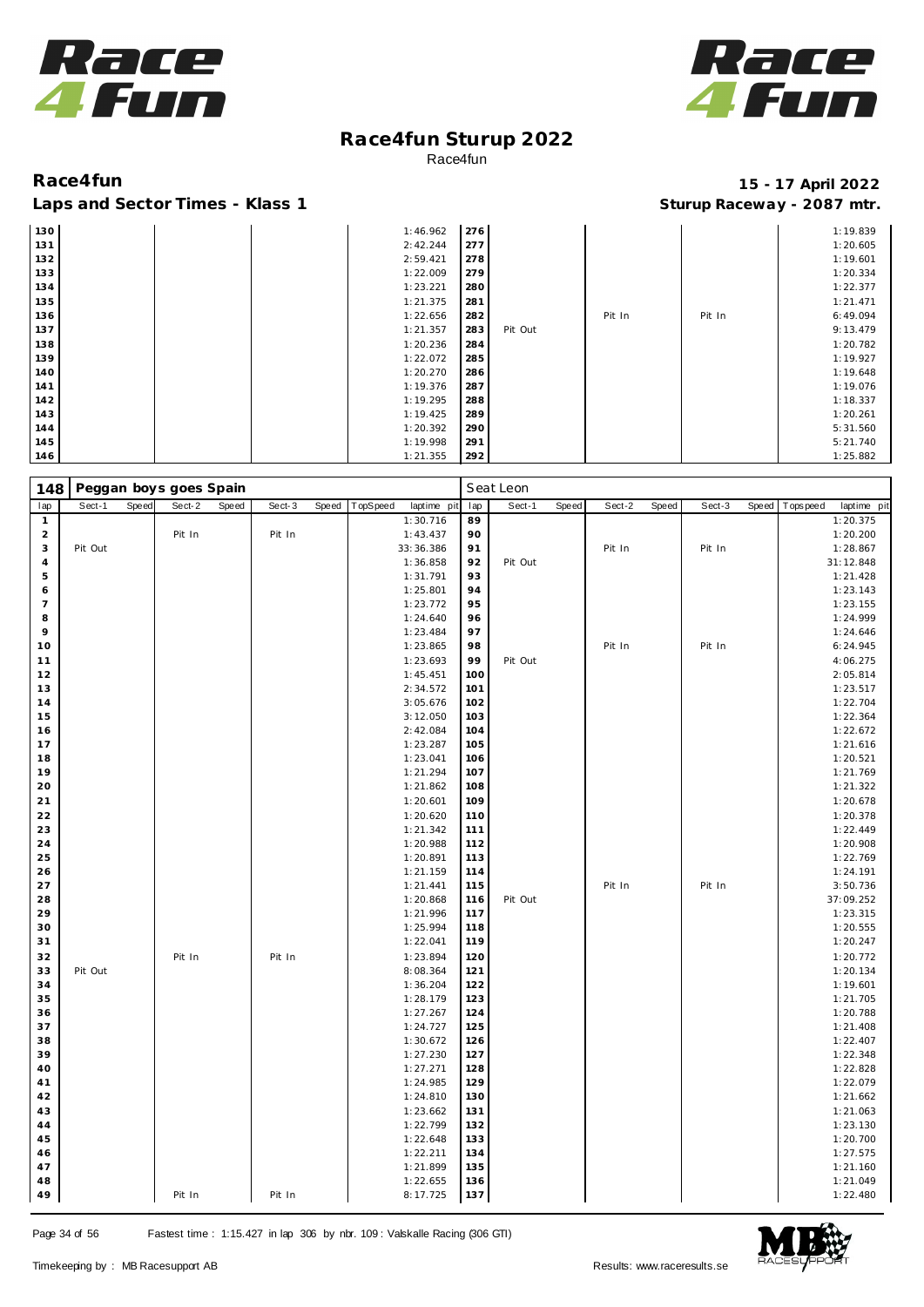



### Laps and Sector Times - Klass 1 **Sturies 1 Sturies 1 Sturies 1 8 and Sector Times - Klass 1 Sturies 1 and Section** 1 **Contrary** 1 **And Section** 1 **Contrary** 1 **Contrary** 1 **Contrary** 1 **Contrary 1 and 2007** must

| 50 | Pit Out |  | 50:48.592 | 138 |         |        |        | 1:22.315  |
|----|---------|--|-----------|-----|---------|--------|--------|-----------|
| 51 |         |  | 1:24.833  | 139 |         |        |        | 1:21.029  |
| 52 |         |  | 1:24.604  | 140 |         |        |        | 1:22.550  |
| 53 |         |  | 1:22.463  | 141 |         |        |        | 1:20.941  |
| 54 |         |  | 1:26.463  | 142 |         |        |        | 1:20.255  |
| 55 |         |  | 1:23.327  | 143 |         | Pit In | Pit In | 1:29.947  |
| 56 |         |  | 1:21.789  | 144 | Pit Out |        |        | 42:24.078 |
| 57 |         |  | 1:22.243  | 145 |         |        |        | 1:23.719  |
| 58 |         |  | 1:21.274  | 146 |         |        |        | 1:21.929  |
| 59 |         |  | 3:09.565  | 147 |         |        |        | 1:23.176  |
| 60 |         |  | 3:02.800  | 148 |         |        |        | 1:21.967  |
| 61 |         |  | 1:28.109  | 149 |         |        |        | 1:21.448  |
| 62 |         |  | 1:20.273  | 150 |         |        |        | 1:22.750  |
| 63 |         |  | 1:19.617  | 151 |         |        |        | 1:24.209  |
| 64 |         |  | 1:19.865  | 152 |         |        |        | 1:21.430  |
| 65 |         |  | 1:21.733  | 153 |         |        |        | 1:21.556  |
| 66 |         |  | 1:20.434  | 154 |         |        |        | 1:20.768  |
| 67 |         |  | 1:20.893  | 155 |         |        |        | 1:21.109  |
| 68 |         |  | 1:20.309  | 156 |         |        |        | 1:22.307  |
| 69 |         |  | 1:20.871  | 157 |         |        |        | 1:21.194  |
| 70 |         |  | 1:22.172  | 158 |         |        |        | 1:37.503  |
| 71 |         |  | 1:20.371  | 159 |         |        |        | 3:18.654  |
| 72 |         |  | 1:23.173  | 160 |         |        |        | 3:21.550  |
| 73 |         |  | 1:48.693  | 161 |         |        |        | 1:21.404  |
| 74 |         |  | 2:39.230  | 162 |         |        |        | 1:19.891  |
| 75 |         |  | 3:03.023  | 163 |         |        |        | 1:20.250  |
| 76 |         |  | 1:22.061  | 164 |         |        |        | 1:19.963  |
| 77 |         |  | 1:20.661  | 165 |         |        |        | 1:19.192  |
| 78 |         |  | 1:21.974  | 166 |         |        |        | 1:21.138  |
| 79 |         |  | 1:20.349  | 167 |         |        |        | 1:20.935  |
| 80 |         |  | 1:29.966  | 168 |         |        |        | 1:21.640  |
| 81 |         |  | 1:20.088  | 169 |         |        |        | 1:21.302  |
| 82 |         |  | 1:20.752  | 170 |         |        |        | 1:22.034  |
| 83 |         |  | 1:19.898  | 171 |         |        |        | 1:20.946  |
| 84 |         |  | 1:20.071  | 172 |         |        |        | 1:22.514  |
| 85 |         |  | 1:19.802  | 173 |         |        |        | 5:36.752  |
| 86 |         |  | 1:19.859  | 174 |         |        |        | 5:11.197  |
| 87 |         |  | 1:20.063  | 175 |         |        |        | 1:21.167  |
| 88 |         |  | 1:20.732  | 176 |         |        |        | 1:19.795  |

| 150            | Lindbloms Motor |       |        |       |        |       |          |             |     | Volvo S70 |       |        |       |        |                   |             |
|----------------|-----------------|-------|--------|-------|--------|-------|----------|-------------|-----|-----------|-------|--------|-------|--------|-------------------|-------------|
| lap            | Sect-1          | Speed | Sect-2 | Speed | Sect-3 | Speed | TopSpeed | laptime pit | lap | Sect-1    | Speed | Sect-2 | Speed | Sect-3 | Speed   Tops peed | laptime pit |
| $\mathbf{1}$   |                 |       |        |       |        |       |          | 1:28.079    | 149 |           |       |        |       |        |                   | 1:21.681    |
| 2              |                 |       |        |       |        |       |          | 1:21.584    | 150 |           |       |        |       |        |                   | 1:21.463    |
| 3              |                 |       |        |       |        |       |          | 1:24.381    | 151 |           |       |        |       |        |                   | 1:24.131    |
| $\overline{4}$ |                 |       |        |       |        |       |          | 1:23.065    | 152 |           |       |        |       |        |                   | 1:20.736    |
| 5              |                 |       |        |       |        |       |          | 1:21.642    | 153 |           |       |        |       |        |                   | 1:20.878    |
| 6              |                 |       |        |       |        |       |          | 1:20.940    | 154 |           |       |        |       |        |                   | 1:21.045    |
| $\overline{7}$ |                 |       |        |       |        |       |          | 1:20.752    | 155 |           |       | Pit In |       | Pit In |                   | 1:28.953    |
| 8              |                 |       |        |       |        |       |          | 1:21.270    | 156 | Pit Out   |       |        |       |        |                   | 4:02.232    |
| 9              |                 |       |        |       |        |       |          | 1:20.885    | 157 |           |       |        |       |        |                   | 1:23.434    |
| 10             |                 |       |        |       |        |       |          | 1:21.059    | 158 |           |       |        |       |        |                   | 1:23.103    |
| 11             |                 |       |        |       |        |       |          | 1:20.409    | 159 |           |       |        |       |        |                   | 1:22.486    |
| 12             |                 |       |        |       |        |       |          | 1:21.369    | 160 |           |       |        |       |        |                   | 1:23.404    |
| 13             |                 |       |        |       |        |       |          | 1:20.612    | 161 |           |       |        |       |        |                   | 1:22.038    |
| 14             |                 |       |        |       |        |       |          | 1:20.818    | 162 |           |       |        |       |        |                   | 1:21.735    |
| 15             |                 |       |        |       |        |       |          | 1:21.723    | 163 |           |       |        |       |        |                   | 1:23.322    |
| 16             |                 |       |        |       |        |       |          | 1:21.873    | 164 |           |       |        |       |        |                   | 1:23.150    |
| 17             |                 |       |        |       |        |       |          | 1:20.854    | 165 |           |       |        |       |        |                   | 1:22.147    |
| 18             |                 |       |        |       |        |       |          | 1:21.606    | 166 |           |       |        |       |        |                   | 1:22.879    |
| 19             |                 |       |        |       |        |       |          | 1:34.627    | 167 |           |       |        |       |        |                   | 1:21.654    |
| 20             |                 |       |        |       |        |       |          | 1:51.182    | 168 |           |       |        |       |        |                   | 1:22.111    |
| 21             |                 |       |        |       |        |       |          | 1:39.861    | 169 |           |       | Pit In |       | Pit In |                   | 1:27.941    |
| 22             |                 |       |        |       |        |       |          | 1:20.792    | 170 | Pit Out   |       |        |       |        |                   | 10:14.245   |
| 23             |                 |       |        |       |        |       |          | 1:21.206    | 171 |           |       |        |       |        |                   | 1:21.815    |
| 24             |                 |       |        |       |        |       |          | 1:21.604    | 172 |           |       |        |       |        |                   | 1:20.611    |
| 25             |                 |       |        |       |        |       |          | 1:21.479    | 173 |           |       |        |       |        |                   | 1:21.108    |
| 26             |                 |       |        |       |        |       |          | 1:20.907    | 174 |           |       |        |       |        |                   | 1:20.065    |
| 27             |                 |       |        |       |        |       |          | 1:21.534    | 175 |           |       |        |       |        |                   | 1:19.815    |

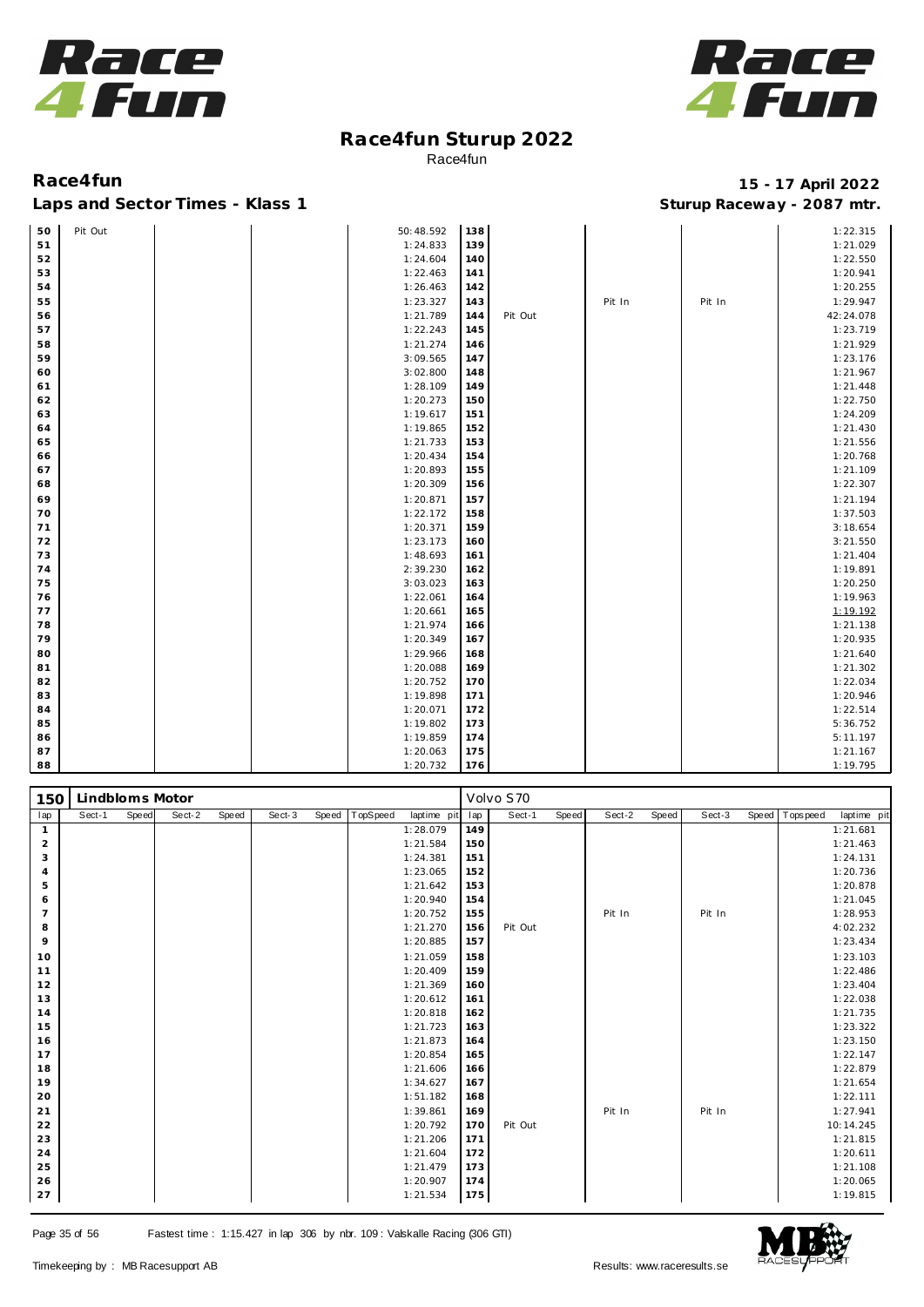



**Race4fun 15 - 17 April 2022** Laps and Sector Times - Klass 1 **Sturies 1 Sturies 1 Sturies 1 Sturies 1 Sturies 1 Sturies 1 Sturies 1 Sturies 1 Sturies 1 Sturies 1 Sturies 1 Sturies 1 Sturies 1 Sturies 1 Sturies 1 Sturies 1** 

| 28 |         |        |        | 1:21.943 | 176 |         |        |        | 1:22.117 |
|----|---------|--------|--------|----------|-----|---------|--------|--------|----------|
| 29 |         |        |        | 1:22.498 | 177 |         |        |        | 1:20.811 |
|    |         |        |        |          |     |         |        |        |          |
| 30 |         |        |        | 1:21.798 | 178 |         |        |        | 1:21.928 |
| 31 |         |        |        | 1:22.816 | 179 |         |        |        | 1:20.302 |
| 32 |         |        |        | 1:21.693 | 180 |         |        |        | 1:20.627 |
|    |         |        |        |          |     |         |        |        |          |
| 33 |         |        |        | 1:22.106 | 181 |         |        |        | 1:21.711 |
| 34 |         |        |        | 1:20.890 | 182 |         |        |        | 1:21.408 |
| 35 |         |        |        | 1:20.872 | 183 |         |        |        | 1:20.638 |
|    |         |        |        |          |     |         |        |        |          |
| 36 |         |        |        | 1:41.841 | 184 |         |        |        | 1:20.340 |
| 37 |         |        |        | 2:30.438 | 185 |         |        |        | 1:24.510 |
| 38 |         |        |        | 3:04.444 | 186 |         |        |        | 1:24.153 |
|    |         |        |        |          |     |         |        |        |          |
| 39 |         |        |        | 3:15.579 | 187 |         |        |        | 1:24.756 |
| 40 |         |        |        | 2:35.883 | 188 |         |        |        | 1:25.081 |
| 41 |         |        |        | 1:21.493 | 189 |         |        |        | 1:22.293 |
|    |         |        |        |          |     |         |        |        |          |
| 42 |         |        |        | 1:22.303 | 190 |         |        |        | 1:20.526 |
| 43 |         |        |        | 1:21.160 | 191 |         |        |        | 1:22.701 |
| 44 |         |        |        | 1:20.792 | 192 |         |        |        | 1:22.123 |
| 45 |         |        |        |          |     |         |        |        |          |
|    |         |        |        | 1:20.721 | 193 |         |        |        | 1:21.643 |
| 46 |         |        |        | 1:20.332 | 194 |         |        |        | 1:23.597 |
| 47 |         |        |        | 1:21.734 | 195 |         |        |        | 1:21.405 |
| 48 |         |        |        | 1:21.751 | 196 |         |        |        | 1:20.466 |
|    |         |        |        |          |     |         |        |        |          |
| 49 |         |        |        | 1:21.925 | 197 |         |        |        | 1:21.047 |
| 50 |         |        |        | 1:21.317 | 198 |         |        |        | 1:23.408 |
| 51 |         |        |        | 1:20.882 | 199 |         |        |        | 1:21.428 |
|    |         |        |        |          |     |         |        |        |          |
| 52 |         |        |        | 1:21.246 | 200 |         |        |        | 1:22.326 |
| 53 |         |        |        | 1:21.623 | 201 |         |        |        | 1:21.344 |
| 54 |         |        |        | 1:24.683 | 202 |         |        |        | 1:21.213 |
|    |         |        |        |          |     |         |        |        |          |
| 55 |         |        |        | 1:23.304 | 203 |         |        |        | 1:22.315 |
| 56 |         |        |        | 1:24.774 | 204 |         |        |        | 1:23.014 |
| 57 |         | Pit In | Pit In | 1:29.464 | 205 |         |        |        | 1:22.861 |
|    |         |        |        |          |     |         |        |        |          |
| 58 | Pit Out |        |        | 5:16.056 | 206 |         |        |        | 1:22.909 |
| 59 |         |        |        | 1:26.430 | 207 |         |        |        | 1:22.717 |
| 60 |         |        |        | 1:26.740 | 208 |         |        |        | 1:22.200 |
|    |         |        |        |          |     |         |        |        |          |
| 61 |         |        |        | 1:25.347 | 209 |         | Pit In | Pit In | 1:30.179 |
| 62 |         |        |        | 1:23.561 | 210 | Pit Out |        |        | 4:03.168 |
| 63 |         |        |        | 1:23.319 | 211 |         |        |        | 1:24.046 |
| 64 |         |        |        | 1:22.785 | 212 |         |        |        | 1:22.604 |
|    |         |        |        |          |     |         |        |        |          |
| 65 |         |        |        | 1:22.946 | 213 |         |        |        | 1:23.738 |
| 66 |         |        |        | 1:22.383 | 214 |         |        |        | 1:22.634 |
| 67 |         |        |        |          |     |         |        |        | 1:21.373 |
|    |         |        |        |          |     |         |        |        |          |
|    |         |        |        | 1:22.842 | 215 |         |        |        |          |
| 68 |         |        |        | 1:22.305 | 216 |         |        |        | 1:20.601 |
| 69 |         |        |        | 1:22.060 | 217 |         |        |        | 1:20.767 |
|    |         |        |        |          |     |         |        |        |          |
| 70 |         |        |        | 1:22.321 | 218 |         |        |        | 1:20.506 |
| 71 |         |        |        | 1:22.252 | 219 |         |        |        | 1:22.007 |
| 72 |         |        |        | 1:22.604 | 220 |         |        |        | 1:21.253 |
| 73 |         |        |        | 1:23.999 | 221 |         |        |        |          |
|    |         |        |        |          |     |         |        |        | 1:20.218 |
| 74 |         |        |        | 1:22.326 | 222 |         |        |        | 1:21.578 |
| 75 |         |        |        | 1:23.310 | 223 |         |        |        | 1:20.580 |
| 76 |         |        |        | 1:34.060 | 224 |         |        |        | 1:20.494 |
|    |         |        |        |          |     |         |        |        |          |
| 77 |         |        |        | 3:23.755 | 225 |         |        |        | 1:21.903 |
| 78 |         |        |        | 3:24.781 | 226 |         |        |        | 1:22.370 |
| 79 |         |        |        | 2:54.722 | 227 |         |        |        | 1:20.062 |
|    |         |        |        |          |     |         |        |        |          |
| 80 |         |        |        | 2:21.245 | 228 |         |        |        | 1:20.368 |
| 81 |         |        |        | 1:22.327 | 229 |         |        |        | 1:20.226 |
| 82 |         |        |        | 1:23.499 | 230 |         |        |        | 1:21.009 |
| 83 |         |        |        | 1:22.192 | 231 |         |        |        | 1:20.838 |
|    |         |        |        |          |     |         |        |        |          |
| 84 |         |        |        | 1:21.416 | 232 |         |        |        | 1:24.447 |
| 85 |         |        |        | 1:21.739 | 233 |         |        |        | 1:21.545 |
| 86 |         |        |        | 1:21.258 | 234 |         |        |        | 1:20.344 |
|    |         |        |        |          |     |         |        |        |          |
| 87 |         |        |        | 1:21.494 | 235 |         |        |        | 1:20.642 |
| 88 |         |        |        | 1:21.533 | 236 |         |        |        | 1:21.542 |
| 89 |         |        |        | 1:21.078 | 237 |         |        |        | 1:19.826 |
|    |         |        |        |          |     |         |        |        |          |
| 90 |         |        |        | 1:20.426 | 238 |         |        |        | 1:20.218 |
| 91 |         |        |        | 1:20.654 | 239 |         |        |        | 1:18.895 |
| 92 |         |        |        | 1:21.157 | 240 |         |        |        | 1:20.931 |
|    |         |        |        |          |     |         |        |        |          |
| 93 |         |        |        | 1:21.977 | 241 |         |        |        | 1:20.986 |
| 94 |         |        |        | 1:23.423 | 242 |         |        |        | 1:20.118 |
| 95 |         |        |        | 1:21.847 | 243 |         |        |        | 1:19.945 |
| 96 |         |        |        | 1:25.223 | 244 |         |        |        | 1:24.767 |

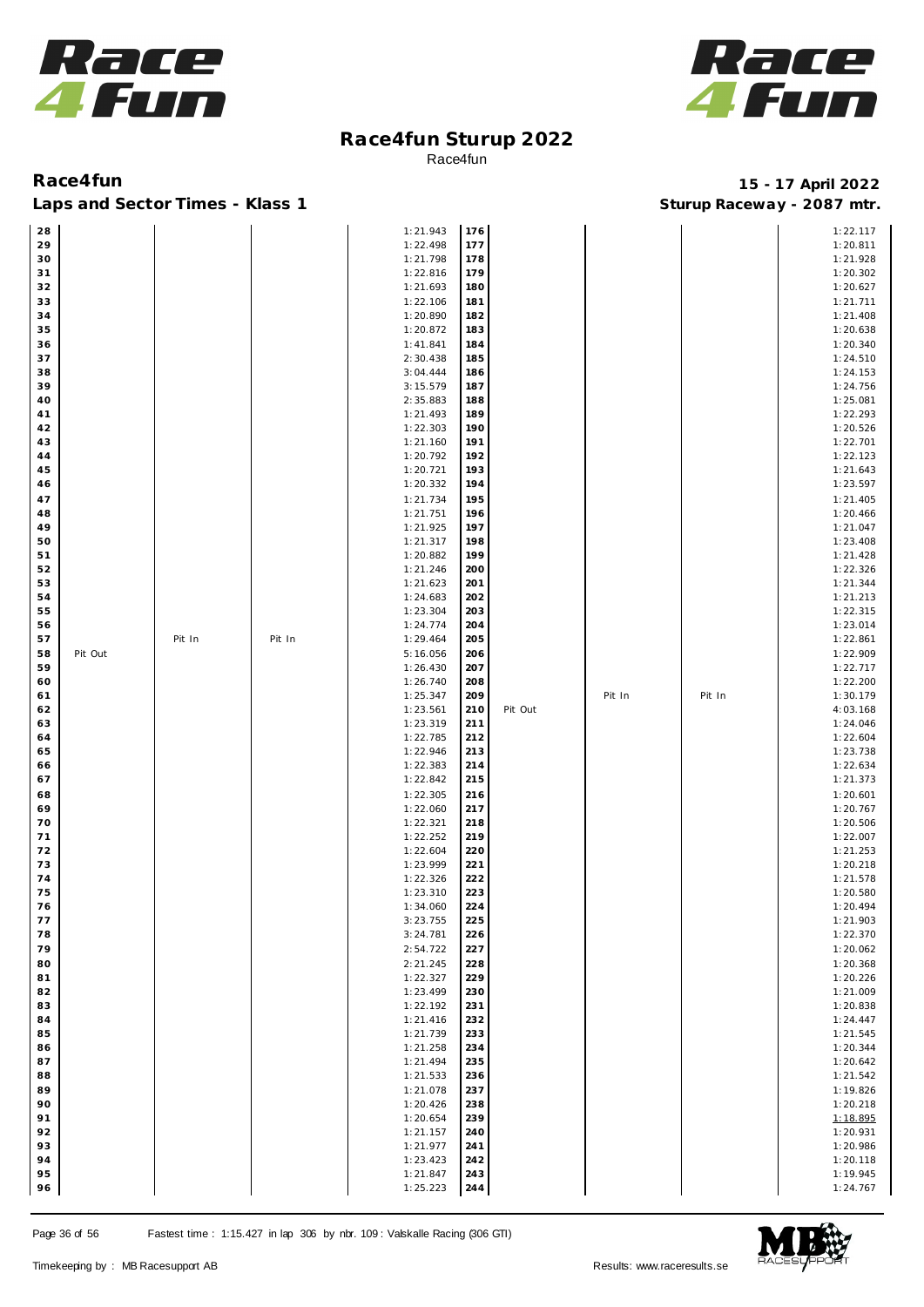



| 97  |         |        |        | 1:20.996 | 245 |         |        |        | 1:21.481 |
|-----|---------|--------|--------|----------|-----|---------|--------|--------|----------|
| 98  |         |        |        | 1:21.503 | 246 |         |        |        | 1:20.426 |
| 99  |         | Pit In | Pit In | 1:29.704 | 247 |         |        |        | 1:22.723 |
| 100 | Pit Out |        |        | 3:12.256 | 248 |         |        |        | 1:20.255 |
| 101 |         |        |        | 1:21.931 | 249 |         |        |        | 1:19.512 |
| 102 |         |        |        | 1:22.165 | 250 |         |        |        | 1:20.247 |
| 103 |         | Pit In | Pit In | 1:26.868 | 251 |         |        |        | 1:20.600 |
| 104 | Pit Out |        |        | 7:21.096 | 252 |         |        |        | 1:22.514 |
|     |         |        |        |          |     |         |        |        |          |
| 105 |         |        |        | 1:46.893 | 253 |         |        |        | 1:22.133 |
| 106 |         |        |        | 1:28.539 | 254 |         |        |        | 1:22.275 |
| 107 |         |        |        | 1:27.094 | 255 |         |        |        | 1:21.800 |
| 108 |         |        |        | 1:27.018 | 256 |         | Pit In | Pit In | 1:26.857 |
| 109 |         |        |        | 1:26.782 | 257 | Pit Out |        |        | 7:18.672 |
| 110 |         |        |        | 1:26.713 | 258 |         |        |        | 2:46.705 |
| 111 |         |        |        | 1:24.522 | 259 |         |        |        | 1:28.136 |
| 112 |         |        |        | 1:25.727 | 260 |         | Pit In | Pit In | 1:30.547 |
| 113 |         |        |        | 1:26.122 | 261 | Pit Out |        |        | 3:16.724 |
| 114 |         |        |        | 1:26.052 | 262 |         |        |        | 1:24.285 |
| 115 |         |        |        | 3:18.741 | 263 |         |        |        | 1:24.176 |
| 116 |         |        |        | 3:02.129 | 264 |         |        |        | 1:24.028 |
| 117 |         |        |        | 1:29.748 | 265 |         |        |        | 1:24.359 |
| 118 |         |        |        | 1:23.128 | 266 |         |        |        | 1:25.966 |
| 119 |         |        |        | 1:22.167 | 267 |         |        |        | 1:25.259 |
| 120 |         |        |        | 1:22.328 | 268 |         |        |        | 1:23.296 |
| 121 |         |        |        | 1:23.674 | 269 |         |        |        | 1:22.533 |
| 122 |         |        |        | 1:21.795 | 270 |         |        |        | 1:23.411 |
| 123 |         |        |        | 1:23.295 | 271 |         |        |        | 1:21.391 |
| 124 |         |        |        | 1:22.881 | 272 |         |        |        | 1:22.118 |
| 125 |         |        |        | 1:21.867 | 273 |         |        |        | 1:20.833 |
| 126 |         |        |        | 1:28.952 | 274 |         |        |        | 1:21.144 |
| 127 |         |        |        | 1:22.148 | 275 |         |        |        | 1:22.808 |
| 128 |         |        |        | 1:26.870 | 276 |         |        |        | 1:26.168 |
| 129 |         |        |        | 3:34.808 | 277 |         |        |        | 1:31.817 |
| 130 |         |        |        | 3:13.951 | 278 |         |        |        | 3:17.013 |
| 131 |         |        |        | 1:24.302 | 279 |         |        |        | 3:13.065 |
|     |         |        |        |          |     |         |        |        |          |
| 132 |         |        |        | 1:23.336 | 280 |         |        |        | 1:24.522 |
| 133 |         | Pit In | Pit In | 6:29.138 | 281 |         |        |        | 1:25.167 |
| 134 | Pit Out |        |        | 3:04.952 | 282 |         |        |        | 1:22.226 |
| 135 |         |        |        | 1:23.494 | 283 |         |        |        | 1:21.489 |
| 136 |         |        |        | 1:23.075 | 284 |         |        |        | 1:22.135 |
| 137 |         |        |        | 1:21.302 | 285 |         |        |        | 1:21.401 |
| 138 |         |        |        | 1:22.243 | 286 |         |        |        | 1:20.817 |
| 139 |         |        |        | 1:21.000 | 287 |         |        |        | 1:23.653 |
| 140 |         |        |        | 1:25.918 | 288 |         |        |        | 1:22.841 |
| 141 |         |        |        | 1:25.139 | 289 |         |        |        | 1:21.697 |
| 142 |         |        |        | 1:23.574 | 290 |         |        |        | 1:22.363 |
| 143 |         |        |        | 1:22.291 | 291 |         |        |        | 1:37.791 |
| 144 |         |        |        | 1:21.804 | 292 |         |        |        | 4:57.139 |
| 145 |         |        |        | 1:21.404 | 293 |         |        |        | 5:03.344 |
| 146 |         |        |        | 1:23.412 | 294 |         |        |        | 1:29.417 |
| 147 |         |        |        | 1:24.135 | 295 |         |        |        | 1:31.572 |
| 148 |         |        |        | 1:23.155 | 296 |         |        |        |          |

| 157 | <b>Black edition</b> |       |        |       |        |       |          |             |     | <b>BMW E46 320D</b> |       |        |       |        |                |             |
|-----|----------------------|-------|--------|-------|--------|-------|----------|-------------|-----|---------------------|-------|--------|-------|--------|----------------|-------------|
| lap | Sect-1               | Speed | Sect-2 | Speed | Sect-3 | Speed | TopSpeed | laptime pit | lap | Sect-1              | Speed | Sect-2 | Speed | Sect-3 | Speed Topspeed | laptime pit |
|     |                      |       |        |       |        |       |          | 1:25.058    | 160 |                     |       |        |       |        |                | 1:18.518    |
| ∠   |                      |       |        |       |        |       |          | 1:19.792    | 161 |                     |       |        |       |        |                | 1:19.227    |
| 3   |                      |       |        |       |        |       |          | 1:18.637    | 162 |                     |       |        |       |        |                | 1:19.995    |
| 4   |                      |       |        |       |        |       |          | 1:18.021    | 163 |                     |       |        |       |        |                | 1:19.022    |
| 5   |                      |       |        |       |        |       |          | 1:17.061    | 164 |                     |       |        |       |        |                | 1:19.596    |
| 6   |                      |       |        |       |        |       |          | 1:18.565    | 165 |                     |       |        |       |        |                | 1:19.237    |
|     |                      |       |        |       |        |       |          | 1:17.895    | 166 |                     |       |        |       |        |                | 1:18.699    |
| 8   |                      |       |        |       |        |       |          | 1:16.390    | 167 |                     |       |        |       |        |                | 1:19.237    |
| 9   |                      |       |        |       |        |       |          | 1:17.776    | 168 |                     |       |        |       |        |                | 1:18.937    |
| 10  |                      |       |        |       |        |       |          | 1:17.309    | 169 |                     |       |        |       |        |                | 1:18.671    |
| 11  |                      |       |        |       |        |       |          | 1:17.979    | 170 |                     |       |        |       |        |                | 1:18.853    |
| 12  |                      |       |        |       |        |       |          | 1:19.184    | 171 |                     |       |        |       |        |                | 1:18.490    |
| 13  |                      |       |        |       |        |       |          | 1:19.338    | 172 |                     |       |        |       |        |                | 1:19.256    |
| 14  |                      |       |        |       |        |       |          | 1:19.230    | 173 |                     |       |        |       |        |                | 1:19.291    |

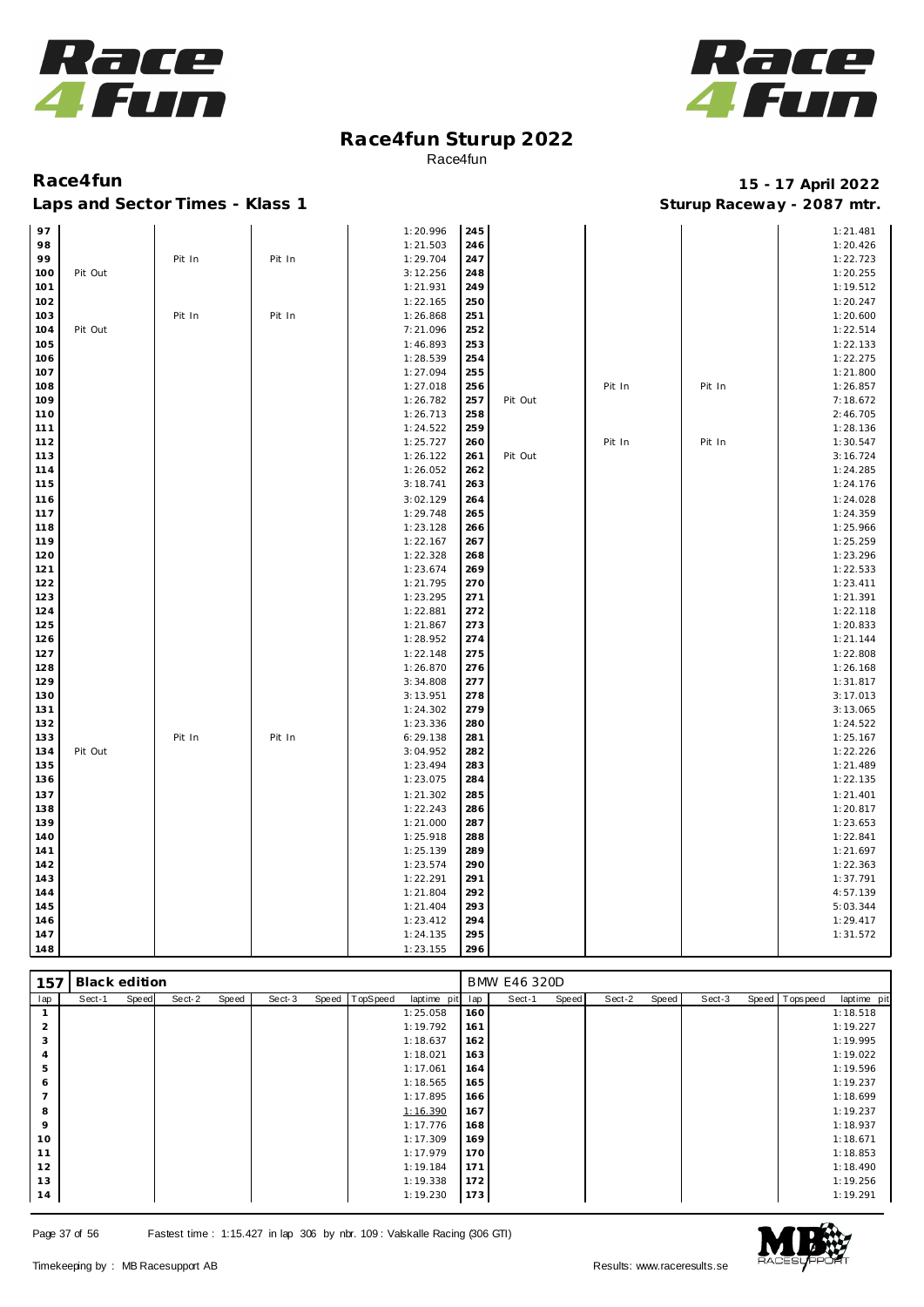



Laps and Sector Times - Klass 1 **Sturies 1 Sturies 1 Sturies 1 8 and Sector Times - Klass 1 Sturies 1 and Section** 1 **Contrary** 1 **And Section** 1 **Contrary** 1 **Contrary** 1 **Contrary** 1 **Contrary 1 and 2007** must

| 15       |         |        |        | 1:18.708             | 174        |         |        |        | 1:18.776             |
|----------|---------|--------|--------|----------------------|------------|---------|--------|--------|----------------------|
| 16       |         |        |        | 1:17.778             | 175        |         |        |        | 1:18.730             |
| 17       |         |        |        | 1:18.841             | 176        |         |        |        | 1:19.061             |
| 18       |         |        |        | 1:17.977             | 177        |         |        |        | 1:18.861             |
| 19       |         |        |        | 1:19.837             | 178        |         |        |        | 1:18.351             |
| 20       |         |        |        | 2:24.840             | 179        |         |        |        | 1:18.565             |
| 21       |         |        |        | 1:22.453             | 180        |         |        |        | 1:18.493             |
| 22       |         |        |        | 1:18.674             | 181        |         |        |        | 1:20.016             |
| 23       |         |        |        | 1:18.217             | 182        |         |        |        | 1:19.839             |
| 24       |         |        |        | 1:17.900             | 183        |         |        |        | 1:18.925             |
| 25       |         |        |        | 1:18.036             | 184        |         |        |        | 1:19.407             |
| 26<br>27 |         |        |        | 1:18.151<br>1:17.429 | 185<br>186 |         | Pit In | Pit In | 1:19.331<br>1:19.305 |
| 28       |         |        |        | 1:17.737             | 187        | Pit Out |        |        | 5:00.004             |
| 29       |         |        |        | 1:18.500             | 188        |         |        |        | 3:18.677             |
| 30       |         |        |        | 1:17.251             | 189        |         |        |        | 2:08.892             |
| 31       |         |        |        | 1:17.808             | 190        |         |        |        | 1:20.277             |
| 32       |         |        |        | 1:17.618             | 191        |         |        |        | 1:19.963             |
| 33       |         |        |        | 1:18.296             | 192        |         |        |        | 1:18.874             |
| 34       |         |        |        | 1:18.518             | 193        |         |        |        | 1:19.441             |
| 35       |         |        |        | 1:17.809             | 194        |         |        |        | 1:19.626             |
| 36       |         |        |        | 1:18.108             | 195        |         |        |        | 1:18.616             |
| 37       |         |        |        | 1:48.053             | 196        |         |        |        | 1:20.869             |
| 38       |         | Pit In | Pit In | 2:24.204             | 197        |         |        |        | 1:18.751             |
| 39       | Pit Out |        |        | 6:31.327             | 198        |         |        |        | 1:18.376             |
| 40       |         |        |        | 2:45.317             | 199        |         |        |        | 1:19.700             |
| 41       |         |        |        | 1:20.362             | 200        |         |        |        | 1:19.290             |
| 42       |         |        |        | 1:18.125             | 201        |         |        |        | 1:18.458             |
| 43       |         |        |        | 1:17.680             | 202        |         |        |        | 1:19.383             |
| 44       |         |        |        | 1:17.544             | 203        |         |        |        | 1:20.711             |
| 45       |         |        |        | 1:19.310             | 204        |         |        |        | 1:20.197             |
| 46       |         |        |        | 1:18.025             | 205        |         |        |        | 1:25.437             |
| 47       |         |        |        | 1:18.266             | 206        |         |        |        | 1:20.047             |
| 48       |         |        |        | 1:18.073             | 207        |         |        |        | 1:18.541             |
| 49       |         |        |        | 1:16.881             | 208        |         |        |        | 1:18.889             |
| 50       |         |        |        | 1:17.206             | 209        |         |        |        | 1:18.365             |
| 51       |         |        |        | 1:16.803             | 210        |         |        |        | 1:18.657             |
| 52       |         |        |        | 1:18.276             | 211        |         |        |        | 1:18.391             |
| 53       |         |        |        | 1:19.102             | 212        |         |        |        | 1:18.998             |
| 54       |         |        |        | 1:19.859             | 213        |         |        |        | 1:17.518             |
| 55       |         |        |        | 1:21.526             | 214        |         |        |        | 1:17.885             |
| 56<br>57 |         |        |        | 1:16.759<br>1:16.878 | 215<br>216 |         |        |        | 1:18.533<br>1:17.876 |
| 58       |         |        |        | 1:18.081             | 217        |         |        |        | 1:18.262             |
| 59       |         |        |        | 1:19.843             | 218        |         |        |        | 1:18.309             |
| 60       |         |        |        | 1:17.713             | 219        |         |        |        | 1:18.192             |
| 61       |         |        |        | 1:19.079             | 220        |         |        |        | 1:18.538             |
| 62       |         |        |        | 1:19.765             | 221        |         |        |        | 1:18.614             |
| 63       |         |        |        | 1:18.286             | 222        |         |        |        | 1:20.377             |
| 64       |         |        |        | 1:18.095             | 223        |         |        |        | 1:18.845             |
| 65       |         |        |        | 1:17.958             | 224        |         |        |        | 1:20.194             |
| 66       |         |        |        | 1:17.863             | 225        |         |        |        | 1:19.658             |
| 67       |         |        |        | 1:19.065             | 226        |         |        |        | 1:18.315             |
| 68       |         |        |        | 1:21.373             | 227        |         |        |        | 1:18.746             |
| 69       |         |        |        | 1:17.539             | 228        |         |        |        | 1:17.962             |
| 70       |         |        |        | 1:18.515             | 229        |         |        |        | 1:18.755             |
| 71       |         |        |        | 1:19.258             | 230        |         |        |        | 1:18.576             |
| 72       |         |        |        | 1:18.870             | 231        |         |        |        | 1:18.214             |
| 73       |         |        |        | 1:18.167             | 232        |         |        |        | 1:19.653             |
| 74       |         |        |        | 1:17.151             | 233        |         |        |        | 1:20.842             |
| 75       |         |        |        | 1:17.372             | 234        |         |        |        | 1:18.901             |
| 76       |         |        |        | 1:18.847             | 235        |         |        |        | 1:20.228             |
| 77       |         |        |        | 1:19.346             | 236        |         |        |        | 1:18.202             |
| 78       |         |        |        | 1:18.714             | 237        |         |        |        | 1:19.345             |
| 79       |         |        |        | 1:17.941             | 238        |         |        |        | 1:18.341             |
| 80       |         |        |        | 1:20.262             | 239        |         |        |        | 1:18.128             |
| 81<br>82 |         | Pit In | Pit In | 1:19.639<br>1:40.185 | 240<br>241 |         |        |        | 1:19.180<br>1:19.322 |
| 83       | Pit Out |        |        | 5:52.156             | 242        |         |        |        | 1:17.453             |
|          |         |        |        |                      |            |         |        |        |                      |

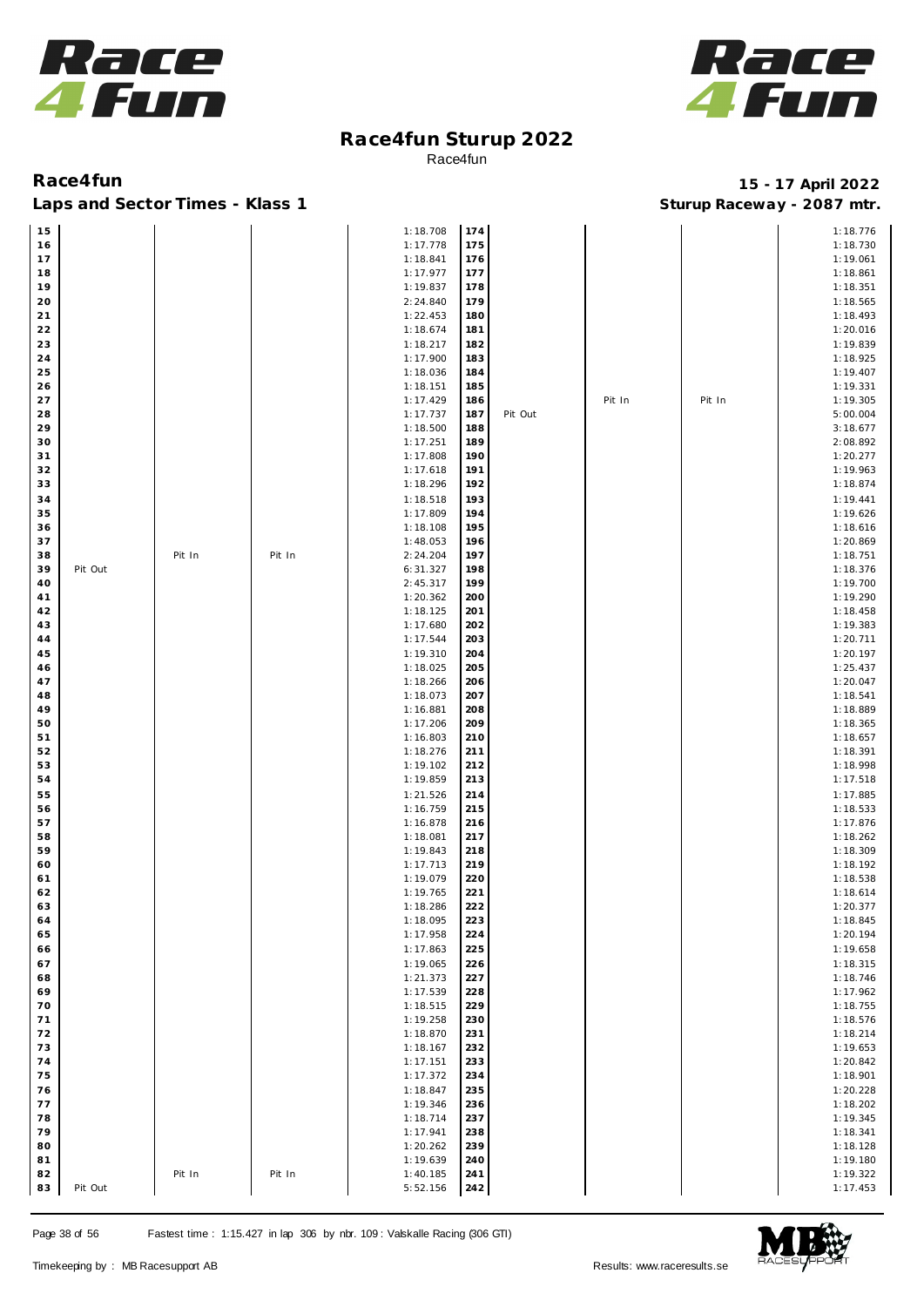



Laps and Sector Times - Klass 1 **Sturies 1 Sturies 1 Sturies 1 8 and Sector Times - Klass 1 Sturies 1 and Section** 1 **Contrary** 1 **And Section** 1 **Contrary** 1 **Contrary** 1 **Contrary** 1 **Contrary 1 and 2007** must

| 84  |         |        |        | 2:48.527 | 243 |         |        |        | 1:18.592 |
|-----|---------|--------|--------|----------|-----|---------|--------|--------|----------|
| 85  |         |        |        | 2:17.322 | 244 |         |        |        | 1:18.412 |
| 86  |         |        |        | 1:26.402 | 245 |         |        |        | 1:18.334 |
| 87  |         |        |        | 1:24.856 | 246 |         |        |        | 1:18.738 |
| 88  |         |        |        | 1:22.887 | 247 |         |        |        | 1:19.134 |
|     |         |        |        |          |     |         |        |        |          |
| 89  |         |        |        | 1:22.398 | 248 |         | Pit In | Pit In | 1:18.050 |
| 90  |         |        |        | 1:23.308 | 249 | Pit Out |        |        | 5:44.685 |
| 91  |         |        |        | 1:20.855 | 250 |         |        |        | 1:24.172 |
| 92  |         |        |        | 1:20.731 | 251 |         |        |        | 1:23.271 |
| 93  |         |        |        | 1:21.192 | 252 |         |        |        | 1:23.154 |
| 94  |         |        |        | 1:21.697 | 253 |         |        |        | 1:22.889 |
| 95  |         |        |        | 1:20.631 | 254 |         |        |        | 1:21.074 |
| 96  |         |        |        | 1:20.287 | 255 |         |        |        | 1:22.974 |
| 97  |         |        |        | 1:19.695 | 256 |         |        |        | 1:21.948 |
| 98  |         |        |        | 1:19.800 | 257 |         |        |        | 1:20.872 |
| 99  |         |        |        | 1:19.345 | 258 |         |        |        | 1:21.833 |
| 100 |         |        |        | 1:21.546 | 259 |         |        |        | 1:20.700 |
|     |         |        |        |          |     |         |        |        |          |
| 101 |         |        |        | 1:21.725 | 260 |         |        |        | 1:21.440 |
| 102 |         |        |        | 1:19.768 | 261 |         |        |        | 1:20.927 |
| 103 |         |        |        | 1:19.818 | 262 |         |        |        | 1:21.998 |
| 104 |         |        |        | 1:20.795 | 263 |         |        |        | 1:21.398 |
| 105 |         |        |        | 1:19.589 | 264 |         |        |        | 1:20.922 |
| 106 |         |        |        | 1:19.663 | 265 |         |        |        | 1:20.953 |
| 107 |         |        |        | 1:20.243 | 266 |         |        |        | 1:20.330 |
| 108 |         |        |        | 1:18.663 | 267 |         |        |        | 1:20.386 |
| 109 |         |        |        | 1:18.999 | 268 |         |        |        | 1:21.351 |
| 110 |         |        |        | 1:23.635 | 269 |         |        |        | 1:21.195 |
| 111 |         |        |        | 3:14.772 | 270 |         |        |        | 1:20.897 |
| 112 |         |        |        | 3:13.422 | 271 |         |        |        | 1:20.141 |
| 113 |         |        |        | 1:39.970 | 272 |         |        |        | 1:19.470 |
|     |         |        |        |          |     |         |        |        |          |
| 114 |         |        |        | 1:24.001 | 273 |         |        |        | 1:18.813 |
| 115 |         |        |        | 1:20.762 | 274 |         |        |        | 1:19.552 |
| 116 |         |        |        | 1:19.590 | 275 |         |        |        | 1:18.871 |
| 117 |         |        |        | 1:18.901 | 276 |         |        |        | 1:25.996 |
| 118 |         |        |        | 1:18.676 | 277 |         | Pit In | Pit In | 1:36.501 |
| 119 |         |        |        | 1:19.923 | 278 | Pit Out |        |        | 9:32.561 |
| 120 |         |        |        | 1:20.669 | 279 |         |        |        | 1:22.077 |
| 121 |         |        |        | 1:19.505 | 280 |         |        |        | 1:19.788 |
| 122 |         |        |        | 1:19.049 | 281 |         |        |        | 1:19.460 |
| 123 |         |        |        | 1:21.392 | 282 |         |        |        | 1:18.632 |
| 124 |         | Pit In | Pit In | 3:13.353 | 283 |         |        |        | 1:18.743 |
| 125 | Pit Out |        |        | 3:46.796 | 284 |         |        |        | 1:18.682 |
|     |         |        |        |          |     |         |        |        |          |
| 126 |         |        |        | 1:27.703 | 285 |         |        |        | 1:19.321 |
| 127 |         |        |        | 1:19.615 | 286 |         |        |        | 1:18.752 |
| 128 |         |        |        | 1:19.263 | 287 |         |        |        | 1:18.899 |
| 129 |         |        |        | 1:19.835 | 288 |         |        |        | 1:18.846 |
| 130 |         |        |        | 1:19.921 | 289 |         |        |        | 1:20.325 |
| 131 |         |        |        | 1:20.470 | 290 |         |        |        | 1:19.656 |
| 132 |         |        |        | 1:18.150 | 291 |         |        |        | 1:19.531 |
| 133 |         |        |        | 1:18.335 | 292 |         |        |        | 1:18.949 |
| 134 |         |        |        | 1:18.840 | 293 |         |        |        | 1:18.156 |
| 135 |         |        |        | 1:19.575 | 294 |         |        |        | 1:19.852 |
| 136 |         |        |        | 1:19.113 | 295 |         |        |        | 1:18.664 |
| 137 |         |        |        | 1:24.186 | 296 |         |        |        | 1:19.845 |
| 138 |         |        |        | 3:35.760 | 297 |         |        |        | 1:18.161 |
| 139 |         |        |        | 3:12.626 | 298 |         |        |        | 1:19.324 |
| 140 |         |        |        | 1:18.484 | 299 |         |        |        | 1:33.150 |
|     |         |        |        |          |     |         |        |        |          |
| 141 |         |        |        | 1:18.341 | 300 |         |        |        | 3:19.727 |
| 142 |         |        |        | 1:17.975 | 301 |         |        |        | 3:20.433 |
| 143 |         |        |        | 1:18.377 | 302 |         |        |        | 1:19.417 |
| 144 |         |        |        | 1:20.506 | 303 |         |        |        | 1:18.243 |
| 145 |         |        |        | 1:19.053 | 304 |         |        |        | 1:19.996 |
| 146 |         |        |        | 1:18.940 | 305 |         |        |        | 1:19.022 |
| 147 |         |        |        | 1:18.515 | 306 |         |        |        | 1:20.291 |
| 148 |         |        |        | 1:18.528 | 307 |         |        |        | 1:18.933 |
| 149 |         |        |        | 1:19.158 | 308 |         |        |        | 1:19.228 |
| 150 |         |        |        | 1:21.448 | 309 |         |        |        | 1:18.686 |
| 151 |         |        |        | 1:19.731 | 310 |         |        |        | 1:18.898 |
| 152 |         |        |        | 1:18.586 | 311 |         |        |        | 1:18.848 |
|     |         |        |        |          |     |         |        |        |          |

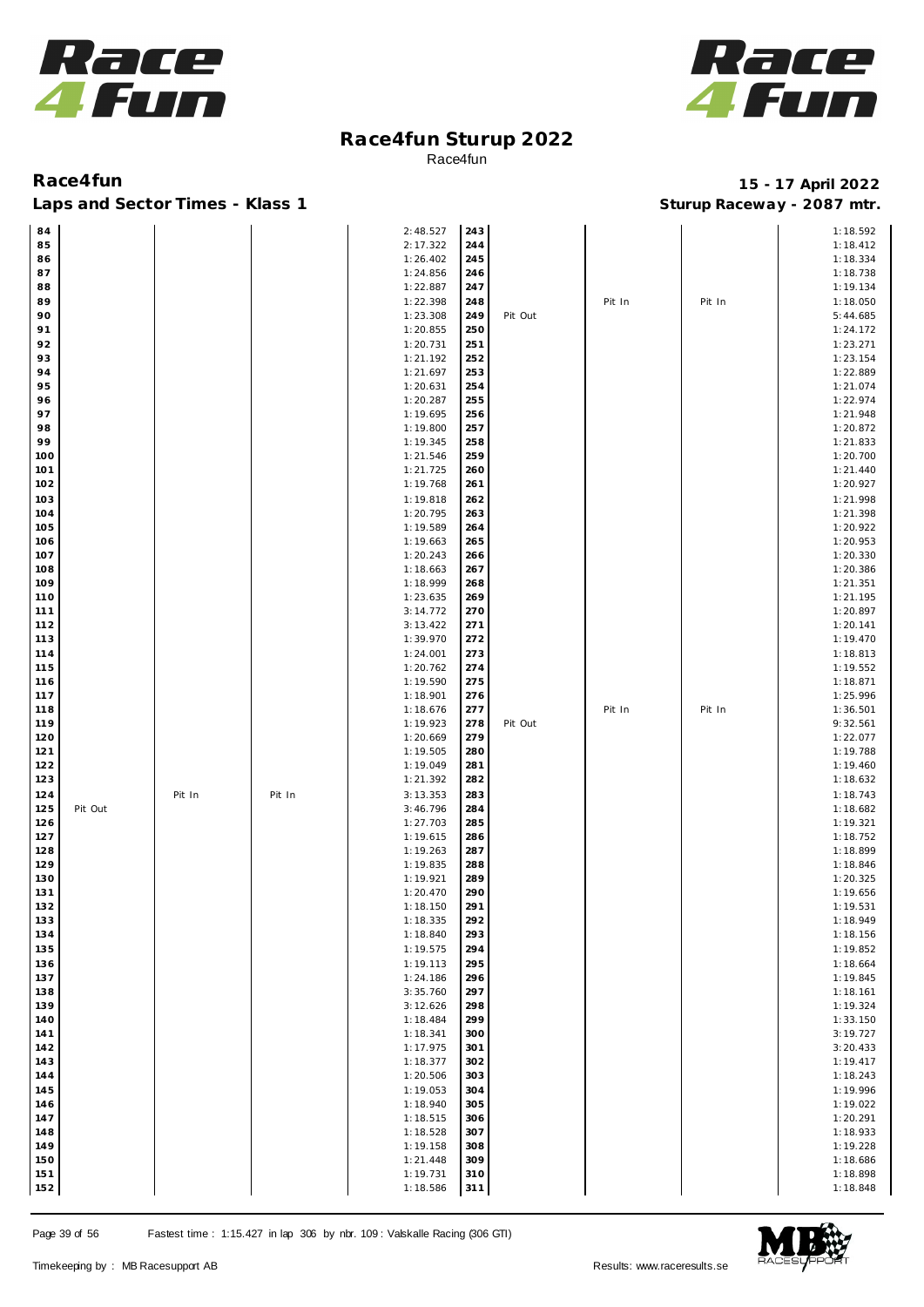



### Laps and Sector Times - Klass 1 **Sturies 1 Sturies 1 Sturies 1 8 and Sector Times - Klass 1 Sturies 1 and Section** 1 **Contrary** 1 **And Section** 1 **Contrary** 1 **Contrary** 1 **Contrary** 1 **Contrary 1 and 2007** must

| 153 |  | 1:19.072 | 312 |  | 1:19.227 |
|-----|--|----------|-----|--|----------|
| 154 |  | 1:19.508 | 313 |  | 1:19.784 |
| 155 |  | 1:20.277 | 314 |  | 5:29.294 |
| 156 |  | 1:19.215 | 315 |  | 5:25.734 |
| 157 |  | 1:18.761 | 316 |  | 1:16.949 |
| 158 |  | 1:19.742 | 317 |  | 1:18.390 |
| 159 |  | 1:18.362 | 318 |  |          |

| 159                     |         |       | Lyn & Kudsk Motorsport |       |        |       |          |                      |            | Peugeot 206 |       |        |       |        |       |           |                      |
|-------------------------|---------|-------|------------------------|-------|--------|-------|----------|----------------------|------------|-------------|-------|--------|-------|--------|-------|-----------|----------------------|
| lap                     | Sect-1  | Speed | Sect-2                 | Speed | Sect-3 | Speed | TopSpeed | laptime pit          | lap        | Sect-1      | Speed | Sect-2 | Speed | Sect-3 | Speed | Tops peed | laptime pit          |
| $\mathbf{1}$            |         |       |                        |       |        |       |          | 1:25.997             | 115        |             |       |        |       |        |       |           | 1:21.794             |
| $\overline{\mathbf{c}}$ |         |       |                        |       |        |       |          | 1:21.793             | 116        |             |       |        |       |        |       |           | 1:20.062             |
| 3                       |         |       | Pit In                 |       | Pit In |       |          | 1:42.017             | 117        |             |       |        |       |        |       |           | 1:19.436             |
| 4                       | Pit Out |       |                        |       |        |       |          | 13:14.491            | 118        |             |       |        |       |        |       |           | 1:23.068             |
| $\mathbf 5$<br>6        |         |       |                        |       |        |       |          | 1:20.454<br>1:21.162 | 119<br>120 |             |       |        |       |        |       |           | 1:20.194             |
| $\overline{7}$          |         |       |                        |       |        |       |          | 1:20.290             | 121        |             |       |        |       |        |       |           | 1:21.013<br>1:20.926 |
| 8                       |         |       |                        |       |        |       |          | 1:20.572             | 122        |             |       |        |       |        |       |           | 3:37.077             |
| 9                       |         |       |                        |       |        |       |          | 1:20.542             | 123        |             |       |        |       |        |       |           | 3:11.176             |
| 10                      |         |       |                        |       |        |       |          | 1:29.419             | 124        |             |       |        |       |        |       |           | 1:21.199             |
| 11                      |         |       |                        |       |        |       |          | 1:55.170             | 125        |             |       |        |       |        |       |           | 1:23.904             |
| 12                      |         |       |                        |       |        |       |          | 1:33.849             | 126        |             |       |        |       |        |       |           | 1:22.944             |
| 13                      |         |       |                        |       |        |       |          | 1:21.747             | 127        |             |       |        |       |        |       |           | 1:20.655             |
| 14                      |         |       |                        |       |        |       |          | 1:20.923             | 128        |             |       |        |       |        |       |           | 1:25.779             |
| 15                      |         |       |                        |       |        |       |          | 1:20.176             | 129        |             |       |        |       |        |       |           | 1:19.098             |
| 16                      |         |       | Pit In                 |       | Pit In |       |          | 1:35.622             | 130        |             |       |        |       |        |       |           | 1:18.487             |
| 17                      | Pit Out |       |                        |       |        |       |          | 5:21.453             | 131        |             |       |        |       |        |       |           | 1:18.641             |
| 18                      |         |       |                        |       |        |       |          | 1:23.262             | 132        |             |       |        |       |        |       |           | 1:24.467             |
| 19                      |         |       |                        |       |        |       |          | 1:21.608             | 133        |             |       |        |       |        |       |           | 1:20.290             |
| 20                      |         |       |                        |       |        |       |          | 1:22.677             | 134        |             |       |        |       |        |       |           | 1:21.955             |
| 21                      |         |       |                        |       |        |       |          | 1:20.582             | 135        |             |       |        |       |        |       |           | 1:20.367             |
| 22                      |         |       |                        |       |        |       |          | 1:20.927             | 136        |             |       |        |       |        |       |           | 1:19.654             |
| 23                      |         |       |                        |       |        |       |          | 1:20.600             | 137        |             |       | Pit In |       | Pit In |       |           | 1:26.304             |
| 24                      |         |       |                        |       |        |       |          | 1:45.024             | 138        | Pit Out     |       |        |       |        |       |           | 13:01.671            |
| 25                      |         |       |                        |       |        |       |          | 2:30.346             | 139<br>140 |             |       |        |       |        |       |           | 1:21.353             |
| 26<br>27                |         |       |                        |       |        |       |          | 3:04.476<br>3:15.146 | 141        |             |       |        |       |        |       |           | 1:21.020<br>1:21.810 |
| 28                      |         |       |                        |       |        |       |          | 2:38.009             | 142        |             |       |        |       |        |       |           | 1:21.345             |
| 29                      |         |       |                        |       |        |       |          | 1:22.036             | 143        |             |       |        |       |        |       |           | 1:20.640             |
| 30                      |         |       |                        |       |        |       |          | 1:21.665             | 144        |             |       |        |       |        |       |           | 1:20.225             |
| 31                      |         |       |                        |       |        |       |          | 1:18.925             | 145        |             |       |        |       |        |       |           | 1:20.945             |
| 32                      |         |       |                        |       |        |       |          | 1:19.171             | 146        |             |       |        |       |        |       |           | 1:21.353             |
| 33                      |         |       |                        |       |        |       |          | 1:19.696             | 147        |             |       |        |       |        |       |           | 1:20.471             |
| 34                      |         |       |                        |       |        |       |          | 1:19.125             | 148        |             |       |        |       |        |       |           | 1:20.868             |
| 35                      |         |       |                        |       |        |       |          | 1:19.654             | 149        |             |       |        |       |        |       |           | 1:20.791             |
| 36                      |         |       |                        |       |        |       |          | 1:20.806             | 150        |             |       |        |       |        |       |           | 1:19.322             |
| 37                      |         |       |                        |       |        |       |          | 1:19.830             | 151        |             |       |        |       |        |       |           | 1:20.297             |
| 38                      |         |       |                        |       |        |       |          | 1:19.350             | 152        |             |       |        |       |        |       |           | 1:21.851             |
| 39                      |         |       |                        |       |        |       |          | 1:19.887             | 153        |             |       |        |       |        |       |           | 1:22.667             |
| 40                      |         |       |                        |       |        |       |          | 1:19.465             | 154        |             |       |        |       |        |       |           | 1:19.823             |
| 41                      |         |       |                        |       |        |       |          | 1:18.877             | 155        |             |       |        |       |        |       |           | 1:21.063             |
| 42                      |         |       |                        |       |        |       |          | 1:18.624             | 156        |             |       |        |       |        |       |           | 1:22.742             |
| 43                      |         |       |                        |       |        |       |          | 1:17.940             | 157        |             |       |        |       |        |       |           | 1:22.244             |
| 44<br>45                |         |       |                        |       |        |       |          | 1:18.829<br>1:17.770 | 158<br>159 |             |       |        |       |        |       |           | 1:20.679             |
| 46                      |         |       |                        |       |        |       |          | 1:18.313             | 160        |             |       |        |       |        |       |           | 1:20.474<br>1:21.117 |
| 47                      |         |       |                        |       |        |       |          | 1:19.981             | 161        |             |       |        |       |        |       |           | 1:23.795             |
| 48                      |         |       |                        |       |        |       |          | 1:19.676             | 162        |             |       | Pit In |       | Pit In |       |           | 1:37.476             |
| 49                      |         |       |                        |       |        |       |          | 1:20.144             | 163        | Pit Out     |       |        |       |        |       |           | 5:46.407             |
| 50                      |         |       |                        |       |        |       |          | 1:18.297             | 164        |             |       |        |       |        |       |           | 2:00.689             |
| 51                      |         |       | Pit In                 |       | Pit In |       |          | 1:20.818             | 165        |             |       |        |       |        |       |           | 1:21.623             |
| 52                      | Pit Out |       |                        |       |        |       |          | 3:47.134             | 166        |             |       |        |       |        |       |           | 1:21.482             |
| 53                      |         |       |                        |       |        |       |          | 1:20.390             | 167        |             |       |        |       |        |       |           | 1:20.846             |
| 54                      |         |       |                        |       |        |       |          | 1:20.479             | 168        |             |       |        |       |        |       |           | 1:20.574             |
| 55                      |         |       |                        |       |        |       |          | 1:19.884             | 169        |             |       |        |       |        |       |           | 1:22.127             |
| 56                      |         |       |                        |       |        |       |          | 1:18.927             | 170        |             |       |        |       |        |       |           | 1:20.878             |
| 57                      |         |       |                        |       |        |       |          | 1:19.198             | 171        |             |       |        |       |        |       |           | 1:20.661             |
| 58                      |         |       |                        |       |        |       |          | 1:19.273             | 172        |             |       |        |       |        |       |           | 1:19.200             |
| 59                      |         |       |                        |       |        |       |          | 1:20.013             | 173        |             |       |        |       |        |       |           | 1:19.260             |

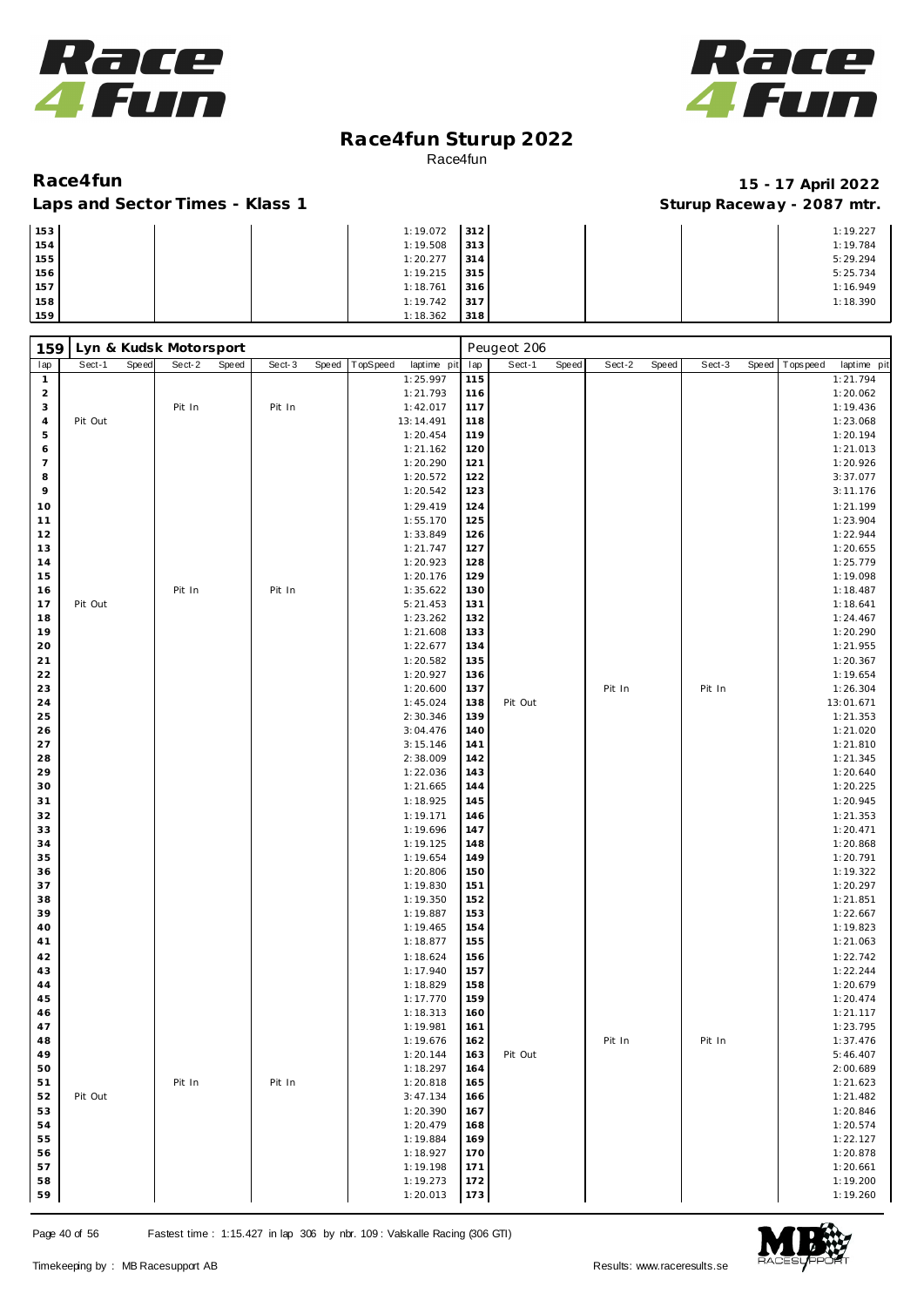



### Laps and Sector Times - Klass 1 **Sturies 1 Sturies 1 Sturies 1 8 and Sector Times - Klass 1 Sturies 1 and Section** 1 **Contrary** 1 **And Section** 1 **Contrary** 1 **Contrary** 1 **Contrary** 1 **Contrary 1 and 2007** must

# **Race4fun 15 - 17 April 2022**

| 60       |         |        |        | 1:19.728 | 174 |         |        |        | 1:19.476 |
|----------|---------|--------|--------|----------|-----|---------|--------|--------|----------|
| 61       |         |        |        | 1:21.996 | 175 |         |        |        | 1:19.795 |
| 62       |         |        |        | 1:21.633 | 176 |         |        |        | 1:20.167 |
| 63       |         |        |        | 1:19.256 | 177 |         |        |        | 1:19.977 |
| 64       |         |        |        | 1:19.952 | 178 |         |        |        | 1:20.771 |
| 65       |         |        |        | 1:20.276 | 179 |         | Pit In | Pit In | 1:22.384 |
| 66       |         |        |        | 1:18.934 | 180 | Pit Out |        |        | 4:58.964 |
| 67       |         |        |        | 1:20.911 | 181 |         |        |        | 1:21.483 |
| 68       |         | Pit In | Pit In | 2:58.362 | 182 |         |        |        | 1:20.623 |
| 69       | Pit Out |        |        | 4:12.674 | 183 |         |        |        | 1:19.764 |
| 70       |         |        |        | 2:33.923 | 184 |         |        |        | 1:19.856 |
| 71       |         |        |        | 2:14.236 | 185 |         |        |        | 1:19.847 |
| 72       |         |        |        | 1:23.456 | 186 |         |        |        | 1:19.586 |
| 73       |         |        |        | 1:21.060 | 187 |         |        |        | 1:18.802 |
| 74       |         |        |        | 1:21.098 | 188 |         |        |        | 1:19.062 |
| 75       |         |        |        | 1:20.858 | 189 |         |        |        | 1:20.554 |
| 76       |         |        |        | 1:21.076 | 190 |         |        |        | 1:19.885 |
| 77       |         |        |        | 1:18.846 | 191 |         |        |        | 1:19.431 |
| 78       |         |        |        | 1:19.145 | 192 |         |        |        | 1:19.371 |
| 79       |         |        |        | 1:18.644 | 193 |         |        |        | 1:19.216 |
| 80       |         |        |        | 1:19.631 | 194 |         |        |        | 1:19.017 |
| 81       |         |        |        | 1:20.398 | 195 |         |        |        | 1:20.738 |
| 82       |         |        |        | 1:18.432 | 196 |         |        |        | 1:20.546 |
| 83       |         |        |        | 1:17.868 | 197 |         |        |        | 1:20.503 |
| 84       |         |        |        | 1:19.507 | 198 |         |        |        | 1:18.957 |
| 85       |         |        |        | 1:21.465 | 199 |         |        |        | 1:19.662 |
| 86       |         |        |        | 1:21.668 | 200 |         |        |        | 1:18.784 |
| 87       |         |        |        | 1:18.506 | 201 |         |        |        | 1:18.869 |
| 88       |         |        |        | 1:18.294 | 202 |         |        |        | 1:18.780 |
| 89       |         |        |        | 1:18.224 | 203 |         |        |        | 1:18.620 |
|          |         |        |        |          |     |         |        |        |          |
| 90       |         |        |        | 1:19.332 | 204 |         |        |        | 1:19.287 |
| 91<br>92 |         |        |        | 1:19.135 | 205 |         |        |        | 1:19.732 |
|          |         |        |        | 1:18.829 | 206 |         |        |        | 1:19.064 |
| 93       |         |        |        | 1:18.383 | 207 |         |        |        | 1:20.441 |
| 94       |         |        |        | 1:20.278 | 208 |         |        |        | 1:20.236 |
| 95       |         |        |        | 1:19.532 | 209 |         |        |        | 1:19.714 |
| 96<br>97 |         |        |        | 1:34.041 | 210 |         |        |        | 1:20.364 |
|          |         |        |        | 3:16.057 | 211 |         |        |        | 1:19.492 |
| 98<br>99 |         |        |        | 3:18.425 | 212 |         |        |        | 1:18.899 |
|          |         |        |        | 1:38.594 | 213 |         |        |        | 1:20.010 |
| 100      |         |        |        | 1:19.406 | 214 |         |        |        | 1:20.430 |
| 101      |         |        |        | 1:20.755 | 215 |         |        |        | 1:20.761 |
| 102      |         |        |        | 1:18.859 | 216 |         |        |        | 1:19.544 |
| 103      |         |        |        | 1:17.746 | 217 |         |        |        | 1:19.931 |
| 104      |         |        |        | 1:19.392 | 218 |         |        |        | 1:19.800 |
| 105      |         |        |        | 1:49.022 | 219 |         |        |        | 1:19.103 |
| 106      |         |        |        | 1:22.822 | 220 |         |        |        | 1:18.616 |
| 107      |         |        |        | 1:22.870 | 221 |         |        |        | 1:19.932 |
| 108      |         |        |        | 1:19.762 | 222 |         |        |        | 1:19.770 |
| 109      |         |        |        | 1:23.726 | 223 |         |        |        | 1:18.762 |
| 110      |         | Pit In | Pit In | 2:58.419 | 224 |         |        |        | 1:18.866 |
| 111      | Pit Out |        |        | 6:18.422 | 225 |         |        |        | 1:18.907 |
| 112      |         |        |        | 1:22.382 | 226 |         |        |        | 1:19.539 |
| $113$    |         |        |        | 1:20.678 | 227 |         | Pit In | Pit In | 1:33.638 |
| 114      |         |        |        | 1:22.490 | 228 |         |        |        |          |

| 181            | Motörpeg |       |        |       |        |                |             |     | Peugeot 206 GTI |       |        |       |        |                |             |
|----------------|----------|-------|--------|-------|--------|----------------|-------------|-----|-----------------|-------|--------|-------|--------|----------------|-------------|
| lap            | Sect-1   | Speed | Sect-2 | Speed | Sect-3 | Speed TopSpeed | laptime pit | lap | Sect-1          | Speed | Sect-2 | Speed | Sect-3 | Speed Topspeed | laptime pit |
|                |          |       |        |       |        |                | 1:32.602    | 151 |                 |       |        |       |        |                | 1:20.604    |
| 2              |          |       |        |       |        |                | 1:25.182    | 152 |                 |       |        |       |        |                | 1:20.127    |
| 3              |          |       |        |       |        |                | 1:20.540    | 153 |                 |       |        |       |        |                | 1:18.765    |
| $\overline{4}$ |          |       |        |       |        |                | 1:21.103    | 154 |                 |       |        |       |        |                | 1:20.181    |
| 5              |          |       |        |       |        |                | 1:23.840    | 155 |                 |       | Pit In |       | Pit In |                | 1:35.595    |
| 6              |          |       |        |       |        |                | 1:21.391    | 156 | Pit Out         |       |        |       |        |                | 8:37.214    |
| $\overline{ }$ |          |       |        |       |        |                | 1:21.922    | 157 |                 |       |        |       |        |                | 1:20.142    |
| 8              |          |       |        |       |        |                | 1:21.652    | 158 |                 |       |        |       |        |                | 1:19.983    |
| 9              |          |       |        |       |        |                | 1:20.186    | 159 |                 |       |        |       |        |                | 1:20.149    |
| 10             |          |       |        |       |        |                | 1:21.125    | 160 |                 |       |        |       |        |                | 1:20.523    |
| 11             |          |       |        |       |        |                | 1:20.320    | 161 |                 |       |        |       |        |                | 1:20.366    |

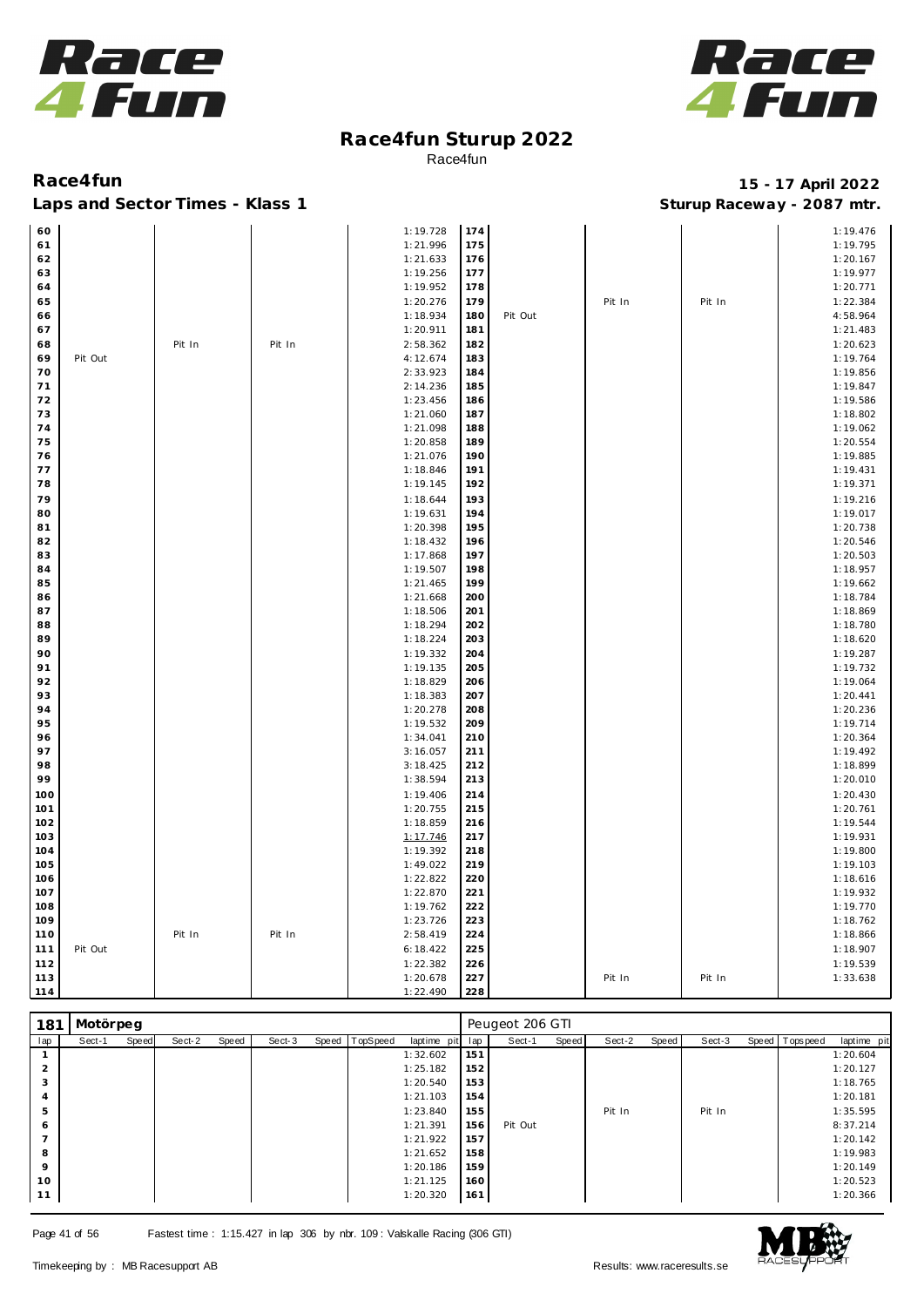



Laps and Sector Times - Klass 1 **Sturies 1 Sturies 1 Sturies 1 8 and Sector Times - Klass 1 Sturies 1 and Section** 1 **Contrary** 1 **And Section** 1 **Contrary** 1 **Contrary** 1 **Contrary** 1 **Contrary 1 and 2007** must

| 12   |         |        |        | 1:19.060  | 162 |         |        |        | 1:20.249 |
|------|---------|--------|--------|-----------|-----|---------|--------|--------|----------|
|      |         |        |        |           |     |         |        |        |          |
| 13   |         |        |        | 1:20.540  | 163 |         |        |        | 1:20.639 |
| 14   |         |        |        | 1:20.322  | 164 |         |        |        | 1:21.278 |
| 15   |         |        |        | 1:20.159  | 165 |         |        |        | 1:19.576 |
|      |         |        |        |           |     |         |        |        |          |
| 16   |         |        |        | 1:19.626  | 166 |         |        |        | 1:20.971 |
| 17   |         |        |        | 1:19.379  | 167 |         |        |        | 1:20.074 |
| 18   |         |        |        | 1:23.243  | 168 |         |        |        | 1:21.814 |
|      |         |        |        |           |     |         |        |        |          |
| 19   |         |        |        | 1:42.794  | 169 |         |        |        | 1:19.124 |
| 20   |         |        |        | 1:43.867  | 170 |         |        |        | 1:18.981 |
|      |         |        |        |           |     |         |        |        |          |
| $21$ |         |        |        | 1:39.729  | 171 |         |        |        | 1:18.799 |
| 22   |         |        |        | 1:19.031  | 172 |         |        |        | 1:22.875 |
| 23   |         |        |        | 1:21.133  | 173 |         |        |        | 2:54.708 |
|      |         |        |        |           |     |         |        |        |          |
| 24   |         |        |        | 1:21.045  | 174 |         |        |        | 3:18.032 |
| 25   |         |        |        | 1:19.711  | 175 |         |        |        | 2:10.138 |
| 26   |         |        |        | 1:19.495  | 176 |         |        |        | 1:22.252 |
|      |         |        |        |           |     |         |        |        |          |
| 27   |         |        |        | 1:19.843  | 177 |         |        |        | 1:21.930 |
| 28   |         |        |        | 1:18.262  | 178 |         |        |        | 1:19.463 |
| 29   |         |        |        | 1:19.132  | 179 |         |        |        | 1:20.269 |
|      |         |        |        |           |     |         |        |        |          |
| 30   |         |        |        | 1:19.546  | 180 |         |        |        | 1:18.380 |
| 31   |         |        |        | 1:18.461  | 181 |         |        |        | 1:20.103 |
| 32   |         |        |        | 1:18.510  | 182 |         |        |        | 1:19.773 |
|      |         |        |        |           |     |         |        |        |          |
| 33   |         |        |        | 1:19.307  | 183 |         |        |        | 1:21.143 |
| 34   |         |        |        | 1:18.942  | 184 |         |        |        | 1:19.620 |
| 35   |         |        |        | 1:19.192  | 185 |         |        |        | 1:19.896 |
|      |         |        |        |           |     |         |        |        |          |
| 36   |         |        |        | 1:46.894  | 186 |         |        |        | 1:20.549 |
| 37   |         |        |        | 2:40.706  | 187 |         |        |        | 1:20.012 |
| 38   |         |        |        | 3:07.849  | 188 |         |        |        | 1:19.414 |
|      |         |        |        |           |     |         |        |        |          |
| 39   |         |        |        | 3:11.181  | 189 |         |        |        | 1:19.958 |
| 40   |         |        |        | 2:42.879  | 190 |         |        |        | 1:21.922 |
| 41   |         |        |        | 1:19.363  | 191 |         |        |        | 1:21.368 |
|      |         |        |        |           |     |         |        |        |          |
| 42   |         |        |        | 1:17.941  | 192 |         |        |        | 1:19.908 |
| 43   |         |        |        | 1:18.080  | 193 |         |        |        | 1:18.931 |
|      |         |        |        |           |     |         |        |        |          |
| 44   |         |        |        | 1:17.559  | 194 |         |        |        | 1:20.496 |
| 45   |         |        |        | 1:18.862  | 195 |         |        |        | 1:18.937 |
| 46   |         |        |        | 1:18.701  | 196 |         |        |        | 1:19.702 |
|      |         |        |        |           | 197 |         |        |        |          |
| 47   |         |        |        | 1:19.663  |     |         |        |        | 1:19.280 |
| 48   |         |        |        | 1:18.568  | 198 |         |        |        | 1:19.950 |
| 49   |         |        |        | 1:19.393  | 199 |         |        |        | 1:19.495 |
| 50   |         |        |        | 1:18.611  | 200 |         |        |        | 1:19.381 |
|      |         |        |        |           |     |         |        |        |          |
| 51   |         |        |        | 1:18.339  | 201 |         |        |        | 1:19.207 |
| 52   |         |        |        | 1:18.746  | 202 |         |        |        | 1:19.327 |
| 53   |         |        |        |           | 203 |         |        |        |          |
|      |         |        |        | 1:18.611  |     |         |        |        | 1:18.856 |
| 54   |         |        |        | 1:19.908  | 204 |         |        |        | 1:18.996 |
| 55   |         |        |        | 1:20.317  | 205 |         |        |        | 1:18.617 |
| 56   |         |        |        | 1:20.235  | 206 |         |        |        | 1:19.836 |
|      |         |        |        |           |     |         |        |        |          |
| 57   |         |        |        | 1:20.028  | 207 |         |        |        | 1:23.183 |
| 58   |         |        |        | 1:21.456  | 208 |         | Pit In | Pit In | 1:23.956 |
| 59   |         | Pit In | Pit In | 1:43.492  | 209 | Pit Out |        |        | 6:10.700 |
|      |         |        |        |           |     |         |        |        |          |
| 60   | Pit Out |        |        | 11:10.931 | 210 |         |        |        | 1:21.390 |
| 61   |         |        |        | 1:25.075  | 211 |         |        |        | 1:21.184 |
| 62   |         |        |        |           |     |         |        |        |          |
|      |         |        |        | 1:21.835  | 212 |         |        |        | 1:20.694 |
| 63   |         |        |        | 1:21.650  | 213 |         |        |        | 1:21.236 |
| 64   |         |        |        | 1:21.946  | 214 |         |        |        | 1:20.421 |
|      |         |        |        |           |     |         |        |        |          |
| 65   |         |        |        | 1:22.538  | 215 |         |        |        | 1:19.478 |
| 66   |         |        |        | 1:24.382  | 216 |         |        |        | 1:20.531 |
| 67   |         |        |        | 1:24.038  | 217 |         |        |        | 1:19.218 |
| 68   |         |        |        | 1:21.924  | 218 |         |        |        | 1:19.712 |
|      |         |        |        |           |     |         |        |        |          |
| 69   |         |        |        | 1:24.177  | 219 |         |        |        | 1:22.365 |
| 70   |         |        |        | 1:21.032  | 220 |         |        |        | 1:19.692 |
| 71   |         |        |        | 1:20.668  | 221 |         |        |        | 1:19.832 |
|      |         |        |        |           |     |         |        |        |          |
| 72   |         |        |        | 1:22.845  | 222 |         |        |        | 1:19.998 |
| 73   |         |        |        | 1:25.882  | 223 |         |        |        | 1:19.632 |
| 74   |         |        |        | 2:50.537  | 224 |         |        |        | 1:19.511 |
|      |         |        |        |           |     |         |        |        |          |
| 75   |         |        |        | 3:22.619  | 225 |         |        |        | 1:19.527 |
| 76   |         |        |        | 2:50.987  | 226 |         |        |        | 1:19.833 |
| 77   |         |        |        | 2:21.722  | 227 |         |        |        | 1:19.666 |
|      |         |        |        |           |     |         |        |        |          |
| 78   |         |        |        | 1:22.186  | 228 |         |        |        | 1:19.563 |
| 79   |         |        |        | 1:20.753  | 229 |         |        |        | 1:22.601 |
| 80   |         |        |        | 1:22.176  | 230 |         |        |        | 1:20.987 |
|      |         |        |        |           |     |         |        |        |          |

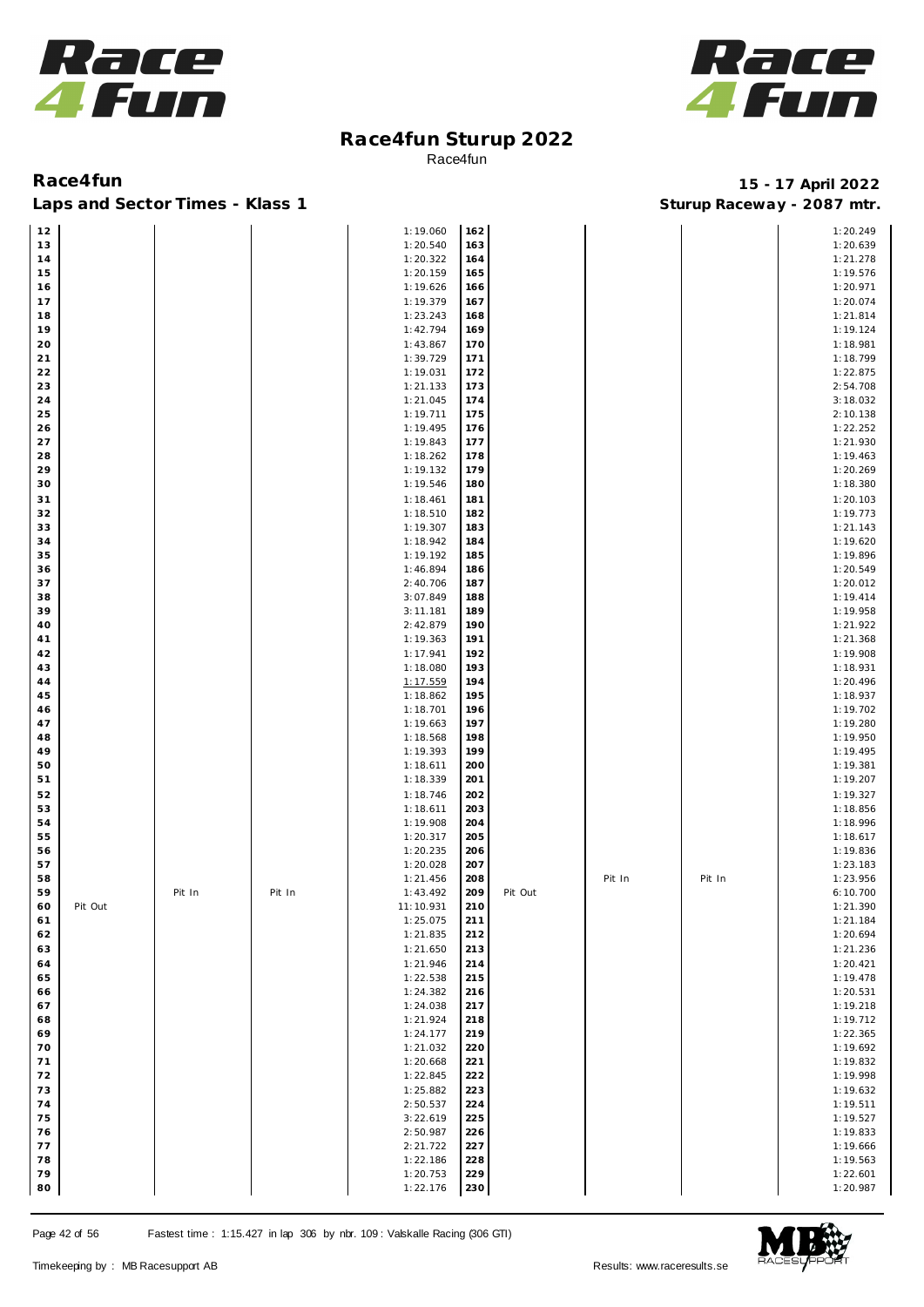



**Race4fun 15 - 17 April 2022** Laps and Sector Times - Klass 1 **Sturies 1 Sturies 1 Sturies 1 Sturies 1 Sturies 1 Sturies 1 Sturies 1 Sturies 1 Sturies 1 Sturies 1 Sturies 1 Sturies 1 Sturies 1 Sturies 1 Sturies 1 Sturies 1** 

| 81  |         |        |        | 1:22.938 | 231 |         |        |        | 1:19.193 |
|-----|---------|--------|--------|----------|-----|---------|--------|--------|----------|
| 82  |         |        |        | 1:20.264 | 232 |         |        |        | 1:20.288 |
| 83  |         |        |        | 1:21.395 | 233 |         |        |        | 1:22.254 |
|     |         |        |        |          |     |         |        |        |          |
| 84  |         |        |        | 1:21.580 | 234 |         |        |        | 1:20.456 |
| 85  |         |        |        | 1:20.827 | 235 |         |        |        | 1:21.323 |
| 86  |         |        |        | 1:24.182 | 236 |         |        |        | 1:21.076 |
| 87  |         |        |        | 1:20.621 | 237 |         |        |        | 1:22.178 |
| 88  |         |        |        | 1:21.227 | 238 |         |        |        | 1:21.069 |
|     |         |        |        |          |     |         |        |        |          |
| 89  |         |        |        | 1:21.934 | 239 |         |        |        | 1:20.970 |
| 90  |         |        |        | 1:22.789 | 240 |         |        |        | 1:19.895 |
| 91  |         |        |        | 1:23.802 | 241 |         |        |        | 1:20.079 |
| 92  |         |        |        | 1:23.122 | 242 |         |        |        | 1:20.482 |
|     |         |        |        |          |     |         |        |        |          |
| 93  |         |        |        | 1:21.725 | 243 |         |        |        | 1:19.498 |
| 94  |         |        |        | 1:21.884 | 244 |         |        |        | 1:20.351 |
| 95  |         |        |        | 1:23.178 | 245 |         |        |        | 1:19.418 |
| 96  |         |        |        | 1:22.076 | 246 |         |        |        | 1:19.993 |
| 97  |         |        |        | 1:21.681 | 247 |         |        |        | 1:19.289 |
|     |         |        |        |          |     |         |        |        |          |
| 98  |         |        |        | 1:20.803 | 248 |         |        |        | 1:20.935 |
| 99  |         |        |        | 1:22.135 | 249 |         |        |        | 1:19.844 |
| 100 |         |        |        | 1:21.756 | 250 |         |        |        | 1:20.102 |
| 101 |         |        |        | 1:20.486 | 251 |         |        |        | 1:20.698 |
|     |         |        |        |          |     |         |        |        |          |
| 102 |         | Pit In | Pit In | 1:40.518 | 252 |         | Pit In | Pit In | 1:30.380 |
| 103 | Pit Out |        |        | 7:16.420 | 253 | Pit Out |        |        | 7:03.896 |
| 104 |         |        |        | 1:34.954 | 254 |         |        |        | 1:20.836 |
| 105 |         |        |        | 1:21.571 | 255 |         |        |        | 1:19.916 |
| 106 |         |        |        | 1:21.616 | 256 |         |        |        | 1:20.165 |
|     |         |        |        |          |     |         |        |        |          |
| 107 |         |        |        | 1:22.629 | 257 |         |        |        | 1:20.510 |
| 108 |         |        |        | 1:20.553 | 258 |         |        |        | 1:33.435 |
| 109 |         |        |        | 1:21.459 | 259 |         |        |        | 2:33.888 |
| 110 |         |        |        | 1:19.885 | 260 |         |        |        | 3:41.024 |
|     |         |        |        |          |     |         |        |        |          |
| 111 |         |        |        | 1:22.549 | 261 |         |        |        | 2:48.784 |
| 112 |         |        |        | 1:21.528 | 262 |         |        |        | 1:19.133 |
| 113 |         |        |        | 1:20.238 | 263 |         |        |        | 1:19.461 |
| 114 |         |        |        | 3:19.080 | 264 |         |        |        | 1:19.724 |
| 115 |         |        |        | 3:02.569 | 265 |         |        |        | 1:18.912 |
|     |         |        |        |          |     |         |        |        |          |
| 116 |         |        |        | 1:28.202 | 266 |         |        |        | 1:21.165 |
| 117 |         |        |        | 1:20.595 | 267 |         |        |        | 1:23.122 |
| 118 |         |        |        | 1:20.030 | 268 |         |        |        | 1:19.768 |
| 119 |         |        |        | 1:19.497 | 269 |         |        |        | 1:21.111 |
| 120 |         |        |        | 1:19.699 | 270 |         |        |        | 1:19.474 |
|     |         |        |        |          |     |         |        |        |          |
| 121 |         |        |        | 1:20.543 | 271 |         |        |        | 1:20.676 |
| 122 |         |        |        | 1:19.334 | 272 |         |        |        | 1:20.147 |
| 123 |         |        |        | 1:20.126 | 273 |         |        |        | 1:19.005 |
| 124 |         |        |        | 1:20.352 | 274 |         |        |        | 1:18.863 |
|     |         |        |        |          |     |         |        |        |          |
| 125 |         |        |        | 1:18.822 | 275 |         |        |        | 1:20.078 |
| 126 |         |        |        | 1:18.154 | 276 |         |        |        | 1:20.612 |
| 127 |         |        |        | 1:25.928 | 277 |         |        |        | 1:20.599 |
| 128 |         |        |        | 1:56.024 | 278 |         |        |        | 1:19.764 |
| 129 |         |        |        | 2:38.063 | 279 |         |        |        | 1:20.030 |
| 130 |         |        |        |          | 280 |         |        |        |          |
|     |         |        |        | 3:03.279 |     |         |        |        | 1:19.069 |
| 131 |         |        |        | 1:24.667 | 281 |         |        |        | 1:20.249 |
| 132 |         |        |        | 1:19.060 | 282 |         |        |        | 1:36.507 |
| 133 |         |        |        | 1:20.128 | 283 |         |        |        | 3:17.559 |
| 134 |         |        |        | 1:18.797 | 284 |         |        |        | 3:22.552 |
|     |         |        |        |          |     |         |        |        |          |
| 135 |         |        |        | 1:27.022 | 285 |         |        |        | 1:18.371 |
| 136 |         |        |        | 1:18.986 | 286 |         |        |        | 1:18.668 |
| 137 |         |        |        | 1:19.085 | 287 |         |        |        | 1:18.119 |
| 138 |         |        |        | 1:18.380 | 288 |         |        |        | 1:18.756 |
| 139 |         |        |        | 1:19.241 | 289 |         |        |        | 1:21.771 |
|     |         |        |        |          |     |         |        |        |          |
| 140 |         |        |        | 1:18.206 | 290 |         |        |        | 1:18.815 |
| 141 |         |        |        | 1:17.881 | 291 |         |        |        | 1:19.246 |
| 142 |         |        |        | 1:22.639 | 292 |         |        |        | 1:19.659 |
| 143 |         |        |        | 1:20.557 | 293 |         |        |        | 1:18.985 |
|     |         |        |        |          |     |         |        |        |          |
| 144 |         |        |        | 1:18.869 | 294 |         |        |        | 1:19.408 |
| 145 |         |        |        | 1:20.233 | 295 |         |        |        | 1:20.996 |
| 146 |         |        |        | 1:19.076 | 296 |         |        |        | 1:20.672 |
| 147 |         |        |        | 1:18.466 | 297 |         |        |        | 5:30.191 |
| 148 |         |        |        | 1:21.272 | 298 |         |        |        | 5:24.025 |
|     |         |        |        |          |     |         |        |        |          |
| 149 |         |        |        | 1:19.727 | 299 |         |        |        | 1:18.459 |

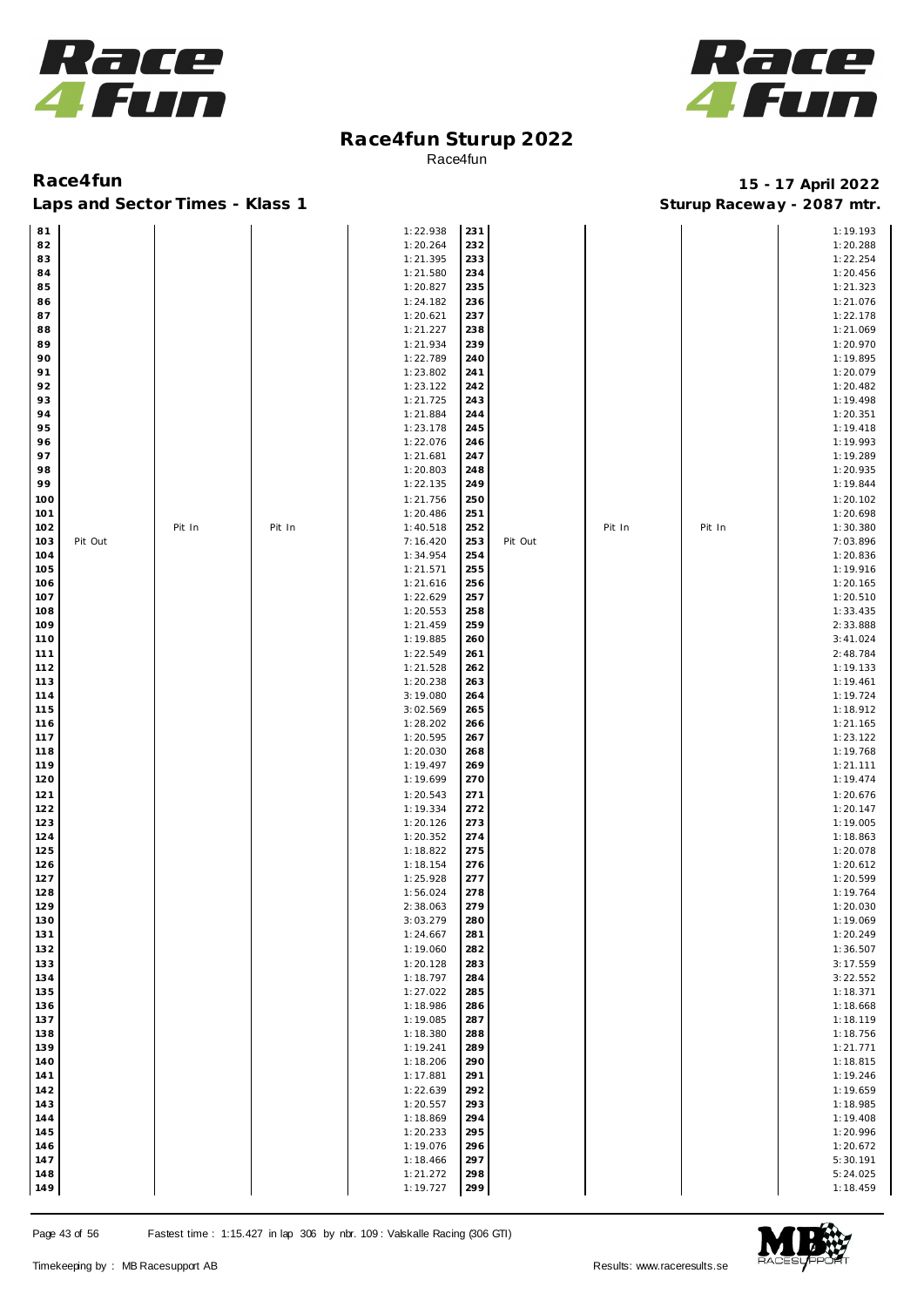



Laps and Sector Times - Klass 1 **Sturies 1 Sturies 1 Sturies 1 8 and Sector Times - Klass 1 Sturies 1 and Section** 1 **Contrary** 1 **And Section** 1 **Contrary** 1 **Contrary** 1 **Contrary** 1 **Contrary 1 and 2007** must

**Race4fun 15 - 17 April 2022**

| 150                     |             |       |        |       |        |       | 1:20.438                | 300        |                |       |        |       |        |       | 1:18.608                   |
|-------------------------|-------------|-------|--------|-------|--------|-------|-------------------------|------------|----------------|-------|--------|-------|--------|-------|----------------------------|
| 183                     | Bloomfields |       |        |       |        |       |                         |            | Toyota Avensis |       |        |       |        |       |                            |
|                         | Sect-1      | Speed | Sect-2 | Speed | Sect-3 | Speed | TopSpeed<br>laptime pit | lap        | Sect-1         | Speed | Sect-2 | Speed | Sect-3 | Speed | T ops pee d<br>laptime pit |
| lap<br>$\mathbf{1}$     |             |       |        |       |        |       | 1:40.977                | 114        |                |       |        |       |        |       | 1:25.105                   |
| $\overline{\mathbf{c}}$ |             |       |        |       |        |       | 1:34.375                | 115        |                |       |        |       |        |       | 1:24.254                   |
| 3                       |             |       |        |       |        |       | 1:31.253                | 116        |                |       |        |       |        |       | 1:23.168                   |
| $\overline{4}$          |             |       |        |       |        |       | 1:31.676                | 117        |                |       |        |       |        |       | 1:21.576                   |
| 5                       |             |       |        |       |        |       | 1:33.005                | 118        |                |       |        |       |        |       | 1:21.868                   |
| 6                       |             |       |        |       |        |       | 1:34.388                | 119        |                |       |        |       |        |       | 1:23.358                   |
| $\overline{7}$          |             |       |        |       |        |       | 1:34.537                | 120        |                |       |        |       |        |       | 1:22.888                   |
| 8                       |             |       |        |       |        |       | 1:32.278                | 121        |                |       | Pit In |       | Pit In |       | 1:26.705                   |
| 9                       |             |       |        |       |        |       | 1:33.001                | 122        | Pit Out        |       |        |       |        |       | 27:16.777                  |
| 10                      |             |       |        |       |        |       | 1:32.886                | 123        |                |       |        |       |        |       | 1:37.206                   |
| 11                      |             |       |        |       |        |       | 1:31.779                | 124        |                |       |        |       |        |       | 1:36.222                   |
| 12                      |             |       |        |       |        |       | 1:33.650                | 125        |                |       |        |       |        |       | 1:46.105                   |
| 13                      |             |       |        |       |        |       | 1:32.527                | 126        |                |       |        |       |        |       | 1:49.233                   |
| 14                      |             |       |        |       |        |       | 1:34.333                | 127        |                |       |        |       |        |       | 1:38.254                   |
| 15                      |             |       |        |       |        |       | 1:33.470                | 128        |                |       |        |       |        |       | 1:35.710                   |
| 16                      |             |       |        |       |        |       | 1:36.423                | 129        |                |       |        |       |        |       | 1:33.340                   |
| 17                      |             |       |        |       |        |       | 2:19.637                | 130        |                |       |        |       |        |       | 1:34.807                   |
| 18<br>19                |             |       |        |       |        |       | 1:28.747                | 131        |                |       |        |       |        |       | 1:33.019                   |
| 20                      |             |       |        |       |        |       | 1:31.350<br>1:26.898    | 132<br>133 |                |       |        |       |        |       | 1:41.293<br>2:21.027       |
| 21                      |             |       |        |       |        |       | 1:26.757                | 134        |                |       |        |       |        |       | 3:19.977                   |
| 22                      |             |       |        |       |        |       | 1:32.650                | 135        |                |       |        |       |        |       | 2:08.067                   |
| 23                      |             |       |        |       |        |       | 1:33.037                | 136        |                |       |        |       |        |       | 1:43.560                   |
| 24                      |             |       |        |       |        |       | 1:30.829                | 137        |                |       |        |       |        |       | 1:33.647                   |
| 25                      |             |       |        |       |        |       | 1:28.722                | 138        |                |       |        |       |        |       | 1:29.695                   |
| 26                      |             |       |        |       |        |       | 1:32.244                | 139        |                |       |        |       |        |       | 1:29.434                   |
| 27                      |             |       |        |       |        |       | 1:28.931                | 140        |                |       |        |       |        |       | 1:33.414                   |
| 28                      |             |       |        |       |        |       | 1:28.241                | 141        |                |       | Pit In |       | Pit In |       | 1:54.728                   |
| 29                      |             |       |        |       |        |       | 1:27.531                | 142        | Pit Out        |       |        |       |        |       | 6:21.344                   |
| 30                      |             |       |        |       |        |       | 1:31.410                | 143        |                |       |        |       |        |       | 1:33.460                   |
| 31                      |             |       |        |       |        |       | 1:35.337                | 144        |                |       |        |       |        |       | 1:31.003                   |
| 32                      |             |       | Pit In |       | Pit In |       | 1:58.696                | 145        |                |       |        |       |        |       | 1:29.882                   |
| 33                      | Pit Out     |       |        |       |        |       | 5:44.419                | 146        |                |       |        |       |        |       | 1:30.590                   |
| 34                      |             |       |        |       |        |       | 3:09.427                | 147        |                |       |        |       |        |       | 1:28.120                   |
| 35                      |             |       |        |       |        |       | 2:36.206                | 148        |                |       |        |       |        |       | 1:32.211                   |
| 36                      |             |       |        |       |        |       | 1:29.564                | 149        |                |       |        |       |        |       | 1:32.823                   |
| 37                      |             |       | Pit In |       | Pit In |       | 1:30.119                | 150        |                |       |        |       |        |       | 1:30.701                   |
| 38<br>39                | Pit Out     |       |        |       |        |       | 9:23.027                | 151        |                |       |        |       |        |       | 1:30.029                   |
| 40                      | Pit Out     |       | Pit In |       | Pit In |       | 6:26.356<br>3:03.328    | 152<br>153 |                |       |        |       |        |       | 1:31.470<br>1:28.540       |
| 41                      |             |       |        |       |        |       | 1:23.648                | 154        |                |       |        |       |        |       | 1:28.632                   |
| 42                      |             |       |        |       |        |       | 1:23.506                | 155        |                |       |        |       |        |       | 1:28.897                   |
| 43                      |             |       |        |       |        |       | 1:30.642                | 156        |                |       |        |       |        |       | 1:28.505                   |
| 44                      |             |       |        |       |        |       | 1:23.508                | 157        |                |       |        |       |        |       | 1:29.931                   |
| 45                      |             |       |        |       |        |       | 1:24.810                | 158        |                |       |        |       |        |       | 1:29.474                   |
| 46                      |             |       |        |       |        |       | 1:24.111                | 159        |                |       |        |       |        |       | 1:26.767                   |
| 47                      |             |       |        |       |        |       | 1:22.818                | 160        |                |       |        |       |        |       | 1:26.413                   |
| 48                      |             |       |        |       |        |       | 1:23.446                | 161        |                |       |        |       |        |       | 1:28.084                   |
| 49                      |             |       |        |       |        |       | 1:25.299                | 162        |                |       |        |       |        |       | 1:28.680                   |
| 50                      |             |       |        |       |        |       | 1:24.918                | 163        |                |       |        |       |        |       | 1:27.437                   |
| 51                      |             |       |        |       |        |       | 1:24.091                | 164        |                |       |        |       |        |       | 1:27.963                   |
| 52                      |             |       |        |       |        |       | 1:23.817                | 165        |                |       |        |       |        |       | 1:27.626                   |
| 53                      |             |       |        |       |        |       | 1:23.817                | 166        |                |       |        |       |        |       | 1:27.297                   |
| 54                      |             |       |        |       |        |       | 1:24.057                | 167        |                |       |        |       |        |       | 1:29.301                   |
| 55                      |             |       |        |       |        |       | 1:24.328                | 168        |                |       |        |       |        |       | 1:26.044                   |
| 56                      |             |       |        |       |        |       | 1:22.940                | 169        |                |       |        |       |        |       | 1:26.240                   |
| 57<br>58                |             |       |        |       |        |       | 1:22.693                | 170        |                |       |        |       |        |       | 1:26.272                   |
| 59                      |             |       |        |       |        |       | 1:22.544                | 171        |                |       |        |       |        |       | 1:30.712                   |
| 60                      |             |       |        |       |        |       | 1:22.417<br>1:22.457    | 172<br>173 |                |       |        |       |        |       | 1:28.097<br>1:25.704       |
| 61                      |             |       |        |       |        |       | 1:23.268                | 174        |                |       |        |       |        |       | 1:27.065                   |
| 62                      |             |       | Pit In |       | Pit In |       | 1:31.857                | 175        |                |       |        |       |        |       | 1:25.169                   |
| 63                      | Pit Out     |       |        |       |        |       | 13:32.969               | 176        |                |       |        |       |        |       | 1:27.197                   |
| 64                      |             |       |        |       |        |       | 1:36.848                | 177        |                |       |        |       |        |       | 1:27.095                   |

1:36.672

1:36.848 **1:36.848 1:36.848** 



 1:27.095 1:26.551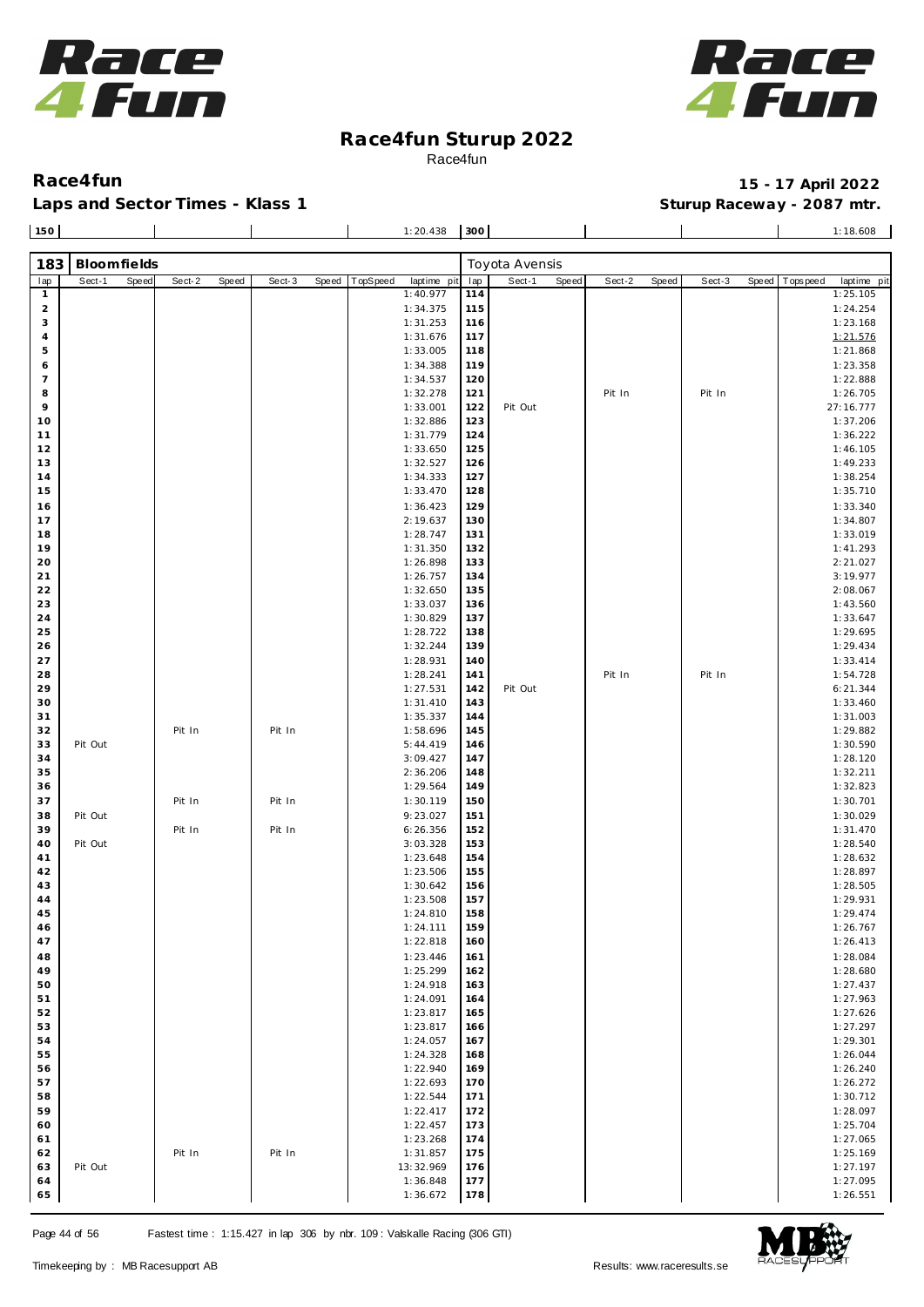



| 66  |         |        |        | 1:47.574             | 179        |         | Pit In | Pit In | 1:38.322              |
|-----|---------|--------|--------|----------------------|------------|---------|--------|--------|-----------------------|
| 67  |         |        |        | 1:39.715             | 180        | Pit Out |        |        | 3:53.431              |
| 68  |         |        |        | 1:44.759             | 181        |         |        |        | 1:22.506              |
| 69  |         |        |        | 1:40.434             | 182        |         |        |        | 1:22.589              |
| 70  |         |        |        | 1:42.778             | 183        |         |        |        | 1:23.854              |
| 71  |         |        |        | 1:40.460             | 184        |         |        |        | 1:22.104              |
| 72  |         |        |        | 1:34.747             | 185        |         |        |        | 1:23.078              |
| 73  |         |        |        | 1:41.214             | 186        |         |        |        | 1:26.272              |
| 74  |         |        |        | 1:32.911             | 187        |         |        |        | 1:22.559              |
| 75  |         |        |        | 1:35.934             | 188        |         |        |        | 1:22.142              |
| 76  |         |        |        | 1:42.628             | 189        |         |        |        | 1:23.732              |
| 77  |         |        |        | 1:33.051             | 190        |         |        |        | 1:22.358              |
| 78  |         |        |        | 1:33.476             | 191        |         |        |        | 1:22.631              |
| 79  |         |        |        | 1:34.065             | 192        |         |        |        | 1:22.893              |
| 80  |         | Pit In | Pit In | 1:52.049             | 193        |         |        |        | 1:25.036              |
| 81  | Pit Out |        |        | 5:09.795             | 194        |         |        |        | 1:22.407              |
| 82  |         |        |        | 3:10.525             | 195        |         |        |        | 1:23.127              |
| 83  |         |        |        | 3:18.716             | 196        |         |        |        | 1:26.170              |
| 84  |         |        |        | 1:40.457             | 197        |         |        |        | 1:24.345              |
| 85  |         |        |        | 1:29.752             | 198        |         |        |        | 1:26.203              |
| 86  |         |        |        | 1:39.061             | 199        |         |        |        | 1:24.648              |
| 87  |         |        |        | 1:32.045             | 200        |         | Pit In | Pit In | 1:44.044              |
| 88  |         |        |        | 1:31.453             | 201        | Pit Out |        |        | 15:10.201             |
| 89  |         |        |        | 1:33.243             | 202        |         |        |        | 1:44.690              |
| 90  |         |        |        | 1:33.671             | 203        |         |        |        | 1:47.104              |
| 91  |         |        |        | 1:33.048             | 204        |         | Pit In | Pit In | 2:42.850              |
| 92  |         |        |        |                      |            | Pit Out |        |        |                       |
| 93  |         |        |        | 1:33.477<br>1:41.783 | 205<br>206 |         |        |        | 13:07.338<br>1:44.693 |
| 94  |         |        |        |                      |            |         |        |        |                       |
| 95  |         |        |        | 2:48.347             | 207        |         |        |        | 1:37.113              |
|     |         |        |        | 3:01.653             | 208        |         |        |        | 1:31.024              |
| 96  |         |        |        | 1:32.810             | 209        |         |        |        | 1:38.175              |
| 97  |         |        |        | 1:34.023             | 210        |         |        |        | 1:37.347              |
| 98  |         |        |        | 1:30.383             | 211        |         |        |        | 1:44.324              |
| 99  |         |        |        | 1:32.180             | 212        |         |        |        | 1:33.930              |
| 100 |         |        |        | 1:31.000             | 213        |         |        |        | 1:39.960              |
| 101 |         | Pit In | Pit In | 1:43.130             | 214        |         | Pit In | Pit In | 1:49.097              |
| 102 | Pit Out |        |        | 4:08.292             | 215        | Pit Out |        |        | 20:46.384             |
| 103 |         |        |        | 1:27.265             | 216        |         |        |        | 1:39.101              |
| 104 |         |        |        | 1:24.501             | 217        |         |        |        | 1:39.374              |
| 105 |         |        |        | 3:42.838             | 218        |         |        |        | 1:38.005              |
| 106 |         |        |        | 3:15.315             | 219        |         |        |        | 1:35.573              |
| 107 |         |        |        | 1:21.754             | 220        |         |        |        | 1:34.642              |
| 108 |         |        |        | 1:24.091             | 221        |         |        |        | 2:04.962              |
| 109 |         |        |        | 1:24.696             | 222        |         |        |        | 4:41.487              |
| 110 |         |        |        | 1:26.341             | 223        |         |        |        | 5:05.603              |
| 111 |         |        |        | 1:30.472             | 224        |         |        |        | 1:33.980              |
| 112 |         |        |        | 1:23.488             | 225        |         |        |        | 1:33.584              |
| 113 |         |        |        | 1:24.900             | 226        |         |        |        |                       |

| 188            |        |       | AA-Video Racingteam |       |        |       |          |             |     | Seat Leon |       |        |       |        |                |             |
|----------------|--------|-------|---------------------|-------|--------|-------|----------|-------------|-----|-----------|-------|--------|-------|--------|----------------|-------------|
| lap            | Sect-1 | Speed | Sect-2              | Speed | Sect-3 | Speed | TopSpeed | laptime pit | lap | Sect-1    | Speed | Sect-2 | Speed | Sect-3 | Speed Topspeed | laptime pit |
|                |        |       |                     |       |        |       |          | 1:26.427    | 130 |           |       |        |       |        |                | 1:23.211    |
| $\overline{2}$ |        |       |                     |       |        |       |          | 1:23.144    | 131 |           |       |        |       |        |                | 1:20.952    |
| 3              |        |       |                     |       |        |       |          | 1:25.543    | 132 |           |       |        |       |        |                | 1:21.489    |
| $\overline{4}$ |        |       |                     |       |        |       |          | 1:27.283    | 133 |           |       |        |       |        |                | 1:20.427    |
| 5              |        |       |                     |       |        |       |          | 1:25.291    | 134 |           |       |        |       |        |                | 1:22.149    |
| 6              |        |       |                     |       |        |       |          | 1:23.796    | 135 |           |       |        |       |        |                | 1:21.400    |
| $\overline{ }$ |        |       |                     |       |        |       |          | 1:23.947    | 136 |           |       |        |       |        |                | 1:21.209    |
| 8              |        |       |                     |       |        |       |          | 1:22.771    | 137 |           |       |        |       |        |                | 1:21.441    |
| 9              |        |       |                     |       |        |       |          | 1:26.723    | 138 |           |       |        |       |        |                | 1:29.974    |
| 10             |        |       |                     |       |        |       |          | 1:25.307    | 139 |           |       |        |       |        |                | 1:23.136    |
| 11             |        |       |                     |       |        |       |          | 1:24.976    | 140 |           |       |        |       |        |                | 1:21.707    |
| 12             |        |       |                     |       |        |       |          | 1:25.448    | 141 |           |       |        |       |        |                | 1:21.343    |
| 13             |        |       |                     |       |        |       |          | 1:28.064    | 142 |           |       |        |       |        |                | 1:21.341    |
| 14             |        |       |                     |       |        |       |          | 1:23.771    | 143 |           |       |        |       |        |                | 1:22.275    |
| 15             |        |       |                     |       |        |       |          | 1:23.686    | 144 |           |       |        |       |        |                | 1:20.912    |
| 16             |        |       |                     |       |        |       |          | 1:25.957    | 145 |           |       |        |       |        |                | 1:22.507    |
| 17             |        |       |                     |       |        |       |          | 1:26.144    | 146 |           |       |        |       |        |                | 1:23.764    |
| 18             |        |       |                     |       |        |       |          | 1:36.646    | 147 |           |       |        |       |        |                | 1:22.926    |

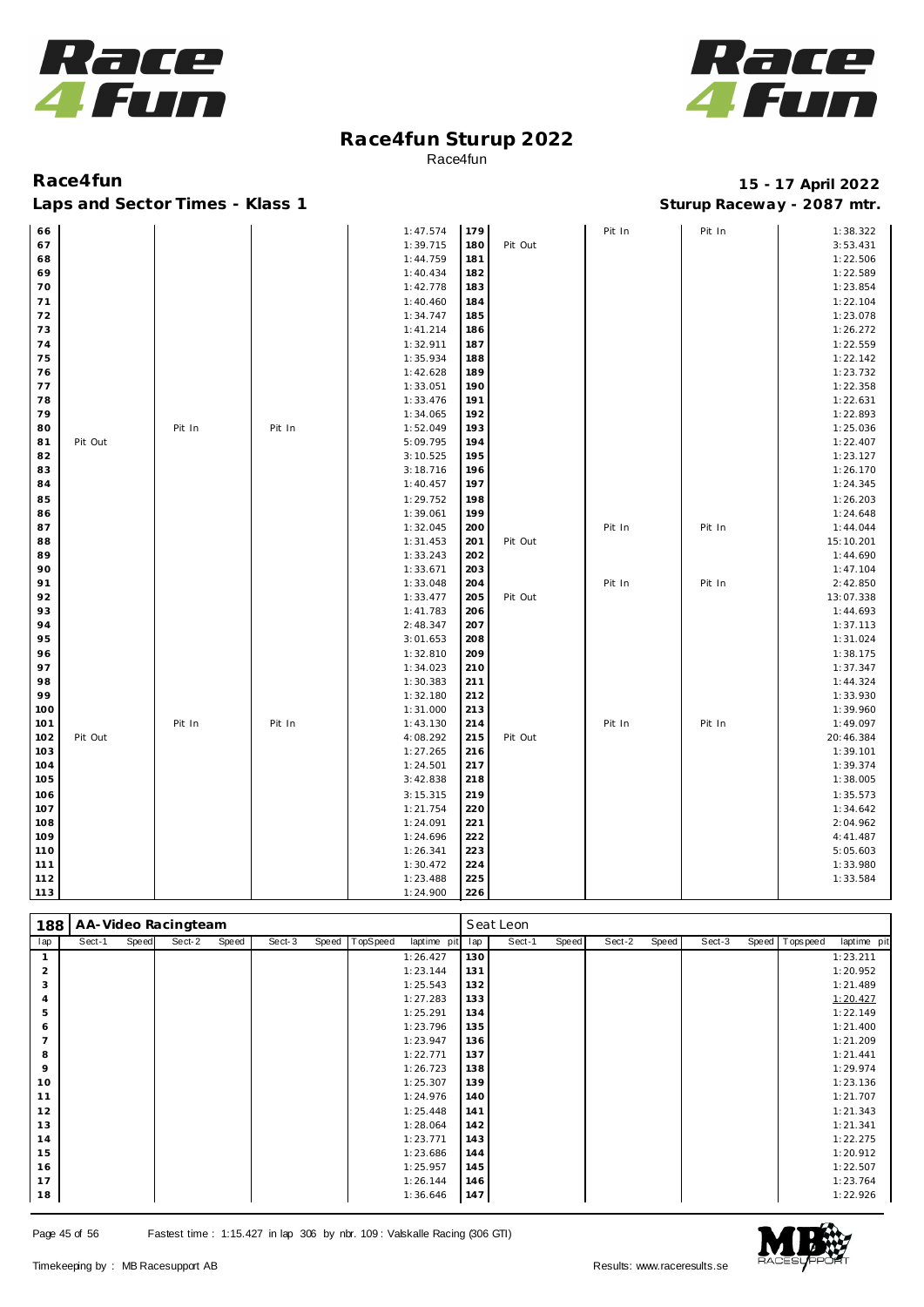



### Laps and Sector Times - Klass 1 **Sturies 1 Sturies 1 Sturies 1 8 and Sector Times - Klass 1 Sturies 1 and Section** 1 **Contrary** 1 **And Section** 1 **Contrary** 1 **Contrary** 1 **Contrary** 1 **Contrary 1 and 2007** must

| 19 |         |        |        | 1:59.424 | 148 |         |        |        | 1:26.120  |
|----|---------|--------|--------|----------|-----|---------|--------|--------|-----------|
| 20 |         |        |        | 1:32.396 | 149 |         |        |        | 1:27.787  |
|    |         |        |        |          |     |         |        |        |           |
| 21 |         |        |        | 1:22.502 | 150 |         | Pit In | Pit In | 1:28.126  |
| 22 |         |        |        | 1:24.361 | 151 | Pit Out |        |        | 9:55.920  |
| 23 |         |        |        | 1:25.616 | 152 |         |        |        | 1:25.856  |
| 24 |         |        |        | 1:25.457 | 153 |         |        |        | 1:24.872  |
| 25 |         |        |        | 1:25.151 | 154 |         |        |        | 1:25.396  |
| 26 |         |        |        | 1:25.655 | 155 |         |        |        | 1:26.544  |
|    |         |        |        |          |     |         |        |        |           |
| 27 |         |        |        | 1:27.113 | 156 |         |        |        | 1:26.714  |
| 28 |         |        |        | 1:27.535 | 157 |         |        |        | 1:28.135  |
| 29 |         |        |        | 1:27.160 | 158 |         |        |        | 1:25.595  |
| 30 |         |        |        | 1:26.981 | 159 |         |        |        | 1:26.337  |
| 31 |         |        |        | 1:25.644 | 160 |         |        |        | 1:26.950  |
| 32 |         |        |        | 1:25.074 | 161 |         |        |        | 1:24.536  |
| 33 |         |        |        | 1:25.415 | 162 |         |        |        | 1:35.914  |
| 34 |         |        | Pit In |          |     |         |        |        |           |
|    |         | Pit In |        | 1:50.211 | 163 |         |        |        | 2:15.786  |
| 35 | Pit Out |        |        | 3:47.577 | 164 |         |        |        | 3:19.687  |
| 36 |         |        |        | 2:36.505 | 165 |         |        |        | 2:07.158  |
| 37 |         |        |        | 3:15.158 | 166 |         |        |        | 1:26.170  |
| 38 |         |        |        | 2:37.082 | 167 |         |        |        | 1:24.587  |
| 39 |         |        |        | 1:23.988 | 168 |         |        |        | 1:26.980  |
| 40 |         |        |        | 1:23.064 | 169 |         |        |        | 1:26.735  |
| 41 |         |        |        |          | 170 |         |        |        | 1:25.870  |
|    |         |        |        | 1:22.575 |     |         |        |        |           |
| 42 |         |        |        | 1:23.557 | 171 |         |        |        | 1:24.697  |
| 43 |         |        |        | 1:21.832 | 172 |         |        |        | 1:26.874  |
| 44 |         |        |        | 1:22.396 | 173 |         |        |        | 1:28.199  |
| 45 |         |        |        | 1:26.421 | 174 |         |        |        | 1:29.459  |
| 46 |         |        |        | 1:25.443 | 175 |         | Pit In | Pit In | 1:41.995  |
| 47 |         |        |        | 1:23.511 | 176 | Pit Out |        |        | 38:43.064 |
| 48 |         |        |        | 1:22.266 | 177 |         |        |        | 1:24.924  |
| 49 |         |        |        | 1:22.592 | 178 |         |        |        | 1:23.984  |
|    |         |        |        |          |     |         |        |        |           |
| 50 |         |        |        | 1:23.560 | 179 |         |        |        | 1:24.060  |
| 51 |         |        |        | 1:23.205 | 180 |         |        |        | 1:27.071  |
| 52 |         |        |        | 1:23.087 | 181 |         |        |        | 1:23.317  |
| 53 |         |        |        | 1:23.461 | 182 |         |        |        | 1:24.233  |
| 54 |         |        |        | 1:23.044 | 183 |         |        |        | 1:27.126  |
| 55 |         |        |        | 1:22.929 | 184 |         |        |        | 1:26.272  |
| 56 |         |        |        | 1:22.619 | 185 |         |        |        | 1:25.426  |
|    |         |        |        |          |     |         |        |        |           |
| 57 |         |        |        | 1:22.363 | 186 |         |        |        | 1:25.962  |
| 58 |         |        |        | 1:22.366 | 187 |         |        |        | 1:25.921  |
| 59 |         |        |        | 1:23.533 | 188 |         |        |        | 1:24.396  |
| 60 |         |        |        | 1:22.876 | 189 |         |        |        | 1:24.686  |
| 61 |         |        |        | 1:21.525 | 190 |         |        |        | 1:25.425  |
| 62 |         |        |        | 1:21.923 | 191 |         |        |        | 1:24.903  |
| 63 |         |        |        | 1:23.193 | 192 |         |        |        | 1:24.114  |
| 64 |         |        |        | 1:23.506 | 193 |         |        |        | 1:25.759  |
|    |         |        |        |          | 194 |         |        |        |           |
| 65 |         |        |        | 1:24.537 |     |         |        |        | 1:24.073  |
| 66 |         |        |        | 1:25.516 | 195 |         |        |        | 1:24.880  |
| 67 |         |        |        | 1:25.554 | 196 |         |        |        | 1:25.798  |
| 68 |         | Pit In | Pit In | 1:28.951 | 197 |         |        |        | 1:24.722  |
| 69 | Pit Out |        |        | 7:17.007 | 198 |         |        |        | 1:24.413  |
| 70 |         |        |        | 1:29.365 | 199 |         |        |        | 1:25.052  |
| 71 |         |        |        | 1:27.204 | 200 |         |        |        | 1:25.131  |
| 72 |         |        |        | 1:25.960 | 201 |         |        |        | 1:24.751  |
| 73 |         |        |        |          |     |         |        |        | 1:24.517  |
|    |         |        |        | 1:38.662 | 202 |         |        |        |           |
| 74 |         |        |        | 2:22.381 | 203 |         |        |        | 1:25.841  |
| 75 |         |        |        | 3:22.228 | 204 |         |        |        | 1:23.895  |
| 76 |         |        |        | 2:48.383 | 205 |         |        |        | 1:25.542  |
| 77 |         |        |        | 2:21.170 | 206 |         |        |        | 1:25.090  |
| 78 |         |        |        | 1:25.697 | 207 |         |        |        | 1:25.458  |
| 79 |         |        |        | 1:25.831 | 208 |         |        |        | 1:27.187  |
| 80 |         |        |        | 1:27.637 | 209 |         |        |        | 1:26.625  |
| 81 |         |        |        | 1:25.395 | 210 |         |        |        | 1:25.505  |
| 82 |         |        |        |          | 211 |         |        |        | 1:25.018  |
|    |         |        |        | 1:29.812 |     |         |        |        |           |
| 83 |         |        |        | 1:25.446 | 212 |         |        |        | 1:28.398  |
| 84 |         |        |        | 1:22.869 | 213 |         |        |        | 1:25.627  |
| 85 |         |        |        | 1:24.469 | 214 |         |        |        | 1:26.230  |
| 86 |         |        |        | 1:24.699 | 215 |         | Pit In | Pit In | 1:29.028  |
| 87 |         |        |        | 1:25.774 | 216 | Pit Out |        |        | 5:52.391  |

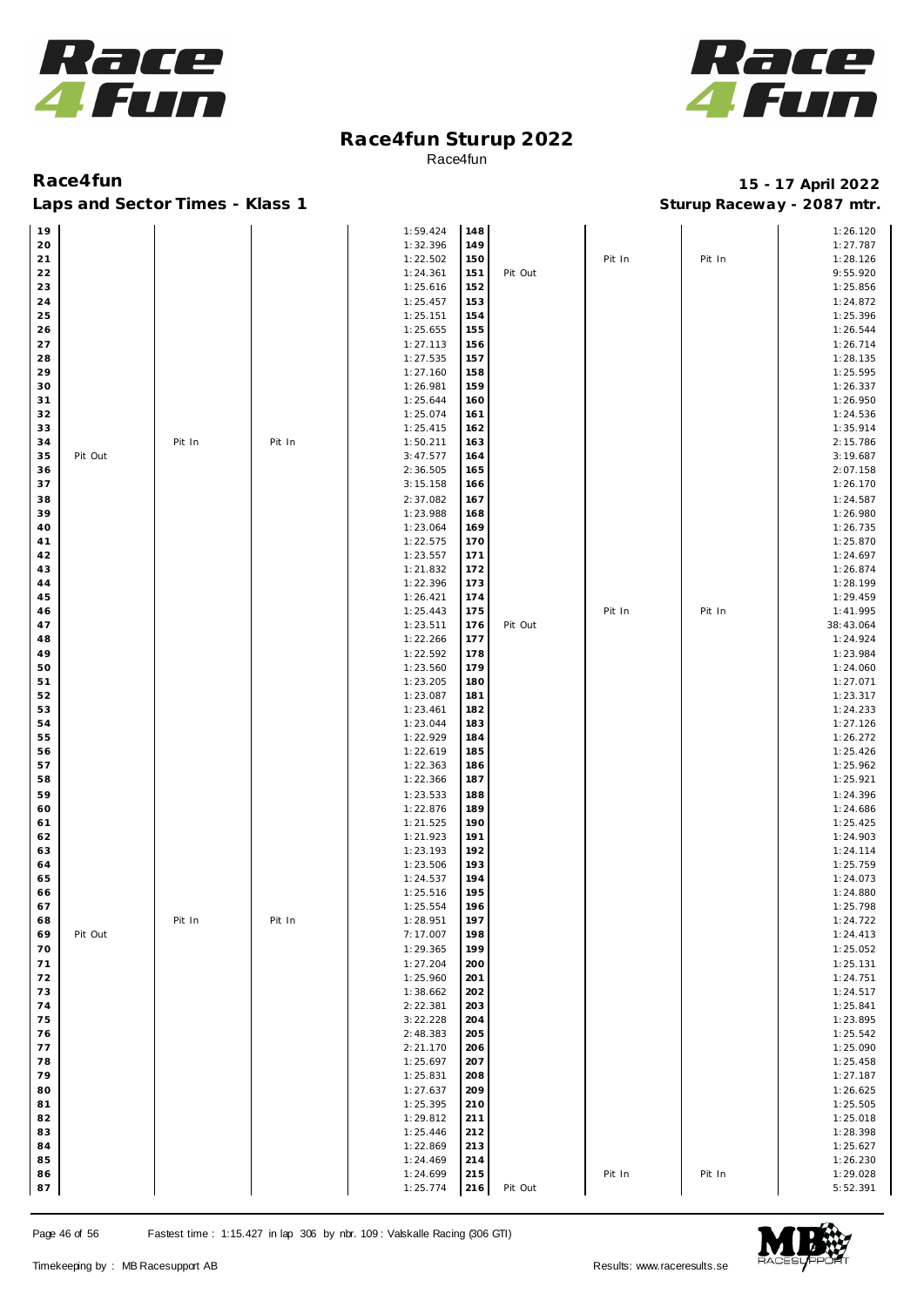



Laps and Sector Times - Klass 1 **Sturies 1 Sturies 1 Sturies 1 8 and Sector Times - Klass 1 Sturies 1 and Section** 1 **Contrary** 1 **And Section** 1 **Contrary** 1 **Contrary** 1 **Contrary** 1 **Contrary 1 and 2007** must

| 88  |         |        |        | 1:26.841  | 217 |         |        |        | 1:30.390 |
|-----|---------|--------|--------|-----------|-----|---------|--------|--------|----------|
| 89  |         |        |        | 1:27.225  | 218 |         |        |        | 1:29.338 |
| 90  |         |        |        | 1:24.785  | 219 |         |        |        | 1:29.194 |
| 91  |         |        |        | 1:24.640  | 220 |         |        |        | 1:31.486 |
| 92  |         |        |        | 1:25.297  | 221 |         |        |        | 1:36.671 |
| 93  |         |        |        | 1:25.238  | 222 |         |        |        | 2:04.438 |
| 94  |         |        |        | 1:27.612  | 223 |         |        |        | 3:44.665 |
| 95  |         |        |        | 1:28.824  | 224 |         |        |        | 2:47.006 |
| 96  |         |        |        | 1:27.556  | 225 |         |        |        | 1:32.699 |
| 97  |         |        |        | 1:26.346  | 226 |         |        |        | 1:28.206 |
| 98  |         |        |        | 1:26.336  | 227 |         |        |        | 1:29.563 |
| 99  |         |        |        | 1:26.286  | 228 |         |        |        | 1:26.696 |
| 100 |         |        |        | 1:26.367  | 229 |         |        |        | 1:27.104 |
| 101 |         |        |        | 1:33.523  | 230 |         |        |        | 1:27.361 |
| 102 |         |        |        | 2:42.867  | 231 |         |        |        | 1:27.682 |
| 103 |         |        |        | 3:10.898  | 232 |         |        |        | 1:29.280 |
| 104 |         |        |        | 1:39.153  | 233 |         |        |        | 1:30.831 |
| 105 |         |        |        | 1:24.452  | 234 |         |        |        | 1:30.135 |
| 106 |         |        |        | 1:26.907  | 235 |         |        |        | 1:31.063 |
| 107 |         |        |        | 1:27.394  | 236 |         | Pit In | Pit In | 1:39.831 |
| 108 |         |        |        | 1:26.575  | 237 | Pit Out |        |        | 6:03.991 |
| 109 |         |        |        | 1:25.786  | 238 |         |        |        | 1:22.124 |
| 110 |         |        |        | 1:24.150  | 239 |         |        |        | 1:23.270 |
| 111 |         |        |        | 1:23.641  | 240 |         |        |        | 1:25.305 |
| 112 |         |        |        | 1:24.906  | 241 |         |        |        | 3:30.353 |
| 113 |         |        |        | 1:26.015  | 242 |         |        |        | 3:12.273 |
| 114 |         | Pit In | Pit In | 1:55.278  | 243 |         |        |        | 1:22.734 |
| 115 | Pit Out |        |        | 7:24.586  | 244 |         |        |        | 1:24.331 |
| 116 |         |        |        | 1:22.917  | 245 |         |        |        | 1:23.259 |
| 117 |         |        |        | 1:22.480  | 246 |         |        |        | 1:24.817 |
| 118 |         |        |        | 1:23.287  | 247 |         |        |        | 1:25.196 |
| 119 |         |        |        | 1:22.440  | 248 |         |        |        | 1:24.880 |
| 120 |         |        |        | 1:20.900  | 249 |         |        |        | 1:24.594 |
| 121 |         |        |        | 1:23.011  | 250 |         |        |        | 1:23.996 |
| 122 |         |        |        | 1:22.967  | 251 |         |        |        | 1:26.151 |
| 123 |         |        |        | 1:21.716  | 252 |         |        |        | 1:23.994 |
| 124 |         |        |        | 1:21.539  | 253 |         |        |        | 1:24.193 |
| 125 |         | Pit In | Pit In | 1:25.556  | 254 |         |        |        | 2:00.374 |
| 126 | Pit Out |        |        | 12:22.369 | 255 |         |        |        | 4:41.723 |
| 127 |         |        |        | 2:02.947  | 256 |         |        |        | 5:03.305 |
| 128 |         |        |        | 1:20.812  | 257 |         |        |        | 1:23.101 |
| 129 |         |        |        | 1:23.442  | 258 |         |        |        | 1:23.605 |

| 190            | <b>BBR</b> |       |        |       |        |       |          |             | Audi TT |         |       |        |       |        |                  |             |
|----------------|------------|-------|--------|-------|--------|-------|----------|-------------|---------|---------|-------|--------|-------|--------|------------------|-------------|
| lap            | Sect-1     | Speed | Sect-2 | Speed | Sect-3 | Speed | TopSpeed | laptime pit | lap     | Sect-1  | Speed | Sect-2 | Speed | Sect-3 | Speed   Topspeed | laptime pit |
| $\mathbf{1}$   |            |       |        |       |        |       |          | 1:29.959    | 143     |         |       |        |       |        |                  | 1:19.808    |
| $\overline{a}$ |            |       |        |       |        |       |          | 1:21.777    | 144     |         |       |        |       |        |                  | 1:19.495    |
| 3              |            |       |        |       |        |       |          | 1:23.276    | 145     |         |       |        |       |        |                  | 1:19.933    |
| $\overline{4}$ |            |       |        |       |        |       |          | 1:26.506    | 146     |         |       |        |       |        |                  | 1:22.479    |
| 5              |            |       |        |       |        |       |          | 1:20.289    | 147     |         |       |        |       |        |                  | 1:22.022    |
| 6              |            |       |        |       |        |       |          | 1:21.966    | 148     |         |       |        |       |        |                  | 1:24.218    |
| $\overline{7}$ |            |       |        |       |        |       |          | 1:20.533    | 149     |         |       |        |       |        |                  | 1:23.610    |
| 8              |            |       |        |       |        |       |          | 1:22.440    | 150     |         |       |        |       |        |                  | 1:22.457    |
| 9              |            |       |        |       |        |       |          | 1:23.450    | 151     |         |       |        |       |        |                  | 1:23.693    |
| 10             |            |       |        |       |        |       |          | 1:23.546    | 152     |         |       |        |       |        |                  | 1:19.018    |
| 11             |            |       |        |       |        |       |          | 1:22.630    | 153     |         |       |        |       |        |                  | 1:20.038    |
| 12             |            |       |        |       |        |       |          | 1:22.120    | 154     |         |       |        |       |        |                  | 1:21.055    |
| 13             |            |       |        |       |        |       |          | 1:19.761    | 155     |         |       |        |       |        |                  | 1:24.418    |
| 14             |            |       |        |       |        |       |          | 1:22.061    | 156     |         |       |        |       |        |                  | 1:20.709    |
| 15             |            |       |        |       |        |       |          | 1:21.038    | 157     |         |       |        |       |        |                  | 1:19.257    |
| 16             |            |       |        |       |        |       |          | 1:22.913    | 158     |         |       |        |       |        |                  | 1:20.821    |
| 17             |            |       |        |       |        |       |          | 1:22.202    | 159     |         |       |        |       |        |                  | 1:25.683    |
| 18             |            |       |        |       |        |       |          | 1:22.976    | 160     |         |       |        |       |        |                  | 1:24.282    |
| 19             |            |       |        |       |        |       |          | 2:30.692    | 161     |         |       |        |       |        |                  | 1:26.219    |
| 20             |            |       |        |       |        |       |          | 1:23.393    | 162     |         |       |        |       |        |                  | 1:24.929    |
| 21             |            |       |        |       |        |       |          | 1:19.940    | 163     |         |       |        |       |        |                  | 1:24.238    |
| 22             |            |       |        |       |        |       |          | 1:21.099    | 164     |         |       | Pit In |       | Pit In |                  | 1:29.462    |
| 23             |            |       |        |       |        |       |          | 1:21.374    | 165     | Pit Out |       |        |       |        |                  | 10:01.765   |
| 24             |            |       |        |       |        |       |          | 1:23.224    | 166     |         |       |        |       |        |                  | 1:29.386    |

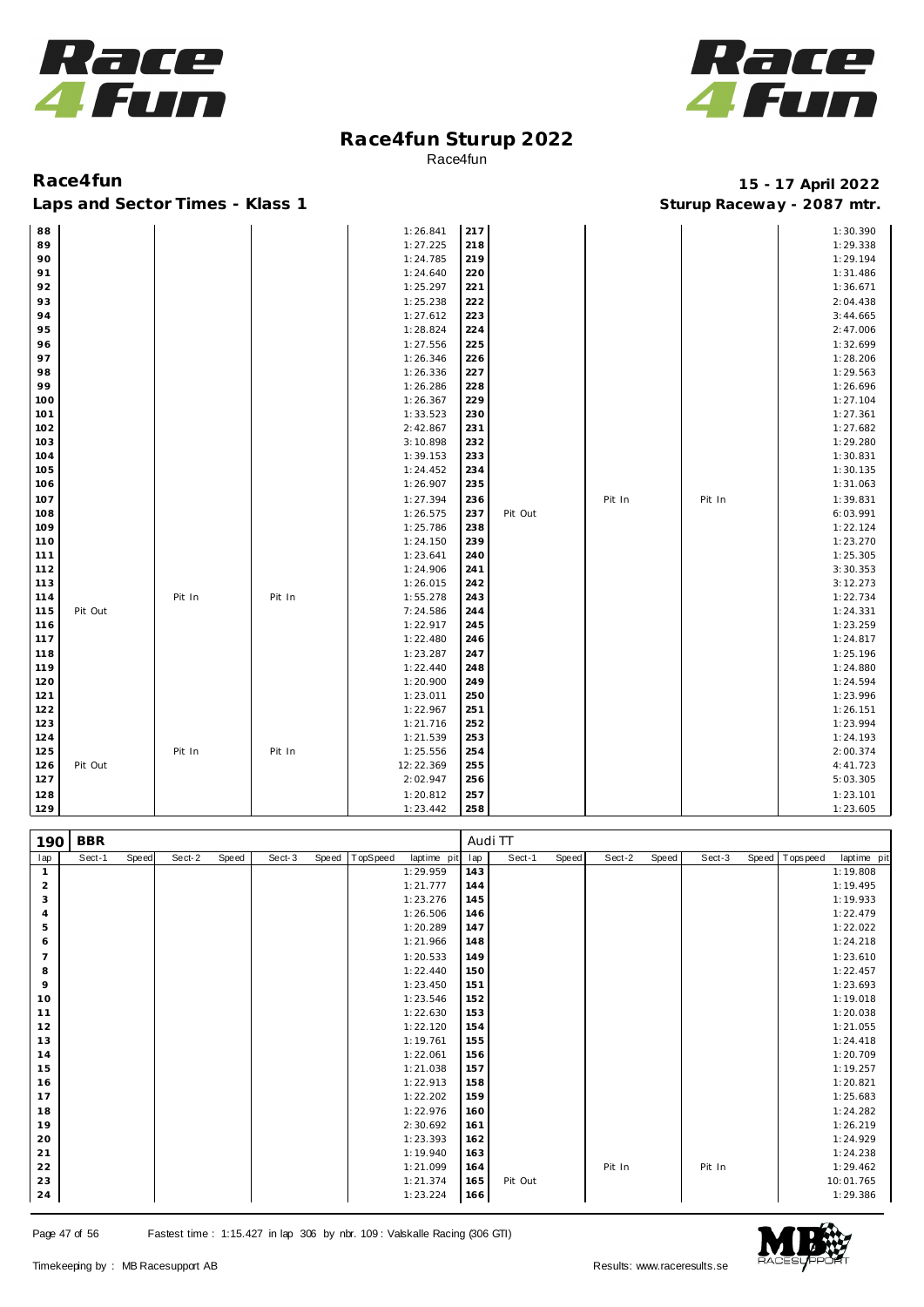



Laps and Sector Times - Klass 1 **Sturies 1 Sturies 1 Sturies 1 8 and Sector Times - Klass 1 Sturies 1 and Section** 1 **Contrary** 1 **And Section** 1 **Contrary** 1 **Contrary** 1 **Contrary** 1 **Contrary 1 and 2007** must

| 25 |         |        |        | 1:25.117  | 167 |         |        |        | 1:28.923 |
|----|---------|--------|--------|-----------|-----|---------|--------|--------|----------|
| 26 |         |        |        | 1:21.192  | 168 |         |        |        | 1:27.184 |
|    |         |        |        |           |     |         |        |        |          |
| 27 |         |        |        | 1:23.943  | 169 |         |        |        | 1:27.585 |
| 28 |         |        |        | 1:20.443  | 170 |         |        |        | 1:27.400 |
| 29 |         |        |        | 1:19.515  | 171 |         |        |        | 1:33.115 |
|    |         |        |        |           |     |         |        |        |          |
| 30 |         |        |        | 1:22.228  | 172 |         |        |        | 1:27.058 |
| 31 |         |        |        | 1:21.336  | 173 |         |        |        | 1:26.189 |
| 32 |         |        |        | 1:24.708  | 174 |         |        |        | 1:25.095 |
|    |         |        |        |           |     |         |        |        |          |
| 33 |         |        |        | 1:23.243  | 175 |         |        |        | 1:24.570 |
| 34 |         |        |        | 1:22.298  | 176 |         |        |        | 1:24.195 |
| 35 |         |        |        | 1:34.719  | 177 |         |        |        | 1:27.677 |
|    |         |        |        |           |     |         |        |        |          |
| 36 |         |        |        | 3:02.890  | 178 |         |        |        | 1:26.038 |
| 37 |         |        |        | 3:08.948  | 179 |         |        |        | 1:28.579 |
| 38 |         |        |        | 3:07.762  | 180 |         |        |        | 1:29.887 |
|    |         |        |        |           |     |         |        |        |          |
| 39 |         |        |        | 2:35.356  | 181 |         |        |        | 1:25.863 |
| 40 |         |        |        | 1:21.684  | 182 |         |        |        | 1:26.517 |
| 41 |         |        |        | 1:22.026  | 183 |         |        |        | 1:25.475 |
|    |         |        |        | 1:21.039  | 184 |         |        |        | 1:24.664 |
| 42 |         |        |        |           |     |         |        |        |          |
| 43 |         |        |        | 1:22.888  | 185 |         |        |        | 1:24.374 |
| 44 |         |        |        | 1:22.852  | 186 |         |        |        | 1:25.401 |
| 45 |         |        |        | 1:23.669  | 187 |         |        |        | 1:26.418 |
|    |         |        |        |           |     |         |        |        |          |
| 46 |         |        |        | 1:24.048  | 188 |         |        |        | 1:25.197 |
| 47 |         | Pit In | Pit In | 1:22.167  | 189 |         |        |        | 1:25.111 |
| 48 | Pit Out |        |        | 5:52.145  | 190 |         |        |        | 1:24.324 |
|    |         |        |        |           |     |         |        |        |          |
| 49 |         |        |        | 1:38.180  | 191 |         |        |        | 1:26.406 |
| 50 |         |        |        | 1:39.307  | 192 |         |        |        | 1:25.877 |
| 51 |         |        |        | 1:32.613  | 193 |         |        |        | 1:25.419 |
|    |         |        |        |           |     |         |        |        |          |
| 52 |         |        |        | 1:32.809  | 194 |         |        |        | 1:23.621 |
| 53 |         |        |        | 1:32.610  | 195 |         |        |        | 1:23.671 |
| 54 |         |        |        | 1:31.005  | 196 |         |        |        | 1:23.300 |
|    |         |        |        |           |     |         |        |        |          |
| 55 |         |        |        | 1:30.417  | 197 |         |        |        | 1:22.903 |
| 56 |         |        |        | 1:26.255  | 198 |         |        |        | 1:22.173 |
| 57 |         |        |        | 1:28.765  | 199 |         |        |        | 1:24.066 |
| 58 |         |        |        | 1:26.371  | 200 |         |        |        | 1:25.511 |
|    |         |        |        |           |     |         |        |        |          |
| 59 |         |        |        | 1:26.743  | 201 |         |        |        | 1:23.944 |
| 60 |         |        |        | 1:27.577  | 202 |         |        |        | 1:22.925 |
| 61 |         |        |        | 1:28.173  | 203 |         |        |        | 1:22.824 |
|    |         |        |        |           |     |         |        |        |          |
| 62 |         |        |        | 1:30.439  | 204 |         |        |        | 1:23.089 |
| 63 |         |        |        | 1:27.739  | 205 |         |        |        | 1:23.734 |
| 64 |         |        |        | 1:28.736  | 206 |         |        |        | 1:24.002 |
|    |         |        |        |           |     |         |        |        |          |
| 65 |         |        |        | 1:33.326  | 207 |         |        |        | 1:23.173 |
| 66 |         |        |        | 1:29.927  | 208 |         |        |        | 1:22.683 |
| 67 |         |        |        | 1:28.963  | 209 |         |        |        | 1:22.260 |
|    |         |        |        | 1:26.900  | 210 |         |        |        | 1:22.720 |
| 68 |         |        |        |           |     |         |        |        |          |
| 69 |         |        |        | 1:26.781  | 211 |         |        |        | 1:23.543 |
| 70 |         |        |        | 1:25.804  | 212 |         |        |        | 1:24.349 |
| 71 |         |        |        | 1:24.244  | 213 |         |        |        | 1:23.417 |
|    |         |        |        |           | 214 |         |        |        |          |
| 72 |         |        |        | 1:23.794  |     |         |        |        | 1:27.949 |
| 73 |         |        |        | 1:32.546  | 215 |         |        |        | 1:24.499 |
| 74 |         |        |        | 3:22.283  | 216 |         |        |        | 1:23.524 |
| 75 |         |        |        | 3:24.154  | 217 |         | Pit In | Pit In | 1:21.994 |
|    |         |        |        |           |     |         |        |        |          |
| 76 |         |        |        | 2:56.321  | 218 | Pit Out |        |        | 4:20.392 |
| 77 |         |        |        | 2:21.857  | 219 |         |        |        | 1:20.616 |
| 78 |         |        |        | 1:23.763  | 220 |         |        |        | 1:20.695 |
|    |         |        |        |           |     |         |        |        |          |
| 79 |         |        |        | 1:23.022  | 221 |         |        |        | 1:20.182 |
| 80 |         |        |        | 1:24.919  | 222 |         |        |        | 1:21.144 |
| 81 |         |        |        | 1:25.199  | 223 |         |        |        | 1:19.794 |
|    |         |        |        |           |     |         |        |        |          |
| 82 |         |        |        | 1:24.573  | 224 |         |        |        | 1:25.745 |
| 83 |         |        |        | 1:25.049  | 225 |         |        |        | 1:18.769 |
| 84 |         |        |        | 1:25.498  | 226 |         |        |        | 1:19.325 |
| 85 |         |        |        | 1:25.033  | 227 |         |        |        | 1:21.595 |
|    |         |        |        |           |     |         |        |        |          |
| 86 |         |        |        | 1:25.006  | 228 |         |        |        | 1:21.519 |
| 87 |         |        |        | 1:24.060  | 229 |         |        |        | 1:20.466 |
| 88 |         |        |        | 1:24.391  | 230 |         |        |        | 1:20.120 |
|    |         |        |        |           |     |         |        |        |          |
| 89 |         | Pit In | Pit In | 1:24.416  | 231 |         |        |        | 1:21.362 |
| 90 | Pit Out |        |        | 15:21.674 | 232 |         | Pit In | Pit In | 1:22.220 |
| 91 |         |        |        | 1:44.204  | 233 | Pit Out |        |        | 9:28.176 |
|    |         |        |        |           |     |         |        |        |          |
| 92 |         |        |        | 3:11.978  | 234 |         |        |        | 1:19.871 |
| 93 |         |        |        | 3:18.164  | 235 |         |        |        | 1:19.869 |

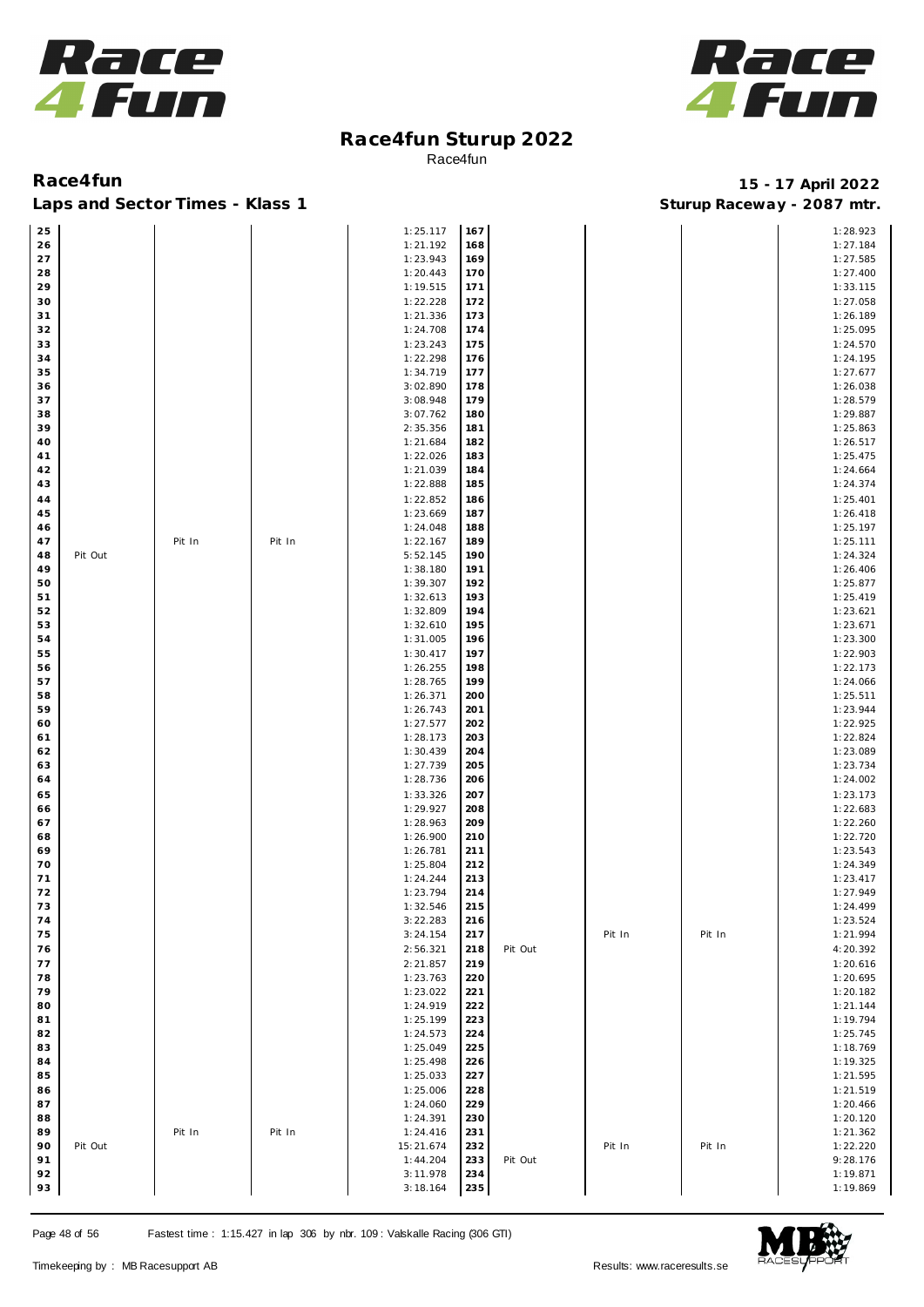



Laps and Sector Times - Klass 1 **Sturies 1 Sturies 1 Sturies 1 8 and Sector Times - Klass 1 Sturies 1 and Section** 1 **Contrary** 1 **And Section** 1 **Contrary** 1 **Contrary** 1 **Contrary** 1 **Contrary 1 and 2007** must

| 94  |         |        |        | 1:40.112 | 236 |         |        |        | 1:20.379 |
|-----|---------|--------|--------|----------|-----|---------|--------|--------|----------|
| 95  |         |        |        | 1:29.081 | 237 |         |        |        | 1:22.874 |
| 96  |         |        |        | 1:27.471 | 238 |         |        |        | 1:21.331 |
| 97  |         |        |        | 1:25.353 | 239 |         |        |        | 1:18.263 |
| 98  |         |        |        | 1:24.634 | 240 |         |        |        | 1:19.214 |
| 99  |         |        |        | 1:25.696 | 241 |         |        |        | 1:19.425 |
| 100 |         |        |        | 1:21.943 | 242 |         |        |        | 1:20.927 |
| 101 |         |        |        | 1:23.518 | 243 |         |        |        | 1:42.547 |
| 102 |         |        |        | 1:21.279 | 244 |         |        |        | 2:54.019 |
| 103 |         |        |        | 1:21.913 | 245 |         | Pit In | Pit In | 3:27.973 |
| 104 |         |        |        | 1:33.866 | 246 | Pit Out |        |        | 4:18.848 |
| 105 |         |        |        | 2:49.689 | 247 |         |        |        | 1:19.797 |
| 106 |         |        |        | 2:58.725 | 248 |         |        |        | 1:19.852 |
| 107 |         |        |        | 1:31.025 | 249 |         |        |        | 1:20.280 |
| 108 |         |        |        | 1:24.007 | 250 |         |        |        | 1:22.542 |
| 109 |         |        |        | 1:22.046 | 251 |         |        |        | 1:22.647 |
| 110 |         |        |        | 1:21.614 | 252 |         |        |        | 1:20.438 |
| 111 |         |        |        | 1:34.098 | 253 |         |        |        | 1:25.534 |
| 112 |         |        |        | 1:23.658 | 254 |         |        |        | 1:20.983 |
| 113 |         |        |        | 1:25.171 | 255 |         |        |        | 1:20.317 |
| 114 |         |        |        | 1:21.900 | 256 |         |        |        | 1:19.315 |
| 115 |         |        |        | 1:20.778 | 257 |         |        |        | 1:20.471 |
| 116 |         |        |        | 1:21.347 | 258 |         |        |        | 1:19.871 |
| 117 |         |        |        | 1:24.518 | 259 |         |        |        | 1:19.812 |
| 118 |         |        |        | 1:35.654 | 260 |         |        |        | 1:20.836 |
| 119 |         |        |        | 3:16.021 | 261 |         |        |        | 1:20.253 |
| 120 |         |        |        | 3:06.709 | 262 |         |        |        | 1:19.918 |
| 121 |         |        |        | 1:24.369 | 263 |         |        |        | 1:19.827 |
| 122 |         |        |        | 1:22.593 | 264 |         |        |        | 1:20.550 |
| 123 |         |        |        | 1:26.112 | 265 |         |        |        | 1:22.149 |
| 124 |         |        |        | 1:26.096 | 266 |         |        |        | 1:32.175 |
| 125 |         |        |        | 1:22.619 | 267 |         |        |        | 3:22.045 |
| 126 |         |        |        | 1:22.075 | 268 |         |        |        | 3:17.397 |
| 127 |         | Pit In | Pit In | 1:25.706 | 269 |         |        |        | 1:21.440 |
| 128 | Pit Out |        |        | 4:18.475 | 270 |         |        |        | 1:22.113 |
| 129 |         |        |        | 1:19.058 | 271 |         |        |        | 1:20.963 |
| 130 |         |        |        | 1:21.424 | 272 |         |        |        | 1:19.317 |
| 131 |         |        |        | 1:20.547 | 273 |         |        |        | 1:20.653 |
| 132 |         |        |        | 1:21.055 | 274 |         |        |        | 1:20.452 |
| 133 |         |        |        | 1:23.038 | 275 |         |        |        | 1:27.802 |
| 134 |         |        |        | 1:26.429 | 276 |         |        |        | 1:23.499 |
| 135 |         |        |        | 1:22.728 | 277 |         |        |        | 1:20.585 |
| 136 |         |        |        | 1:20.524 | 278 |         |        |        | 1:20.885 |
| 137 |         |        |        | 1:20.266 | 279 |         |        |        | 1:20.367 |
| 138 |         |        |        | 1:19.147 | 280 |         |        |        | 1:32.731 |
| 139 |         |        |        | 1:21.335 | 281 |         |        |        | 5:25.567 |
| 140 |         |        |        | 1:22.892 | 282 |         |        |        | 5:09.296 |
| 141 |         |        |        | 1:21.184 | 283 |         |        |        | 1:26.967 |
| 142 |         |        |        | 1:19.811 | 284 |         |        |        | 1:24.455 |

| 192 | Tofta Racing |       |        |       |        |       |          |             |     | Volvo V40 |       |        |       |        |       |           |             |
|-----|--------------|-------|--------|-------|--------|-------|----------|-------------|-----|-----------|-------|--------|-------|--------|-------|-----------|-------------|
| lap | Sect-1       | Speed | Sect-2 | Speed | Sect-3 | Speed | TopSpeed | laptime pit | lap | Sect-1    | Speed | Sect-2 | Speed | Sect-3 | Speed | Tops peed | laptime pit |
|     |              |       |        |       |        |       |          | 1:42.537    | 125 |           |       |        |       |        |       |           | 1:26.417    |
| 2   |              |       |        |       |        |       |          | 1:38.966    | 126 |           |       |        |       |        |       |           | 1:25.170    |
| 3   |              |       |        |       |        |       |          | 1:36.161    | 127 |           |       |        |       |        |       |           | 1:26.622    |
| 4   |              |       |        |       |        |       |          | 1:34.453    | 128 |           |       | Pit In |       | Pit In |       |           | 1:31.340    |
| 5   |              |       |        |       |        |       |          | 1:34.800    | 129 | Pit Out   |       |        |       |        |       |           | 4:08.379    |
| 6   |              |       |        |       |        |       |          | 1:36.252    | 130 |           |       |        |       |        |       |           | 1:40.917    |
|     |              |       |        |       |        |       |          | 1:37.006    | 131 |           |       |        |       |        |       |           | 1:40.754    |
| 8   |              |       |        |       |        |       |          | 1:35.614    | 132 |           |       |        |       |        |       |           | 1:40.219    |
| 9   |              |       |        |       |        |       |          | 1:36.055    | 133 |           |       |        |       |        |       |           | 1:39.500    |
| 10  |              |       |        |       |        |       |          | 1:35.372    | 134 |           |       |        |       |        |       |           | 1:38.429    |
| 11  |              |       |        |       |        |       |          | 1:35.559    | 135 |           |       |        |       |        |       |           | 1:38.429    |
| 12  |              |       |        |       |        |       |          | 1:37.347    | 136 |           |       |        |       |        |       |           | 1:37.201    |
| 13  |              |       |        |       |        |       |          | 1:34.203    | 137 |           |       |        |       |        |       |           | 1:36.334    |
| 14  |              |       |        |       |        |       |          | 1:35.597    | 138 |           |       |        |       |        |       |           | 1:36.334    |
| 15  |              |       |        |       |        |       |          | 1:36.381    | 139 |           |       |        |       |        |       |           | 1:36.574    |
| 16  |              |       |        |       |        |       |          | 1:37.123    | 140 |           |       |        |       |        |       |           | 1:36.677    |
| 17  |              |       |        |       |        |       |          | 1:58.462    | 141 |           |       |        |       |        |       |           | 1:36.164    |

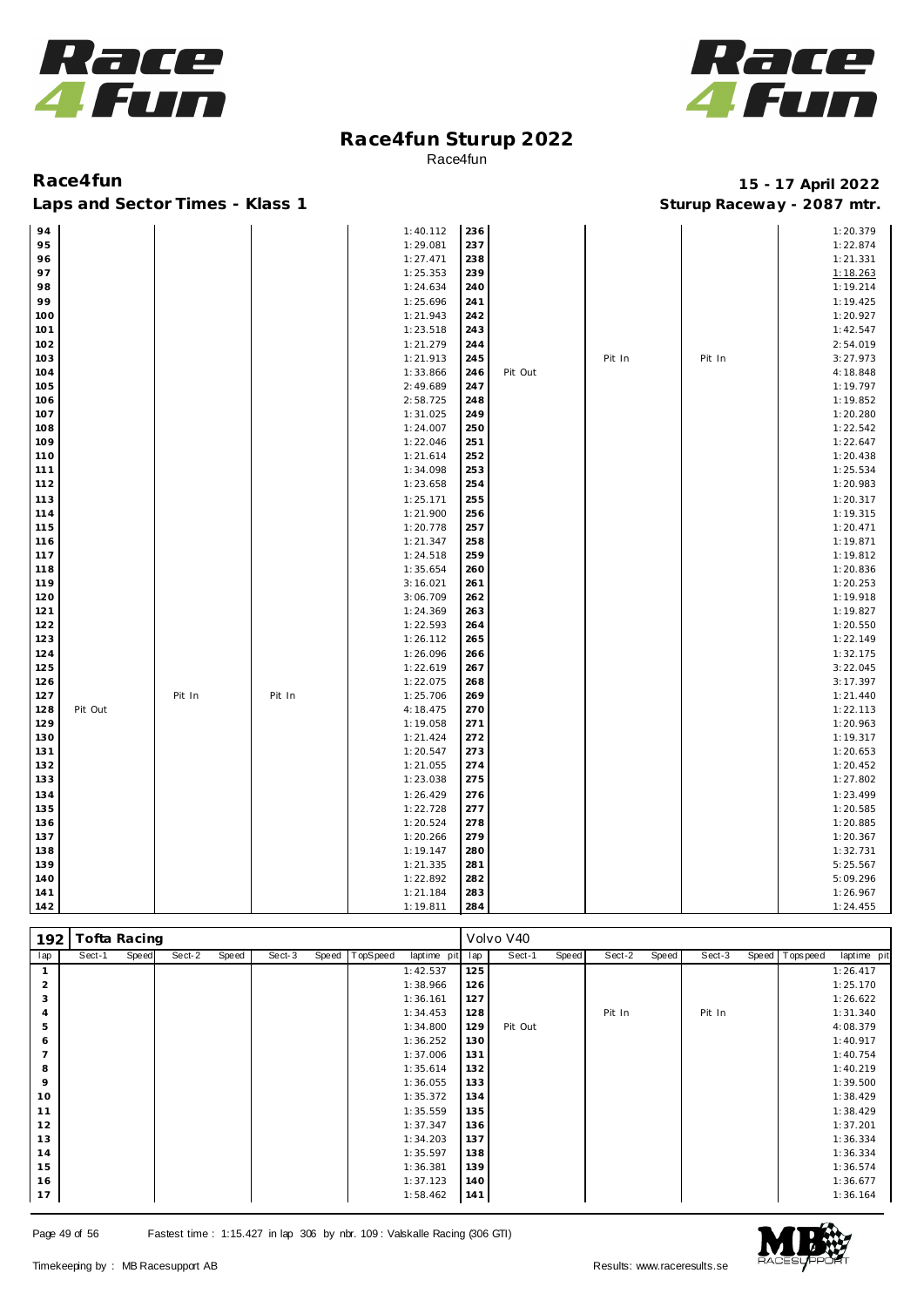



### Laps and Sector Times - Klass 1 **Sturies 1 Sturies 1 Sturies 1 8 and Sector Times - Klass 1 Sturies 1 and Section** 1 **Contrary** 1 **And Section** 1 **Contrary** 1 **Contrary** 1 **Contrary** 1 **Contrary 1 and 2007** must

| 18 |         |        |        | 1:36.556 | 142 |         |        |        | 1:37.183  |
|----|---------|--------|--------|----------|-----|---------|--------|--------|-----------|
| 19 |         |        |        | 1:33.940 | 143 |         |        |        | 1:38.199  |
| 20 |         |        |        | 1:36.214 | 144 |         |        |        | 1:37.095  |
| 21 |         |        |        | 1:34.894 | 145 |         |        |        | 1:36.942  |
| 22 |         |        |        | 1:34.727 | 146 |         |        |        | 1:35.972  |
| 23 |         |        |        | 1:32.791 | 147 |         | Pit In | Pit In | 1:52.807  |
| 24 |         |        |        | 1:33.457 | 148 | Pit Out |        |        | 12:01.969 |
| 25 |         |        |        | 1:34.287 | 149 |         |        |        | 2:06.722  |
| 26 |         |        |        | 1:34.442 | 150 |         |        |        | 1:36.764  |
| 27 |         |        |        | 1:34.018 | 151 |         |        |        | 1:35.088  |
| 28 |         |        |        | 1:35.450 | 152 |         |        |        | 1:35.557  |
| 29 |         |        |        | 1:33.100 | 153 |         |        |        | 1:37.966  |
| 30 |         |        |        | 1:33.997 | 154 |         |        |        | 1:36.297  |
| 31 |         |        |        | 1:45.927 | 155 |         |        |        | 1:37.051  |
| 32 |         |        |        | 2:40.436 | 156 |         |        |        | 1:35.187  |
| 33 |         |        |        | 3:08.450 | 157 |         |        |        | 1:34.777  |
| 34 |         | Pit In | Pit In | 3:02.882 | 158 |         |        |        | 1:37.139  |
| 35 | Pit Out |        |        | 3:48.297 | 159 |         | Pit In | Pit In | 1:47.722  |
| 36 |         |        |        | 1:25.810 | 160 | Pit Out |        |        | 3:53.157  |
| 37 |         |        |        | 1:25.250 | 161 |         |        |        | 1:29.132  |
| 38 |         |        |        | 1:24.989 | 162 |         |        |        | 1:26.394  |
| 39 |         |        |        | 1:26.446 | 163 |         |        |        | 1:27.109  |
| 40 |         |        |        | 1:24.791 | 164 |         |        |        | 1:26.711  |
| 41 |         |        |        | 1:25.815 | 165 |         |        |        | 1:26.172  |
| 42 |         |        |        | 1:24.344 | 166 |         |        |        | 1:25.698  |
| 43 |         |        |        | 1:25.272 | 167 |         |        |        | 1:26.913  |
| 44 |         |        |        | 1:26.270 | 168 |         |        |        | 1:27.912  |
| 45 |         |        |        | 1:32.774 | 169 |         |        |        | 1:30.313  |
| 46 |         |        |        | 1:27.324 | 170 |         | Pit In | Pit In | 1:34.920  |
| 47 |         |        |        | 1:28.781 | 171 | Pit Out |        |        | 13:56.814 |
| 48 |         |        |        | 1:23.244 | 172 |         |        |        | 1:30.913  |
| 49 |         |        |        | 1:24.767 | 173 |         |        |        | 1:28.156  |
| 50 |         |        |        | 1:24.756 | 174 |         |        |        | 1:26.842  |
| 51 |         |        |        | 1:25.602 | 175 |         |        |        | 1:26.875  |
| 52 |         |        |        | 1:26.872 | 176 |         |        |        | 1:29.721  |
| 53 |         |        |        | 1:25.945 | 177 |         |        |        | 1:28.709  |
| 54 |         |        |        | 1:25.273 | 178 |         |        |        | 1:29.788  |
| 55 |         |        |        | 1:24.581 | 179 |         |        |        | 1:29.669  |
| 56 |         |        |        | 1:25.420 | 180 |         | Pit In | Pit In | 1:37.731  |
| 57 |         |        |        | 1:24.436 | 181 | Pit Out |        |        | 12:37.339 |
| 58 |         |        |        | 1:26.659 | 182 |         |        |        | 1:32.008  |
| 59 |         |        |        | 1:24.533 | 183 |         |        |        | 1:28.066  |
| 60 |         |        |        | 1:27.017 | 184 |         |        |        | 1:28.997  |
| 61 |         |        |        | 1:26.350 | 185 |         |        |        | 1:28.776  |
| 62 |         |        |        | 1:26.052 | 186 |         |        |        | 1:26.772  |
| 63 |         |        |        | 1:26.397 | 187 |         |        |        | 1:27.584  |
| 64 |         |        |        | 1:26.650 | 188 |         |        |        | 1:26.527  |
| 65 |         |        |        | 1:25.016 | 189 |         |        |        | 1:26.898  |
| 66 |         |        |        | 1:24.318 | 190 |         |        |        | 1:27.533  |
| 67 |         |        |        | 1:25.830 | 191 |         |        |        | 1:27.651  |
| 68 |         |        |        | 1:25.007 | 192 |         |        |        | 1:28.806  |
| 69 |         |        |        | 1:25.041 | 193 |         |        |        | 1:28.577  |
| 70 |         |        |        | 1:25.026 | 194 |         |        |        | 1:27.675  |
| 71 |         |        |        | 1:24.966 | 195 |         |        |        | 1:26.976  |
| 72 |         |        |        | 1:33.462 | 196 |         |        |        | 1:26.706  |
| 73 |         | Pit In | Pit In | 3:13.893 | 197 |         |        |        | 1:26.332  |
| 74 | Pit Out |        |        | 3:57.719 | 198 |         |        |        | 1:27.473  |
| 75 |         |        |        | 2:50.223 | 199 |         |        |        | 1:29.194  |
| 76 |         |        |        | 2:17.195 | 200 |         |        |        | 1:26.149  |
| 77 |         |        |        | 1:30.974 | 201 |         |        |        | 1:25.573  |
| 78 |         |        |        | 1:26.581 | 202 |         |        |        | 1:25.034  |
| 79 |         |        |        | 1:29.338 | 203 |         |        |        | 1:25.065  |
| 80 |         |        |        | 1:27.943 | 204 |         |        |        | 1:26.255  |
| 81 |         |        |        | 1:27.243 | 205 |         |        |        | 1:25.967  |
| 82 |         |        |        | 1:27.334 | 206 |         |        |        | 1:25.915  |
| 83 |         |        |        | 1:28.032 | 207 |         |        |        | 1:25.446  |
| 84 |         |        |        | 1:25.825 | 208 |         |        |        | 1:25.316  |
| 85 |         |        |        | 1:25.350 | 209 |         |        |        | 1:26.320  |
| 86 |         |        |        | 1:26.572 | 210 |         |        |        | 1:26.010  |

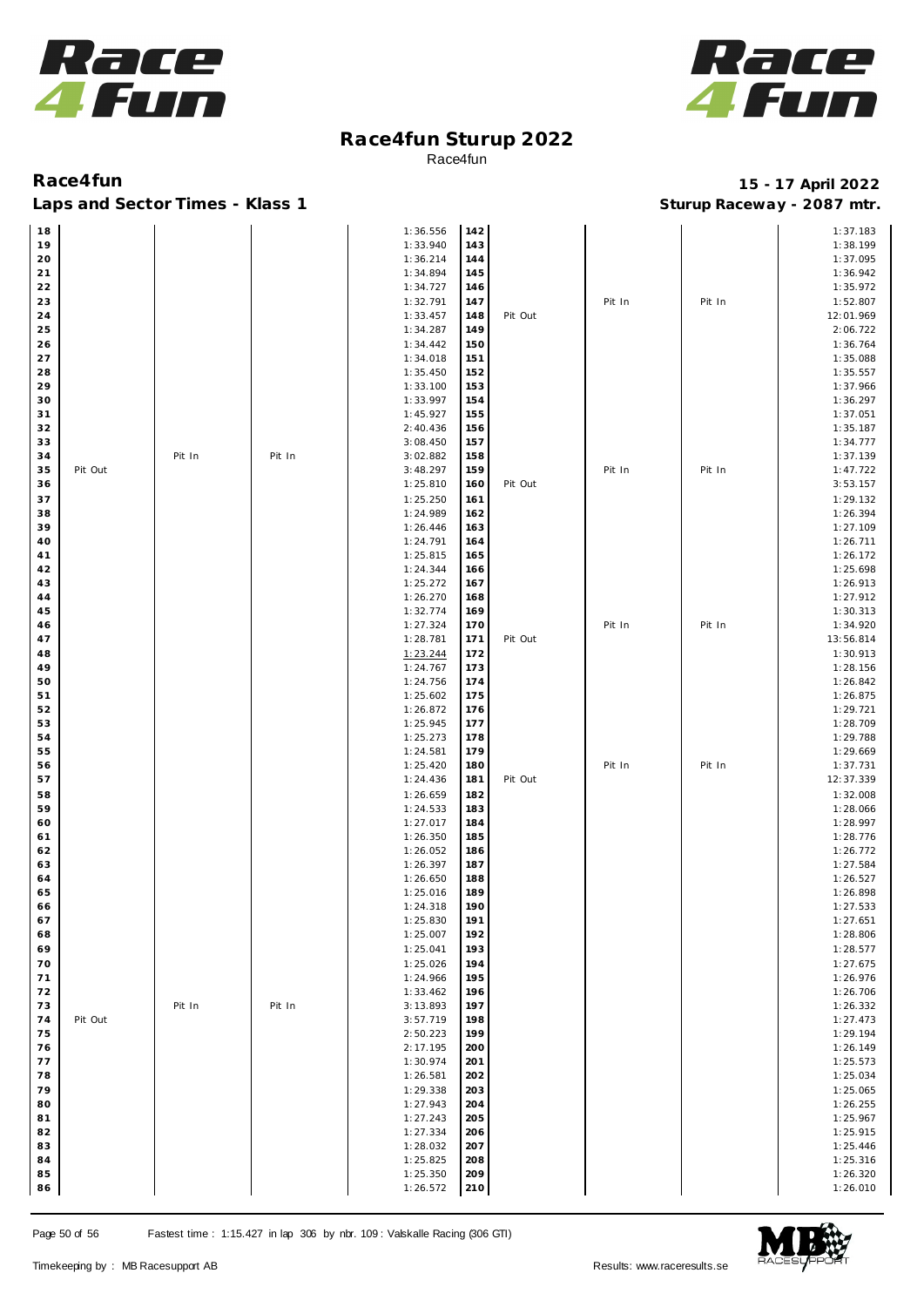



| 87  |         |        |        | 1:24.987  | 211 |         |        |        | 1:26.171  |
|-----|---------|--------|--------|-----------|-----|---------|--------|--------|-----------|
| 88  |         |        |        | 1:29.460  | 212 |         |        |        | 1:26.775  |
| 89  |         |        |        | 1:29.293  | 213 |         |        |        | 1:45.960  |
| 90  |         | Pit In | Pit In | 2:14.093  | 214 |         | Pit In | Pit In | 2:35.183  |
| 91  | Pit Out |        |        | 15:42.213 | 215 | Pit Out |        |        | 4:40.940  |
| 92  |         |        |        | 3:17.189  | 216 |         |        |        | 2:07.568  |
| 93  |         |        |        | 1:41.323  | 217 |         |        |        | 1:29.241  |
| 94  |         |        |        | 3:00.329  | 218 |         |        |        | 1:29.067  |
| 95  |         |        |        | 1:27.001  | 219 |         |        |        | 1:29.933  |
| 96  |         |        |        | 1:27.811  | 220 |         |        |        | 1:34.189  |
| 97  |         |        |        | 1:28.014  | 221 |         |        |        | 1:32.120  |
| 98  |         |        |        | 1:29.024  | 222 |         |        |        | 1:29.715  |
| 99  |         |        |        | 1:27.774  | 223 |         |        |        | 1:32.222  |
| 100 |         |        |        | 1:25.978  | 224 |         |        |        | 1:26.423  |
| 101 |         | Pit In | Pit In | 1:26.752  | 225 |         |        |        | 1:32.664  |
| 102 | Pit Out |        |        | 12:25.146 | 226 |         |        |        | 1:27.601  |
| 103 |         |        |        | 1:30.244  | 227 |         |        |        | 1:31.476  |
| 104 |         |        |        | 1:26.908  | 228 |         |        |        | 1:29.385  |
| 105 |         |        |        | 1:26.272  | 229 |         |        |        | 1:28.676  |
| 106 |         |        |        | 1:27.387  | 230 |         |        |        | 1:28.677  |
| 107 |         |        |        | 1:27.796  | 231 |         |        |        | 1:28.007  |
| 108 |         |        |        | 1:26.348  | 232 |         |        |        | 1:26.478  |
| 109 |         |        |        | 1:30.539  | 233 |         |        |        | 1:25.397  |
| 110 |         |        |        | 1:56.295  | 234 |         |        |        | 1:27.192  |
| 111 |         |        |        | 2:36.088  | 235 |         |        |        | 1:30.131  |
| 112 |         |        |        | 3:05.914  | 236 |         |        |        | 3:16.828  |
| 113 |         |        |        | 1:26.084  | 237 |         |        |        | 3:13.989  |
| 114 |         |        |        | 1:27.424  | 238 |         |        |        | 1:25.618  |
| 115 |         |        |        | 1:27.424  | 239 |         |        |        | 1:29.809  |
| 116 |         |        |        | 1:25.715  | 240 |         |        |        | 1:25.472  |
| 117 |         |        |        | 1:26.297  | 241 |         |        |        | 1:26.333  |
| 118 |         |        |        | 1:29.149  | 242 |         |        |        | 1:26.142  |
| 119 |         |        |        | 1:29.971  | 243 |         | Pit In | Pit In | 1:41.513  |
| 120 |         |        |        | 1:27.931  | 244 | Pit Out |        |        | 12:37.413 |
| 121 |         |        |        | 1:29.162  | 245 |         |        |        | 5:09.930  |
| 122 |         |        |        | 1:29.163  | 246 |         |        |        | 1:29.132  |
| 123 |         |        |        | 2:54.747  | 247 |         |        |        | 1:27.617  |
| 124 |         |        |        | 1:27.025  | 248 |         |        |        |           |

| 193            | <b>SERT</b> |       |        |       |        |       |          |             |     | Volvo S40 |       |        |       |        |                |             |
|----------------|-------------|-------|--------|-------|--------|-------|----------|-------------|-----|-----------|-------|--------|-------|--------|----------------|-------------|
| lap            | Sect-1      | Speed | Sect-2 | Speed | Sect-3 | Speed | TopSpeed | laptime pit | lap | Sect-1    | Speed | Sect-2 | Speed | Sect-3 | Speed Topspeed | laptime pit |
| $\mathbf{1}$   |             |       |        |       |        |       |          | 1:35.307    | 139 |           |       |        |       |        |                | 1:27.394    |
| $\overline{2}$ |             |       |        |       |        |       |          | 1:26.933    | 140 |           |       |        |       |        |                | 1:26.229    |
| 3              |             |       |        |       |        |       |          | 1:27.263    | 141 |           |       |        |       |        |                | 1:27.650    |
| $\overline{4}$ |             |       |        |       |        |       |          | 1:24.722    | 142 |           |       |        |       |        |                | 1:25.602    |
| 5              |             |       |        |       |        |       |          | 1:24.483    | 143 |           |       |        |       |        |                | 1:25.773    |
| 6              |             |       |        |       |        |       |          | 1:22.823    | 144 |           |       |        |       |        |                | 1:22.690    |
| $\overline{7}$ |             |       |        |       |        |       |          | 1:23.867    | 145 |           |       |        |       |        |                | 1:24.317    |
| 8              |             |       |        |       |        |       |          | 1:23.174    | 146 |           |       |        |       |        |                | 1:23.560    |
| 9              |             |       |        |       |        |       |          | 1:22.523    | 147 |           |       |        |       |        |                | 1:25.840    |
| 10             |             |       |        |       |        |       |          | 1:22.649    | 148 |           |       |        |       |        |                | 1:24.054    |
| 11             |             |       |        |       |        |       |          | 1:22.063    | 149 |           |       |        |       |        |                | 1:23.892    |
| 12             |             |       |        |       |        |       |          | 1:22.626    | 150 |           |       |        |       |        |                | 1:24.524    |
| 13             |             |       |        |       |        |       |          | 1:24.043    | 151 |           |       |        |       |        |                | 1:24.881    |
| 14             |             |       |        |       |        |       |          | 1:24.547    | 152 |           |       |        |       |        |                | 1:25.348    |
| 15             |             |       |        |       |        |       |          | 1:23.059    | 153 |           |       |        |       |        |                | 1:24.337    |
| 16             |             |       |        |       |        |       |          | 1:23.019    | 154 |           |       |        |       |        |                | 1:24.912    |
| 17             |             |       |        |       |        |       |          | 1:23.508    | 155 |           |       |        |       |        |                | 1:25.954    |
| 18             |             |       |        |       |        |       |          | 1:30.554    | 156 |           |       |        |       |        |                | 1:25.258    |
| 19             |             |       |        |       |        |       |          | 2:06.086    | 157 |           |       |        |       |        |                | 1:25.054    |
| 20             |             |       |        |       |        |       |          | 1:24.906    | 158 |           |       |        |       |        |                | 1:28.590    |
| 21             |             |       |        |       |        |       |          | 1:22.245    | 159 |           |       |        |       |        |                | 1:23.405    |
| 22             |             |       |        |       |        |       |          | 1:22.338    | 160 |           |       |        |       |        |                | 1:25.162    |
| 23             |             |       |        |       |        |       |          | 1:22.529    | 161 |           |       |        |       |        |                | 1:24.411    |
| 24             |             |       |        |       |        |       |          | 1:22.098    | 162 |           |       |        |       |        |                | 1:23.541    |
| 25             |             |       |        |       |        |       |          | 1:22.356    | 163 |           |       |        |       |        |                | 1:26.735    |
| 26             |             |       |        |       |        |       |          | 1:21.727    | 164 |           |       |        |       |        |                | 1:28.822    |
| 27             |             |       |        |       |        |       |          | 1:22.360    | 165 |           |       | Pit In |       | Pit In |                | 1:48.912    |
| 28             |             |       |        |       |        |       |          | 1:23.661    | 166 | Pit Out   |       |        |       |        |                | 5:17.837    |

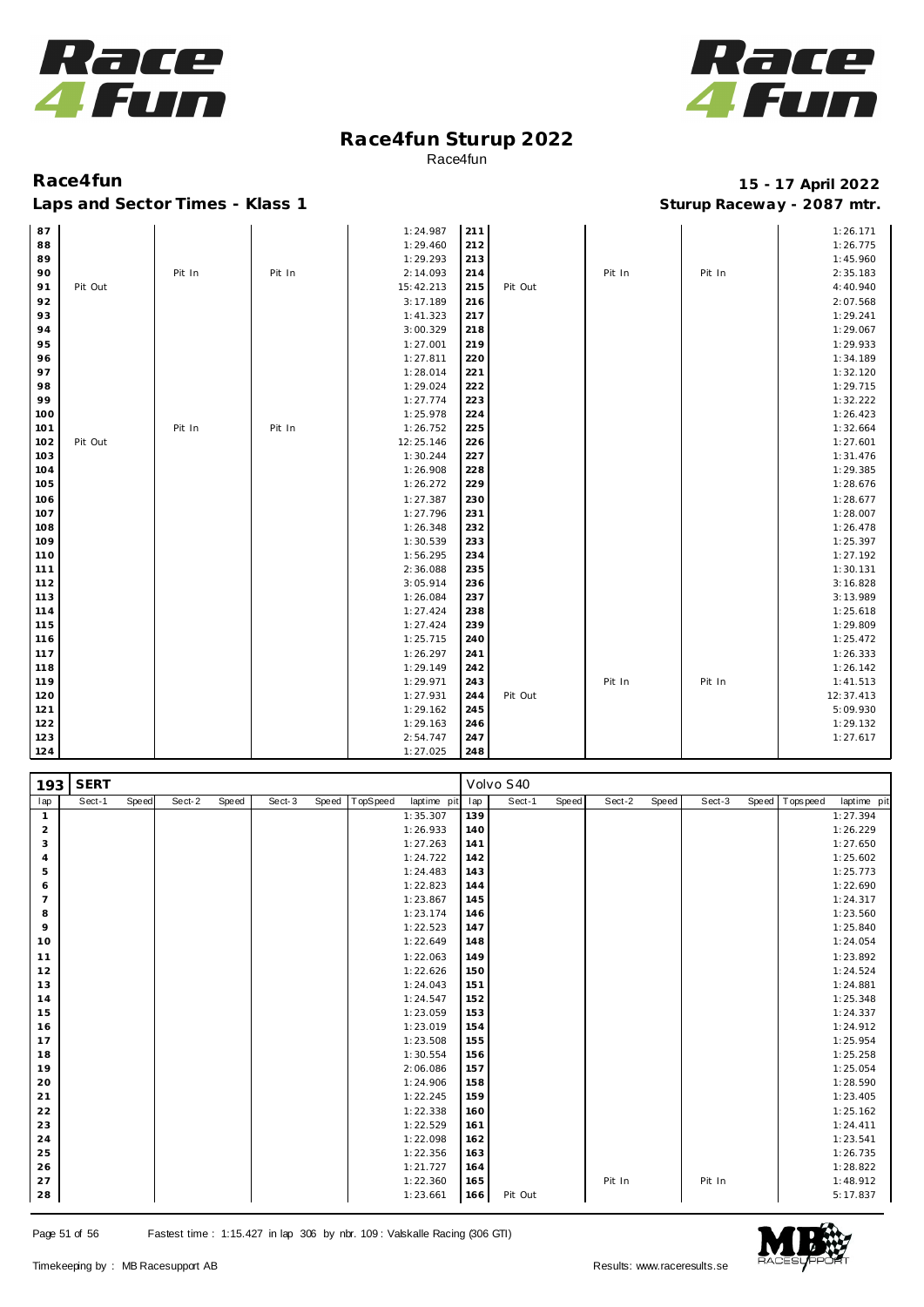



| 29       |         |        |        | 1:22.450             | 167        |         |        |        | 2:03.943             |
|----------|---------|--------|--------|----------------------|------------|---------|--------|--------|----------------------|
| 30       |         |        |        | 1:22.054             | 168        |         |        |        | 1:27.531             |
| 31       |         |        |        | 1:21.462             | 169        |         |        |        | 1:25.746             |
| 32       |         |        |        | 1:21.865             | 170        |         |        |        | 1:26.169             |
| 33       |         |        |        | 1:24.337             | 171        |         |        |        | 1:23.418             |
| 34       |         |        |        | 1:23.879             | 172        |         |        |        | 1:24.268             |
| 35       |         | Pit In | Pit In | 1:48.429             | 173        |         |        |        | 1:23.754             |
| 36       | Pit Out |        |        | 5:54.055             | 174        |         |        |        | 1:24.738             |
| 37       |         |        |        | 3:14.838             | 175        |         |        |        | 1:24.220             |
| 38       |         |        |        | 2:38.415             | 176        |         |        |        | 1:24.531             |
| 39       |         |        |        | 1:27.308             | 177        |         |        |        | 1:25.100             |
| 40       |         |        |        | 1:26.434             | 178        |         |        |        | 1:25.440             |
| 41       |         |        |        | 1:24.498             | 179        |         |        |        | 1:25.169             |
| 42       |         |        |        | 1:23.879             | 180        |         |        |        | 1:23.634             |
| 43       |         |        |        | 1:23.195             | 181        |         |        |        | 1:23.292             |
| 44       |         |        |        | 1:22.771             | 182        |         |        |        | 1:26.293             |
| 45       |         |        |        | 1:24.117             | 183        |         |        |        | 1:26.836             |
| 46       |         |        |        | 1:22.744             | 184        |         |        |        | 1:25.347             |
| 47       |         |        |        | 1:25.999             | 185        |         |        |        | 1:24.813             |
| 48       |         |        |        | 1:25.033             | 186        |         |        |        | 1:24.783             |
| 49       |         |        |        | 1:24.822             | 187        |         |        |        | 1:23.046             |
| 50       |         |        |        | 1:24.799             | 188        |         |        |        | 1:23.229             |
| 51       |         |        |        | 1:22.979             | 189        |         |        |        | 1:23.590             |
| 52       |         |        |        | 1:26.014             | 190        |         |        |        | 1:22.805             |
| 53       |         |        |        | 1:26.260             | 191        |         | Pit In | Pit In | 1:27.857             |
| 54       |         | Pit In | Pit In | 1:30.450             | 192        | Pit Out |        |        | 6:50.677             |
| 55       | Pit Out |        |        | 9:21.305             | 193        |         |        |        | 1:22.642             |
| 56       |         |        |        | 1:22.909             | 194        |         |        |        | 1:22.209             |
| 57       |         |        |        | 1:26.437             | 195<br>196 |         |        |        | 1:21.674             |
| 58       |         |        |        | 1:25.242             |            |         |        |        | 1:25.590             |
| 59       |         |        |        | 1:25.866             | 197        |         | Pit In | Pit In | 1:24.689             |
| 60       |         |        |        | 1:24.530             | 198<br>199 | Pit Out |        |        | 6:11.773             |
| 61<br>62 |         |        |        | 1:24.844<br>1:24.759 | 200        |         |        |        | 1:23.455<br>1:22.643 |
| 63       |         |        |        | 1:22.551             | 201        |         |        |        | 1:23.431             |
| 64       |         |        |        | 1:24.673             | 202        |         |        |        | 1:23.476             |
| 65       |         |        |        | 1:25.164             | 203        |         |        |        | 1:23.159             |
| 66       |         |        |        | 1:25.799             | 204        |         |        |        | 1:22.706             |
| 67       |         |        |        | 1:25.554             | 205        |         |        |        | 1:23.889             |
| 68       |         |        |        | 1:24.316             | 206        |         |        |        | 1:23.912             |
| 69       |         | Pit In | Pit In | 1:28.395             | 207        |         |        |        | 1:22.809             |
| 70       | Pit Out |        |        | 5:28.174             | 208        |         |        |        | 1:22.888             |
| 71       |         |        |        | 3:22.656             | 209        |         |        |        | 1:22.304             |
| 72       |         |        |        | 2:49.496             | 210        |         |        |        | 1:22.979             |
| 73       |         |        |        | 2:22.029             | 211        |         |        |        | 1:22.852             |
| 74       |         |        |        | 1:26.846             | 212        |         |        |        | 1:22.229             |
| 75       |         |        |        | 1:26.141             | 213        |         |        |        | 1:23.642             |
| 76       |         |        |        | 1:26.139             | 214        |         |        |        | 1:21.712             |
| 77       |         |        |        | 1:26.929             | 215        |         |        |        | 1:22.209             |
| 78       |         |        |        | 1:26.508             | 216        |         |        |        | 1:22.431             |
| 79       |         |        |        | 1:26.691             | 217        |         |        |        | 1:22.175             |
| 80       |         |        |        | 1:25.058             | 218        |         |        |        | 1:24.032             |
| 81       |         |        |        | 1:24.806             | 219        |         |        |        | 1:25.845             |
| 82       |         |        |        | 1:24.579             | 220        |         | Pit In | Pit In | 1:29.973             |
| 83       |         |        |        | 1:25.342             | 221        | Pit Out |        |        | 6:50.640             |
| 84       |         |        |        | 1:25.953             | 222        |         |        |        | 1:22.126             |
| 85       |         |        |        | 1:26.580             | 223        |         |        |        | 1:21.655             |
| 86       |         |        |        | 1:23.913             | 224        |         |        |        | 1:22.945             |
| 87       |         |        |        | 1:23.984             | 225        |         |        |        | 1:23.525             |
| 88       |         |        |        | 1:23.776             | 226        |         |        |        | 1:24.452             |
| 89       |         |        |        | 1:24.196             | 227        |         |        |        | 1:23.092             |
| 90       |         |        |        | 1:23.875             | 228        |         |        |        | 1:23.709             |
| 91       |         |        |        | 1:25.168             | 229        |         |        |        | 1:24.001             |
| 92       |         |        |        | 1:24.296             | 230        |         |        |        | 1:22.998             |
| 93       |         |        |        | 1:24.720             | 231        |         | Pit In | Pit In | 1:26.556             |
| 94       |         |        |        | 1:23.948             | 232        | Pit Out |        |        | 3:40.441             |
| 95       |         |        |        | 1:24.565             | 233        |         |        |        | 1:34.572             |
| 96       |         |        |        | 1:24.864             | 234        |         |        |        | 1:29.452             |
| 97       |         |        |        | 1:34.603             | 235        |         |        |        | 1:26.928             |

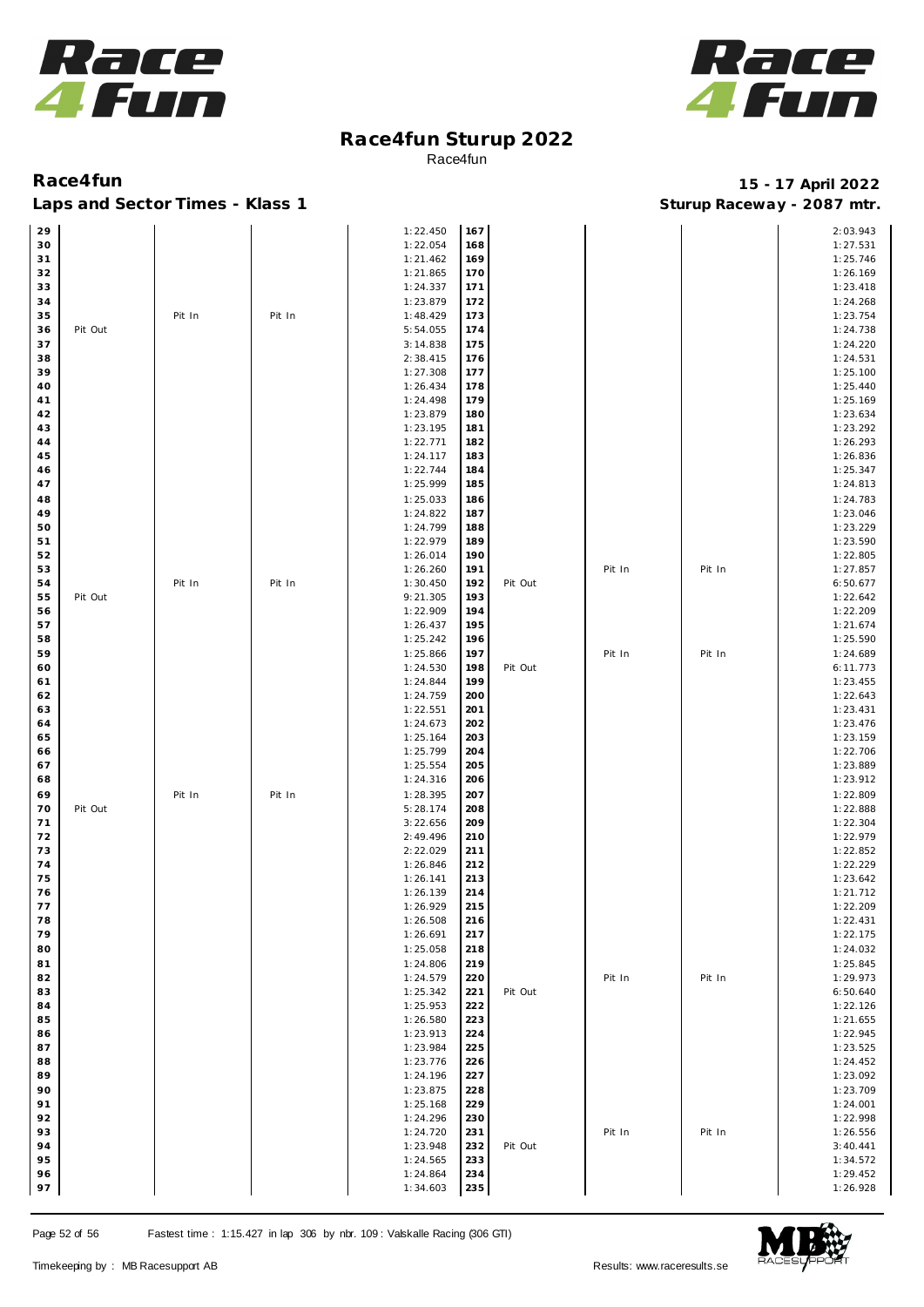



| Race4fun                        | 15 - 17 April 2022         |
|---------------------------------|----------------------------|
| Laps and Sector Times - Klass 1 | Sturup Raceway - 2087 mtr. |

| 98  |         | Pit In | Pit In | 2:55.458 | 236 |         |        |        | 1:27.975 |
|-----|---------|--------|--------|----------|-----|---------|--------|--------|----------|
| 99  | Pit Out |        |        | 4:22.526 | 237 |         |        |        | 1:25.502 |
| 100 |         |        |        | 1:37.216 | 238 |         |        |        | 1:26.580 |
| 101 |         |        |        | 1:24.095 | 239 |         |        |        | 1:23.303 |
| 102 |         |        |        | 1:22.868 | 240 |         |        |        | 1:29.328 |
| 103 |         |        |        | 1:23.066 | 241 |         |        |        | 1:35.074 |
| 104 |         |        |        | 1:23.618 | 242 |         |        |        | 2:06.071 |
| 105 |         |        |        | 1:24.617 | 243 |         |        |        | 3:44.474 |
| 106 |         |        |        | 1:21.764 | 244 |         |        |        | 2:47.219 |
| 107 |         |        |        | 1:24.141 | 245 |         |        |        | 1:22.241 |
| 108 |         |        |        | 1:24.273 | 246 |         |        |        | 1:23.217 |
| 109 |         |        |        | 1:22.778 | 247 |         |        |        | 1:24.170 |
| 110 |         |        |        | 3:08.702 | 248 |         |        |        | 1:23.783 |
| 111 |         |        |        | 3:01.562 | 249 |         |        |        | 1:22.701 |
| 112 |         |        |        | 1:28.646 | 250 |         |        |        | 1:24.004 |
| 113 |         |        |        | 1:21.092 | 251 |         |        |        | 1:27.290 |
| 114 |         |        |        | 1:22.015 | 252 |         |        |        | 1:24.837 |
| 115 |         |        |        | 1:21.681 | 253 |         |        |        | 1:24.662 |
| 116 |         |        |        | 1:22.252 | 254 |         |        |        | 1:23.421 |
| 117 |         |        |        | 1:21.882 | 255 |         |        |        | 1:23.710 |
| 118 |         |        |        | 1:21.237 | 256 |         |        |        | 1:32.001 |
| 119 |         |        |        | 1:22.460 | 257 |         | Pit In | Pit In | 1:35.414 |
| 120 |         |        |        | 1:24.057 | 258 | Pit Out | Pit In | Pit In | 7:57.411 |
| 121 |         |        |        | 1:22.875 | 259 | Pit Out |        |        | 5:42.954 |
| 122 |         |        |        | 1:22.198 | 260 |         |        |        | 3:07.678 |
| 123 |         |        |        | 1:24.936 | 261 |         |        |        | 1:24.466 |
| 124 |         | Pit In | Pit In | 3:25.896 | 262 |         |        |        | 1:24.361 |
| 125 | Pit Out |        |        | 6:13.172 | 263 |         |        |        | 1:23.722 |
| 126 |         |        |        | 1:22.552 | 264 |         |        |        | 1:25.028 |
| 127 |         |        |        | 1:21.621 | 265 |         |        |        | 1:23.426 |
| 128 |         |        |        | 1:23.776 | 266 |         |        |        | 1:25.262 |
| 129 |         |        |        | 1:24.163 | 267 |         |        |        | 1:23.876 |
| 130 |         |        |        | 1:22.784 | 268 |         |        |        | 1:22.440 |
| 131 |         | Pit In | Pit In | 1:25.788 | 269 |         |        |        | 1:23.508 |
| 132 | Pit Out |        |        | 6:58.921 | 270 |         |        |        | 1:23.191 |
| 133 |         |        |        | 1:23.561 | 271 |         |        |        | 1:25.118 |
| 134 |         |        |        | 1:24.533 | 272 |         |        |        | 5:36.337 |
| 135 |         |        |        | 1:25.710 | 273 |         |        |        | 5:17.533 |
| 136 |         |        |        | 1:25.022 | 274 |         |        |        | 1:23.698 |
| 137 |         |        |        | 1:23.810 | 275 |         |        |        | 1:23.290 |
| 138 |         |        |        | 1:26.669 | 276 |         |        |        |          |

| 194            | Scuderia Alfa Romeo |       |        |       |        |       |          |             | Alfa Romeo 156 |         |       |        |       |        |  |                |             |
|----------------|---------------------|-------|--------|-------|--------|-------|----------|-------------|----------------|---------|-------|--------|-------|--------|--|----------------|-------------|
| lap            | Sect-1              | Speed | Sect-2 | Speed | Sect-3 | Speed | TopSpeed | laptime pit | lap            | Sect-1  | Speed | Sect-2 | Speed | Sect-3 |  | Speed Topspeed | laptime pit |
| $\mathbf{1}$   |                     |       |        |       |        |       |          | 1:34.530    | 52             |         |       |        |       |        |  |                | 1:20.572    |
| $\overline{2}$ |                     |       |        |       |        |       |          | 1:27.320    | 53             |         |       |        |       |        |  |                | 1:22.329    |
| 3              |                     |       |        |       |        |       |          | 1:24.668    | 54             |         |       |        |       |        |  |                | 1:22.612    |
| $\overline{4}$ |                     |       |        |       |        |       |          | 1:21.849    | 55             |         |       |        |       |        |  |                | 1:21.725    |
| 5              |                     |       |        |       |        |       |          | 1:21.670    | 56             |         |       | Pit In |       | Pit In |  |                | 1:23.938    |
| 6              |                     |       |        |       |        |       |          | 1:21.164    | 57             | Pit Out |       |        |       |        |  |                | 4:10.626    |
| $\overline{7}$ |                     |       |        |       |        |       |          | 1:20.579    | 58             |         |       |        |       |        |  |                | 1:25.144    |
| 8              |                     |       |        |       |        |       |          | 1:22.059    | 59             |         |       |        |       |        |  |                | 1:24.312    |
| $\circ$        |                     |       |        |       |        |       |          | 1:22.518    | 60             |         |       |        |       |        |  |                | 1:25.489    |
| 10             |                     |       |        |       |        |       |          | 1:21.885    | 61             |         |       |        |       |        |  |                | 1:23.410    |
| 11             |                     |       |        |       |        |       |          | 1:20.585    | 62             |         |       |        |       |        |  |                | 1:23.800    |
| 12             |                     |       |        |       |        |       |          | 1:21.099    | 63             |         |       |        |       |        |  |                | 1:22.438    |
| 13             |                     |       |        |       |        |       |          | 1:20.872    | 64             |         |       |        |       |        |  |                | 1:23.221    |
| 14             |                     |       |        |       |        |       |          | 1:20.702    | 65             |         |       |        |       |        |  |                | 1:22.795    |
| 15             |                     |       |        |       |        |       |          | 1:21.294    | 66             |         |       |        |       |        |  |                | 1:21.863    |
| 16             |                     |       |        |       |        |       |          | 1:21.424    | 67             |         |       |        |       |        |  |                | 1:24.697    |
| 17             |                     |       |        |       |        |       |          | 1:21.937    | 68             |         |       |        |       |        |  |                | 1:25.487    |
| 18             |                     |       |        |       |        |       |          | 1:21.227    | 69             |         |       |        |       |        |  |                | 1:23.535    |
| 19             |                     |       |        |       |        |       |          | 2:29.149    | 70             |         |       |        |       |        |  |                | 1:27.130    |
| 20             |                     |       |        |       |        |       |          | 1:22.845    | 71             |         |       |        |       |        |  |                | 1:29.850    |
| 21             |                     |       |        |       |        |       |          | 1:21.599    | 72             |         |       | Pit In |       | Pit In |  |                | 1:28.979    |
| 22             |                     |       |        |       |        |       |          | 1:19.902    | 73             | Pit Out |       |        |       |        |  |                | 10:05.238   |
| 23             |                     |       |        |       |        |       |          | 1:20.465    | 74             |         |       |        |       |        |  |                | 3:06.314    |
| 24             |                     |       |        |       |        |       |          | 1:21.880    | 75             |         |       |        |       |        |  |                | 2:47.881    |
| 25             |                     |       |        |       |        |       |          | 1:21.445    | 76             |         |       |        |       |        |  |                | 2:20.376    |

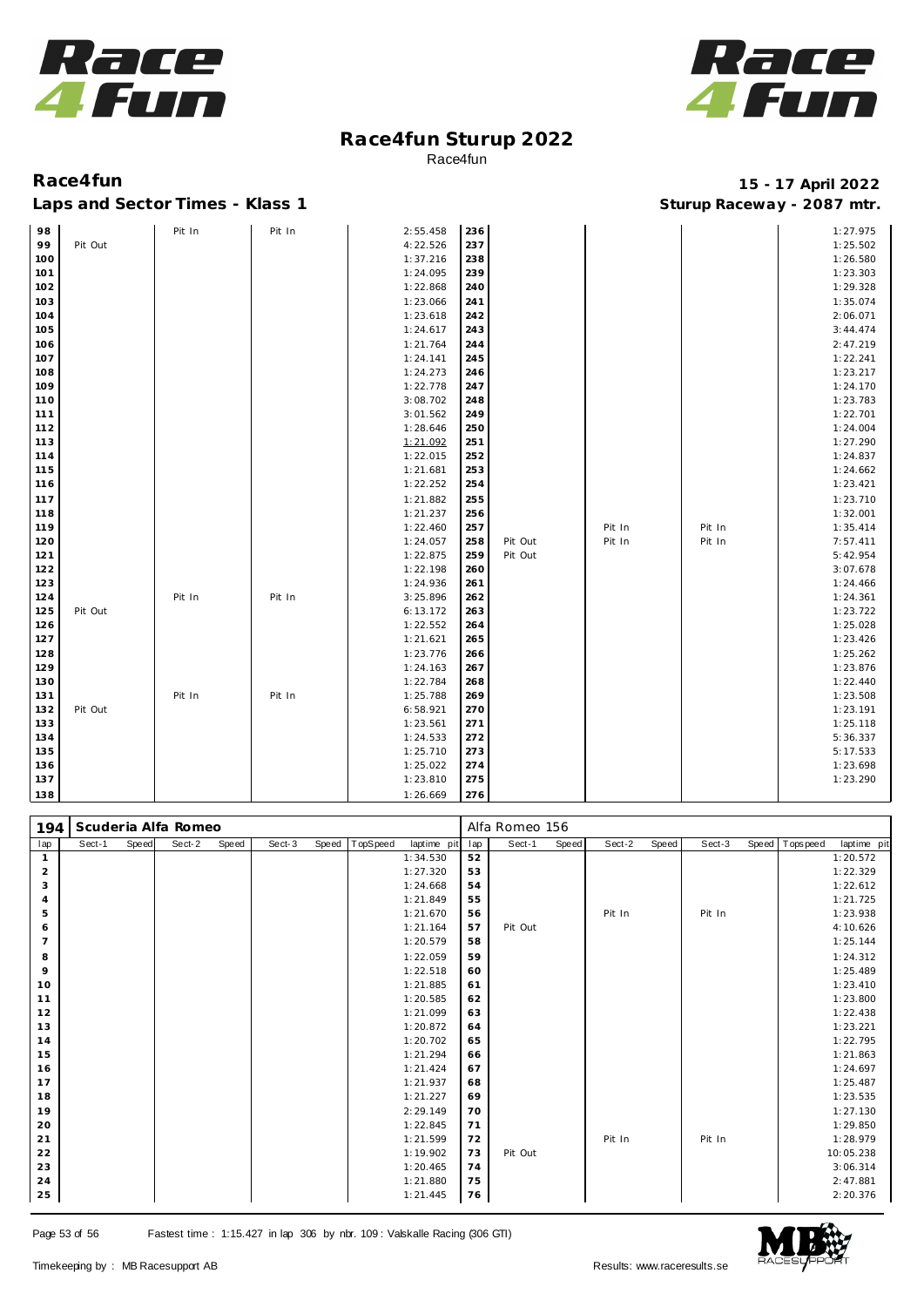



| 26 |  | 1:21.204 | 77  |         |        |        | 1:25.989  |
|----|--|----------|-----|---------|--------|--------|-----------|
| 27 |  | 1:21.710 | 78  |         |        |        | 1:24.787  |
| 28 |  | 1:20.053 | 79  |         |        |        | 1:24.068  |
| 29 |  | 1:20.508 | 80  |         |        |        | 1:25.842  |
| 30 |  | 1:19.990 | 81  |         | Pit In | Pit In | 1:52.771  |
| 31 |  | 1:20.441 | 82  | Pit Out |        |        | 35:35.647 |
| 32 |  | 1:23.181 | 83  |         |        |        | 1:24.789  |
| 33 |  | 1:20.330 | 84  |         |        |        | 1:27.308  |
| 34 |  | 1:20.441 | 85  |         |        |        | 1:23.912  |
| 35 |  | 1:21.451 | 86  |         |        |        | 1:24.111  |
| 36 |  | 3:29.147 | 87  |         |        |        | 1:25.857  |
| 37 |  | 3:09.855 | 88  |         |        |        | 1:25.115  |
| 38 |  | 3:07.288 | 89  |         |        |        | 1:25.219  |
| 39 |  | 2:35.389 | 90  |         |        |        | 1:23.797  |
| 40 |  | 1:19.515 | 91  |         |        |        | 1:33.301  |
| 41 |  | 1:19.088 | 92  |         |        |        | 2:51.936  |
| 42 |  | 1:19.397 | 93  |         |        |        | 2:59.234  |
| 43 |  | 1:19.453 | 94  |         |        |        | 1:30.841  |
| 44 |  | 1:19.489 | 95  |         |        |        | 1:22.770  |
| 45 |  | 1:22.982 | 96  |         |        |        | 1:26.690  |
| 46 |  | 1:20.036 | 97  |         |        |        | 1:25.032  |
| 47 |  | 1:21.224 | 98  |         |        |        | 1:26.916  |
| 48 |  | 1:19.837 | 99  |         |        |        | 1:25.731  |
| 49 |  | 1:20.971 | 100 |         |        |        | 1:28.365  |
| 50 |  | 1:21.039 | 101 |         |        |        | 1:36.176  |
| 51 |  | 1:21.248 | 102 |         | Pit In | Pit In | 1:47.185  |

| 198            | Team Trysil |       |        |       |        |       |          |             |     | Peugeot |       |        |       |        |       |           |             |
|----------------|-------------|-------|--------|-------|--------|-------|----------|-------------|-----|---------|-------|--------|-------|--------|-------|-----------|-------------|
| lap            | Sect-1      | Speed | Sect-2 | Speed | Sect-3 | Speed | TopSpeed | laptime pit | lap | Sect-1  | Speed | Sect-2 | Speed | Sect-3 | Speed | Tops peed | laptime pit |
| $\mathbf{1}$   |             |       |        |       |        |       |          | 1:25.624    | 142 |         |       |        |       |        |       |           | 1:18.340    |
| $\overline{a}$ |             |       |        |       |        |       |          | 1:21.985    | 143 |         |       |        |       |        |       |           | 1:19.047    |
| 3              |             |       |        |       |        |       |          | 1:22.108    | 144 |         |       |        |       |        |       |           | 1:17.996    |
| $\overline{4}$ |             |       |        |       |        |       |          | 1:20.814    | 145 |         |       |        |       |        |       |           | 1:17.898    |
| 5              |             |       |        |       |        |       |          | 1:20.549    | 146 |         |       |        |       |        |       |           | 1:18.569    |
| 6              |             |       |        |       |        |       |          | 1:19.966    | 147 |         |       |        |       |        |       |           | 1:17.667    |
| $\overline{7}$ |             |       |        |       |        |       |          | 1:21.184    | 148 |         |       |        |       |        |       |           | 1:18.744    |
| 8              |             |       |        |       |        |       |          | 1:20.901    | 149 |         |       |        |       |        |       |           | 1:19.288    |
| 9              |             |       |        |       |        |       |          | 1:19.312    | 150 |         |       |        |       |        |       |           | 1:19.198    |
| 10             |             |       |        |       |        |       |          | 1:19.556    | 151 |         |       |        |       |        |       |           | 1:18.292    |
| 11             |             |       |        |       |        |       |          | 1:19.887    | 152 |         |       |        |       |        |       |           | 1:18.992    |
| 12             |             |       |        |       |        |       |          | 1:20.058    | 153 |         |       |        |       |        |       |           | 1:18.423    |
| 13             |             |       |        |       |        |       |          | 1:19.671    | 154 |         |       |        |       |        |       |           | 1:18.327    |
| 14             |             |       |        |       |        |       |          | 1:19.245    | 155 |         |       |        |       |        |       |           | 1:17.870    |
| 15             |             |       |        |       |        |       |          | 1:21.262    | 156 |         |       |        |       |        |       |           | 1:18.090    |
| 16             |             |       |        |       |        |       |          | 1:19.634    | 157 |         |       |        |       |        |       |           | 1:17.934    |
| 17             |             |       |        |       |        |       |          | 1:19.408    | 158 |         |       |        |       |        |       |           | 1:17.819    |
| 18             |             |       |        |       |        |       |          | 1:20.379    | 159 |         |       |        |       |        |       |           | 1:18.510    |
| 19             |             |       |        |       |        |       |          | 1:33.251    | 160 |         |       |        |       |        |       |           | 1:17.961    |
| 20             |             |       |        |       |        |       |          | 1:58.162    | 161 |         |       |        |       |        |       |           | 1:19.056    |
| 21             |             |       |        |       |        |       |          | 1:35.931    | 162 |         |       | Pit In |       | Pit In |       |           | 1:19.692    |
| 22             |             |       |        |       |        |       |          | 1:18.939    | 163 | Pit Out |       |        |       |        |       |           | 4:19.287    |
| 23             |             |       |        |       |        |       |          | 1:20.172    | 164 |         |       |        |       |        |       |           | 1:18.585    |
| $2\sqrt{4}$    |             |       |        |       |        |       |          | 1:20.367    | 165 |         |       |        |       |        |       |           | 1:18.255    |
| 25             |             |       |        |       |        |       |          | 1:19.543    | 166 |         |       |        |       |        |       |           | 1:19.764    |
| 26             |             |       |        |       |        |       |          | 1:19.386    | 167 |         |       |        |       |        |       |           | 1:17.997    |
| 27             |             |       |        |       |        |       |          | 1:19.110    | 168 |         |       |        |       |        |       |           | 1:18.628    |
| 28             |             |       |        |       |        |       |          | 1:20.255    | 169 |         |       |        |       |        |       |           | 1:18.847    |
| 29             |             |       |        |       |        |       |          | 1:20.462    | 170 |         |       |        |       |        |       |           | 1:18.434    |
| 30             |             |       |        |       |        |       |          | 1:19.504    | 171 |         |       |        |       |        |       |           | 1:20.900    |
| 31             |             |       |        |       |        |       |          | 1:19.606    | 172 |         |       |        |       |        |       |           | 1:19.397    |
| 32             |             |       |        |       |        |       |          | 1:22.836    | 173 |         |       |        |       |        |       |           | 1:18.913    |
| 33             |             |       |        |       |        |       |          | 1:19.760    | 174 |         |       |        |       |        |       |           | 1:19.488    |
| 34             |             |       |        |       |        |       |          | 1:19.281    | 175 |         |       |        |       |        |       |           | 1:18.621    |
| 35             |             |       |        |       |        |       |          | 1:20.389    | 176 |         |       |        |       |        |       |           | 1:18.954    |
| 36             |             |       |        |       |        |       |          | 1:28.368    | 177 |         |       |        |       |        |       |           | 1:18.486    |
| 37             |             |       |        |       |        |       |          | 3:00.980    | 178 |         |       |        |       |        |       |           | 1:18.763    |
| 38             |             |       |        |       |        |       |          | 3:08.592    | 179 |         |       |        |       |        |       |           | 1:18.576    |
| 39             |             |       |        |       |        |       |          | 3:08.053    | 180 |         |       |        |       |        |       |           | 1:19.163    |
| 40             |             |       |        |       |        |       |          | 2:34.793    | 181 |         |       | Pit In |       | Pit In |       |           | 1:34.319    |

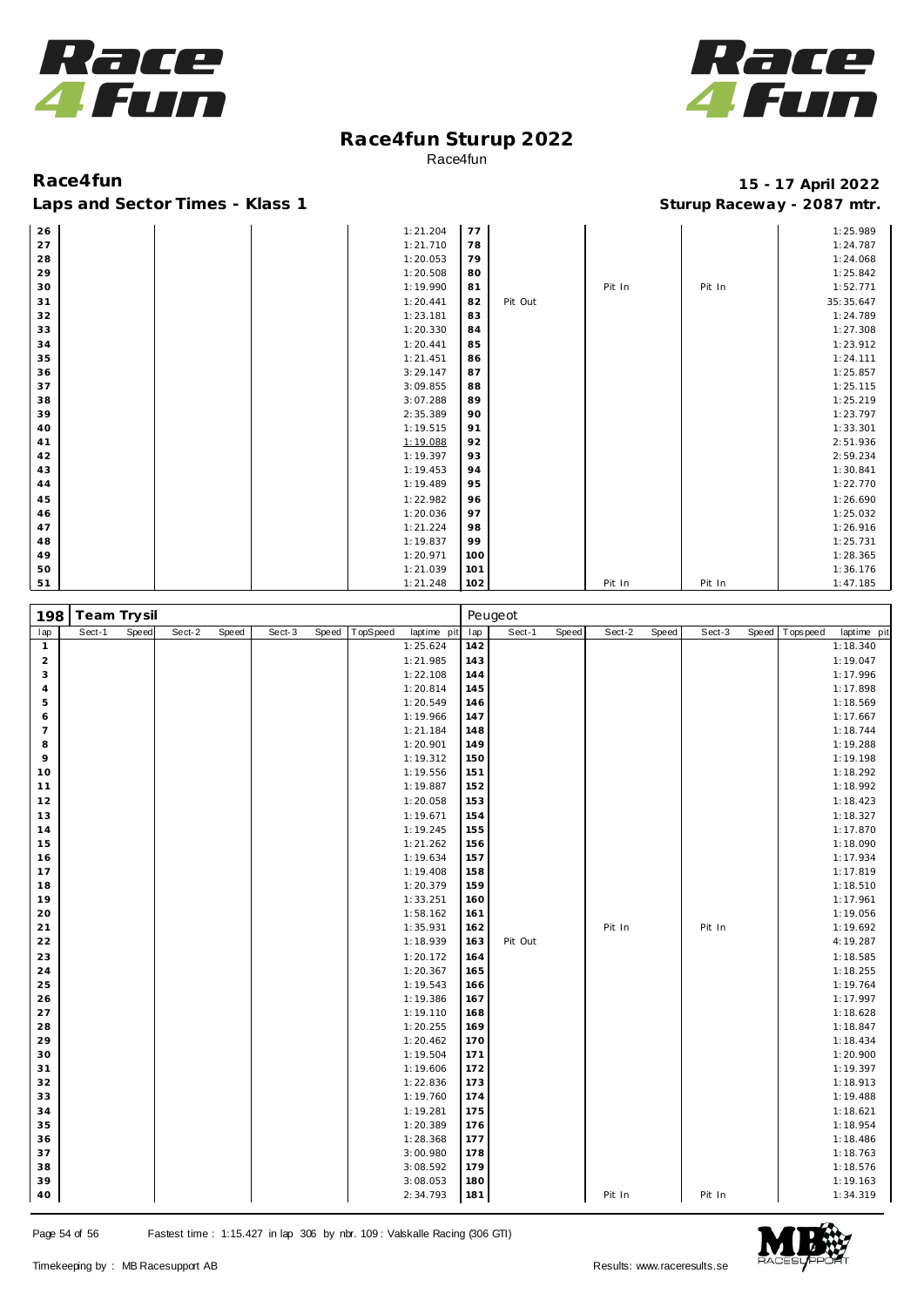



| 41  |         |        |        | 1:19.722 | 182 | Pit Out |        |        | 5:53.543 |
|-----|---------|--------|--------|----------|-----|---------|--------|--------|----------|
|     |         |        |        |          |     |         |        |        |          |
| 42  |         |        |        | 1:20.762 | 183 |         |        |        | 1:37.096 |
| 43  |         |        |        | 1:19.125 | 184 |         |        |        | 1:18.999 |
|     |         |        |        |          |     |         |        |        |          |
| 44  |         |        |        | 1:19.920 | 185 |         |        |        | 1:18.844 |
| 45  |         |        |        | 1:19.628 | 186 |         |        |        | 1:18.786 |
|     |         |        |        |          | 187 |         |        |        |          |
| 46  |         |        |        | 1:18.988 |     |         |        |        | 1:18.431 |
| 47  |         |        |        | 1:19.376 | 188 |         |        |        | 1:19.251 |
| 48  |         |        |        | 1:19.184 | 189 |         |        |        | 1:19.043 |
|     |         |        |        |          |     |         |        |        |          |
| 49  |         |        |        | 1:18.982 | 190 |         |        |        | 1:19.386 |
| 50  |         |        |        | 1:18.407 | 191 |         |        |        | 1:18.622 |
|     |         |        |        |          |     |         |        |        |          |
| 51  |         |        |        | 1:19.171 | 192 |         |        |        | 1:18.665 |
| 52  |         |        |        | 1:19.289 | 193 |         |        |        | 1:18.774 |
|     |         |        |        |          |     |         |        |        |          |
| 53  |         |        |        | 1:21.607 | 194 |         |        |        | 1:19.366 |
| 54  |         |        |        | 1:21.083 | 195 |         |        |        | 1:19.440 |
|     |         |        |        |          |     |         |        |        |          |
| 55  |         |        |        | 1:22.779 | 196 |         |        |        | 1:19.412 |
| 56  |         | Pit In | Pit In | 1:23.945 | 197 |         |        |        | 1:19.411 |
|     |         |        |        |          |     |         |        |        |          |
| 57  | Pit Out |        |        | 4:36.232 | 198 |         |        |        | 1:19.483 |
| 58  |         |        |        | 1:27.727 | 199 |         |        |        | 1:19.387 |
| 59  |         |        |        |          |     |         |        |        |          |
|     |         |        |        | 1:25.702 | 200 |         |        |        | 1:22.163 |
| 60  |         |        |        | 1:25.876 | 201 |         |        |        | 1:24.060 |
|     |         |        |        | 1:25.008 | 202 |         |        |        | 2:42.820 |
| 61  |         |        |        |          |     |         |        |        |          |
| 62  |         |        |        | 1:24.063 | 203 |         |        |        | 1:19.024 |
| 63  |         |        |        | 1:25.031 | 204 |         |        |        | 1:18.919 |
|     |         |        |        |          |     |         |        |        |          |
| 64  |         |        |        | 1:26.051 | 205 |         |        |        | 1:19.413 |
| 65  |         |        |        | 1:26.262 | 206 |         |        |        | 1:19.538 |
|     |         |        |        |          |     |         |        |        |          |
| 66  |         |        |        | 1:24.310 | 207 |         |        |        | 1:18.980 |
| 67  |         |        |        | 1:23.766 | 208 |         |        |        | 1:18.318 |
|     |         |        |        |          |     |         |        |        |          |
| 68  |         |        |        | 1:23.754 | 209 |         |        |        | 1:18.000 |
| 69  |         |        |        | 1:22.985 | 210 |         |        |        | 1:17.374 |
|     |         |        |        |          |     |         |        |        |          |
| 70  |         |        |        | 1:22.348 | 211 |         |        |        | 1:18.958 |
| 71  |         |        |        | 1:22.312 | 212 |         |        |        | 1:18.921 |
|     |         |        |        |          |     |         |        |        |          |
| 72  |         |        |        | 1:22.488 | 213 |         |        |        | 1:19.816 |
| 73  |         |        |        | 1:23.569 | 214 |         |        |        | 1:18.484 |
|     |         |        |        |          |     |         |        |        |          |
| 74  |         |        |        | 1:23.913 | 215 |         |        |        | 1:18.482 |
| 75  |         |        |        | 1:22.596 | 216 |         |        |        | 1:19.385 |
| 76  |         |        |        | 1:23.682 | 217 |         |        |        | 1:19.032 |
|     |         |        |        |          |     |         |        |        |          |
| 77  |         |        |        | 1:33.060 | 218 |         |        |        | 1:18.607 |
| 78  |         |        |        | 3:22.934 | 219 |         |        |        | 1:18.995 |
|     |         |        |        |          |     |         |        |        |          |
| 79  |         |        |        | 3:24.076 | 220 |         |        |        | 1:20.462 |
| 80  |         |        |        | 2:56.269 | 221 |         |        |        | 1:18.802 |
|     |         |        |        |          |     |         |        |        |          |
| 81  |         |        |        | 2:21.418 | 222 |         |        |        | 1:18.791 |
| 82  |         |        |        | 1:23.082 | 223 |         |        |        | 1:18.341 |
|     |         |        |        |          |     |         |        |        |          |
| 83  |         |        |        | 1:23.048 | 224 |         |        |        | 1:19.671 |
| 84  |         |        |        | 1:21.672 | 225 |         |        |        | 1:19.606 |
|     |         |        |        |          |     |         |        |        |          |
| 85  |         |        |        | 1:22.124 | 226 |         |        |        | 1:19.916 |
| 86  |         |        |        | 1:21.698 | 227 |         |        |        | 1:22.735 |
|     |         |        |        |          |     |         |        |        |          |
| 87  |         |        |        | 1:21.553 | 228 |         |        |        | 1:19.612 |
| 88  |         |        |        | 1:25.991 | 229 |         |        |        | 1:19.684 |
| 89  |         |        |        | 1:23.542 | 230 |         |        |        | 1:20.228 |
|     |         |        |        |          |     |         |        |        |          |
| 90  |         |        |        | 1:25.138 | 231 |         |        |        | 1:19.436 |
| 91  |         |        |        | 1:24.380 | 232 |         | Pit In | Pit In | 1:23.877 |
|     |         |        |        |          |     |         |        |        |          |
| 92  |         |        |        | 1:26.171 | 233 | Pit Out |        |        | 4:36.481 |
| 93  |         |        |        | 1:25.415 | 234 |         |        |        | 1:22.059 |
|     |         |        |        |          |     |         |        |        |          |
| 94  |         |        |        | 1:25.901 | 235 |         |        |        | 1:21.935 |
| 95  |         |        |        | 1:23.608 | 236 |         |        |        | 1:22.084 |
|     |         |        |        |          |     |         |        |        |          |
| 96  |         |        |        | 1:22.981 | 237 |         |        |        | 1:23.345 |
| 97  |         |        |        | 1:22.746 | 238 |         |        |        | 1:21.570 |
|     |         |        |        |          |     |         |        |        |          |
| 98  |         |        |        | 1:23.416 | 239 |         |        |        | 1:21.161 |
| 99  |         |        |        | 1:23.847 | 240 |         |        |        | 1:21.052 |
| 100 |         |        |        | 1:23.460 | 241 |         |        |        | 1:21.187 |
|     |         |        |        |          |     |         |        |        |          |
| 101 |         |        |        | 1:22.733 | 242 |         |        |        | 1:21.122 |
| 102 |         |        |        | 1:23.392 | 243 |         |        |        | 1:24.247 |
|     |         |        |        |          |     |         |        |        |          |
| 103 |         |        |        | 1:21.716 | 244 |         |        |        | 1:20.731 |
| 104 |         |        |        | 1:22.000 | 245 |         |        |        | 1:20.976 |
|     |         |        |        |          |     |         |        |        |          |
| 105 |         |        |        | 1:23.625 | 246 |         |        |        | 1:21.139 |
| 106 |         | Pit In | Pit In | 1:40.364 | 247 |         |        |        | 1:22.421 |
|     |         |        |        |          |     |         |        |        |          |
| 107 | Pit Out |        |        | 8:15.445 | 248 |         |        |        | 1:22.290 |
| 108 |         |        |        | 1:20.237 | 249 |         |        |        | 1:22.128 |
|     |         |        |        |          |     |         |        |        |          |
| 109 |         |        |        | 1:19.121 | 250 |         |        |        | 1:20.948 |